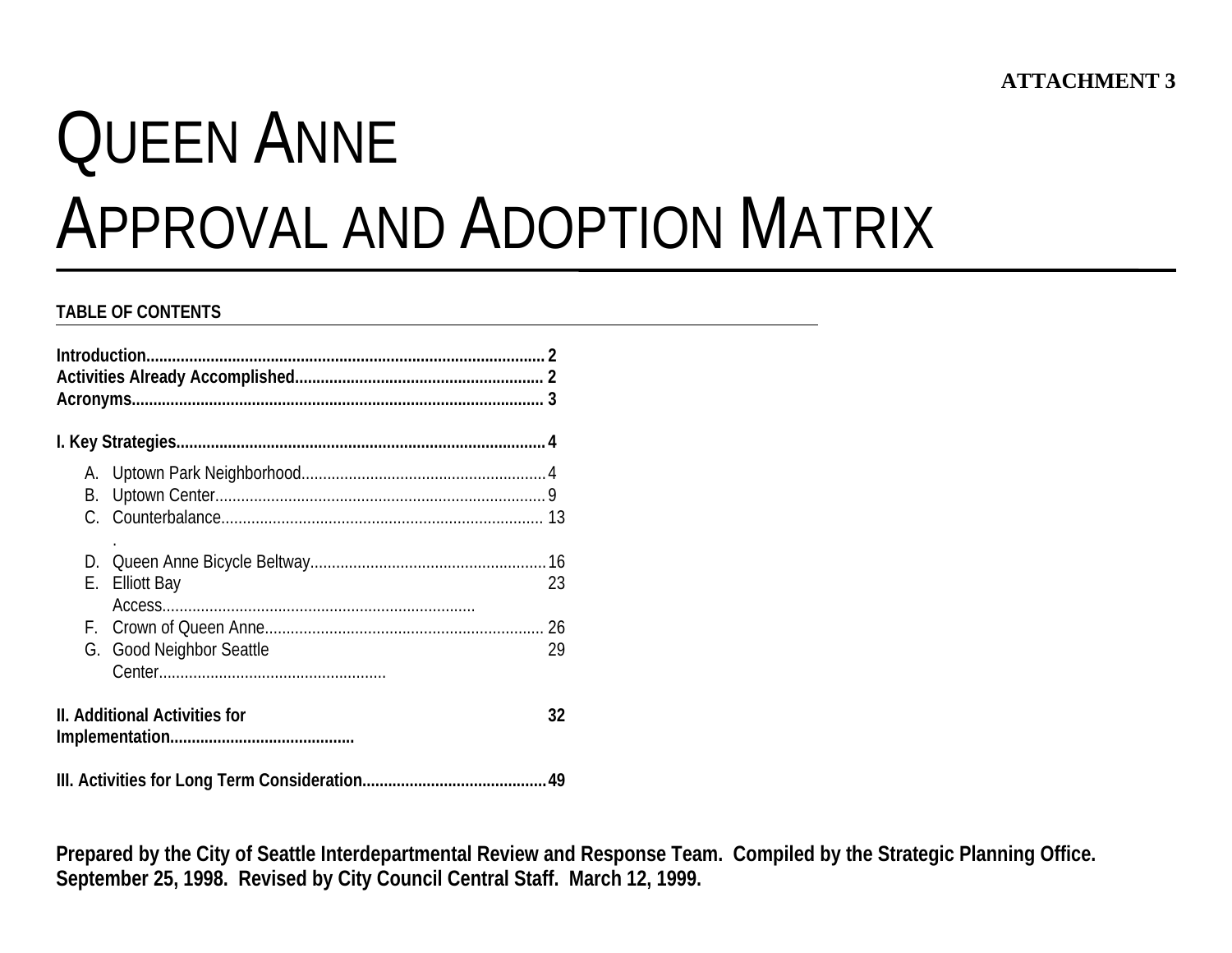# **INTRODUCTION**

# **PURPOSE, STRUCTURE, AND FUNCTION OF THE APPROVAL AND ADOPTION MATRIX**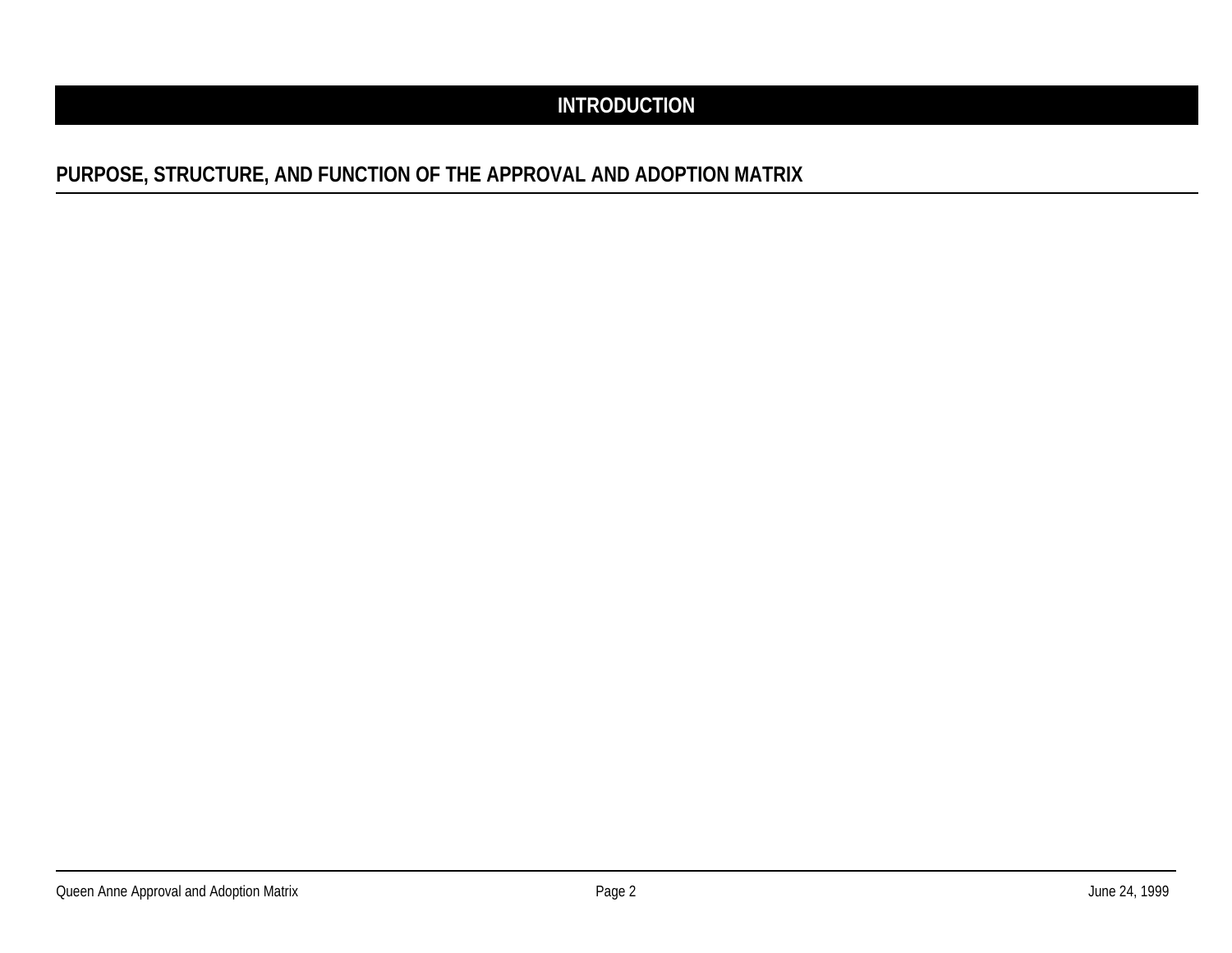Through the City of Seattle's Neighborhood Planning Program, 37 neighborhoods all over Seattle are preparing neighborhood plans. These plans enable people in neighborhoods to articulate a collective vision for growth and change over the next 20 years and identify activities to help them achieve that vision. The plans are also intended to flesh out the City's Comprehensive Plan. Because each plan is unique, this Approval and Adoption Matrix has been designed as a standard format for the City to establish its work program in response to the recommended activities proposed in the specific neighborhood plan and to identify implementation actions to be factored into future work plans and tracked over time.

The matrix is divided into three sections:

I. *Key Strategies*: usually complex projects or related activities that the neighborhood considers critical to the successful implementation of the neighborhood plan.

- II. *Additional Activities for Implementation:* clearly defined activities that are not directly associated with a Key Strategy, ranging from high to low in priority and from immediate to very long range in anticipated timing.
- III. *Activities for Longer Term Consideration:* activities that, for a variety of reasons, are not yet ready for a formal City response or are intended to be implemented several years in the future.

The neighborhood planning group or its consultant generally fill in the Activity, Priority, Time Frame, Cost Estimates and Implementor columns. The Executive Response, Executive Comment, and City Action reflect City department comments as complied by the Strategic Planning Office, then reviewed and in some cases changed by the City Council. Staff from almost every City department have participated in these planning efforts and in the preparation of this Matrix. Ultimately, the City Council will approve the Matrix and recognize the neighborhood plan by resolution.

# **ACTIVITIES ALREADY ACCOMPLISHED BY THE QUEEN ANNE NEIGHBORHOOD PLANNING COMMITTEE**

#### Car Sharing

The City of Seattle, King County Metro, and the University of Washington are partners in developing a car sharing demonstration project in several Seattle neighborhoods including Queen Anne. During 1998, the partners developed a business plan, selecting areas for the pilot, and conducting a marketing campaign. Private sector businesses or organizations will have the opportunity to compete for the one-year pilot program, which is scheduled to begin in early 1999.

#### Neighborhood Service Center

The City has signed a lease with the Easter Seals Society of Washington for the location of an expanded Neighborhood Service Center with meeting rooms to be located in the proposed new Easter Seals Society building on lower Queen Anne.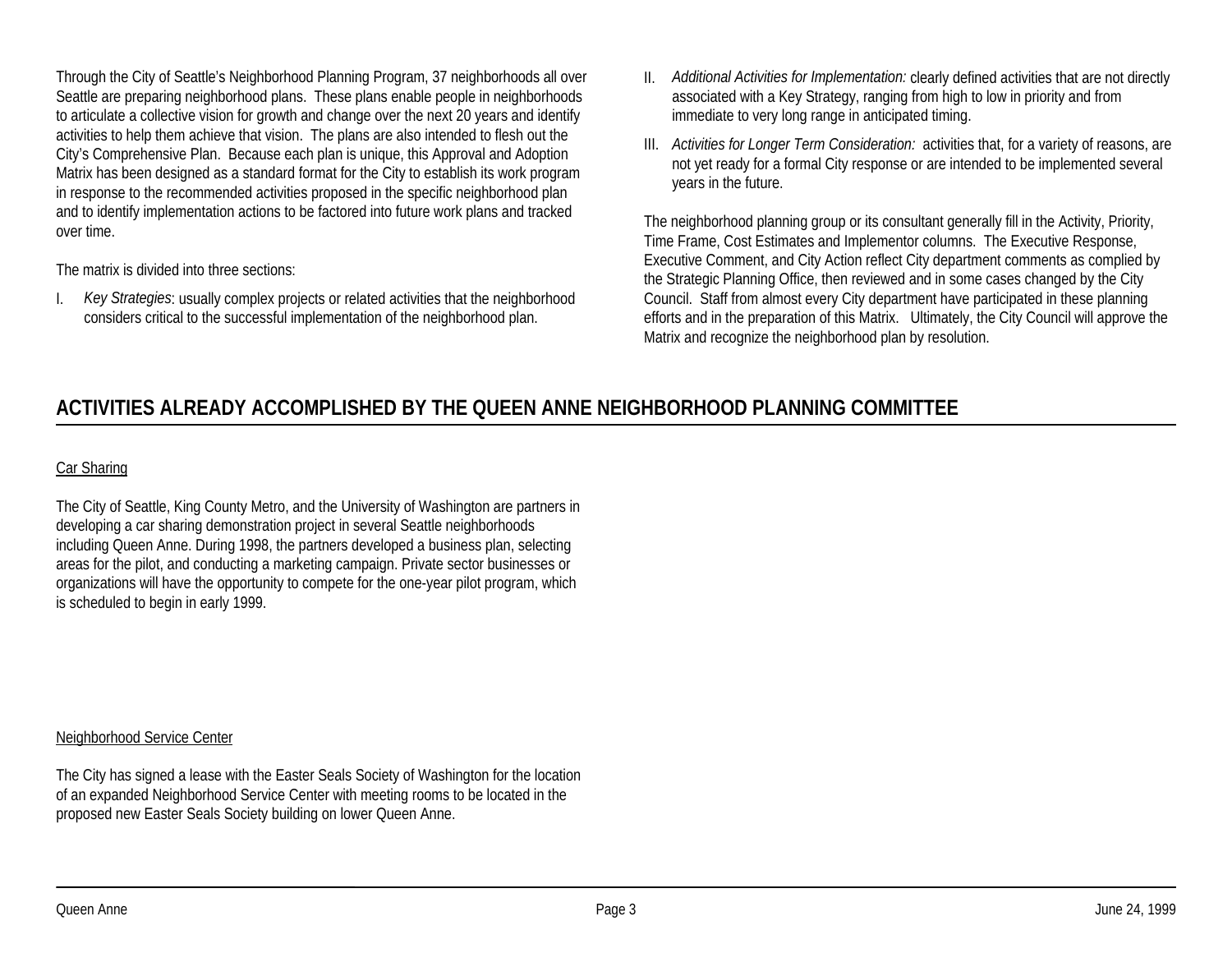# **ACRONYMS & DEFINITIONS**

| <b>DCLU</b> Department of Design Construction and Land Use (City of Seattle)           |
|----------------------------------------------------------------------------------------|
| <b>DON</b> Department of Neighborhoods (City of Seattle)                               |
| <b>DPR</b> Department of Parks and Recreation (City of Seattle)                        |
| <b>ESD</b> Executive Services Department (City of Seattle)                             |
| HSD Human Services Department (Formerly part of DHHS) (City of Seattle)                |
| <b>KCMetro</b> King County Metro Transit Division                                      |
| <b>NMF</b> Neighborhood Matching Fund Grant (Department of Neighborhoods)              |
| NPO Neighborhood Planning Office (City of Seattle)                                     |
| <b>OED</b> Office of Economic Development (City of Seattle)                            |
| <b>OFE</b> Office for Education (City of Seattle, Strategic Planning Office)           |
| <b>OH</b> Office of Housing (Formerly part of DHHS) (City of Seattle)                  |
| <b>OIR</b> Office of Intergovernmental Relations (City of Seattle)                     |
| <b>OUC</b> Office of Urban Conservation (City of Seattle, Department of Neighborhoods) |
| <b>QANPC</b> Queen Anne Neighborhood Planning Committee                                |

**ROW** Right-of-way **SAC** Seattle Arts Commission (City of Seattle) **SCL** Seattle City Light (City of Seattle) **SEATRAN** Seattle Transportation Department (Formerly Seattle Engineering Department [SED]) (City of Seattle) **Sound Transit** (Formerly Regional Transit Authority [RTA]) **SPD** Seattle Police Department (City of Seattle) **SPL** Seattle Public Library (City of Seattle) **SPO** Strategic Planning Office (Formerly part of City of Seattle Office of Management and Planning [OMP]) (City of Seattle) **SPS** Seattle Public Schools **SPU** Seattle Public Utilities (City of Seattle) **TSP** Transportation Strategic Plan

**WSDOT** Washington State Department of Transportation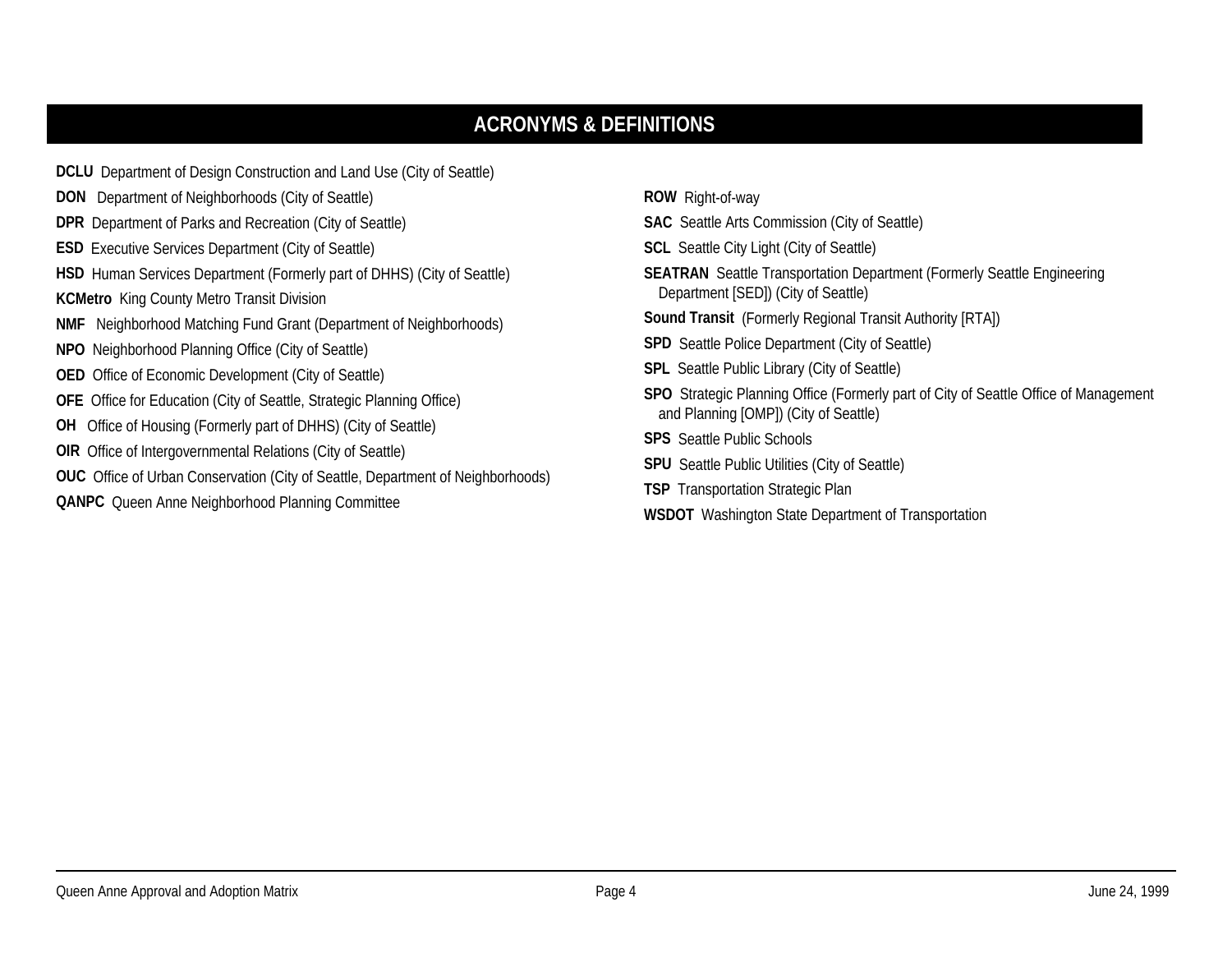# **I. KEY STRATEGIES**

Each Key Strategy consists of activities for a single complex project or theme that the neighborhood considers critical to achieving its vision for the future. While the Key Strategies are high priorities for the neighborhood, they are also part of a twenty-year plan, so the specific activities within each Key Strategy may be implemented over the span of many years.

The City recognizes the importance of the Key Strategies to the neighborhood that developed them. Given the number of Key Strategies that will be proposed from the 37 planning areas, priorities will have to be set and projects phased over time. The City will coordinate efforts to sort through the Key Strategies. During this sorting process, departments and Sector work programs will work together to prioritize Key Strategy elements. This may include developing rough cost estimates for the activities within each Key Strategy; identifying potential funding sources and mechanisms; establishing priorities

for the Key Strategies within each plan, as well as priorities among plans; and developing phased implementation and funding strategies. The City will involve neighborhoods in a public process so that neighborhoods can help to establish citywide priorities. The results of these efforts will determine which strategies and activities are to be given priority for City response in 1999-2000 versus later implementation. Activities identified in this section will be included in the City's tracking database for monitoring neighborhood plan implementation.

The department most involved with the activities for a Key Strategy is designated as the lead. Otherwise, DON is designated as the lead. Other participating departments are also identified.

The Executive Response lists activities already underway, and other tasks that the Executive has committed to commence during the 1999-2000 biennium.

# **A. UPTOWN PARK NEIGHBORHOOD**

#### **Description**

Uptown Park Neighborhood is envisioned as an urbane and park-like residential neighborhood which winds its way through Uptown Center west of Seattle Center. Uptown Park Neighborhood is shown in Figure 4.1 within the neighborhood plan. This specific plan concentrates multifamily residential development, extensive streetscaping, a neighborhood park, and other amenities to create a coherent and high-quality residential neighborhood in the Urban Center. This neighborhood will provide a variety of urban housing options and include both new and historic residential buildings.

Uptown Park Neighborhood will be characterized by its park-like streetscapes which will wind through Uptown Queen Anne west of Seattle Center. The neighborhood will be predominantly multifamily residential along this route intermixed with existing office and mixed-use activities. From above, Uptown Park will be a consistent, beautiful green belt in contrast to the existing and future urban hardscape. Old and new multifamily residences will line this greenway, and these homes will be highly sought by all segments of the population.

## **Integrated City Response**

The Uptown Park Neighborhood strategy includes recommendations to promote multifamily residential development, implement extensive landscaping and sidewalk improvements, develop a neighborhood park, and other amenities to create a coherent, high-quality neighborhood in the urban center. This Key Strategy could be combined with the Uptown Center strategy. The geographic focuses are similar and many elements are complementary.

The Uptown Park Neighborhood is within existing NC3 zoning, but would allow the development of "Single Purpose Residential" (SPR) housing along a series of designated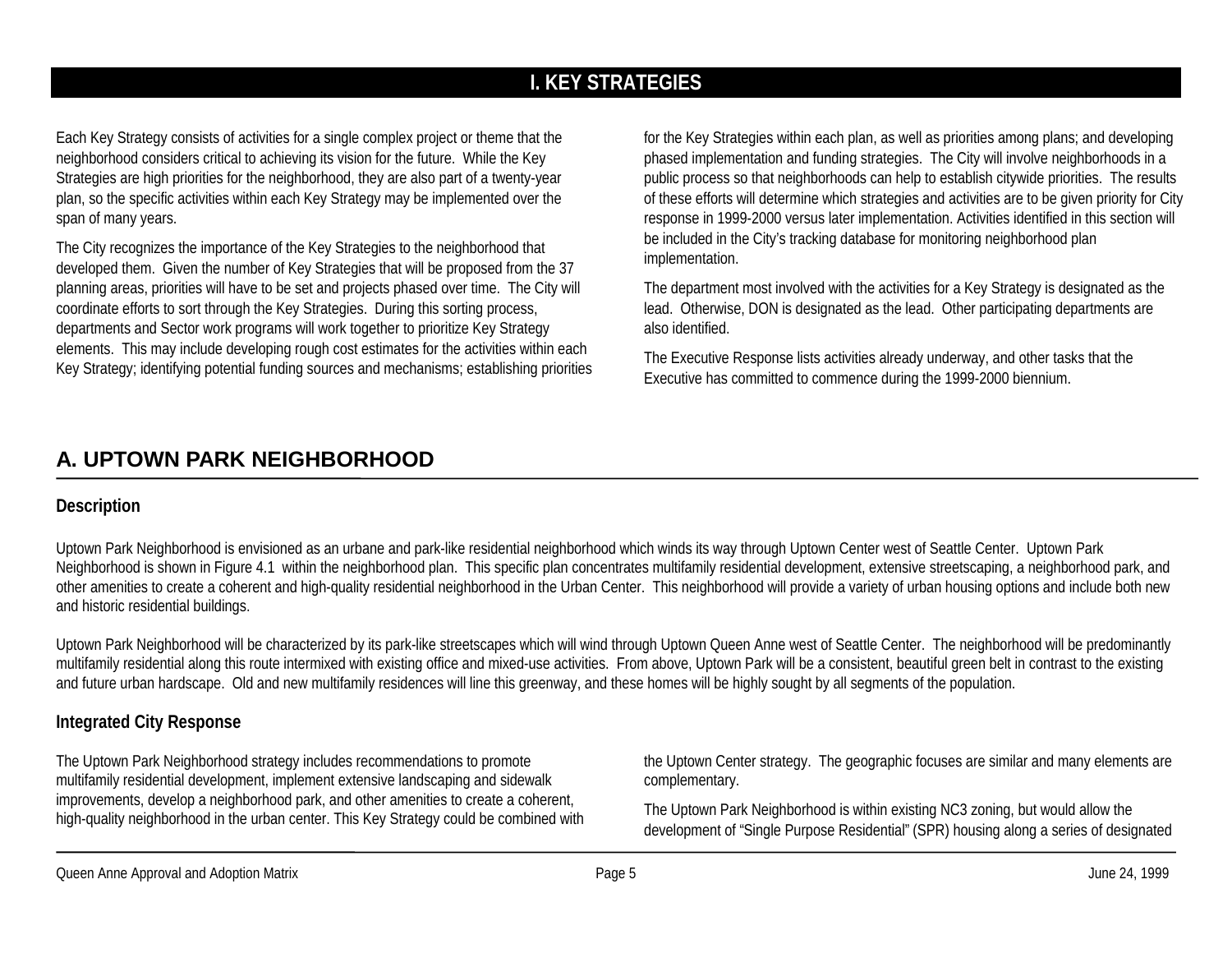key landscaped streets.

Although individual recommendations are not necessarily dependent on one another, the combination of the code text change, landscaping improvements and park could stimulate residential development more than incremental improvements.

Department responses included below: DCLU, SEATRAN, DPR.

## **Lead Department:** DON

**Participating Departments:** SEATRAN, DPR, DCLU

## **Tasks to be Undertaken in 1999-2000**

1. Confirm the location of Single Purpose Residential (SPR) areas where SPR is proposed to be permitted outright. Submit necessary legislation to Council to allow Single Purpose Residential as a use permitted outright.

- 2. Confirm the location of streets proposed by community for designation as "key landscaped streets." Work with the community on choosing, and modifying, appropriate City designation (green streets or key pedestrian streets).
- 3. Investigate potential City properties eligible for proposed public open space.
- 4. Identify those activities in this Key Strategy that are good candidates for next steps for implementation considering priorities, possible funding sources and departmental staffing capabilities.
- 5. Identify next steps for continued implementation.

| Activity | Activity                                                                     | Priority | Time        | Cost     | Implementor        | <b>Executive Comment</b>                               |
|----------|------------------------------------------------------------------------------|----------|-------------|----------|--------------------|--------------------------------------------------------|
| No.      |                                                                              |          | Frame       | Estimate |                    |                                                        |
| QAH4     | Allow Single-Purpose Multifamily Residential Development in Portions of      | H        | Short-      | None     | <b>DCLU</b>        | The neighborhood has determined that they will         |
| QALU3    | the Urban Center-Allow single-purpose multifamily development (w/o           |          | <b>Term</b> |          |                    | pursue this designation at a later date. Areas         |
|          | ground-floor commercial uses) in those sections of Lower Queen Anne          |          |             |          | QA Plan            | desired for allowing Single Purpose Residential as     |
|          | where there is little potential for retail - for example, the area along 3rd |          |             |          | Impl. Org.         | a permitted use outright must be specified in order    |
|          | Ave. W. and 4th Avenue W. between Denny Way and Mercer Street.               |          |             |          |                    | for legislation to be prepared.                        |
|          |                                                                              |          |             |          | Uptown             | The Executive will prepare necessary legislation       |
|          | Complete an urban design plan that involves stakeholders in                  |          |             |          | <b>Action Team</b> | for the SPR areas as soon as the community             |
|          | designating an area in which a change in the Land Use Code, consistent       |          |             |          |                    | completes its urban design plan. DCLU can              |
|          | with the neighborhood planning process and conditions in the NC3             |          |             |          | Housing            | provide technical assistance to the community as it    |
|          | zone, would occur in Uptown Queen Anne to allow for Single-Purpose           |          |             |          | Advocacy           | identifies the SPR areas.                              |
|          | Residential development at the discretion of the developer in existing       |          |             |          | Group              |                                                        |
|          | NC3 zones. Ground-level floors would be required to meet existing            |          |             |          |                    |                                                        |
|          | height regulations for commercial development regardless of whether          |          |             |          |                    |                                                        |
|          | the ground floor is used for residential purposes. The plan would also       |          |             |          |                    |                                                        |
|          | incorporate Key Landscaped Streets as described in QACH11 and                |          |             |          |                    |                                                        |
|          | QAT72. The area which would allow Single Purpose Residential                 |          |             |          |                    |                                                        |
|          | development would be the same as the areas designated as Key                 |          |             |          |                    |                                                        |
|          | Landscaped Streets.                                                          |          |             |          |                    |                                                        |
| QACH11   | Key Landscaped Street(s) Creation in "Uptown Park Neighborhood"              | H        | Short-      |          | <b>New</b>         | The Executive will be working to reconcile City        |
| QAT72    | Specific Plan - ROW Improvements/ Streetscape Plan and                       |          | <b>Term</b> |          | Character          | policies and regulations relating to green streets     |
|          | Implementation Consistent with proposed Single Purpose Residential           |          |             |          | Support            | and key pedestrian streets. Both designations          |
|          | Overlay (QAH4 and LU3) - Recommendation proposes the planning and            |          |             |          | Group or QA        | relate to streets that will be the subject of a future |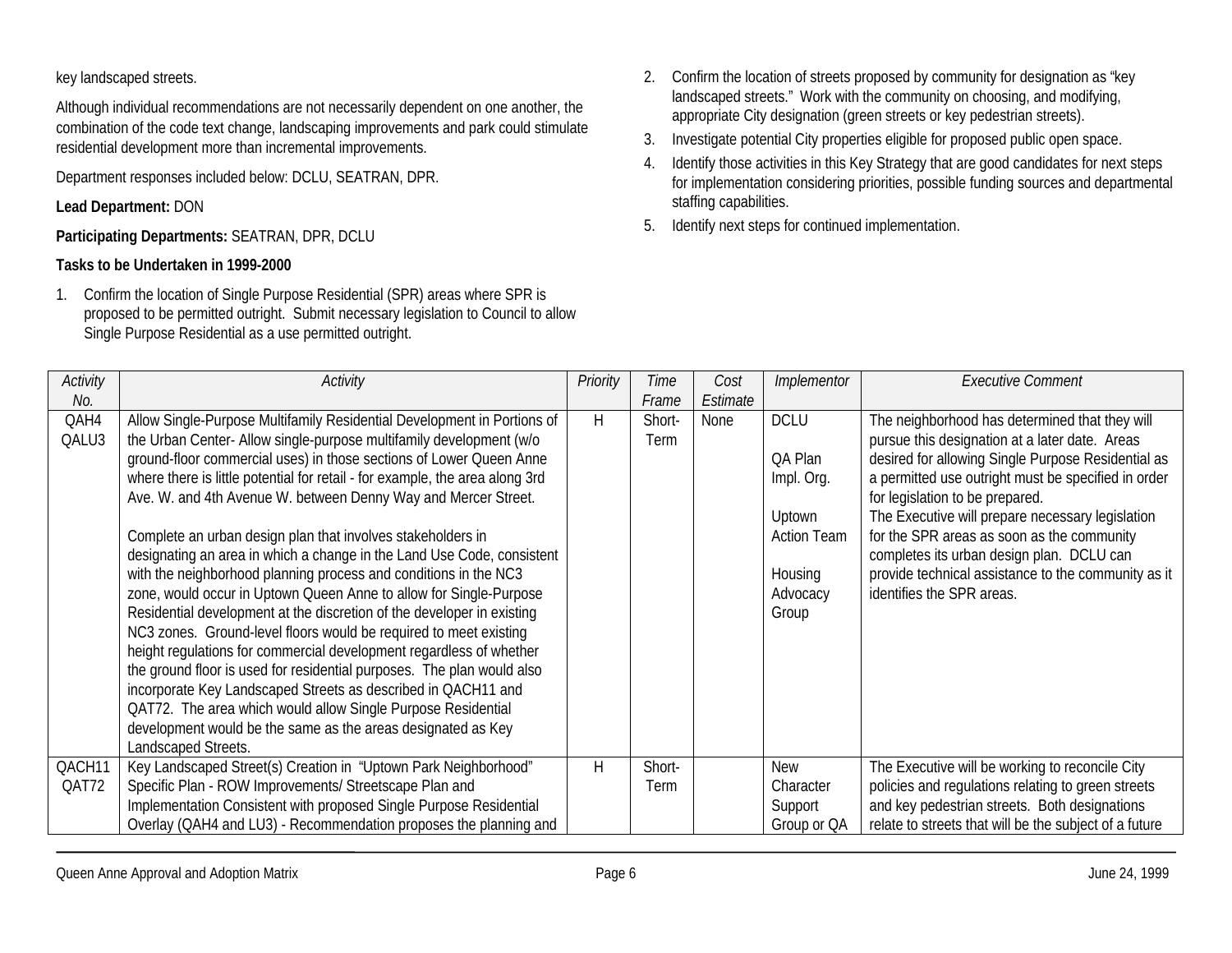| Activity<br>No. | <b>Activity</b>                                                                                                                                                                                                                                                                                                                                                                                                                                                                                                                                                                                                                                                                                                                                                                                                                                                                                                                                                                                                                                                                                                                                                                                                                                                                                                                                                                                                                                                                          | Priority | <b>Time</b><br>Frame | Cost<br>Estimate | Implementor                                                                                                                                               | <b>Executive Comment</b>                                                                                                                                                                                                                                                                                                                                                                                                                                                                                                                                                                                                                                                                                                                                                                                                                                                                                                                                                                                                                                                                                                                                                                                                                                             |
|-----------------|------------------------------------------------------------------------------------------------------------------------------------------------------------------------------------------------------------------------------------------------------------------------------------------------------------------------------------------------------------------------------------------------------------------------------------------------------------------------------------------------------------------------------------------------------------------------------------------------------------------------------------------------------------------------------------------------------------------------------------------------------------------------------------------------------------------------------------------------------------------------------------------------------------------------------------------------------------------------------------------------------------------------------------------------------------------------------------------------------------------------------------------------------------------------------------------------------------------------------------------------------------------------------------------------------------------------------------------------------------------------------------------------------------------------------------------------------------------------------------------|----------|----------------------|------------------|-----------------------------------------------------------------------------------------------------------------------------------------------------------|----------------------------------------------------------------------------------------------------------------------------------------------------------------------------------------------------------------------------------------------------------------------------------------------------------------------------------------------------------------------------------------------------------------------------------------------------------------------------------------------------------------------------------------------------------------------------------------------------------------------------------------------------------------------------------------------------------------------------------------------------------------------------------------------------------------------------------------------------------------------------------------------------------------------------------------------------------------------------------------------------------------------------------------------------------------------------------------------------------------------------------------------------------------------------------------------------------------------------------------------------------------------|
|                 | implementation of a "Key Landscaped Street" alignment which will<br>coincide with residential development in Uptown Queen Anne and would<br>include such features as:<br>Designation of final alignment;<br>$\bullet$<br>Delineation with distinctive design features such as decorative<br>$\bullet$<br>pavers, pebble concrete, etc.);<br>Special and extensive plantings in City ROW;<br>$\bullet$<br>Benches (e.g., with table/chair designs);<br>Renaming of Key Landscaped Street route street segments<br>$\bullet$<br>consistent with desired character of streets;<br>High-quality and consistent streetscaping/landscaping.<br>$\bullet$<br>Unlike Green Street designations, this recommendation anticipates no,<br>or minimal impacts to parking and traffic flow. The preliminary route for<br>the Key Landscaped Streets has been identified as follows and will be<br>refined via the character plan (urban design plan):<br>Clockwise - 1st Ave. W (W. Mercer to W. Thomas); W. Thomas Street<br>(1st Ave. W to 2nd Ave. W.); 2nd Ave. W. (W. Thomas to W. Harrison);<br>W. Harrison Street (W. 2nd Ave. W. to 4th Ave. W); 4th Ave. W. (W.<br>Harrison to W. Republican); W. Republican (4th Ave. W. to 3rd Ave. W.);<br>3rd Ave. W. (W. Republican to W. Roy); W. Roy Street (3rd Ave. W. to<br>4th Ave. W.); 4th Ave. W. (W. Roy to W. Mercer).<br>The final alignment would be determined during subsequent urban<br>design plan referenced above in QAH4 and QALU3. |          |                      |                  | Plan Impl.<br>Org.<br>Uptown<br><b>Action Team</b><br>SPO, DCLU,<br>DON,<br><b>SEATRAN</b><br>Design Plan<br>via DON<br>grant<br>(Matching<br>Fund, etc.) | streetscape design effort. As part of that work, the<br>Executive will work with the Queen Anne<br>community and other communities to address<br>issues raised in neighborhood plans. For Queen<br>Anne, the Executive's goal is to avoid creating a<br>new designation ("key landscaped streets") if the<br>neighborhood's goals can be accomplished<br>through existing types of designation or<br>modification of existing types of designations.<br>The design of the landscaping treatment could be<br>accomplished using a Neighborhood Matching<br>Fund grant. The Arborist's office can help with<br>appropriate plant/tree selection and placement.<br>SEATRAN encourages landscaping on all streets.<br>Permits need to be issued for any changes in<br>street ROW.<br>Artists can be involved in the planning and design<br>of streetscaping elements, from overall concepts<br>and character planning to the design of amenities<br>such as benches, tables, planters, paving<br>treatments, etc.<br>If there are CIP funds from streetscape<br>improvements which generate % for Art funds,<br>SAC would be involved in the inclusion of an artist<br>on the design team. Otherwise, SAC can provide<br>technical assistance to DON and other agencies. |
| QAP1            | Acquire Site for Neighborhood Park in the Urban Center for the Use of<br>Residents in the Area; Develop Master Plan; and Construct Park -<br>Fund a master plan with activities such as a play area for children,<br>sitting/viewing for adults, a picnic shelter for small group use, an open<br>area for casual interaction. Despite the proximity of the Seattle Center,<br>the number of events and many other factors have led many Uptown<br>residents to conclude that a park specifically designed for use by their<br>neighborhood is necessary as the Urban Village grows.                                                                                                                                                                                                                                                                                                                                                                                                                                                                                                                                                                                                                                                                                                                                                                                                                                                                                                     | H        | Short-<br>Term       |                  | <b>DPR</b><br>QA Plan<br>Impl. Org.<br>Uptown<br><b>Action Team</b><br>QACC                                                                               | For the potential sites shown in the Plan in Figure<br>4.1 on p. 37, the property owners would need to be<br>consulted to see if they are interested in selling<br>their lots. If they have already not done so, the<br>community may also want to check with DCLU to<br>see if there are development plans proposed for<br>any sites under consideration.<br>City departments that own vacant parcels within                                                                                                                                                                                                                                                                                                                                                                                                                                                                                                                                                                                                                                                                                                                                                                                                                                                        |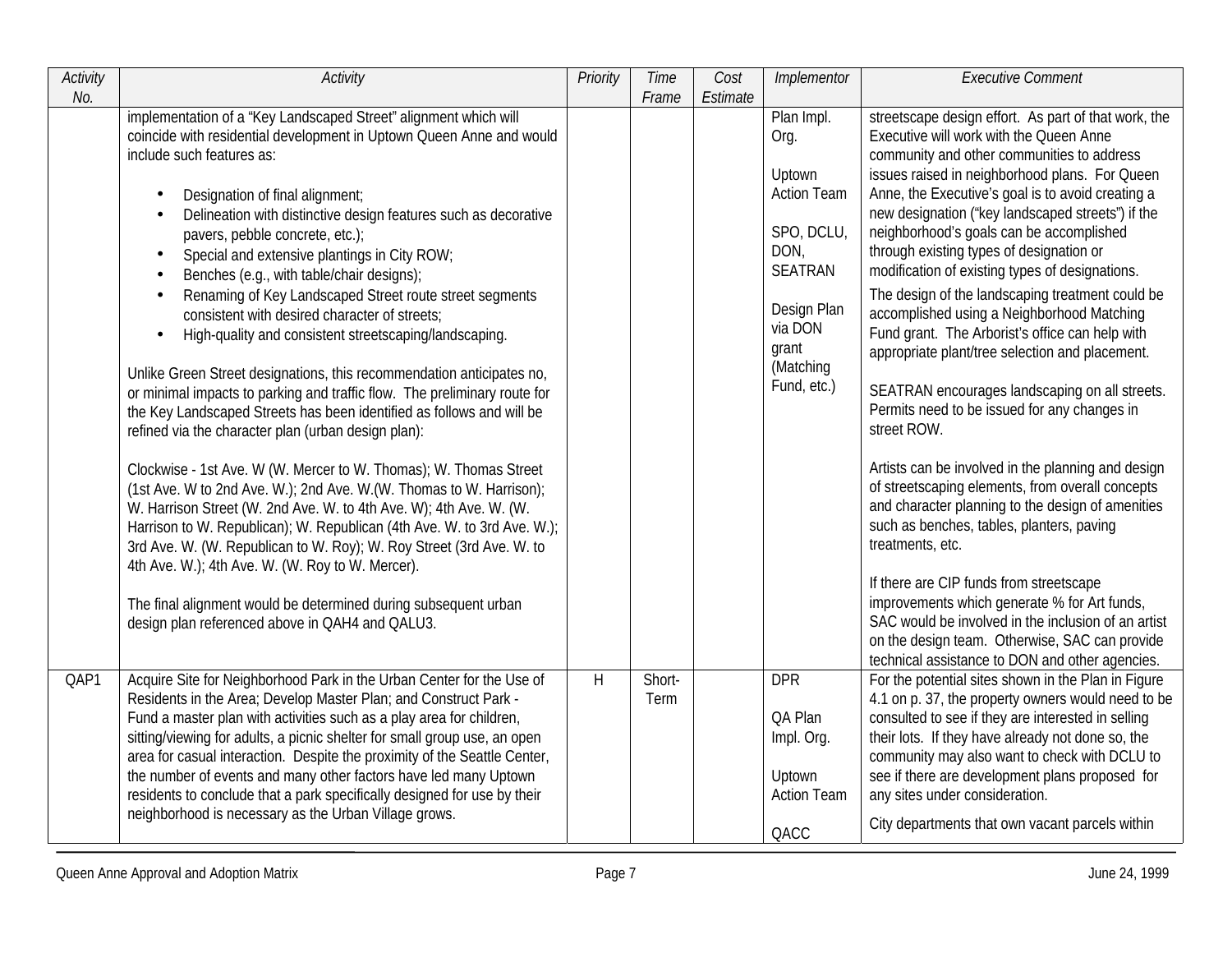| Activity | Activity                                                                                                                                      | Priority | Time  | Cost     | Implementor | <b>Executive Comment</b>                                                                                                                                                                                                                                                                                                                                                                                |
|----------|-----------------------------------------------------------------------------------------------------------------------------------------------|----------|-------|----------|-------------|---------------------------------------------------------------------------------------------------------------------------------------------------------------------------------------------------------------------------------------------------------------------------------------------------------------------------------------------------------------------------------------------------------|
| No.      |                                                                                                                                               |          | Frame | Estimate |             |                                                                                                                                                                                                                                                                                                                                                                                                         |
|          | The neighborhood park is envisioned as an extension of the Key<br>Landscaped Street concept and would be open at all times and not<br>fenced. |          |       |          |             | the planning area will work together with the<br>community to identify parcels that might be usable<br>on a temporary or permanent basis for open space<br>purposes identified by the community (DPR and<br>DON should be included as implementors).                                                                                                                                                    |
|          |                                                                                                                                               |          |       |          |             | If a city surplus property become available and if it<br>is appropriate for open space use, DPR can work<br>with the community to strategize on funding for<br>acquisition and development. It is likely that a<br>bond or levy would be necessary for purchase of<br>property.                                                                                                                         |
|          |                                                                                                                                               |          |       |          |             | Park/open space design and development are all<br>potential NMF grant projects. DPR can work with<br>the community on their NMF applications and on<br>project development. DPR does not have the<br>resources to fund a master planning process, and<br>thus an external funding source would need to be<br>secured. Funding will also need to be found for real<br>estate service and appraisals.     |
|          |                                                                                                                                               |          |       |          |             | DPR is supportive of this community's interest in<br>seeking opportunities for new parks and open<br>space in the Uptown neighborhood.                                                                                                                                                                                                                                                                  |
|          |                                                                                                                                               |          |       |          |             | While the creation of neighborhood parks may well<br>complement the vision of the Uptown Park<br>Neighborhood, the land use recommendations are<br>not dependent upon this item.                                                                                                                                                                                                                        |
|          |                                                                                                                                               |          |       |          |             | This project may be eligible for the Conservation<br>Futures Tax (CFT) funds; however, the project will<br>have to provide a match and meet certain State<br>and County criteria. CFT is only available for<br>acquisition, and funding from the program is also<br>limited. DPR does not have funds to develop the<br>property; another funding source would need to be<br>identified for development. |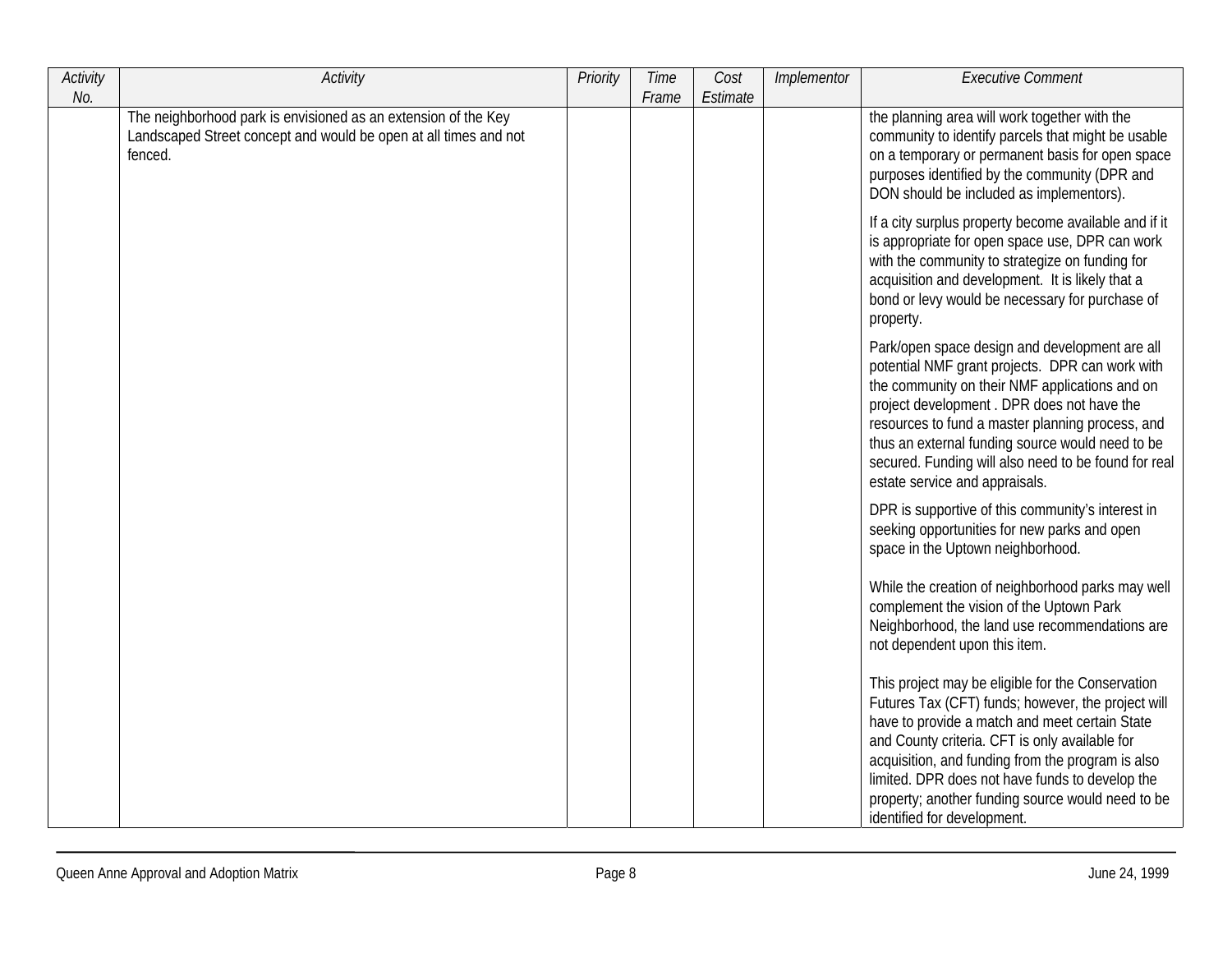| Activity | Activity | Priority | Time  | Cost     | Implementor | <b>Executive Comment</b>                                                                                                                                                                                                                                                        |
|----------|----------|----------|-------|----------|-------------|---------------------------------------------------------------------------------------------------------------------------------------------------------------------------------------------------------------------------------------------------------------------------------|
| No.      |          |          | Frame | Estimate |             |                                                                                                                                                                                                                                                                                 |
|          |          |          |       |          |             | Artists can be involved in the planning and design<br>of a neighborhood park and its amenities. Artists<br>should be included at the earliest possible moment<br>for involvement in design. If CIP funds are<br>available and generate % for Art funds, SAC can<br>be involved. |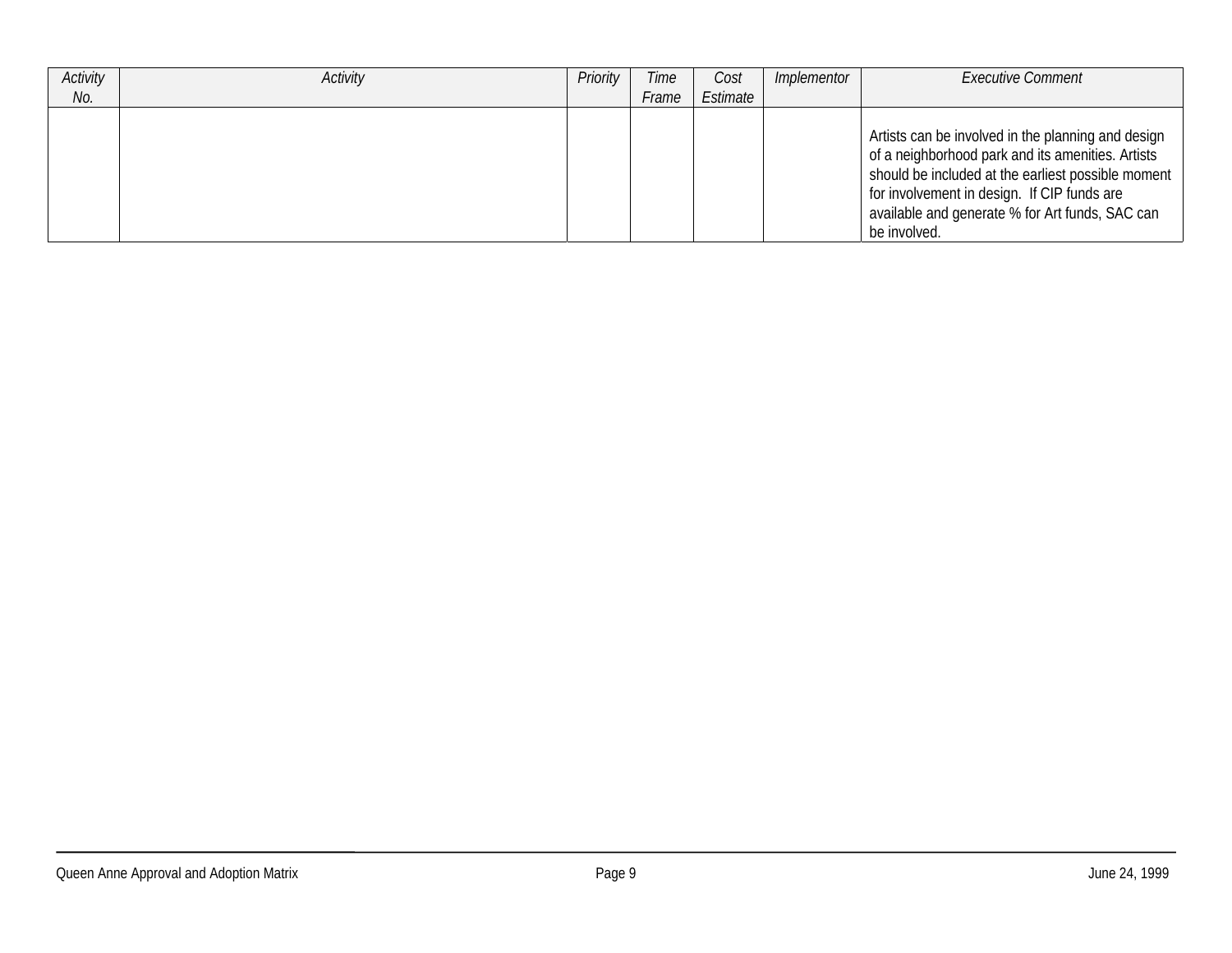# **Description**

Centered on the junctions of Queen Anne Avenue at Mercer and Roy Streets, Uptown Center will be the recognized crossroads of Uptown Queen Anne. Uptown Center is envisioned as a thriving and active mixed-use urban center village - the heart of Uptown Queen Anne, where everything comes together, as shown in Figure 4.2 within the Plan. The existing Pedestrian Overlay Zone will provide the focus for the growth of this community. Commercial activities and multifamily residences already coexist in this area, and the combination of these uses would intensify. Uptown Center will be developed in conjunction with the Uptown Park Neighborhood (Figure 4.1). The Uptown Center and Uptown Park strategies overlap in some areas where Uptown Park's character would supersede other consideration.

# **Integrated City Response**

The Uptown Center is the recognized crossroads of Uptown Queen Anne. Uptown Center is envisioned as a thriving and active mixed use urban center village - the heart of Uptown Queen Anne.

This Key Strategy could be combined with the Uptown Park strategy. The geographic focuses are similar and many elements are complementary. Central to this Key Strategy is creating a facility dedicated as a community gathering place.

Department responses included below: DCLU, SEATRAN, DPR, ESD

**Lead Department:** DCLU

**Participating Departments:** SEATRAN, ESD, DPR

#### **Tasks to be Undertaken in 1999-2000**

1. Seattle Center staff will assist the community in exploring the idea of utilizing church

facilities in the Uptown Center as an interim community gathering place until the construction of a neighborhood service center in the new Easter Seals building is complete.

- 2. The Executive will continue to work with the Easter Seals Society on the proposed Neighborhood Service Center.
- 3. SEATRAN will work to ensure that appropriate truck signs are in place directing trucks to Broad/Denny.
- 4. Identify those activities in this Key Strategy that are good candidates for next steps for implementation considering priorities, possible funding sources and departmental staffing capabilities.
- 5. Identify next steps for continued implementation.

| Activity | Activity                                                | Priority | Time   | Cost     | Implementor | <b>Executive Comment</b>                                             |
|----------|---------------------------------------------------------|----------|--------|----------|-------------|----------------------------------------------------------------------|
| No.      |                                                         |          | Frame  | Estimate |             |                                                                      |
| QACH     | Change official title of Seattle Center Urban Center to | Н        | Short- | None     | <b>SPO</b>  | The Executive will forward legislation to enact this recommendation. |
| 10       | "Uptown Queen Anne Urban Center" - This activity will   |          | Term   |          |             |                                                                      |
|          | provide a distinctive and dignified title to the Urban  |          |        |          |             |                                                                      |
|          | Center area which reflects the area's history but which |          |        |          |             |                                                                      |
|          | also maintains the long-standing connection of this     |          |        |          |             |                                                                      |
|          | area to Queen Anne. Additional outreach/validation      |          |        |          |             |                                                                      |
|          | with the local business community and other             |          |        |          |             |                                                                      |
|          | stakeholders will ensure the new name has support.      |          |        |          |             |                                                                      |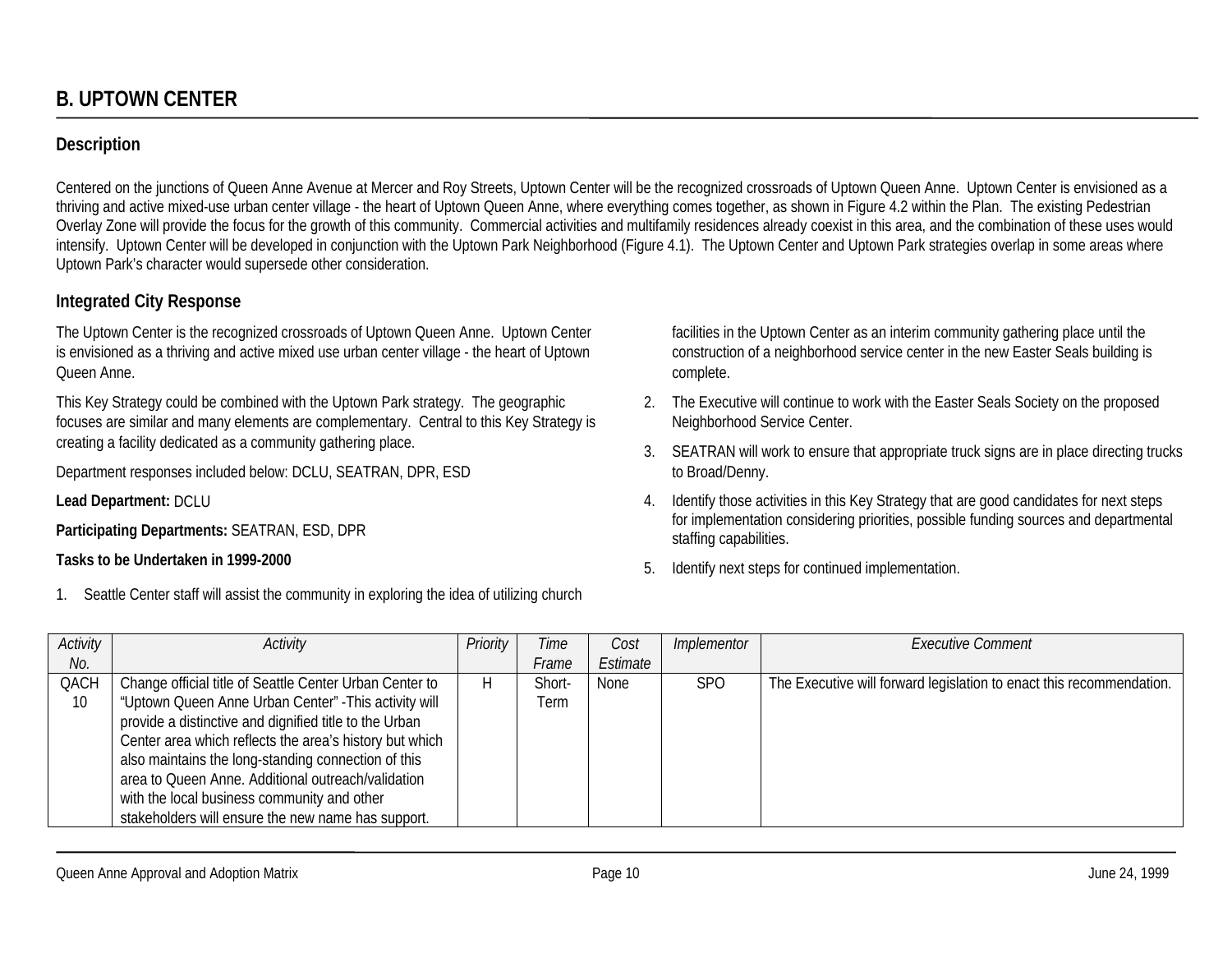| Activity | Activity                                                                                                                                                                                                                                                                                                                                                                                                                                                                                                                                                                                                                                                                                                                                                                                                                                                                                                                                                                                                                                                                                                                                                                                                                                                                                                                                                                        | Priority | Time           | Cost     | Implementor                                                                                                                             | <b>Executive Comment</b>                                                                                                                                                                                                                                                                                                                                                                                                                                                                                                                                                                                                                                                                                                                                                                                                                                                                                                                                                                                                                                                                                                                                                                                                                                                                                                                                                                                                                                                                                                                                                                                                                                                                                                   |
|----------|---------------------------------------------------------------------------------------------------------------------------------------------------------------------------------------------------------------------------------------------------------------------------------------------------------------------------------------------------------------------------------------------------------------------------------------------------------------------------------------------------------------------------------------------------------------------------------------------------------------------------------------------------------------------------------------------------------------------------------------------------------------------------------------------------------------------------------------------------------------------------------------------------------------------------------------------------------------------------------------------------------------------------------------------------------------------------------------------------------------------------------------------------------------------------------------------------------------------------------------------------------------------------------------------------------------------------------------------------------------------------------|----------|----------------|----------|-----------------------------------------------------------------------------------------------------------------------------------------|----------------------------------------------------------------------------------------------------------------------------------------------------------------------------------------------------------------------------------------------------------------------------------------------------------------------------------------------------------------------------------------------------------------------------------------------------------------------------------------------------------------------------------------------------------------------------------------------------------------------------------------------------------------------------------------------------------------------------------------------------------------------------------------------------------------------------------------------------------------------------------------------------------------------------------------------------------------------------------------------------------------------------------------------------------------------------------------------------------------------------------------------------------------------------------------------------------------------------------------------------------------------------------------------------------------------------------------------------------------------------------------------------------------------------------------------------------------------------------------------------------------------------------------------------------------------------------------------------------------------------------------------------------------------------------------------------------------------------|
| No.      |                                                                                                                                                                                                                                                                                                                                                                                                                                                                                                                                                                                                                                                                                                                                                                                                                                                                                                                                                                                                                                                                                                                                                                                                                                                                                                                                                                                 |          | Frame          | Estimate |                                                                                                                                         |                                                                                                                                                                                                                                                                                                                                                                                                                                                                                                                                                                                                                                                                                                                                                                                                                                                                                                                                                                                                                                                                                                                                                                                                                                                                                                                                                                                                                                                                                                                                                                                                                                                                                                                            |
| QAH1     | Uptown Queen Anne Neighborhood Center<br>Development - Fund the acquisition, planning, and<br>development of a neighborhood center (facility) in the<br>Urban Center that would act as a gathering place and<br>communication center, providing needed services and<br>activities. The facility would include:<br>Space for community organizations to meet, store<br>$\bullet$<br>materials, and have office space;<br>Space for a group such as the QA Helpline to<br>$\bullet$<br>provide health/human services & referrals;<br>Community bulletin board;<br>$\bullet$<br>Center for transit and housing information;<br>$\bullet$<br>community info<br>Computer/library center with computers for<br>$\bullet$<br>general use and for library catalog access, and<br>delivery & return of books;<br>Space for programming for senior activities,<br>$\bullet$<br>aerobics/dance and various classes;<br>Fitness room with restroom and shower facilities;<br>$\bullet$<br>Rooms for informal meetings/reading and for<br>$\bullet$<br>games (cards, ping pong, etc.) with an espresso<br>stand nearby<br>May include neighborhood service center, if<br>$\bullet$<br>sought by the City of Seattle<br>Possible co-locate the neighborhood center facility with<br>other uses (e.g., housing, parking, daycare, etc.) to<br>enhance land use and provide additional revenue. | H        | Mid-<br>Term   |          | QA Plan<br>Impl. Org.<br>Uptown<br><b>Action Team</b><br>QACC<br><b>DON</b><br><b>DPR</b><br>ESD<br>Other<br>Interested<br>Organization | DPR supports the community's efforts to develop additional<br>community facilities in their neighborhood; however, DPR does not<br>have resources to commit to this effort. One alternative to<br>developing a Neighborhood Center in the Uptown Urban Center<br>would be to expand the Queen Anne Community Center to provide<br>the additional listed services (some of the listed services are<br>currently available at the QACC). Access to the facility from the<br>Uptown Urban Center could be addressed in the transportation<br>plan. Access, such as an elevator, to the upstairs within the building<br>would need to be addressed. Funding would need to be found to<br>enhance access to provide more space for additional services.<br>Acquisition of a site and development of a neighborhood center<br>would be an appropriate item for a bond. Some program<br>development may be appropriate for a NMF grant. DPR would work<br>with the community to further identify programming needs.<br>The Easter Seals Society of Washington has plans to develop a<br>mixed use high rise in Lower QA and has agreed to include an<br>expanded Neighborhood Service Center on the ground floor with<br>community meeting space. DON is working with the Easter Seals<br>Society, but the specific City role for funding, staffing and/or<br>development of the Neighborhood Service Center has not been<br>determined.<br>Artists can be involved on the Design Team for a new facility. If the<br>facility is funded through CIP funds which generate % for Art funds,<br>SAC would be involved in the administration of the funds. SAC can<br>provide technical assistance on incorporating artwork to DON or |
|          |                                                                                                                                                                                                                                                                                                                                                                                                                                                                                                                                                                                                                                                                                                                                                                                                                                                                                                                                                                                                                                                                                                                                                                                                                                                                                                                                                                                 |          |                |          |                                                                                                                                         | other groups.                                                                                                                                                                                                                                                                                                                                                                                                                                                                                                                                                                                                                                                                                                                                                                                                                                                                                                                                                                                                                                                                                                                                                                                                                                                                                                                                                                                                                                                                                                                                                                                                                                                                                                              |
| QACH8    | Uptown Character Improvement Plan - Uptown Center<br>Village is one of the areas identified for<br>character/design planning in the Queen Anne Plan. It<br>is envisioned that this area will be the subject of<br>character planning which will prescribe specific public<br>improvements (streetscape, public property, etc.). The<br>intent will be to create a unique and distinctive place                                                                                                                                                                                                                                                                                                                                                                                                                                                                                                                                                                                                                                                                                                                                                                                                                                                                                                                                                                                  | H        | Short-<br>Term |          | New QA<br>Character<br>Support<br>Group or QA<br>Plan Impl.<br>Org.                                                                     | This activity is a neighborhood wide recommendation and is<br>addressed within the "Additional Activities for Implementation"<br>section of this matrix.                                                                                                                                                                                                                                                                                                                                                                                                                                                                                                                                                                                                                                                                                                                                                                                                                                                                                                                                                                                                                                                                                                                                                                                                                                                                                                                                                                                                                                                                                                                                                                   |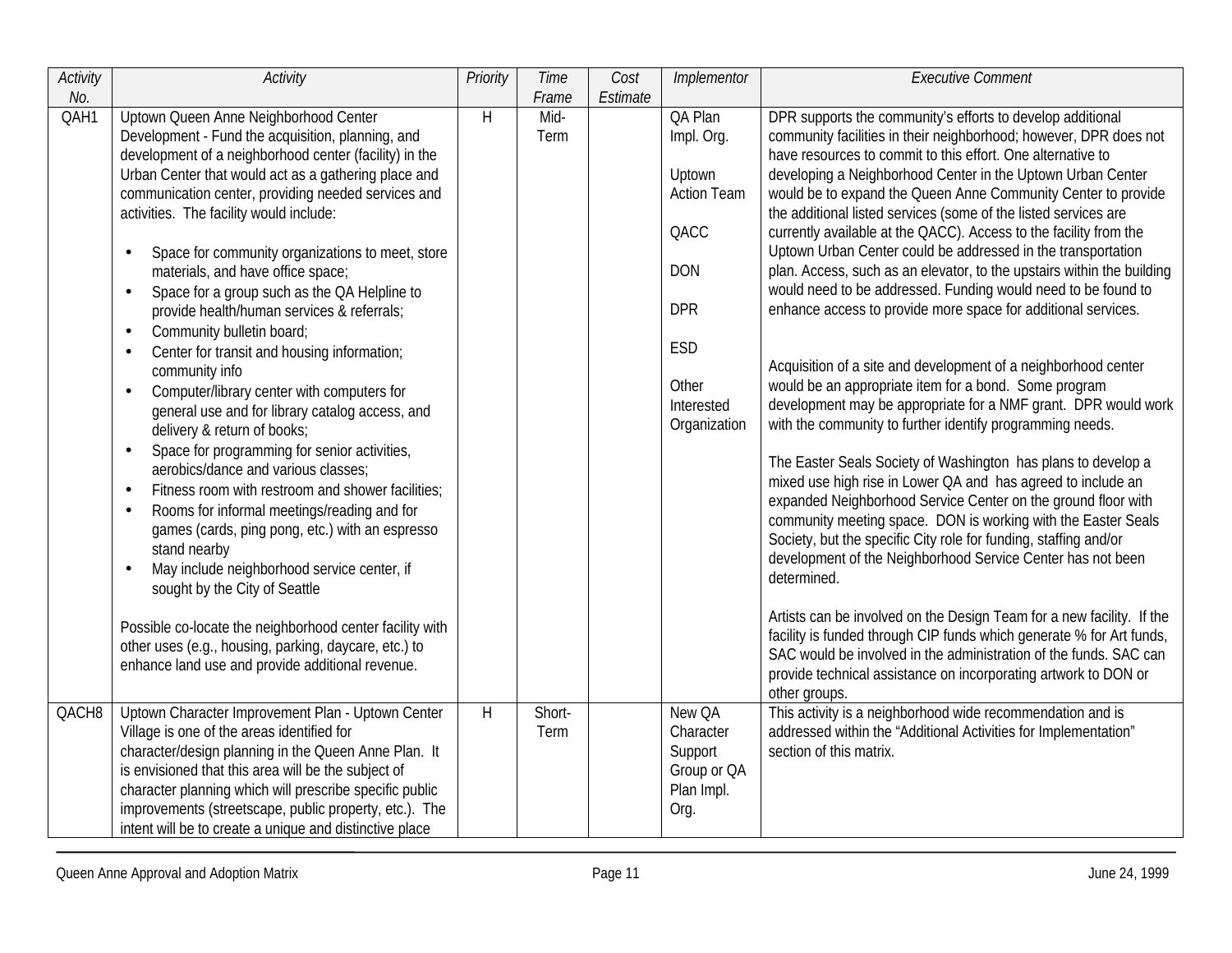| Activity | Activity                                                                                                                                                                                                                                                                                                                                                                                                                                                                                                                                                                                                                                                                                                                                                                                         | Priority | Time           | Cost     | Implementor                                                                                                                        | <b>Executive Comment</b>                                                                                                                                                                                                                                                                                                                                                                                                |
|----------|--------------------------------------------------------------------------------------------------------------------------------------------------------------------------------------------------------------------------------------------------------------------------------------------------------------------------------------------------------------------------------------------------------------------------------------------------------------------------------------------------------------------------------------------------------------------------------------------------------------------------------------------------------------------------------------------------------------------------------------------------------------------------------------------------|----------|----------------|----------|------------------------------------------------------------------------------------------------------------------------------------|-------------------------------------------------------------------------------------------------------------------------------------------------------------------------------------------------------------------------------------------------------------------------------------------------------------------------------------------------------------------------------------------------------------------------|
| No.      | called Uptown Center.                                                                                                                                                                                                                                                                                                                                                                                                                                                                                                                                                                                                                                                                                                                                                                            |          | Frame          | Estimate | QACC<br>Chamber<br>via Matching<br>Fund (DON)                                                                                      |                                                                                                                                                                                                                                                                                                                                                                                                                         |
| QACH9    | Prepare Queen Anne Neighborhood Design Guidelines<br>to Supplement the City's Design Review for Multifamily<br>and Commercial Properties - Prepare guidelines that<br>broaden the scope of the City's Design Guidelines.<br>The City's Guidelines generally pertain to privately-<br>owned property in multifamily and commercial zones<br>and do not cover signage. The Queen Anne Design<br>Guidelines may include guidance on signage, adjacent<br>public ROWs, and cover zones outside of multifamily<br>and commercial zones. They may also establish new<br>districts - Uptown Center (w/special review), Uptown<br>Park Neighborhood, and W. Roy Street Conservation<br>District. For example, Land Use action QALU12<br>references the need for guidelines for Low-Rise<br>developments. | H        | Short-<br>Term |          | QA Plan<br>Impl. Org. or<br>Character<br>Support<br>Group<br>QACC<br>Uptown<br><b>Action Team</b><br>via Matching<br>Fund<br>(DON) | This activity is a neighborhood wide recommendation and is<br>addressed within the "Additional Activities for Implementation"<br>section of this matrix.                                                                                                                                                                                                                                                                |
| QAT20    | Mercer Traffic Flow - Improve Truck Access via Denny<br>Way and Broad Street - Improve heavy truck access<br>via Denny Way corridor and Broad Street to reduce<br>truck traffic through "Uptown Center" on Mercer Street.<br>Heavy trucks should be encouraged to use Denny Way<br>- Broad Street - Elliott Avenue to access BINMIC and<br>other industrial areas. Access via W. Mercer Place and<br>Mercer Street should be discouraged. Improve traffic<br>circulation at Fairview/Mercer/Valley by utilizing<br>available federal dollars and budgeted Seattle funding<br>to create grade separations, retaining Queen Anne's<br>access to Capitol Hill via Mercer                                                                                                                            | H        | Short-<br>Term |          | <b>SEATRAN</b>                                                                                                                     | The Broad/Denny corridor is the designated truck route in the Comp<br>Plan and Mercer/Roy is not a truck route. There is little that can be<br>done design-wise to discourage trucks from using Mercer.<br>However, SEATRAN will ensure that appropriate truck signs are in<br>place directing trucks to Broad/Denny. Executive will need to<br>ensure coordination with other neighborhood plans, including<br>BINMIC. |
| QAT25    | Improve Intersection of Queen Anne Ave. at Roy<br>Street - City should work with the neighborhood to<br>complete a study that evaluates improvements to this<br>important intersection which would improve pedestrian<br>safety and transit movement. The neighborhood's<br>preliminary ideas include:                                                                                                                                                                                                                                                                                                                                                                                                                                                                                           | H        | Short-<br>Term |          | <b>SEATRAN</b>                                                                                                                     | As this is a pedestrian hub, it is SEATRAN's belief that a larger<br>radius would be detrimental to pedestrians. SEATRAN is currently<br>evaluating this intersection for the proposed recommendation.                                                                                                                                                                                                                  |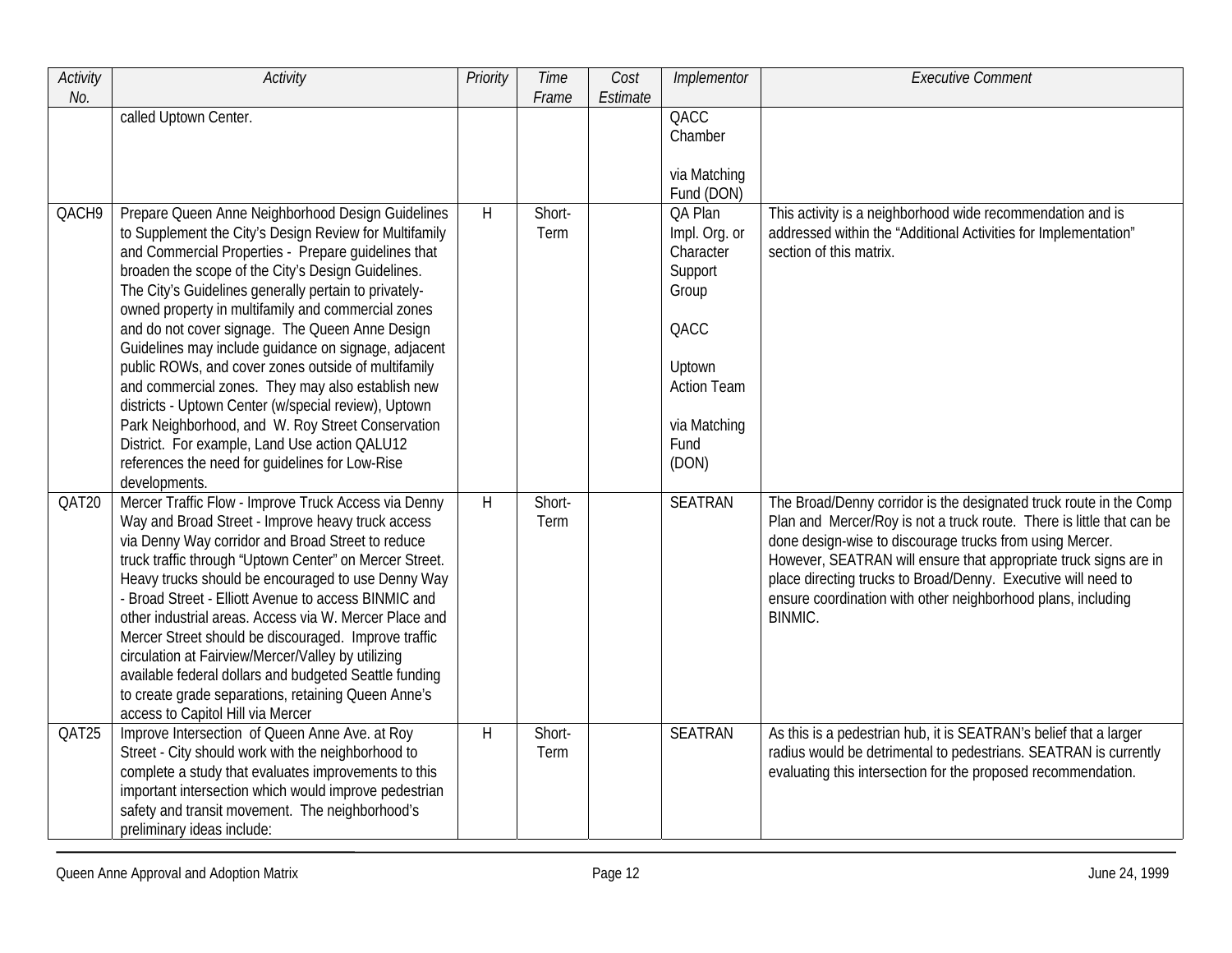| Activity | Activity                                                 | Priority | Time  | Cost     | Implementor    | <b>Executive Comment</b>                                                 |
|----------|----------------------------------------------------------|----------|-------|----------|----------------|--------------------------------------------------------------------------|
| No.      |                                                          |          | Frame | Estimate |                |                                                                          |
|          | Increase radius of NE corner of intersection to          |          |       |          |                |                                                                          |
|          | improve turn moves, esp. for transit;                    |          |       |          |                |                                                                          |
|          | Provide phasing and improvements for a "scatter"         |          |       |          |                |                                                                          |
|          | pedestrian crossing at this intersection.                |          |       |          |                |                                                                          |
| QAT34    | High Capacity Transit (Sound Transit (RTA) and           | Н        | Long  |          | Sound          | A light rail alignment that would have a station on the east side of     |
|          | Monorail) - The Urban Center is to be served by high-    |          |       |          | Transit (RTA)  | Seattle Center is a viable alternative which is being considered in      |
|          | capacity public transportation services according to the |          |       |          |                | the current EIS for the project. The Capitol Hill/First Hill location is |
|          | CPPs and Vision 2020. This recommendation                |          |       |          | <b>Station</b> | the preferred alternative. Depending on the results of the EIS,          |
|          | expresses the QANPC's strong interest in having the      |          |       |          | Planning       | QANPC's location may be considered. Monorail routing & planning          |
|          | proposed Uptown Center Village as a node for high-       |          |       |          |                | and future phases of Sound Transit work will address this corridor.      |
|          | capacity transit in the future. QANPC envisions the      |          |       |          |                |                                                                          |
|          | eventual development of a Sound Move Link/Light Rail     |          |       |          |                |                                                                          |
|          | station to serve Uptown Center and Seattle Center. In    |          |       |          |                |                                                                          |
|          | addition, extensions of the Monorail (if implemented)    |          |       |          |                |                                                                          |
|          | should also provide service to Uptown Center.            |          |       |          |                |                                                                          |
|          |                                                          |          |       |          |                |                                                                          |
|          | QANPC reviewed and supported the alternative routing     |          |       |          |                |                                                                          |
|          | of the light rail system to Queen Anne and would         |          |       |          |                |                                                                          |
|          | support a secondary line to access Uptown Center         |          |       |          |                |                                                                          |
|          | Village and Seattle Center.                              |          |       |          |                |                                                                          |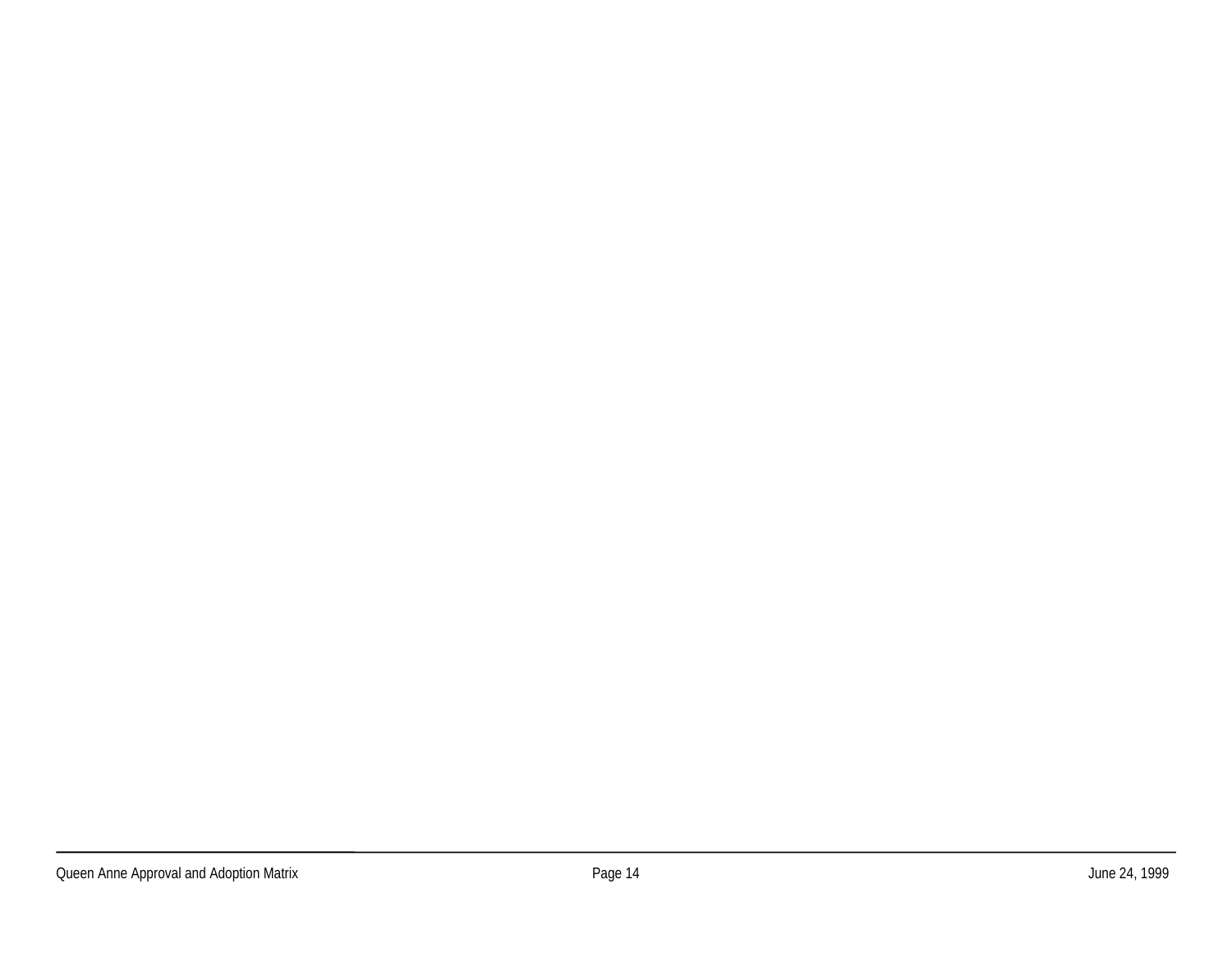# **C. COUNTERBALANCE**

## **Description**

The Counterbalance is the link between Uptown Queen Anne and Upper Queen Anne. The Counterbalance concept ensures a consistent, convenient, continuous, and frequent transportation option throughout Queen Anne. Originating in Uptown Center, the "Counterbalance" electric trolley bus will provide a unique means to climb Queen Anne Hill to access businesses and residences in a large area of Upper Queen Anne. The system will return to Uptown Queen Anne, proceed south and loop back to Seattle Center before returning to Uptown Center.

The Counterbalance will provide convenient access to Upper Queen Anne amenities such as the Queen Anne Avenue, W. McGraw Street, and W. Galer Street retail/mixed-use districts for shopping; the historic Queen Anne Park Boulevard for recreation and scenic views (walking, jogging, and bicycling, etc.); and residential neighborhoods over a wide area of Upper Queen Anne. In Uptown Queen Anne, the Counterbalance will access the mixed-use Uptown Center, offices and businesses along Queen Anne Avenue and 1st Avenue N., Seattle Center, and will also provide a link to and from the proposed Uptown Park Neighborhood. The Counterbalance will solve a major hurdle toward establishing a truly integrated neighborhood - Queen Anne's Counterbalance Hill. This strategy has strong support, and it will go a long way toward making Queen Anne a unique and coherent community.

#### **Integrated City Response**

This strategy consists of essentially one activity separated into five different recommendations. Transit projects are implemented by King County Metro and Sound Transit. The neighborhood should work directly with King County Metro and the King County Council to develop and implement this key strategy.

#### **Lead Department:** SEATRAN

**Participating Departments:** SPO, DON

#### **Activities Already Underway**

1. King County Metro's Six Year Plan is currently underway. It is expected that the plan may address this type of activity. The Executive will forward the community's recommendation to Metro on the community's behalf.

#### **Tasks to be Undertaken in 1999-2000**

1. Officially transmit transit requests to King County Metro on the community's behalf.

| Activity | <b>Activity</b>                                    | Priority | Time  | Cost     | Implementor | Executive Comment                                                       |
|----------|----------------------------------------------------|----------|-------|----------|-------------|-------------------------------------------------------------------------|
| No.      |                                                    |          | Frame | Estimate |             |                                                                         |
| QAT1     | Counterbalance Concept - Circulator Bus            |          | Mid   |          | Metro       | The Executive will forward this and related transit requests to King    |
|          | Operations - The City should endorse a METRO       |          |       |          |             | County Metro on the community's behalf. SPO, SEATRAN and DON            |
|          | study to develop and implement the                 |          |       |          | SEATRAN     | shall review the transit service requests and transit stop improvements |
|          | "Counterbalance" to provide circulator trolley bus |          |       |          |             | identified in the neighborhood plans and integrate those requested      |
|          | operations in Uptown Queen Anne and Upper          |          |       |          | DON.        | improvements into the work being done under Strategy T4 "Establish      |
|          | Queen Anne, based on the historic Counterbalance   |          |       |          |             | and Implement Transit Service Priorities" in the City's Transportation  |
|          | route. Add electric trolley to enhance existing    |          |       |          |             | Strategic Plan. The Executive will report to the City Council           |
|          | Metro services between Uptown Queen Anne and       |          |       |          |             | Transportation Committee on its progress on Strategy T4 as part of its  |
|          | Upper Queen Anne and to provide a circulating      |          |       |          |             | ongoing reporting requirements on the Transportation Strategic Plan and |
|          | local transit system.                              |          |       |          |             | to the Neighborhoods, Growth Planning and Civic Engagement              |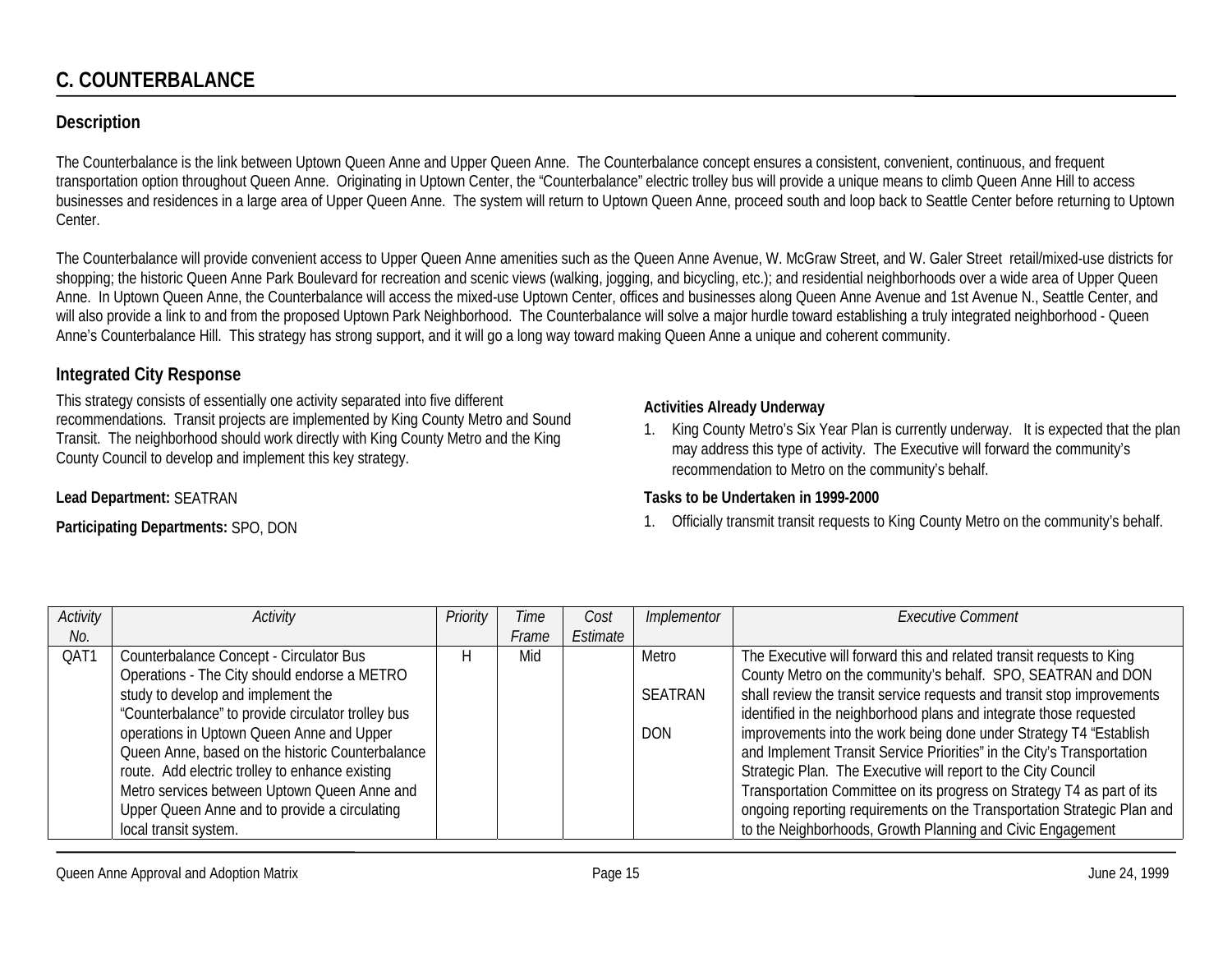| Activity | Activity                                                                                                                                                                                                                                                                                                                                           | Priority | Time  | Cost     | Implementor             | <b>Executive Comment</b>                                                                                                                                                                                                                                                                                                                                                                                                                                                                                                                                                                                                                                                                                                                                                                                                                                                                                                                                                                                                                                                                                     |
|----------|----------------------------------------------------------------------------------------------------------------------------------------------------------------------------------------------------------------------------------------------------------------------------------------------------------------------------------------------------|----------|-------|----------|-------------------------|--------------------------------------------------------------------------------------------------------------------------------------------------------------------------------------------------------------------------------------------------------------------------------------------------------------------------------------------------------------------------------------------------------------------------------------------------------------------------------------------------------------------------------------------------------------------------------------------------------------------------------------------------------------------------------------------------------------------------------------------------------------------------------------------------------------------------------------------------------------------------------------------------------------------------------------------------------------------------------------------------------------------------------------------------------------------------------------------------------------|
| No.      |                                                                                                                                                                                                                                                                                                                                                    |          | Frame | Estimate |                         |                                                                                                                                                                                                                                                                                                                                                                                                                                                                                                                                                                                                                                                                                                                                                                                                                                                                                                                                                                                                                                                                                                              |
|          | This will be a loop system with possible<br>interconnection with Seattle Center circulator.                                                                                                                                                                                                                                                        |          |       |          |                         | Committee.<br>King County Metro is one of the transit providers for the City of Seattle<br>and all of King County. The City will coordinate with Metro in identifying<br>priorities for allocation of service. Metro's Six-Year Transit Development<br>Plan outlines Metro's vision of transit's future and identifies the policies<br>and programs for implementing that vision. The City will collaborate with<br>King County in development of Metro's Six-Year Transit Plan, identifying<br>issues which should be addressed in the plan. A major issue for<br>discussion in the Six-Year Plan is service integration of bus and rail<br>modes with the full implementation of Sound Transit's Phase I. The City<br>will also work to insure the public involvement process provides ample<br>opportunities for the City's diverse interests to be considered in plan<br>development and adoption. The target date for completion of the next<br>Six-Year Transit Plan is December 1999. If this proposal is not<br>considered in that plan, it could be considered in the subsequent six-<br>year plan. |
|          |                                                                                                                                                                                                                                                                                                                                                    |          |       |          |                         | Demonstrating demand for such a service is an excellent strategy for<br>showing Metro how much a counterbalance is needed in the community.<br>As an alternative to this recommendation, Queen Anne might utilize its<br>Chamber/BIA to begin either a demand based van or circulator van<br>system as a demonstration activity. This van/bus could follow the<br>proposed route for the circulator, but cost much less. Monitoring of van<br>usage will demonstrate whether such a program should be expanded<br>and run by METRO. The initial demonstration activity may qualify for<br>Neighborhood Matching Fund grants.<br>The Executive may also review proposals for neighborhood circulators<br>from the Queen Anne Plan and other neighborhood plans to address<br>citywide issues.                                                                                                                                                                                                                                                                                                                 |
| QAT2     | Counterbalance - Establish 7-minute Headways -<br>Establish 7-minute headways between the Urban<br>Center and Upper Queen Anne along Queen Anne<br>Avenue N. up and down the Counterbalance Hill<br>between Uptown Center (Uptown QA) and W.<br>McGraw Street (Upper QA). With this frequency of<br>service the Counterbalance will provide a real | H        | Mid   |          | Metro<br><b>SEATRAN</b> | Please see the response to QAT1                                                                                                                                                                                                                                                                                                                                                                                                                                                                                                                                                                                                                                                                                                                                                                                                                                                                                                                                                                                                                                                                              |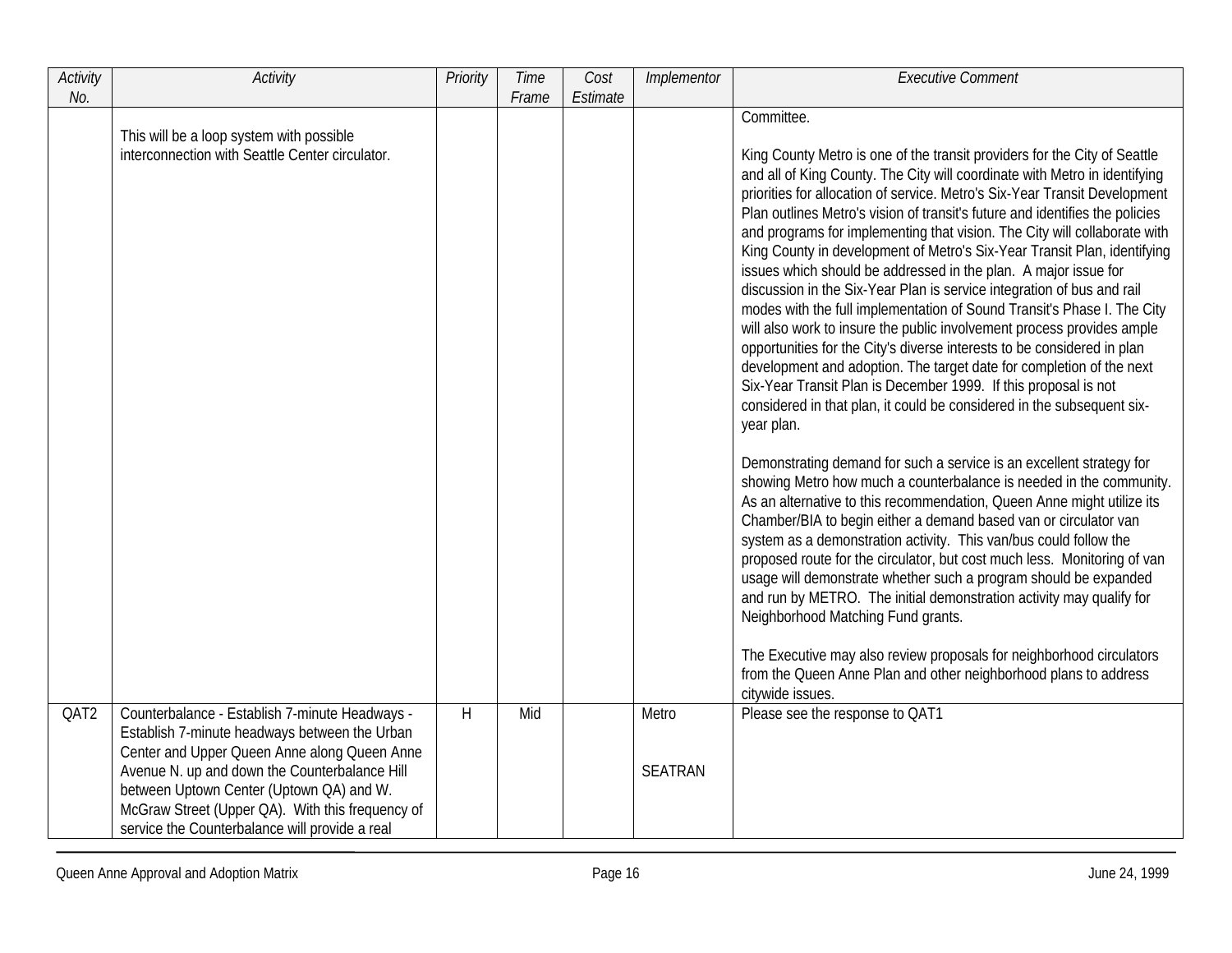| Activity<br>No. | <b>Activity</b>                                                                                                                                                                                                                                                                                                                                                                                                                                     | Priority | Time<br>Frame  | Cost<br>Estimate | Implementor                                                                                                            | <b>Executive Comment</b>                                                                                                                              |
|-----------------|-----------------------------------------------------------------------------------------------------------------------------------------------------------------------------------------------------------------------------------------------------------------------------------------------------------------------------------------------------------------------------------------------------------------------------------------------------|----------|----------------|------------------|------------------------------------------------------------------------------------------------------------------------|-------------------------------------------------------------------------------------------------------------------------------------------------------|
|                 | alternative to the automobile.<br>"Counterbalance" trolley will supplement existing<br>Metro trolley bus service along Queen Anne<br>Avenue between Uptown Center and W. McGraw<br>Street to achieve 7 minute headway; will be<br>dedicated circulator in other parts of the route<br>through Urban Center and Upper QA and                                                                                                                         |          |                |                  |                                                                                                                        |                                                                                                                                                       |
| QAT3            | headways on these segments will vary.<br>Counterbalance - Expand Electric Trolley Route -<br>Expand the existing trolley route by extending<br>electric trolley wire along W. McGraw Street from<br>3rd Avenue W. to 6th Avenue W. The expansion<br>of this line will allow the Counterbalance trolley to<br>run in a loop in Upper Queen Anne via an<br>alignment of Queen Anne Avenue N. - W. McGraw<br>Street - 6th Avenue W. - W. Galer Street. | H        | Mid            |                  | Metro<br><b>SEATRAN</b>                                                                                                | Please see the response to QAT1                                                                                                                       |
| QAT4            | Counterbalance - Vehicle Design - Establish a<br>unique design for the Counterbalance vehicle(s) to<br>communicate its identity.<br>Design can be identified in conjunction with<br>Counterbalance Character Improvements Plan<br>(QAT8).                                                                                                                                                                                                           | H        | Short-<br>Term | None             | QA Hist<br>Society<br>Metro<br><b>SEATRAN</b>                                                                          | Please see the response to QAT1                                                                                                                       |
| QACH8           | Character Improvement Plan and Implementation -<br>Specific to the Counterbalance Hill and route.<br>Prepare and implement a Character Improvements<br>Plan for the Counterbalance to identify specific<br>improvements oriented toward preserving and<br>enhancing the community character of Queen<br>Anne. Most improvements will be located within<br>public rights-of-way. May include streetscaping<br>and/or landscaping treatments.         | H        | Short-<br>Term |                  | New QA<br>Character<br>Support<br>Group or QA<br>Plan Impl.<br>Org.<br>QACC,<br>Chamber,<br>via Matching<br>Fund (DON) | This activity is a neighborhood wide recommendation and is addressed<br>within the "Additional Activities for Implementation" section of this matrix. |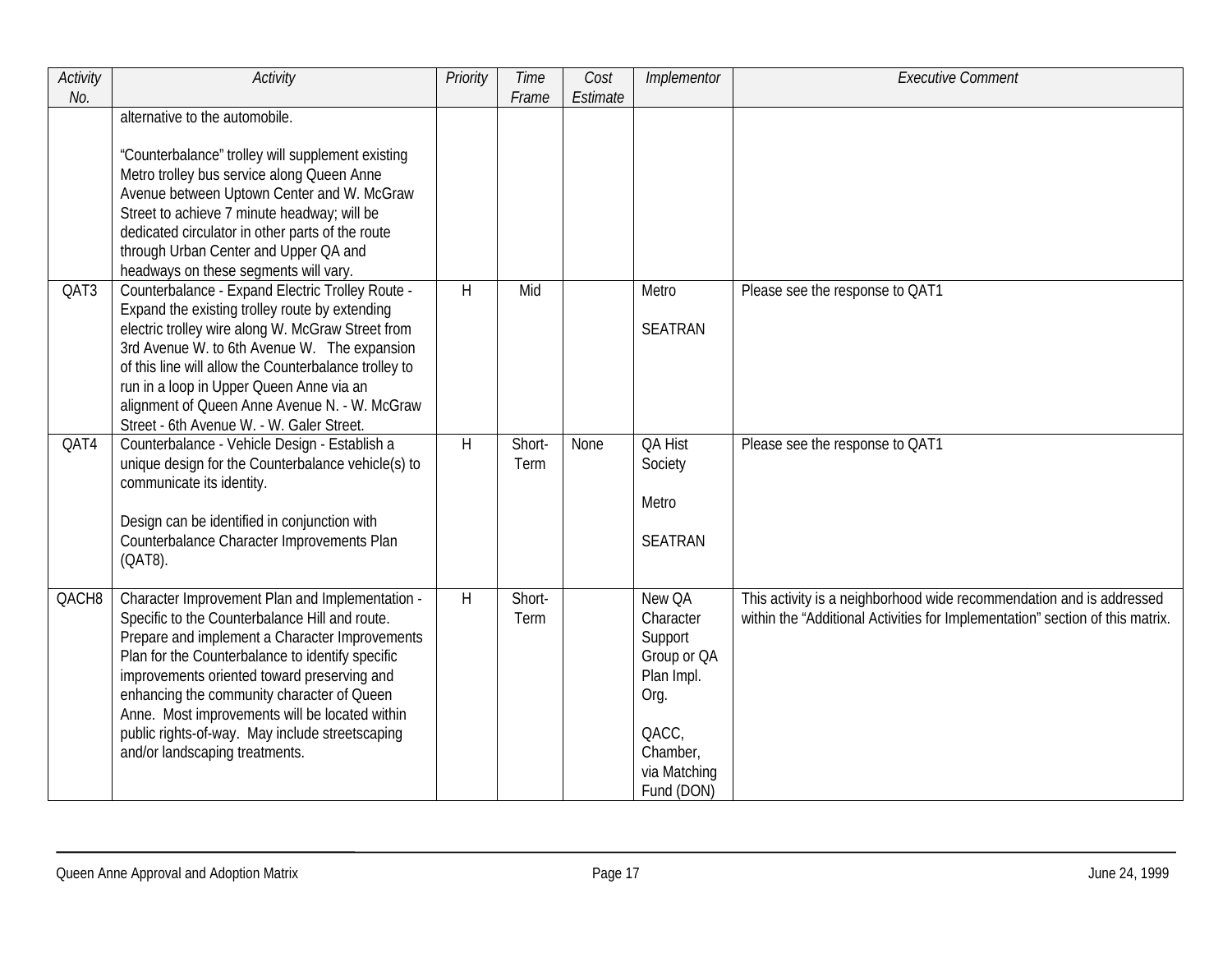## **Description**

The Queen Anne "Bicycle Beltway" will provide a true alternative to the workday auto commute for Queen Anners and residents of other nearby neighborhoods by completing the existing network of bicycle facilities to create a comprehensive system of bicycle facilities which will encircle Queen Anne Hill. This system of facilities will enhance opportunities for commuters to leave their cars at home and safely commute to work or play by bicycle. The system also provides ample opportunity for weekend or holiday recreation. The Bicycle Beltway is shown in Figure 4.4 in the Plan and specifies a set of limited improvements which will create an unparalleled bicycle network and a regional amenity.

The Beltway will function in connection with other bicycle routes (e.g., downtown, Fremont, and Ballard) to help make bicycle commuting more safe and viable for more Queen Anners and others. The goal of the Bicycle Beltway is to provide a solid alternative to the automobile for commuters accessing jobs in Queen Anne and elsewhere and to complete the local components of the regional bicycle system. Safety is a fundamental, and the Beltway provides solutions which will ensure safe travel. Queen Anne believes it is important to effectively accommodate bicycles in our roadway rights-of-way first, while also providing specialized recreational trails. Where this is not yet feasible, specialized bicycle facilities can play an important interim role by completing the regional network of bicycle routes.

#### **Integrated City Response**

Creating an integrated network of bicycle routes will provide an alternative to the automobile for commuters in the area. Phased implementation, limited funding sources, right of way and traffic conflicts are issues that need to be considered when developing the full network.

#### **Lead Department:** SEATRAN

**Participating Departments:** Seattle Center

#### **Activities Already Underway**

- 1.Preliminary engineering design is currently underway for the Galer Street overpass.
- 2. Planning is underway for the Lake Washington Ship Canal Trail connection under the Ballard Bridge and the connection between the existing bicycle lanes along the Ship Canal from the Ballard Bridge to 6th Avenue W.
- 3. Preliminary engineering is underway for the bicycle lane designation on 20th Avenue W. from Thorndyke to W. Dravus.

#### **Tasks to be Undertaken in 1999-2000**

- 1.Investigate the possibility of placing pedestrian improvements on the Ballard Bridge.
- 2. Work with the community to further refine ideas regarding bike linkages to W. Emerson Street.
- 3. Evaluate conceptual plan for Halladay Street Steps route upon receipt from the neighborhood.
- 4. Explore issues regarding and prepare conceptual plans for Potlatch Trail and Roy Street tunnel.
- 5. Identify those activities in this Key Strategy that are good candidates for next steps for implementation considering priorities, possible funding sources and departmental staffing capabilities.
- 6. Identify next steps for continued implementation.

| Activity | Activity                                                 | Priority | Time         | Cost     | Implementor  | Executive Comment                                                      |
|----------|----------------------------------------------------------|----------|--------------|----------|--------------|------------------------------------------------------------------------|
| No.      |                                                          |          | <i>Frame</i> | Estimate |              |                                                                        |
| QAP11    | Develop Pedestrian Crossing of Highway 99 at             |          | Mid          |          | SEATRAN      | WSDOT is the lead on this project and does not have enough funds to    |
|          | Galer (Galer St. Bridge) - This is a major mid-hill      |          |              |          |              | complete the project at this time because of costs associated with ADA |
|          | crossing point to get from QA Hill to the regional trail |          |              |          | <b>WSDOT</b> | issues. SEATRAN is a partner with WSDOT in this project and will work  |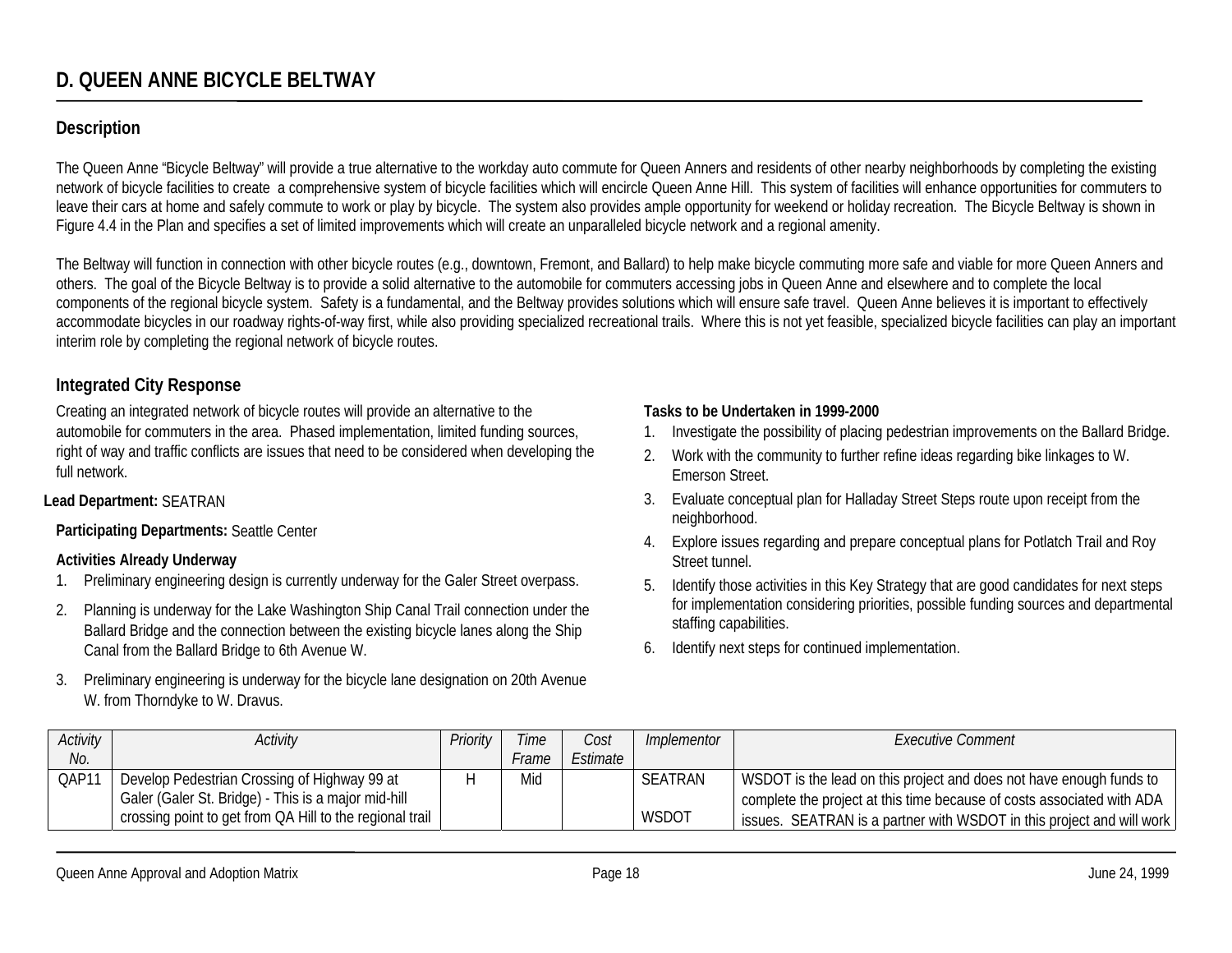| Activity<br>No. | <b>Activity</b>                                                                                                                                                                                                                                                                                                                                                                                                                                                                                                        | Priority | Time<br>Frame  | Cost<br>Estimate | Implementor    | <b>Executive Comment</b>                                                                                                                                                                                                                                                                                                                                                                                                                                                                                                                                                                                                                                                                                                                                                                                    |
|-----------------|------------------------------------------------------------------------------------------------------------------------------------------------------------------------------------------------------------------------------------------------------------------------------------------------------------------------------------------------------------------------------------------------------------------------------------------------------------------------------------------------------------------------|----------|----------------|------------------|----------------|-------------------------------------------------------------------------------------------------------------------------------------------------------------------------------------------------------------------------------------------------------------------------------------------------------------------------------------------------------------------------------------------------------------------------------------------------------------------------------------------------------------------------------------------------------------------------------------------------------------------------------------------------------------------------------------------------------------------------------------------------------------------------------------------------------------|
|                 | system and Lake Union without using a car. The<br>trail continues over the hill and down to W. Galer on<br>the west side to link with the Interbay Trail. This<br>action will fill a missing link.                                                                                                                                                                                                                                                                                                                     |          |                |                  |                | with WSDOT if additional funding is obtained.                                                                                                                                                                                                                                                                                                                                                                                                                                                                                                                                                                                                                                                                                                                                                               |
| QAT42           | Galer Street Flyover (Galer St. Bridge) - Ensure<br>that the "Galer Street Flyover" (Galer St. Bridge) has<br>sufficient width to include continuous bicycle<br>path/lane for regional bike commuting. The<br>neighborhood believes the existing bridge design<br>includes insufficient width for safe bicycle lane and<br>north approach does not facilitate bicycle riding.                                                                                                                                          | H        | Mid            |                  | <b>SEATRAN</b> | As proposed, the Galer St. Bridge will include 8 ft wide sidewalk and<br>bicycle access.                                                                                                                                                                                                                                                                                                                                                                                                                                                                                                                                                                                                                                                                                                                    |
| QAT43           | Crossing Elliott Avenue & BNSF RR Tracks at 6th<br>Avenue W. - Alternative Location - Construct a<br>bicycle/pedestrian bridge over Elliott Avenue W. and<br>the BNSF RR tracks. This is an alternative location<br>for a crossing to Myrtle Edwards Park and the<br>existing bicycle facility                                                                                                                                                                                                                         | H        | Mid            |                  | <b>SEATRAN</b> | This recommendation is duplicated within the Elliott Bay Access Key<br>Strategy. Please refer to QAT43 within that section for the Executive<br>Response.                                                                                                                                                                                                                                                                                                                                                                                                                                                                                                                                                                                                                                                   |
| QAT44           | Crossing Elliott Avenue & BNSF RR Tracks at W.<br>Thomas Street - Preferred Location - Construct a<br>bicycle/pedestrian bridge over Elliott Avenue W. and<br>the BNSF RR tracks at W. Thomas Street. This is<br>the preferred location for a crossing to Myrtle<br>Edwards Park and the existing bicycle facility. This<br>will ensure that regional commuters using the<br>existing bicycle facility on Myrtle Edwards can<br>access Uptown Queen Anne and the Denny Way<br>corridor - a must for workday commuting. | H        | Short-<br>Term |                  | <b>SEATRAN</b> | This recommendation is duplicated within the Elliott Bay Access Key<br>Strategy. Please refer to QAT44 within that section for the Executive<br>Response.                                                                                                                                                                                                                                                                                                                                                                                                                                                                                                                                                                                                                                                   |
| QAT46           | Bike lanes on Elliott Ave. W. and 15th Avenue W. -<br>When these arterials are widened incorporate<br>bicycle lanes in each direction.                                                                                                                                                                                                                                                                                                                                                                                 | H        | Long           |                  | SEATRAN        | If the street is widened in the future, SEATRAN will evaluate this<br>location for bike lanes. With current funding sources, it is unlikely that<br>street widening would be a high priority. Under current conditions,<br>SEATRAN does not support the idea of restriping the existing roadway<br>to provide for bike lanes. This is a major arterial that is meant to move<br>motorized traffic, including trucks. As is, the curb lanes have peak<br>period parking restrictions to increase capacity. Taking 4-6 ft for bikes<br>would necessitate the elimination of one through-lane. Also, high<br>average vehicle speeds make this road unappealing and intimidating to<br>the vast majority of bicyclists. In addition, the Elliott Bay Trail functions<br>reasonably well as a north-south route. |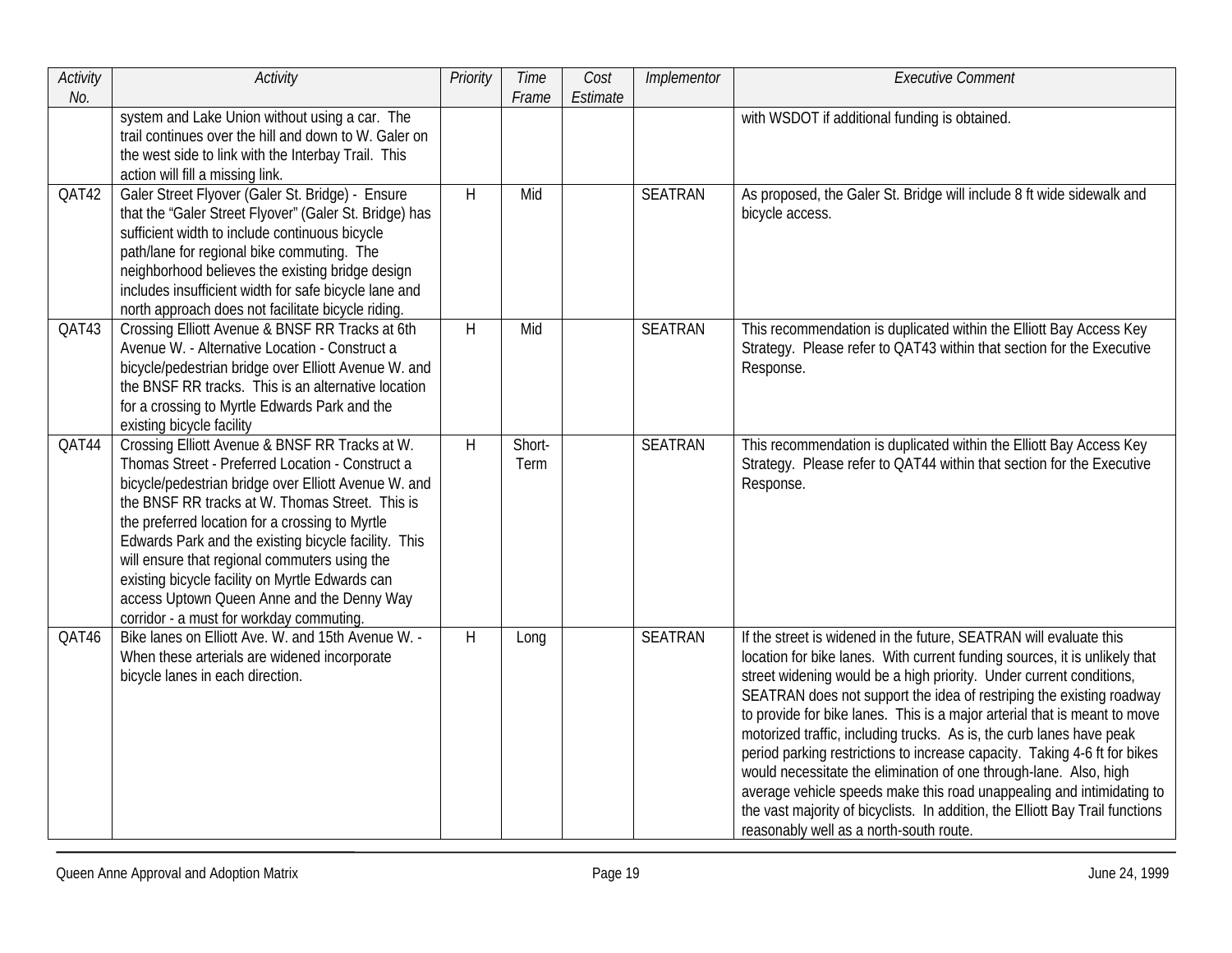| Activity | Activity                                                                                                                                                                                                                                                                                                                                                                                                                                                                                                                       | Priority       | <b>Time</b>    | Cost     | Implementor    | <b>Executive Comment</b>                                                                                                                                                                                                                                                                                                                                                                                                                                                                                                                                            |
|----------|--------------------------------------------------------------------------------------------------------------------------------------------------------------------------------------------------------------------------------------------------------------------------------------------------------------------------------------------------------------------------------------------------------------------------------------------------------------------------------------------------------------------------------|----------------|----------------|----------|----------------|---------------------------------------------------------------------------------------------------------------------------------------------------------------------------------------------------------------------------------------------------------------------------------------------------------------------------------------------------------------------------------------------------------------------------------------------------------------------------------------------------------------------------------------------------------------------|
| No.      |                                                                                                                                                                                                                                                                                                                                                                                                                                                                                                                                |                | Frame          | Estimate |                |                                                                                                                                                                                                                                                                                                                                                                                                                                                                                                                                                                     |
| QAT47    | W. Emerson Street - Gilman Avenue Connection -<br>extend bicycle lane/trail system to link W. Emerson<br>Street with Gilman via the existing bridge over the<br>BNSF RR tracks by adding signage and<br>incorporating the route into the Seattle bicycle route<br>map. The site is located within Magnolia and<br>BINMIC, but, because there are no facilities on 15th<br>Avenue W., this connection is essential to provide a<br>continuous bicycle commute system around the<br><b>BINMIC.</b>                               | H              | Mid            |          | <b>SEATRAN</b> | SEATRAN can work with the community to further define this proposed<br>activity, address citywide issues, and coordinate with BINMIC and<br>Magnolia.                                                                                                                                                                                                                                                                                                                                                                                                               |
| QAT48    | <b>Extend Bicycle Facility to Connect Ballard Bridge</b><br>with W. Emerson Street Bike Lane(s) Ballard Bridge<br>Approach - Provide a bicycle approach to the<br>Ballard bridge to provide access on and off the<br>bridge to use existing bridge bike/pedestrian lane.<br>The new approach will allow regional commuters<br>crossing the Ballard Bridge to exit the bridge at<br>Emerson to follow the regional bicycle trail instead<br>of using 15th Avenue W. which has no bicycle<br>facilities and is presently unsafe. | $\overline{H}$ | Long           |          | <b>SEATRAN</b> | The City is looking at a connection between the Ship Canal Trail<br>extension and the bridge, possibly using currently closed staircases<br>that come off of the walkway just south of the ship canal. SEATRAN<br>will work with adjacent property owners to see if this is feasible. There<br>is no other physical connection contemplated between the Ballard<br>Bridge and the Ship Canal Trail. SEATRAN can work with the<br>community to further define this proposed activity, address citywide<br>issues, and coordinate with BINMIC and Crown Hill/Ballard. |
| QAT49    | Lake Washington Ship Canal Trail Connection<br>Under Ballard Bridge - Complete this segment of the<br>bicycle/pedestrian facility under the Ballard Bridge<br>to connect to W. Emerson Street and regional<br>bicycle route. This will fill in an important missing<br>segment of the Bicycle Beltway.                                                                                                                                                                                                                         | H              | Short-<br>Term |          | <b>SEATRAN</b> | Planning is underway, funding appears adequate but final costs may<br>mean full implementation is subject to additional funding availability.                                                                                                                                                                                                                                                                                                                                                                                                                       |
| QAT50    | Bicycle Lane(s) Connection on 20th Avenue W.<br>Between the Interbay Bicycle Trail and W. Dravus<br>Street - Complete the bicycle lane designation on<br>20th Avenue W. from Thorndyke to W. Dravus<br>Street to fill in a missing segment of the regional<br>bicycle route around the BINMIC. The site is located<br>within Magnolia and BINMIC, but, because there are<br>no facilities on 15th Avenue W., this connection is<br>essential to provide a continuous bicycle commute<br>system around the BINMIC.              | Low            | Mid            |          | <b>SEATRAN</b> | Implementation of this activity will be complete by the end of first<br>quarter 1999.                                                                                                                                                                                                                                                                                                                                                                                                                                                                               |
| QAT52    | Maintain Ballard Bridge Bicycle/Pedestrian Facilities<br>Make certain that the existing 4 foot-wide                                                                                                                                                                                                                                                                                                                                                                                                                            | H              | Long           |          | <b>SEATRAN</b> | Some maintenance equipment must be located in this area. However,<br>SEATRAN is investigating what can be done to accommodate                                                                                                                                                                                                                                                                                                                                                                                                                                       |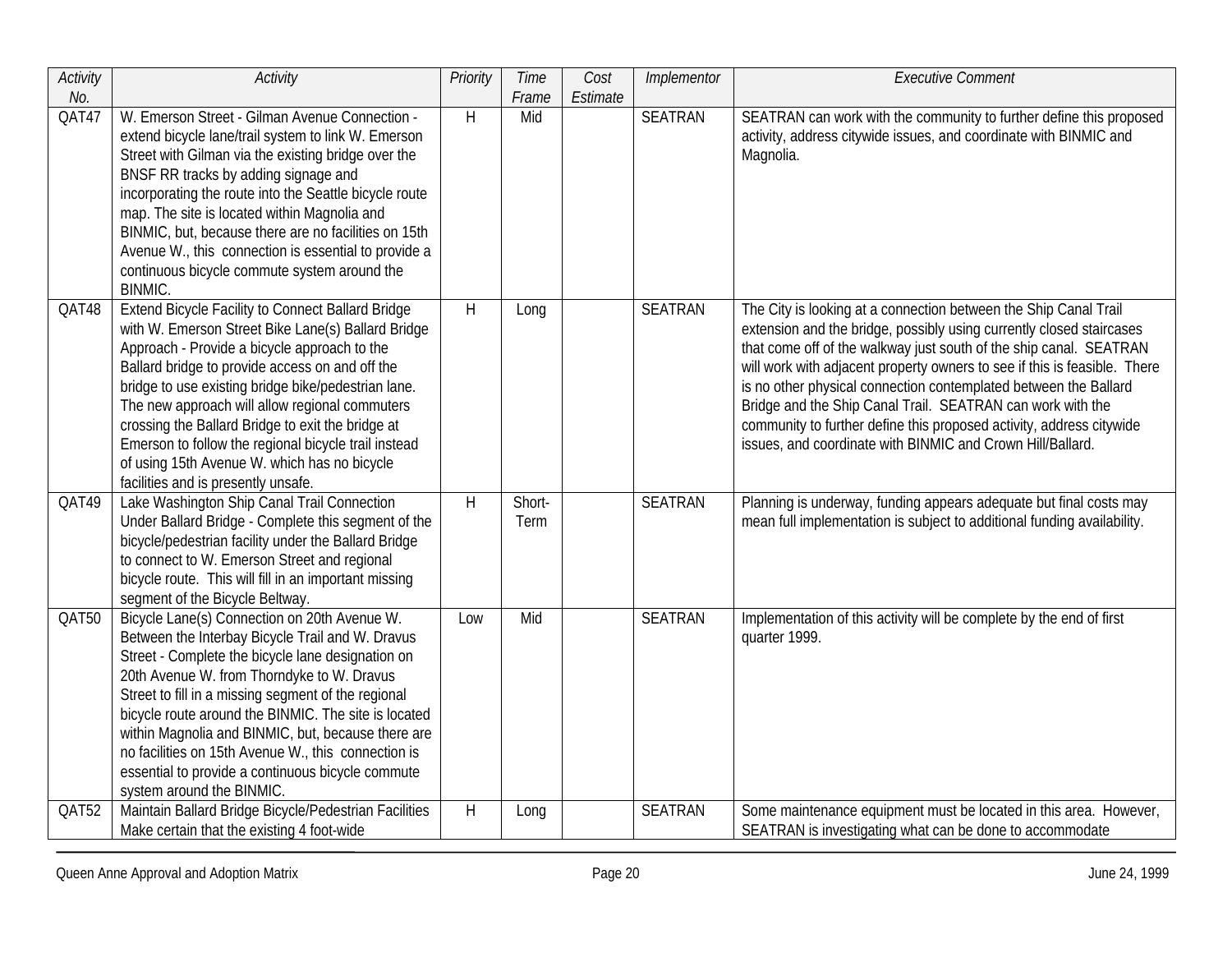| Activity<br>No.    | <b>Activity</b>                                                                                                                                                                                                                                                                                                                                                                                                                                                                                                                                                                                       | Priority | Time<br>Frame  | Cost<br>Estimate | Implementor    | <b>Executive Comment</b>                                                                                                                                                                                                                                                                                      |
|--------------------|-------------------------------------------------------------------------------------------------------------------------------------------------------------------------------------------------------------------------------------------------------------------------------------------------------------------------------------------------------------------------------------------------------------------------------------------------------------------------------------------------------------------------------------------------------------------------------------------------------|----------|----------------|------------------|----------------|---------------------------------------------------------------------------------------------------------------------------------------------------------------------------------------------------------------------------------------------------------------------------------------------------------------|
|                    | bicycle/pedestrian facilities on the Ballard Bridge are<br>clear for these uses. Maintenance equipment has<br>blocked these facilities in the past. A means to<br>provide access must be found while maintenance<br>continues.                                                                                                                                                                                                                                                                                                                                                                        |          |                |                  |                | pedestrians and bikes.                                                                                                                                                                                                                                                                                        |
| QAT55              | Lake Washington Ship Canal Bicycle Lanes -<br>Complete the connection between the existing<br>bicycle lanes along the Ship Canal between the<br>Ballard Bridge (see previous) and 6th Avenue W.<br>(near Seattle Pacific University). New facility will<br>follow alignment of Blewett Way/W. Ewing/existing<br>RR tracks.                                                                                                                                                                                                                                                                            | H        | Short-<br>Term |                  | <b>SEATRAN</b> | A connection is being planned and evaluated, however, it will be a<br>multi-use trail. No separate bike lanes are specifically planned.<br>Implementation is subject to funding availability. See the response to<br>QAT 49 for a designated bike trail along a similar path.                                 |
| QAT56<br><b>WA</b> | Fremont Bridge Access - Construct bicycle access<br>to the Fremont Bridge from the Lake Washington<br>Ship Canal Trail. The existing trail crosses under<br>the bridge approach via a tunnel. The bridge<br>approach will be reconstructed as part of the city-<br>wide seismic retrofitting effort. This strategy<br>incorporates bicycle facilities into the new bridge<br>approaches.                                                                                                                                                                                                              | M        | Mid            |                  | <b>SEATRAN</b> | When the bridge approaches are re-done in the future, SEATRAN will<br>look at improving the trail connection.                                                                                                                                                                                                 |
| QAT57<br><b>WA</b> | Connection to Westlake Bicycle/Pedestrian Facility -<br>Extend the Ship Canal Trail to connect with the<br>planned new Westlake Trail which will run near<br>existing businesses and facilities along Lake Union.<br>This must be a 2-way bicycle facility which will link<br>the Fremont Bridge and Ship Canal to Westlake<br>system. Add the planned new Westlake Trail to the<br>Seattle bicycle route map.<br>QANPC accepts this as an interim solution to<br>provide bicycle commuting facilities along the<br>Westlake Avenue corridor. Long-term solution<br>should be to use Westlake Avenue. | H        | Short-<br>Term |                  | <b>SEATRAN</b> | SEATRAN supports the concept and expects to eventually connect the<br>Ship Canal Trail with the Westlake Pathway. The type of<br>bike/pedestrian facilities still needs to be evaluated (there may be<br>technical issues with some of the options) and implementation is<br>subject to funding availability. |
| QAT58<br><b>WA</b> | Ship Canal Trail Connection - Connect to Nickerson<br>at 3rd Ave. W<br>Maintain bicycle access to 3rd Avenue W. when the<br>Ship Canal Trail is extended to ensure access to                                                                                                                                                                                                                                                                                                                                                                                                                          | H        | Mid            |                  | <b>SEATRAN</b> | Currently trail is accessible from 3rd and Nickerson.                                                                                                                                                                                                                                                         |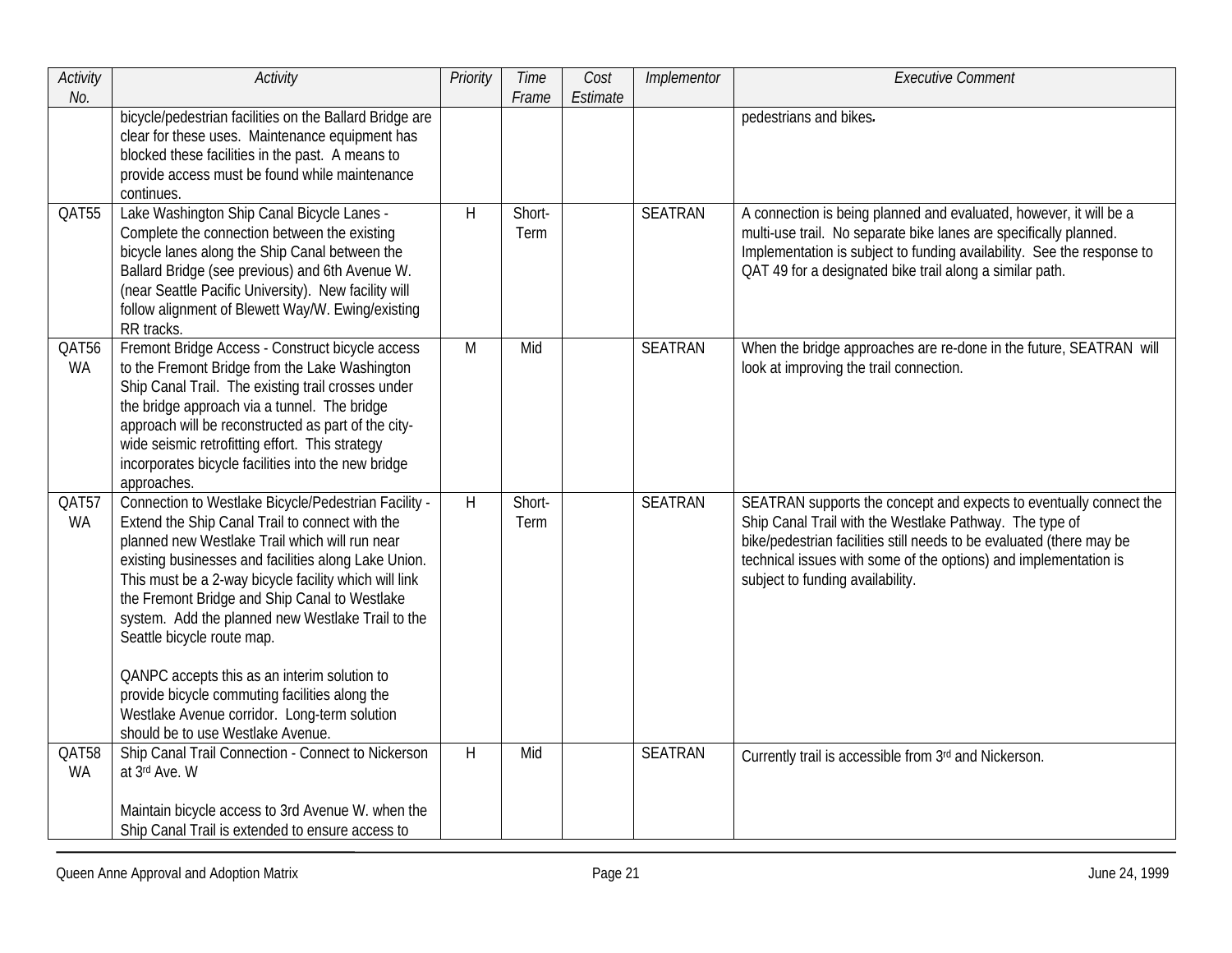| Activity<br>No. | <b>Activity</b>                                                                                                                                                                                                                                                                                                                                                                                                                                            | Priority | Time<br>Frame  | Cost<br>Estimate | Implementor    | <b>Executive Comment</b>                                                                                                                                                                                                                                                                                                                                                                                                                                                                                                                                                                                                                                                                                                                                                                                                                                                                                                                                                                                                                                                                                                                                                                                                                                                |
|-----------------|------------------------------------------------------------------------------------------------------------------------------------------------------------------------------------------------------------------------------------------------------------------------------------------------------------------------------------------------------------------------------------------------------------------------------------------------------------|----------|----------------|------------------|----------------|-------------------------------------------------------------------------------------------------------------------------------------------------------------------------------------------------------------------------------------------------------------------------------------------------------------------------------------------------------------------------------------------------------------------------------------------------------------------------------------------------------------------------------------------------------------------------------------------------------------------------------------------------------------------------------------------------------------------------------------------------------------------------------------------------------------------------------------------------------------------------------------------------------------------------------------------------------------------------------------------------------------------------------------------------------------------------------------------------------------------------------------------------------------------------------------------------------------------------------------------------------------------------|
|                 | Nickerson Street and Seattle Pacific University.                                                                                                                                                                                                                                                                                                                                                                                                           |          |                |                  |                |                                                                                                                                                                                                                                                                                                                                                                                                                                                                                                                                                                                                                                                                                                                                                                                                                                                                                                                                                                                                                                                                                                                                                                                                                                                                         |
| QAT59           | Bicycle Trail Connections at Nickerson Street and<br>3rd Avenue W. and 6th Avenue W. - Maintain and<br>enhance the existing bicycle access from Nickerson<br>Street to the Lake Washington Ship Canal Trail to<br>ensure maximum use.                                                                                                                                                                                                                      | $\sf H$  | Mid            |                  | <b>SEATRAN</b> | Currently trail is accessible from 6th and Nickerson.                                                                                                                                                                                                                                                                                                                                                                                                                                                                                                                                                                                                                                                                                                                                                                                                                                                                                                                                                                                                                                                                                                                                                                                                                   |
| QAT60           | Westlake Ave. N. Between Fremont Bridge and<br>Aloha - Bicycle Lanes on Westlake Avenue.<br>Long-range project to incorporate bicycle lanes on<br>Westlake Avenue when and if this roadway is<br>widened.<br>This is the long-term solution to bicycle commuting<br>around this side of Queen Anne. The short-term<br>solution is the use of Westlake Trail.                                                                                               | H        | Long           |                  | <b>SEATRAN</b> | If the street is not widened, SEATRAN does not support bike lanes on<br>Westlake Ave for the following reasons: Westlake is a principal arterial<br>and as such is expected to carry substantial volumes of through-traffic.<br>A lane of traffic would have to be removed to create space for bike<br>lanes, which would effectively mean converting this street to one lane in<br>each direction with a center turn-lane. Eliminating a lane in each<br>direction would likely divert some traffic to Dexter, which is a minor<br>arterial in the midst of dense residential development. Dexter also has<br>bike lanes that are well established and operate very well as a link into<br>downtown. Also, Westlake is a major truck route, and bicyclists<br>generally do not feel comfortable with large trucks right next to them.<br>However, if the street is widened in the future, SEATRAN will evaluate<br>this location for bike lanes.<br>As an alternative to adding bike lanes on the paved roadway itself, the<br>Executive will review the option of adding a bike lane immediately to<br>the east of the paved roadway in the parking area. The Executive shall<br>provide its report with analysis and recommendations to the Council by<br>June 2000. |
| QAT61           | Improve Halladay Street Steps Route - Improve this<br>route which connects Dexter Avenue N. with<br>Westlake Avenue N. for bicycle travel. The existing<br>stairway is currently blocked by a landslide.                                                                                                                                                                                                                                                   | H        | Short-<br>Term |                  | <b>SEATRAN</b> | SEATRAN does not currently have funding to implement this<br>recommendation. If the community would like to move forward with this<br>project, the community can develop a conceptual plan. SEATRAN can<br>provide technical assistance. The conceptual plan will be evaluated by<br>SEATRAN at a later date along with future slide potential.                                                                                                                                                                                                                                                                                                                                                                                                                                                                                                                                                                                                                                                                                                                                                                                                                                                                                                                         |
| QAT62           | Westlake Ave. N. Between Fremont Bridge and<br>Aloha - Connect Galer Street Steps Across Aurora<br>Avenue (SR99) - Construct the planned Galer Street<br>Bridge over Aurora to provide Bicycle and<br>pedestrian access. This will provide a very<br>important mid-hill link in the regional non-motorized<br>system which is now blocked by SR99. This project<br>has strong support within the Queen Anne<br>community and the QANPC. Project is already | H        | Mid            |                  | <b>SEATRAN</b> | This recommendation is duplicated in QAT11. Please refer to that<br>activity above for the City Response.                                                                                                                                                                                                                                                                                                                                                                                                                                                                                                                                                                                                                                                                                                                                                                                                                                                                                                                                                                                                                                                                                                                                                               |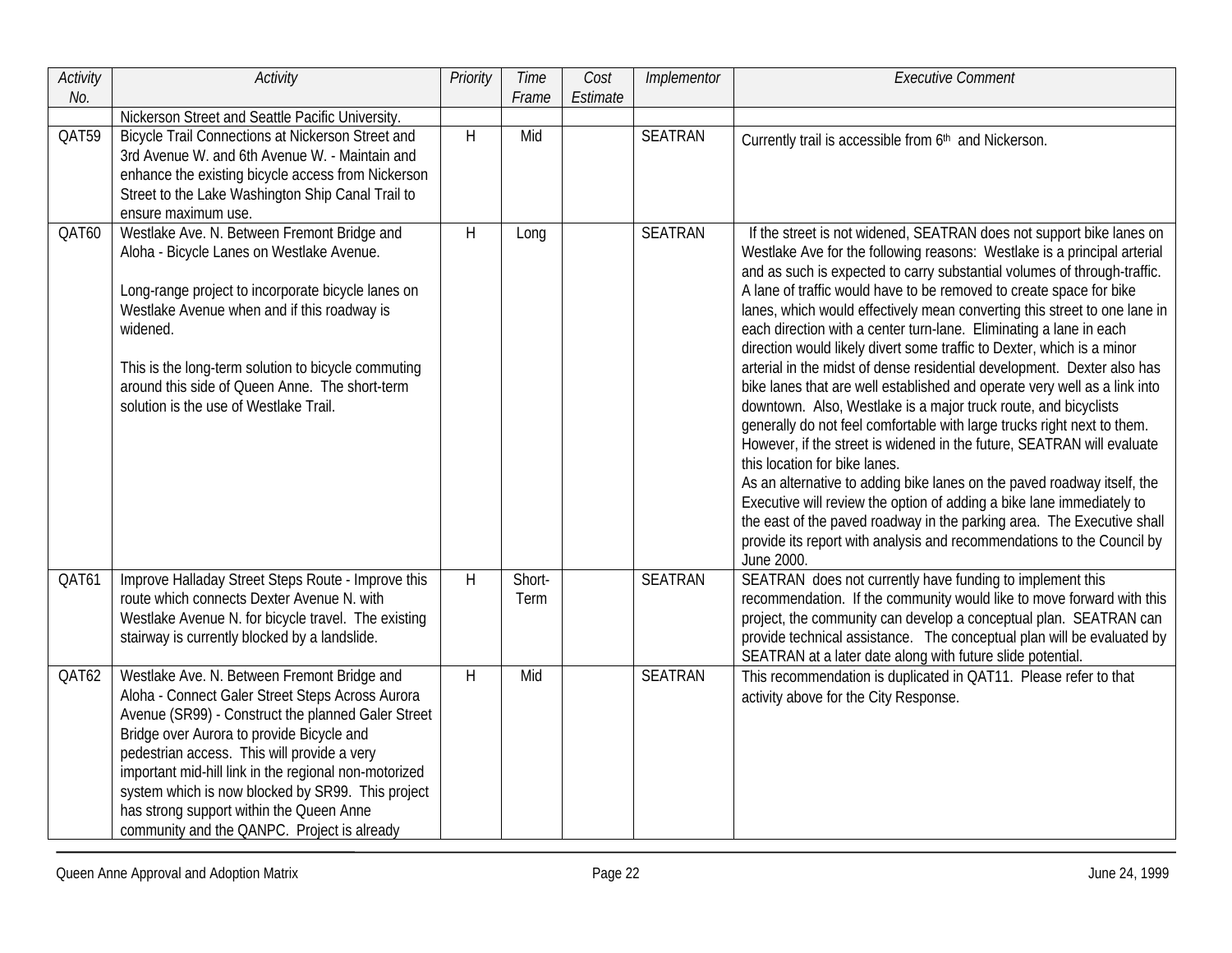| Activity | Activity                                                                                                                                                                                                                                                                                                                                                                                                                                                                                                                                                    | Priority | Time  | Cost     | Implementor                         | <b>Executive Comment</b>                                                                                                                                                                                                                                                                                                                                                                                                                                                                                                                                                                                                                                                                                                                                                                                                                                                                              |
|----------|-------------------------------------------------------------------------------------------------------------------------------------------------------------------------------------------------------------------------------------------------------------------------------------------------------------------------------------------------------------------------------------------------------------------------------------------------------------------------------------------------------------------------------------------------------------|----------|-------|----------|-------------------------------------|-------------------------------------------------------------------------------------------------------------------------------------------------------------------------------------------------------------------------------------------------------------------------------------------------------------------------------------------------------------------------------------------------------------------------------------------------------------------------------------------------------------------------------------------------------------------------------------------------------------------------------------------------------------------------------------------------------------------------------------------------------------------------------------------------------------------------------------------------------------------------------------------------------|
| No.      |                                                                                                                                                                                                                                                                                                                                                                                                                                                                                                                                                             |          | Frame | Estimate |                                     |                                                                                                                                                                                                                                                                                                                                                                                                                                                                                                                                                                                                                                                                                                                                                                                                                                                                                                       |
|          | partially funded but must have additional support to<br>include ADA requirements.                                                                                                                                                                                                                                                                                                                                                                                                                                                                           |          |       |          |                                     |                                                                                                                                                                                                                                                                                                                                                                                                                                                                                                                                                                                                                                                                                                                                                                                                                                                                                                       |
| QAT63    | Westlake Ave. N. Between Fremont Bridge and                                                                                                                                                                                                                                                                                                                                                                                                                                                                                                                 | H        | Long  |          | <b>SEATRAN</b>                      | SEATRAN has funding to prepare concept designs for the Potlatch                                                                                                                                                                                                                                                                                                                                                                                                                                                                                                                                                                                                                                                                                                                                                                                                                                       |
|          | Aloha - Potlatch Trail Crossing Aurora Ave. at Roy;<br>Connect South Lake Union Park to Seattle Center -<br>Incorporate bicycle facilities in the alignment of the<br>"Potlatch Trail" from the Westlake Avenue corridor<br>to Elliott Avenue through Seattle Center. Complete<br>the Bicycle Beltway via the Potlatch Trail route using<br>the Roy Street Tunnel and crossing through Seattle<br>Center to 2nd Avenue N. to Broad Street and then<br>to Elliott Avenue to complete the circle around<br>Queen Anne.                                        |          |       |          | Seattle<br>Center                   | Trail and the Roy Street Tunnel and will be exploring alternatives which<br>include access for bikes and pedestrians. The concept designs will be<br>prepared in 1999 and 2000 and SEATRAN will work with Queen Anne,<br>South Lake Union, and other affected communities. Design of and<br>work on the Potlatch Trail will integrally tied to work on the Mercer<br>Mess. SEATRAN does not support an at-grade crossing at Roy Street.<br>SEATRAN also does not support bike lanes on Westlake Ave. for the<br>same reasons are listed in QAT60 above.<br>Seattle Center believes in the importance of these improvements to<br>provide better pedestrian and bicycle access to the urban center.<br>However, there is no funding currently existing or proposed in the<br>Seattle Center budget to address these issues.<br>The Design Team for a trail and its amenities should include an artist. |
|          |                                                                                                                                                                                                                                                                                                                                                                                                                                                                                                                                                             |          |       |          |                                     | Working with % for Art funds, SAC would administer the involvement of                                                                                                                                                                                                                                                                                                                                                                                                                                                                                                                                                                                                                                                                                                                                                                                                                                 |
| QAT64    | Roy Street Tunnel - Construct a tunnel under<br>Aurora Avenue at Roy Street to provide bicycle and<br>pedestrian access and to connect the Westlake<br>Avenue corridor with Seattle Center. The existing<br>undercrossings of Mercer Street and Broad Street<br>are inadequate and possibly unsafe for bicyclists.<br>This tunnel will provide a dedicated non-motorized<br>crossing, would help mitigate the impacts of Aurora<br>Avenue on Queen Anne, and be an important<br>feature of the Bicycle Beltway as well as the<br>proposed "Potlatch Trail." | H        | Mid   |          | <b>SEATRAN</b><br>Seattle<br>Center | an artist.<br>Please refer to QAT63 for the Executive Comment.                                                                                                                                                                                                                                                                                                                                                                                                                                                                                                                                                                                                                                                                                                                                                                                                                                        |
| QAT65    | Interconnect between Potlatch Trail at Seattle<br>Center and Unocal Property near Elliott Bay via 2nd<br>Avenue N. and Broad Street Route - Complete the<br>Potlatch Trail system through Seattle Center to exit<br>at 2nd Avenue N. to Broad Street to waterfront at<br>Broad Street to meet the regional bicycle system<br>near Myrtle Edwards Park. This completes the                                                                                                                                                                                   | H        | Long  |          | <b>SEATRAN</b><br>Seattle<br>Center | Please refer to QAT63 for the Executive Comment.                                                                                                                                                                                                                                                                                                                                                                                                                                                                                                                                                                                                                                                                                                                                                                                                                                                      |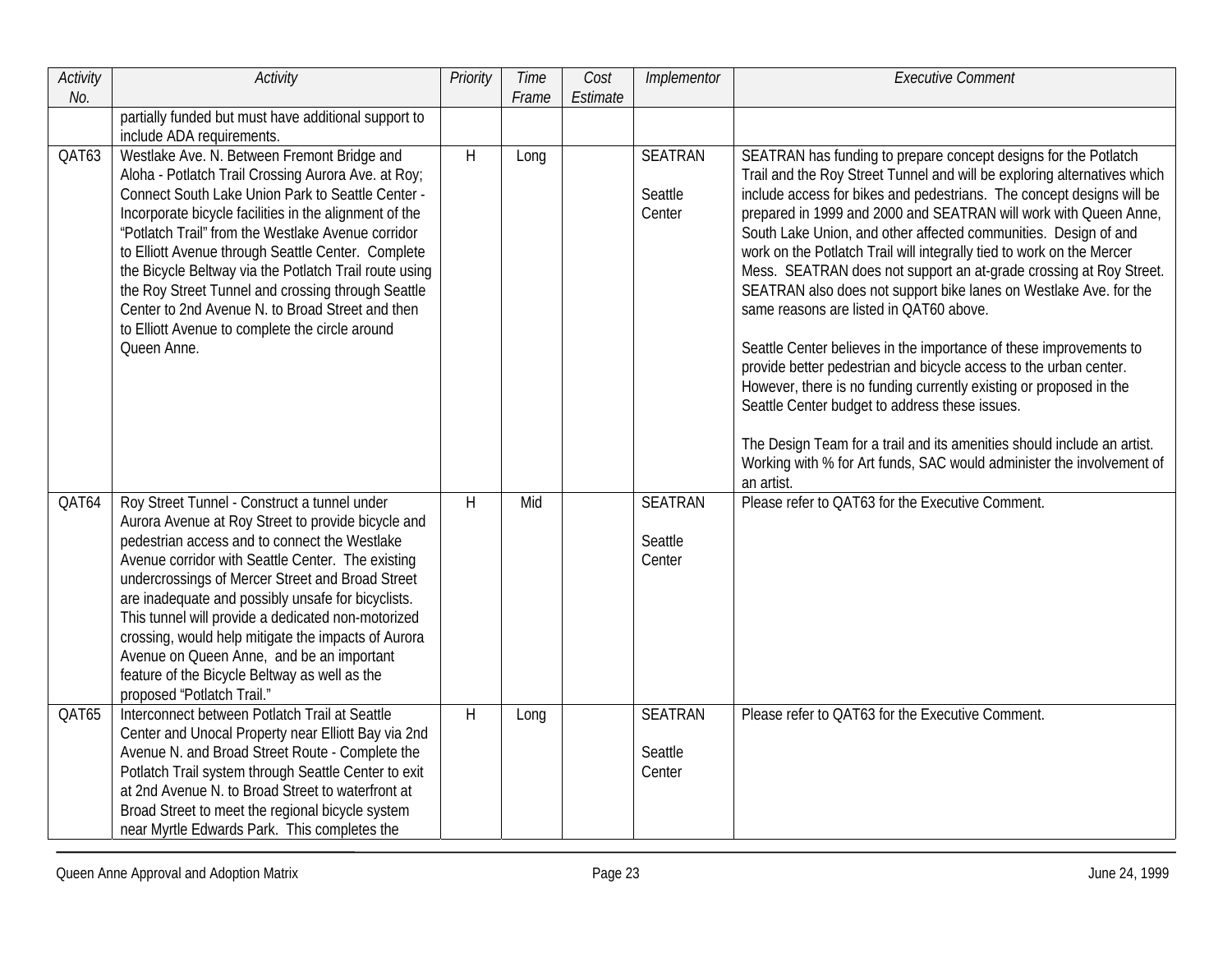| <b>Activity</b> | <b>Activity</b>                         | Priority | Time  | Cost     | Implementor | <i>Executive Comment</i> |
|-----------------|-----------------------------------------|----------|-------|----------|-------------|--------------------------|
| . .<br>No.      |                                         |          | Frame | Estimate |             |                          |
|                 | Bicycle Beltway loop around Queen Anne. |          |       |          |             |                          |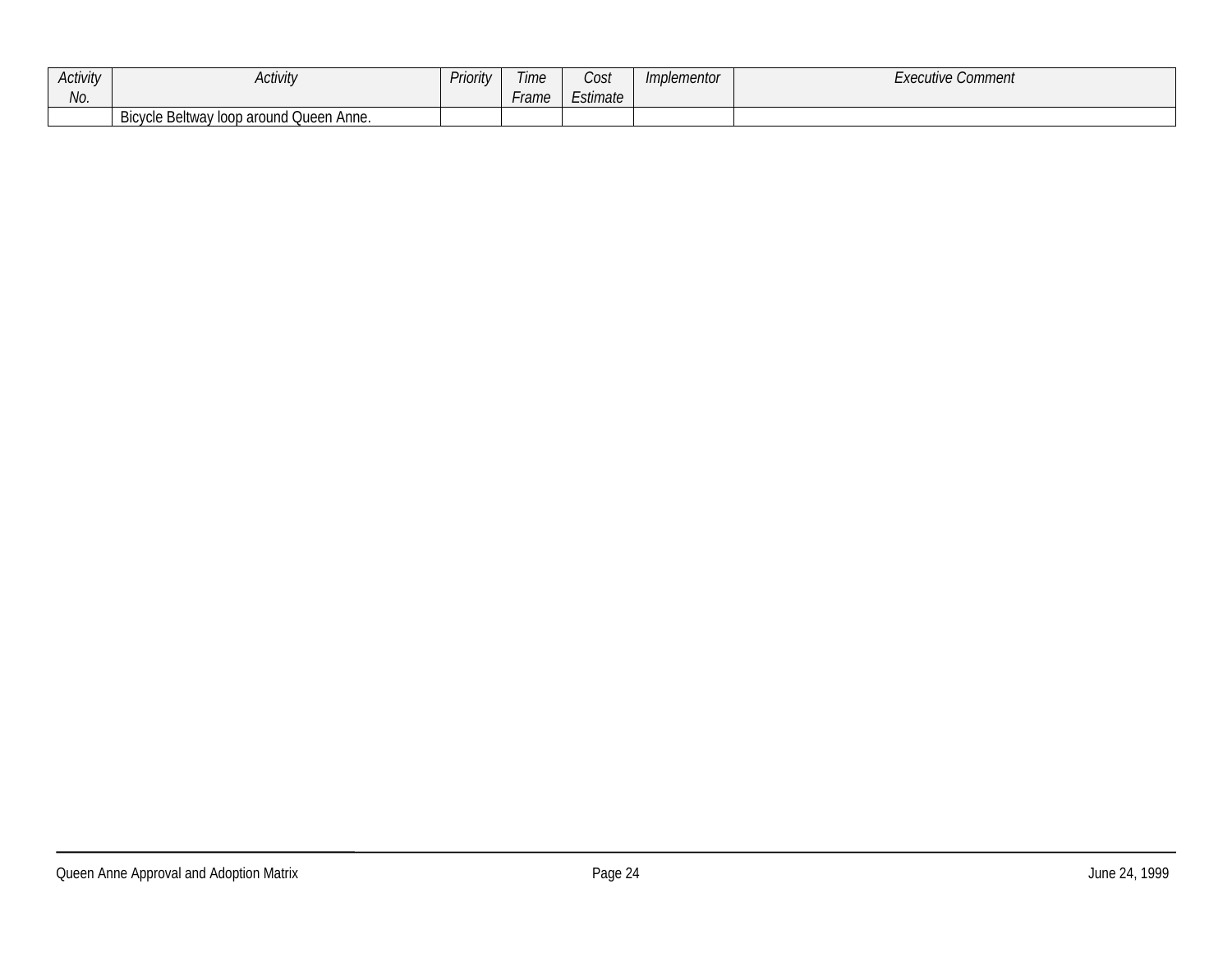# **Description**

The Elliott Bay Access Specific Plan focuses on realizing Queen Anne's close proximity to Elliott Bay and the existing shoreline recreational amenities there which have been off-limits to Queen Anners with the construction of the railroad and development of industrial shore lands. This specific plan works in conjunction with the Queen Anne Bicycle Beltway Specific Plan. The goal of the Elliott Bay Access Specific Plan is to reclaim access to the Elliott Bay shoreline via Myrtle Edwards and Elliott Bay Parks.

Queen Anne has always enjoyed a close proximity to Elliott Bay and Puget Sound and historically defined the shoreline's edge. Throughout the 20th Century, however, the shoreline of Elliott Bay has been continually pushed westward, first to provide access for the railroad, and later to construct Elliott Avenue and develop commercial and industrial facilities such as the Port of Seattle's Grain Terminal. A continuous shoreline park system, Myrtle Edwards Park and Elliott Bay Park was subsequently constructed along Elliott Bay to mitigate this loss of shoreline access and provides important public recreational amenities such as trails and bicycle facilities. Access to the shoreline is incomplete, however, and the value of these parks is currently diminished because they remain separated from the community which needs them the most, Queen Anne. Today the Uptown Queen Anne neighborhood overlooks not only the shoreline parks which should have been a part of their community, but also the barriers which separate them - Elliott Avenue and the BNSF RR tracks.

# **Integrated City Response**

This strategy is consistent with the goals and policies of the Comprehensive Plan. Increasing the access to this nearby park facility will help serve the growth anticipated for the area, particularly in the Uptown Urban Center. This strategy consists of two recommendations with several alternatives presented for review by City Staff.

## **Lead Department:** SEATRAN

**Participating Departments:** DPR, SPU, SPO, DON

## **Activities Already Underway**

1. Proposed locations for an access point from the Urban Center to Myrtle Edwards Park are currently under review and analysis by SEATRAN, DPR, SPU, the Port of Seattle and King County Metro. SEATRAN has met with representatives from Queen Anne and other affected neighborhoods to discuss possible locations. Both Burlington Northern and Sound Transit will need to be brought into the discussion to determine the best access point for both convenience and public safety.

# **Tasks to be Undertaken in 1999-2000**

1. As the Executive reviews the proposed North Waterfront Access crossing, the Executive should ensure that potential designs for the vehicular crossing also include pedestrian and bike access. The Executive's public process for reviewing the possible North Waterfront Access crossing should ensure that Queen Anne, Belltown, downtown and other affected neighborhoods are involved.

- 2. In addition to review of the proposed North Waterfront Access crossing, the Executive shall review other possible at-grade or above-grade crossings to provide pedestrian and bike access to Elliott Bay. In doing so, the Executive shall develop a public process plan to work with Queen Anne, Belltown and other affected neighborhoods as it reviews possible locations for access to Elliott Bay.
- 3. By the end of the second quarter of 1999, the Executive shall report to the Council's Transportation and Neighborhoods Committees regarding the public process, alternative locations (including Broad Street, Thomas Street, etc.), possible funding sources, issues, and next steps.
- 4. The SPIF funds originally intended for a possible Thomas Street crossing shall not be used until the Thomas Street and other potential crossing locations and issues have been evaluated by the Council Committees.
- 5. Determine the most appropriate locations for either an overpass or at-grade street crossing from the Urban Center to Myrtle Edwards Park. Coordinate with the involved agencies to determine best methods for funding and implementation. Continue to work with Queen Anne and other affected neighborhoods as locations are selected.
- 6. SEATRAN will provide the Council with status reports at least every six months as it analyzes proposed locations.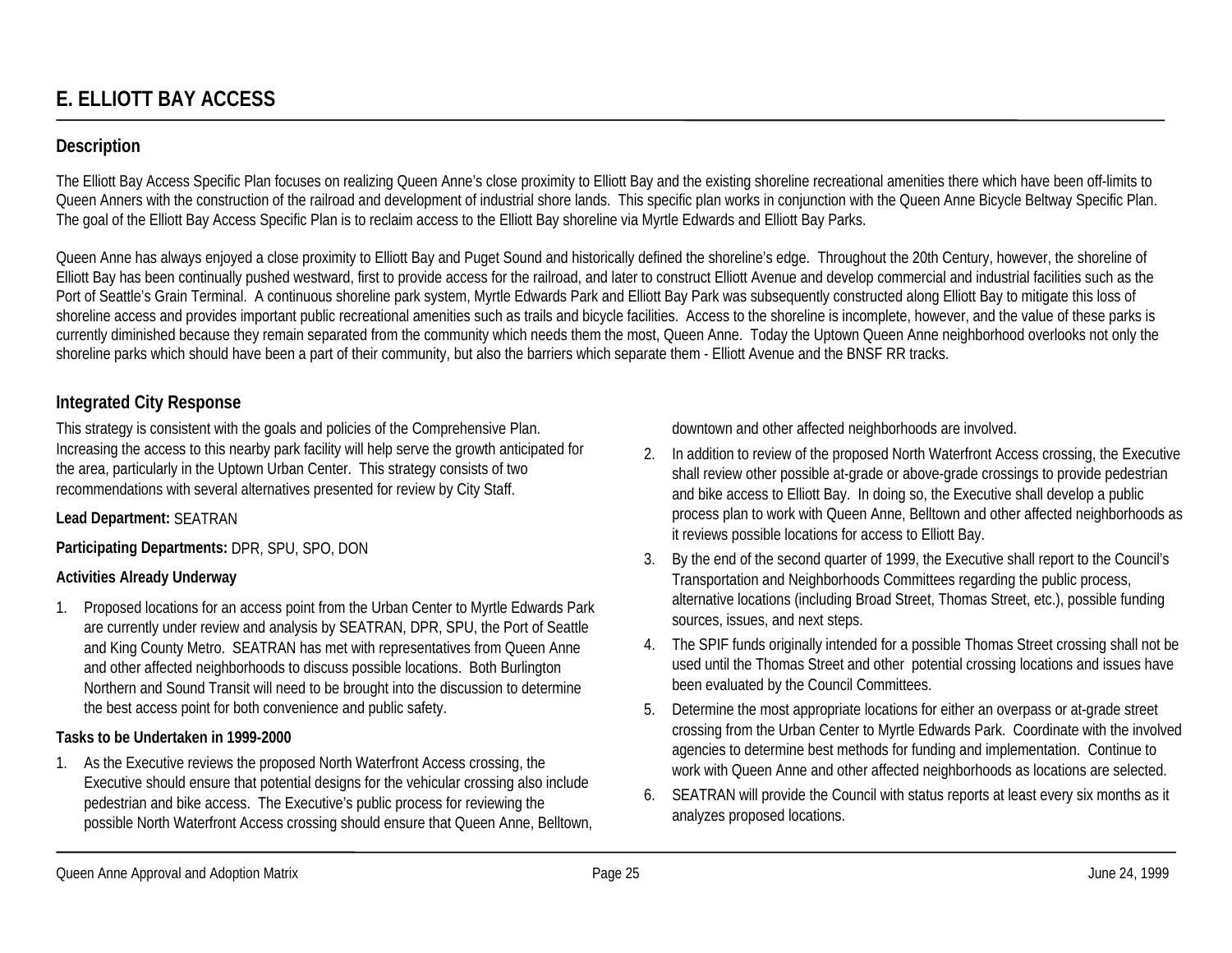- 7. Identify those activities in this Key Strategy that are good candidates for next steps for implementation considering priorities, possible funding sources and departmental staffing capabilities.
- 8. Identify next steps for continued implementation.

| Activity | Activity                                            | Priority     | Time   | Cost     | Implementor    | <b>Executive Comment</b>                                                  |
|----------|-----------------------------------------------------|--------------|--------|----------|----------------|---------------------------------------------------------------------------|
| No.      |                                                     |              | Frame  | Estimate |                |                                                                           |
| QAP10    | Develop Pedestrian Bridge to Myrtle                 | H            | Short- |          | <b>DPR</b>     | This recommendation duplicates QAT43, QAT44 and QAT 45. Please            |
|          | Edwards/Elliott Bay Park from Urban Center -        |              | Term   |          |                | review those recommendations for specific comments regarding location of  |
|          | Develop a pedestrian access to Myrtle Edwards       |              |        |          | <b>SEATRAN</b> | the proposed crossings.                                                   |
|          | from the Urban Center. Crossing will be             |              |        |          |                |                                                                           |
|          | constructed to bridge Elliott Avenue W. and the     |              |        |          |                |                                                                           |
|          | BNSF RR tracks to access existing shoreline         |              |        |          |                |                                                                           |
|          | parks. Action will restore ability for Queen        |              |        |          |                |                                                                           |
|          | Anners, especially from the Urban Center to use     |              |        |          |                |                                                                           |
|          | shoreline and enjoy needed park amenities. An       |              |        |          |                |                                                                           |
|          | alternative alignment would start at the end of 6th |              |        |          |                |                                                                           |
|          | Avenue W. which will be closer to the proposed      |              |        |          |                |                                                                           |
|          | Combine Sewer Overflow (CSO) work, but less         |              |        |          |                |                                                                           |
|          | suitable as a crossing.                             |              |        |          |                |                                                                           |
|          | Route will be constructed for bicycle and           |              |        |          |                |                                                                           |
|          | pedestrian uses.                                    |              |        |          |                |                                                                           |
|          |                                                     |              |        |          |                |                                                                           |
|          | Preferred route is via alignment of W. Thomas       |              |        |          |                |                                                                           |
|          | Street because this provides the closest            |              |        |          |                |                                                                           |
|          | proximity to the Urban Center and shortest route    |              |        |          |                |                                                                           |
|          | to Myrtle Edwards Park.                             |              |        |          |                |                                                                           |
| QAT43    | Crossing Elliott Avenue & BNSF RR Tracks at         | $\mathsf{H}$ | Mid    |          | <b>SEATRAN</b> | This probably would not serve most Queen Anne residents since the 6th     |
|          | 6th Avenue W. - Alternative Location - Construct    |              |        |          |                | Avenue W. street end is at the base of a greenbelt slope. Also, note that |
|          | a bicycle/pedestrian bridge over Elliott Avenue     |              |        |          |                | Immunex will build an ADA accessible overpass at Prospect over the        |
|          | W. and the BNSF RR tracks. This is an               |              |        |          |                | tracks (not over Elliott).                                                |
|          | alternative location for a crossing to Myrtle       |              |        |          |                |                                                                           |
|          | Edwards Park and the existing bicycle facility.     |              |        |          |                |                                                                           |
| QAT44    | Crossing Elliott Avenue & BNSF RR Tracks at W.      | $\mathsf{H}$ | Short- |          | <b>SEATRAN</b> | Proposed locations for an access point from the Urban Center to Myrtle    |
|          | Thomas Street - Preferred Location - Construct a    |              | Term   |          |                | Edwards park are currently under review and analysis by SEATRAN, DPR,     |
|          | bicycle/pedestrian bridge over Elliott Avenue W.    |              |        |          |                | SPU and King County Metro. An overpass will be an expensive               |
|          | and the BNSF RR tracks at W. Thomas Street.         |              |        |          |                | undertaking due to the need for ADA accessibility between the park and    |
|          | This is the preferred location for a crossing to    |              |        |          |                | Elliott Ave. Both Burlington Northern and Sound Transit will need to be   |
|          | Myrtle Edwards Park and the existing bicycle        |              |        |          |                | brought into the discussion to determine the best access point for both   |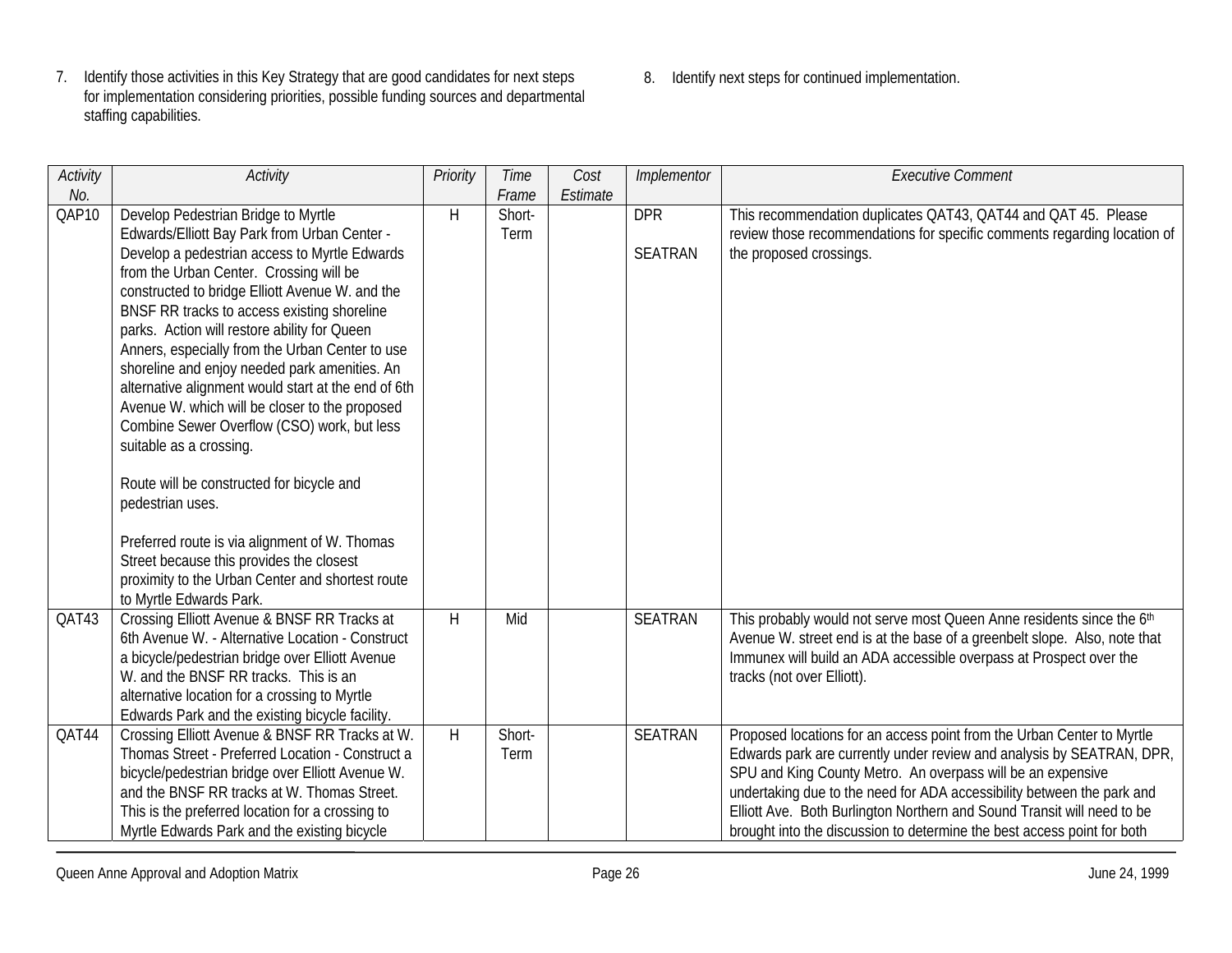| Activity | Activity                                                                                                                                                                                                                                                                                                                                              | Priority | <b>Time</b> | Cost     | Implementor      | <b>Executive Comment</b>                                                                                                                                                                                                                                                                                                                                                                                                                                                                                                                                                                                                               |
|----------|-------------------------------------------------------------------------------------------------------------------------------------------------------------------------------------------------------------------------------------------------------------------------------------------------------------------------------------------------------|----------|-------------|----------|------------------|----------------------------------------------------------------------------------------------------------------------------------------------------------------------------------------------------------------------------------------------------------------------------------------------------------------------------------------------------------------------------------------------------------------------------------------------------------------------------------------------------------------------------------------------------------------------------------------------------------------------------------------|
| No.      |                                                                                                                                                                                                                                                                                                                                                       |          | Frame       | Estimate |                  |                                                                                                                                                                                                                                                                                                                                                                                                                                                                                                                                                                                                                                        |
|          | facility. This will ensure that regional commuters                                                                                                                                                                                                                                                                                                    |          |             |          |                  | convenience and public safety.                                                                                                                                                                                                                                                                                                                                                                                                                                                                                                                                                                                                         |
|          | using the existing bicycle facility on Myrtle<br>Edwards can access Uptown Queen Anne and<br>the Denny Way corridor - a must for workday<br>commuting.                                                                                                                                                                                                |          |             |          |                  | A pedestrian bridge at the Thomas Street crossing was explored as part of<br>the SPIF process at Myrtle Edwards Park a couple of years ago. DPR did<br>not pursue further study at Thomas Street because of serious concerns<br>about the site which included cost, soil contamination, and ADA<br>accessibility. DPR staff are in the process of proposing a reallocation of<br>these funds. The staff recommendation is to use the funds to secure<br>shoreline property along Elliott Bay to the north of Myrtle Edwards Park<br>and the Port property. DPR held a public meeting about this project in<br>early September of 1998. |
|          |                                                                                                                                                                                                                                                                                                                                                       |          |             |          |                  | Thomas Street is again being reviewed by a number of city departments<br>as a possible crossing site. The team of city departments is also reviewing<br>other possible crossings.                                                                                                                                                                                                                                                                                                                                                                                                                                                      |
| QAT45    | Myrtle Edwards Trail to Elliott Ave. - W. Prospect<br>Street - Extend Schedule of the Bridge at W.<br>Prospect Street - Bridge is planned component of<br>the Immunex project and will be open to the<br>public to provide access between Queen Anne<br>and Elliott Bay shoreline. Access hours for this<br>bridge should be extended to the maximum. | M        | Mid         |          | Immunex<br>Corp. | The Immunex Development will be constructing a pedestrian bridge over<br>the railroad tracks at Prospect - which would probably serve the same<br>segment of Queen Anne as the one proposed at West Mercer Street. This<br>overpass will be ADA accessible (elevator - large enough for bikes.) The<br>community should work with Immunex to ensure adequate access and<br>schedules.                                                                                                                                                                                                                                                  |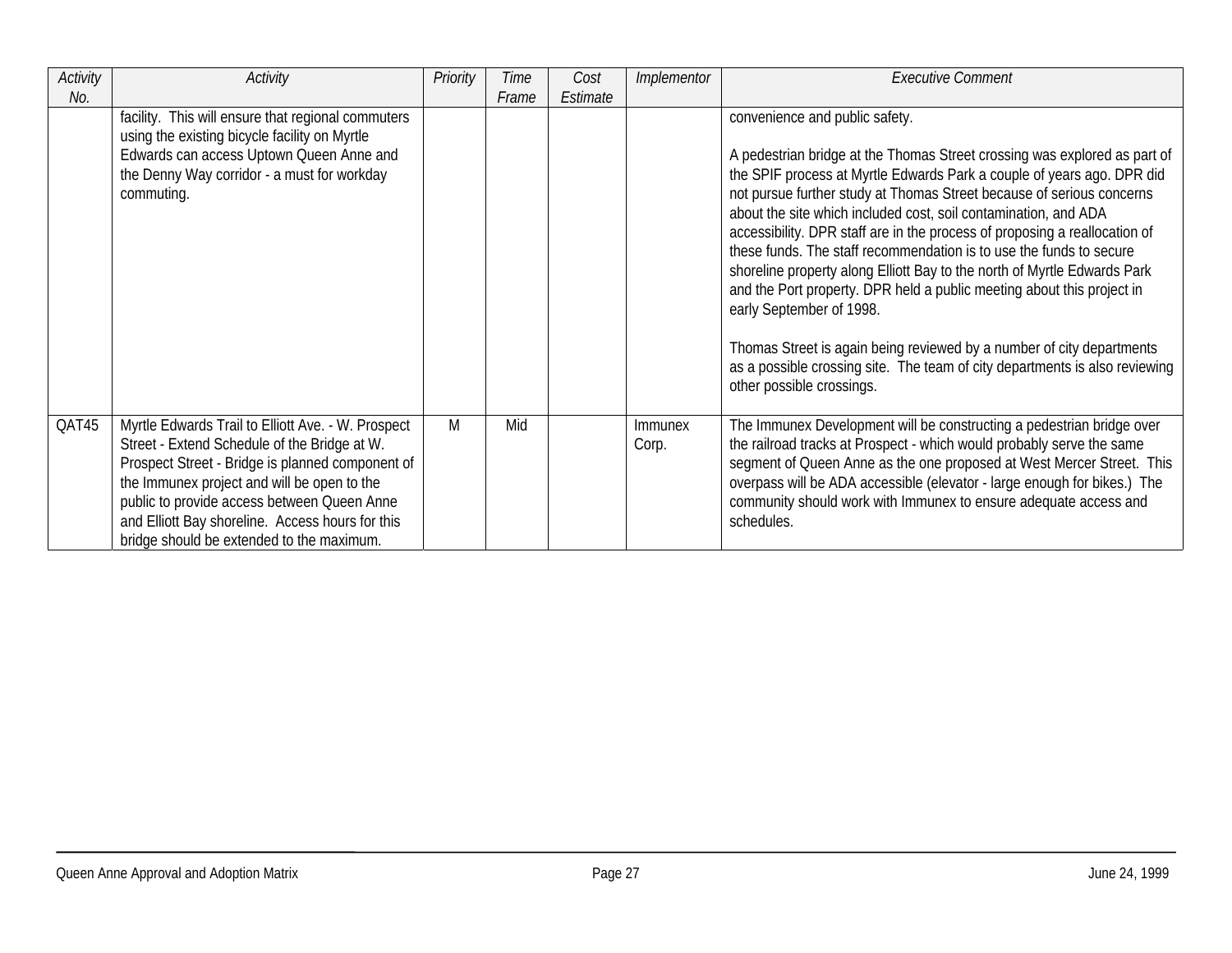# **F. CROWN OF QUEEN ANNE**

## **Description**

The Crown of Queen Anne Specific Plan will revitalize historic Queen Anne Boulevard for the 21st Century. The Boulevard's value as an urban trail and needed recreational amenity is wellrecognized. It is appreciated by many Queen Anners and visitors for a diverse variety of uses. The Boulevard not only provides automobile access to Upper Queen Anne neighborhoods, but it also provides a recreational and aesthetic amenity to Queen Anners and visitors alike. This historic park street is used at all hours by adults for walking and jogging; it is a strolling path for families with small children; and it provides a place for seniors to exercise. The Boulevard offers shade in the summer, beautiful autumn color in the fall, and an open and sunny landscaped path in the winter. It circulates through all parts of Queen Anne Hill and crosses demographics. The *Queen Anne Plan* believes that a vital Queen Anne Boulevard will help Queen Anne retain its unique historic character into the 21st Century.

## **Integrated City Response**

This strategy consists of relatively small projects that could be implemented incrementally; individual recommendations are not dependent on one another. The community can support some activities within this strategy with Neighborhood Matching Fund grants.

#### **Lead Department:** DPR

#### **Participating Departments:** SEATRAN, DCLU, SCL, SPD

#### **Tasks to be Undertaken in 1999-2000**

- 1. Begin landscape restoration on the Bigelow portion of the Boulevard.
- 2. DPR will be meeting with all planning groups, including Queen Anne, to talk about the DPR COMPLAN and implementation opportunities. DPR hopes to work with Queen Anne to refine site specific improvement recommendations for the Boulevard.

| Activity          | Activity                                                | Priority | Time   | Cost     | Implementor   | <b>Executive Comment</b>                                              |
|-------------------|---------------------------------------------------------|----------|--------|----------|---------------|-----------------------------------------------------------------------|
| No.               |                                                         |          | Frame  | Estimate |               |                                                                       |
| QACH <sub>5</sub> | Enhance and Upgrade the Historic Queen Anne             | H        | Short- |          | DPR, SPD,     | DPR supports the goals of the community for vegetation management,    |
| QAP2              | Boulevard Pedestrian System - Work with community       |          | Term   |          | SEATRAN,      | encroachment removal, public access and safety, and restoration of    |
|                   | and Seattle Parks to enhance the Historic Boulevard     |          |        |          | <b>SCL</b>    | the Boulevard's linear design concept and will work with the Queen    |
|                   | while preserving the traditional character of each      |          | 1999-  |          | Input from    | Anne community to develop methods of achieving these goals. DPR       |
|                   | segment. This will ensure appropriate development       |          | 2000   |          | Plan Impl.    | agrees that the City should fund management and maintenance of the    |
|                   | and maintenance of the historic Boulevard, provide a    |          | Budget |          | Organiza-     | Boulevard.                                                            |
|                   | comprehensive analysis and improvement program for      |          |        |          | tion, QACC,   | For the non-Bigelow portions of the Boulevard, DPR will work with the |
|                   | pedestrian facilities.                                  |          |        |          | QAHS, and     | community to develop a plan for improvements as recommended in        |
|                   |                                                         |          |        |          | <b>Others</b> | the neighborhood plan. In doing so, DPR will work with the community  |
|                   | Specific actions will include:                          |          |        |          |               | to look for funding sources such as the Cumulative Reserve Fund and   |
|                   |                                                         |          |        |          |               | Neighborhood Matching Fund through DON or some of the limited         |
|                   | a) Conduct a comprehensive, interdisciplinary analysis  |          |        |          |               | flexible funds available through DPR for implementation in the non-   |
|                   | of the Boulevard and needed improvements;               |          |        |          |               | Bigelow portion of the Crown of Queen Anne.                           |
|                   | b) Ensure that there are sidewalks on at least one side |          |        |          |               |                                                                       |
|                   | of the Boulevard;                                       |          |        |          |               | For the Bigelow portions of the Boulevard, DPR will proceed with      |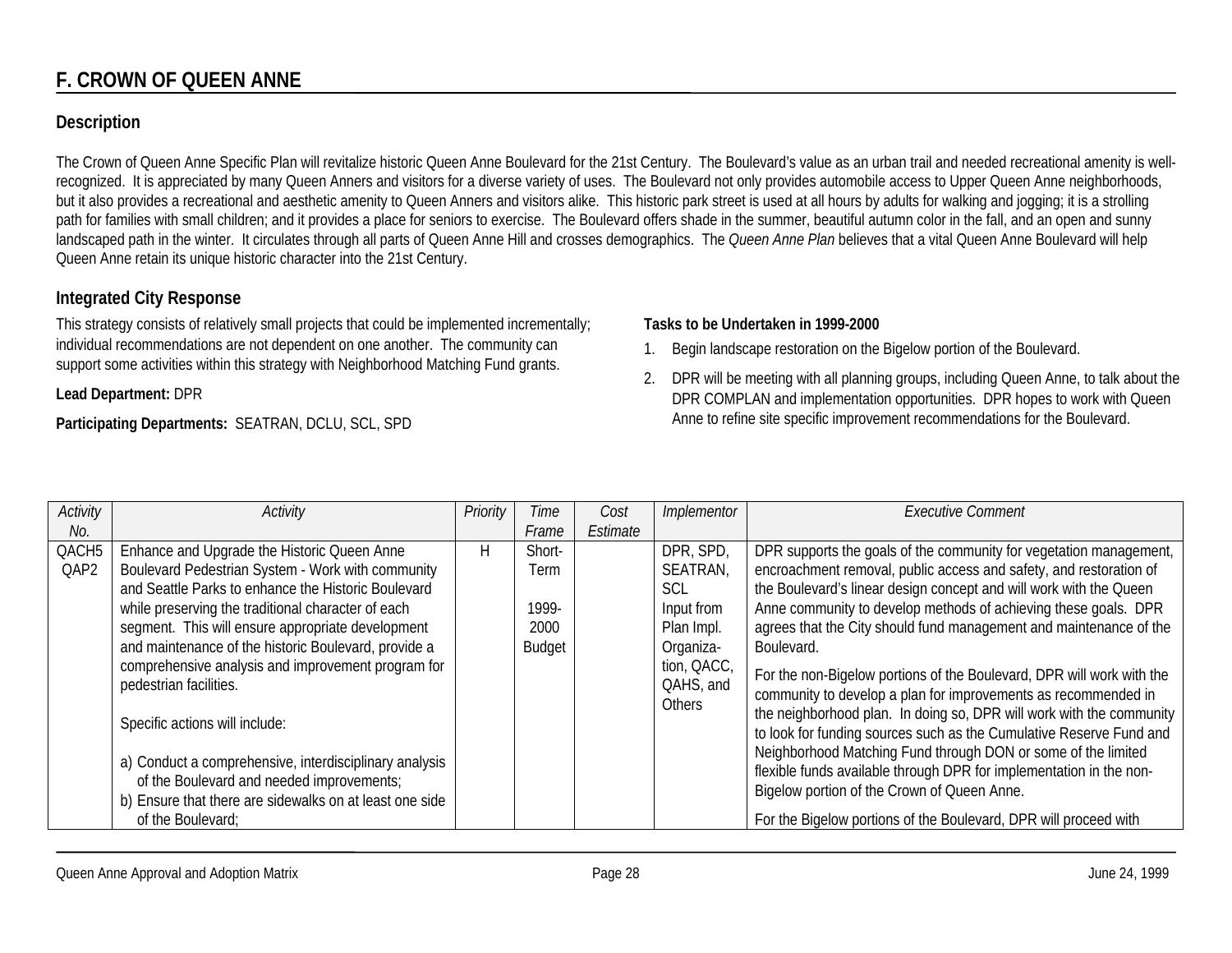| <b>Activity</b><br>No. | Activity                                                                                                                                                                                                                                                                                                                                                                                                                                         | Priority | <b>Time</b><br>Frame | Cost<br>Estimate | Implementor                          | <b>Executive Comment</b>                                                                                                                                                                                                                                                                                                                                                                                                                                                                                                                                                                                                                                                             |
|------------------------|--------------------------------------------------------------------------------------------------------------------------------------------------------------------------------------------------------------------------------------------------------------------------------------------------------------------------------------------------------------------------------------------------------------------------------------------------|----------|----------------------|------------------|--------------------------------------|--------------------------------------------------------------------------------------------------------------------------------------------------------------------------------------------------------------------------------------------------------------------------------------------------------------------------------------------------------------------------------------------------------------------------------------------------------------------------------------------------------------------------------------------------------------------------------------------------------------------------------------------------------------------------------------|
|                        | c) Add pedestrian-scale, historic-style lighting in<br>poorly-lit, unsafe segments (see QAP7);<br>d) Create user-friendly crossings at major and<br>commonly-used points to encourage walking;<br>e) Sign the pedestrian trail as well as the historic<br>Boulevard for safety of all users;<br>f) Manage trees consistently and comprehensively for                                                                                             |          |                      |                  |                                      | implementation of improvements from the Bigelow Plan. (The Bigelow<br>Plan is a plan that DPR developed prior to the neighborhood plan for<br>removal of encroachments, design guidelines and restoration of the<br>Bigelow portion of the Boulevard.) Current funding includes \$28,000<br>in DPR's 1999 budget for landscape restoration on the Bigelow portion<br>of the Boulevard.                                                                                                                                                                                                                                                                                               |
|                        | longevity and health as a city legacy;<br>g) Enforce parking regulations to stop residents from<br>parking on the Boulevard landscaped rights-of-way<br>and pedestrian paths;<br>h) Remove paving outside the street section;<br>i) Remove unnecessary paving within the street<br>section (where traffic revisions were once paved<br>over);<br>Install Landmarks Board-approved curbing and<br>drainage improvements to reestablish the street |          |                      |                  |                                      | A meeting with the Queen Anne community is planned in March 1999<br>which will give both Queen Anne and DPR the opportunity to work<br>together to develop specific recommendations. As further discussions<br>occur relating to segments of the designated historic boulevard, DPR<br>will work with the community to discuss the specific recommendations<br>outlined in the Queen Anne Plan. Additional funding would need to be<br>identified to implement certain recommendations (maintenance,<br>encroachment removal, etc.) in such a way as to meet the<br>community's expectations. There may be opportunities in the future<br>for NMF projects related to the Boulevard. |
|                        | edge and ensure that it remains intact; and<br>k) Remove encroaching vegetation or prune back<br>overhanging vegetation.                                                                                                                                                                                                                                                                                                                         |          |                      |                  |                                      | SEATRAN is responsible for the boulevard "curb to curb" and would<br>be involved in any design and landscaping that would affect this<br>portion of the Boulevard.                                                                                                                                                                                                                                                                                                                                                                                                                                                                                                                   |
|                        |                                                                                                                                                                                                                                                                                                                                                                                                                                                  |          |                      |                  |                                      | Seattle City Light is responsible for lighting of residential streets and<br>would work with DPR, SEATRAN and the community on lighting<br>proposals that affect streets that are not designated as historic.                                                                                                                                                                                                                                                                                                                                                                                                                                                                        |
|                        |                                                                                                                                                                                                                                                                                                                                                                                                                                                  |          |                      |                  |                                      | In 1999, the Executive will be reviewing its policies on lighting streets,<br>alleys, parks, etc. as part of its work on the neighborhood planning<br>policy docket. Issues related to safety lighting raised in the Queen<br>Anne Plan will be considered as the Executive addresses this policy<br>item.                                                                                                                                                                                                                                                                                                                                                                           |
|                        |                                                                                                                                                                                                                                                                                                                                                                                                                                                  |          |                      |                  |                                      | Any changes (lighting, signs, landscaping, etc.) to the designated<br>portions of the historic boulevard (whether owned by SEATRAN or<br>DPR) require approval of the Landmarks Preservation Board.                                                                                                                                                                                                                                                                                                                                                                                                                                                                                  |
| QAP7                   | Lighting for Historic Queen Anne Boulevard - Add<br>lighting to segments of the Blvd. presently with unsafe<br>lighting levels for pedestrian use and jogging. Keep<br>lighting consistent with design character established<br>on the Wilcox Wall to enhance identity and recognition                                                                                                                                                           | H        | Mid                  |                  | <b>DPR</b><br>SCL,<br><b>SEATRAN</b> | This recommendation is included within QACH5 and QAP2 above.<br>Please refer to the comments from DPR above.                                                                                                                                                                                                                                                                                                                                                                                                                                                                                                                                                                         |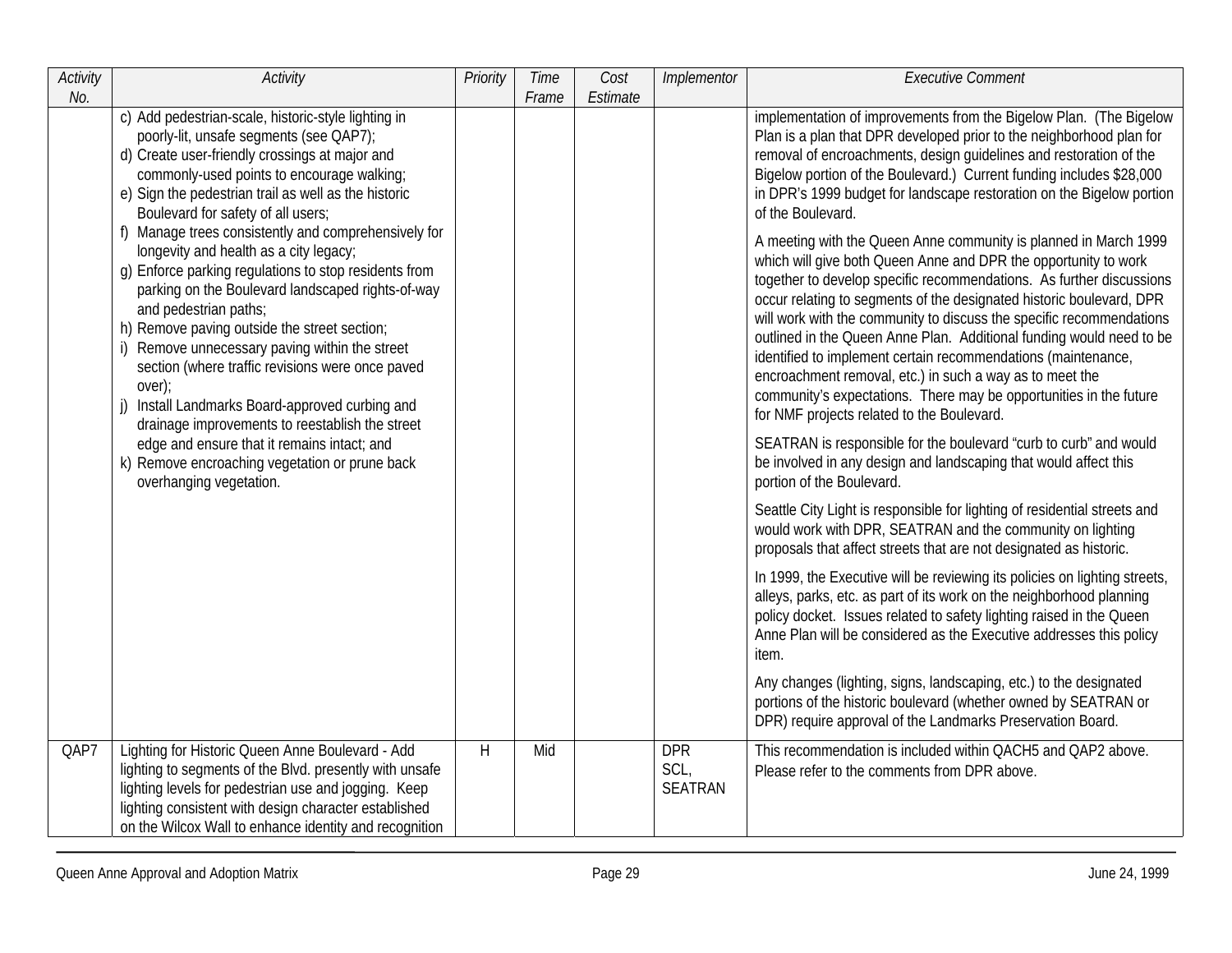| Activity | Activity                                              | Priority | Time   | Cost     | Implementor    | <b>Executive Comment</b>                                                |
|----------|-------------------------------------------------------|----------|--------|----------|----------------|-------------------------------------------------------------------------|
| No.      |                                                       |          | Frame  | Estimate |                |                                                                         |
|          | of the Blvd. Wilcox Wall lighting is period sensitive |          |        |          |                |                                                                         |
|          | and pedestrian scale and would provide safe access    |          |        |          |                |                                                                         |
|          | while not reducing views and visibility.              |          |        |          |                |                                                                         |
| QAP15    | Prioritize the Removal of Encroachments on the        | H        | Short- |          | <b>DPR</b>     | This recommendation is included within QACH5 and QAP2 above.            |
|          | Historic Boulevard and Queen Anne Parks -             |          | Term   |          |                | Please refer to DPR's comments on those recommendations.                |
|          | Implement the removal of encroachments in a timely    |          |        |          |                |                                                                         |
|          | manner.                                               |          |        |          |                |                                                                         |
| QAT69    | Maintenance - Sidewalks- City should provide          | H        | Short- |          | <b>SEATRAN</b> | This activity is a neighborhood wide recommendation and is              |
|          | improved maintenance of sidewalks in all areas of     |          | Term   |          |                | addressed within the "Additional Activities for Implementation" section |
|          | Queen Anne.                                           |          |        |          |                | of this matrix.                                                         |
| QAT70    | Maintenance - Steps - City should provide improved    | H        | Short- |          | <b>SEATRAN</b> | This activity is a neighborhood wide recommendation and is              |
|          | maintenance of steps in all areas of Queen Anne.      |          | Term   |          |                | addressed within the "Additional Activities for Implementation" section |
|          |                                                       |          |        |          |                | of this matrix under the same activity number.                          |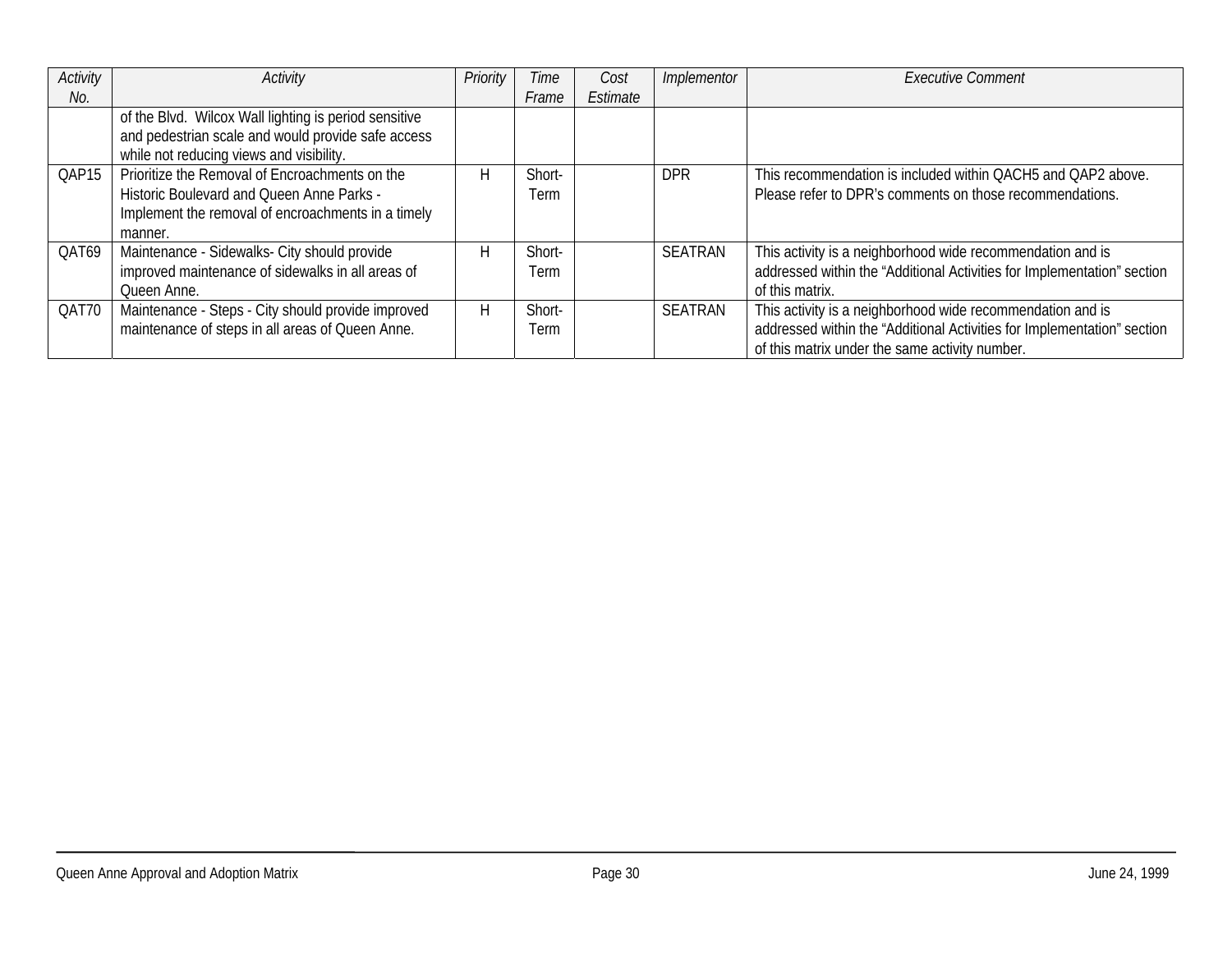# **Description**

As neighbors, the Queen Anne community and Seattle Center have worked together to identify common issues and to seek solutions. Representatives from Seattle Center have been active in the planning process and have helped shape the *Queen Anne Plan*. The Queen Anne Neighborhood Planning Committee recognized that it was essential to work closely with Seattle Center to ensure that the Seattle Center Departmental goals are aligned with the Queen Anne community's goals and that the Queen Anne Plan seeks to find a balance between the needs of the community and the needs of the Center. The Good Neighbor Seattle Center Specific Plan focuses on a series of mobility- and traffic-related strategies which will be included in the update of the *Seattle Center Master Plan* as well as in the *Queen Anne Plan*.

## **Integrated City Response**

This strategy is consistent with the goals and policies of the Comprehensive Plan. Improving the overall relationship between the Uptown Urban Center and the Seattle Center will enable both residents and visitors to the Seattle Center to efficiently use the area surrounding the Seattle Center.

#### **Lead Department:** SEATRAN

#### **Participating Departments:** Seattle Center

#### **Activities Already Underway**

1. Seattle Center is currently working with WSDOT on implementation of the Smart Trek program which includes the installation of several informational signs in the Seattle Center vicinity that will provide visitors real time parking and routing information.

#### **Tasks to be Undertaken in 1999-2000**

- 1. Seattle Center will work to secure funding and develop a signage plan in 1999-2000.
- 2. Seattle Center will work with a working committee to draft procedures for communicating and involving the Queen Anne and Uptown Communities in Seattle Center actions affecting these communities.
- 3. Forward transit-related recommendations to KC Metro on community's behalf.
- 4. Identify those activities in this Key Strategy that are good candidates for next steps for implementation considering priorities, possible funding sources and departmental staffing capabilities.
- 5. Identify next steps for continued implementation.

| Activity | Activity                                               | Priority | Time  | Cost     | Implementor    | <b>Executive Comment</b>                                            |
|----------|--------------------------------------------------------|----------|-------|----------|----------------|---------------------------------------------------------------------|
| No.      |                                                        |          | Frame | Estimate |                |                                                                     |
| QAP13    | Improved Pedestrian Access in the Mercer Corridor -    | H        | Mid   |          | <b>SEATRAN</b> | This recommendation is duplicated within QAT64 in the "Queen"       |
|          | Roy Street Tunnel - In order to facilitate improved    |          |       |          |                | Anne Bicycle Beltway" Key Strategy. Please see that section for the |
|          | pedestrian access to Seattle Center this activity will |          |       |          | Seattle        | Executive Response to this particular recommendation.               |
|          | create an improved pedestrian route/facility in        |          |       |          | Center         |                                                                     |
|          | conjunction with the proposed "Potlatch Trail" system  |          |       |          |                |                                                                     |
|          | from Lake Union to Elliott Bay via Seattle Center.     |          |       |          |                |                                                                     |
|          | Improved access under Aurora Avenue N. will be         |          |       |          |                |                                                                     |
|          | provided by a proposed pedestrian/bicycle tunnel at    |          |       |          |                |                                                                     |
|          | Roy Street. The Roy Street facility will provide safer |          |       |          |                |                                                                     |
|          | passage than current sidewalk facilities on Mercer or  |          |       |          |                |                                                                     |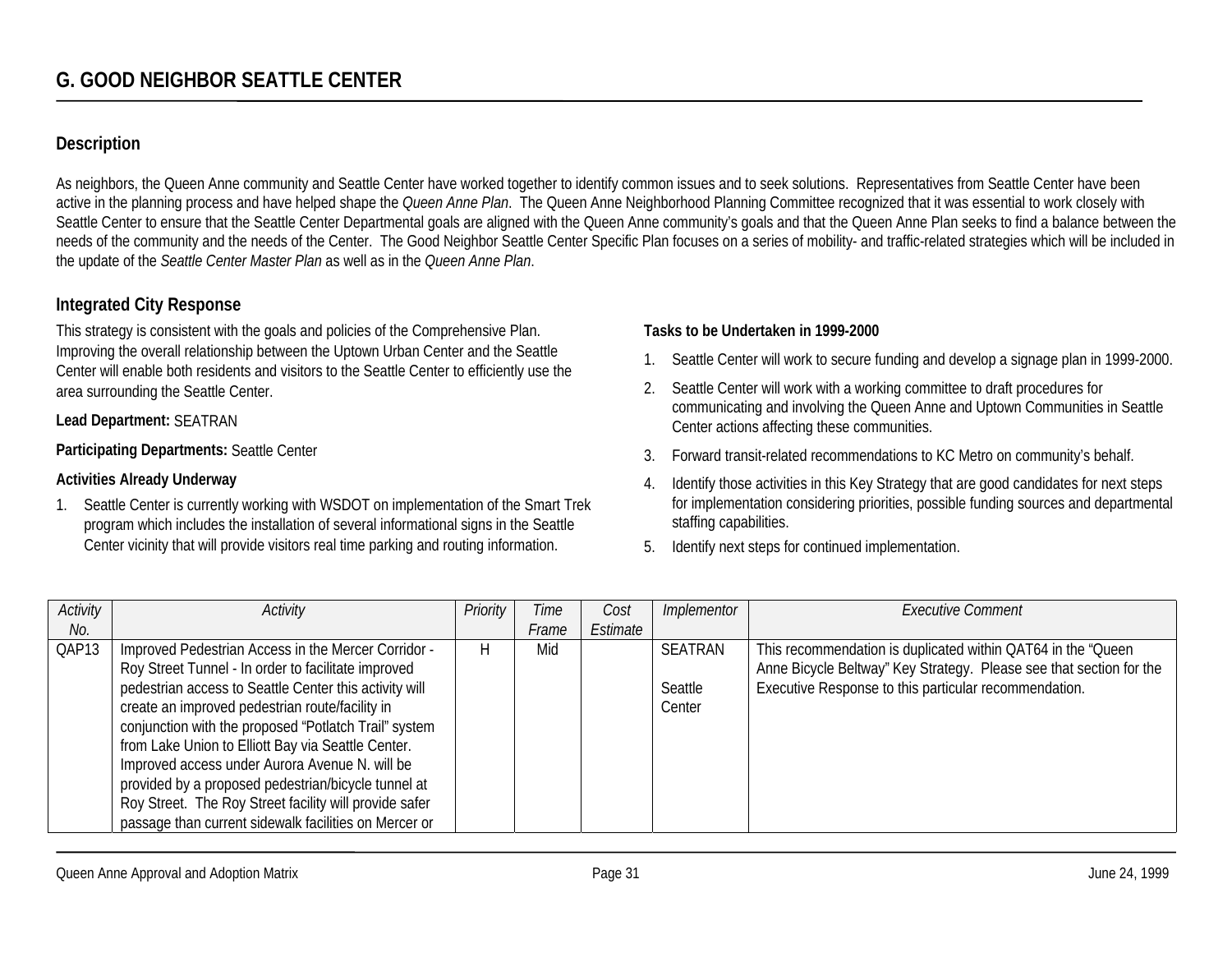| Activity<br>No. | Activity                                                                                                                                                                                                                                                                                                                                                                                                                          | Priority | Time<br>Frame  | Cost<br>Estimate | Implementor                                         | <b>Executive Comment</b>                                                                                                                                                                                                                                                                                                                                                                                                                                                                                                                                                         |
|-----------------|-----------------------------------------------------------------------------------------------------------------------------------------------------------------------------------------------------------------------------------------------------------------------------------------------------------------------------------------------------------------------------------------------------------------------------------|----------|----------------|------------------|-----------------------------------------------------|----------------------------------------------------------------------------------------------------------------------------------------------------------------------------------------------------------------------------------------------------------------------------------------------------------------------------------------------------------------------------------------------------------------------------------------------------------------------------------------------------------------------------------------------------------------------------------|
|                 | <b>Broad Streets.</b>                                                                                                                                                                                                                                                                                                                                                                                                             |          |                |                  |                                                     |                                                                                                                                                                                                                                                                                                                                                                                                                                                                                                                                                                                  |
| QAT7            | Signage for Seattle Center Event Parking - In order to<br>reduce traffic congestion and on-street parking<br>conflicts with local residents and businesses, signage<br>will be employed by Seattle Center for special events<br>which are anticipated to generate greater parking<br>demand.                                                                                                                                      | H        | Short-<br>Term |                  | <b>SEATRAN</b><br>Seattle<br>Center                 | Seattle Center is responsible for funding and working out an<br>agreement on additional parking signs. Seattle Center will work to<br>secure funding and develop a signage plan in 1999-2000.                                                                                                                                                                                                                                                                                                                                                                                    |
| QAT11           | Traffic - Signage for Seattle Center Access (From<br>SR99) - Work with Seattle Center and SEATRAN to<br>make traffic flow improvement plans which include:<br>a) Increased signage to reduce congestion and/or<br>direct visitors to available parking;<br>b) Redirect existing access from SR 99 via N. Valley<br>St. to Roy St. through signing on SR 99.                                                                       | M        | Short-<br>Term |                  | <b>SEATRAN</b><br>Seattle<br>Center<br><b>WSDOT</b> | Seattle Center is responsible for funding and working out an<br>agreement on additional signs. Seattle Center is currently working<br>with WSDOT on implementation of the Smart Trek program which<br>includes the installation of several informational signs in the Seattle<br>Center vicinity. SEATRAN can provide technical support where<br>appropriate.                                                                                                                                                                                                                    |
| QAT13           | Traffic - Communication of Traffic Issues by Seattle<br>Center - Support Seattle Center efforts to install Smart<br>Trek signage to direct traffic to available parking,<br>provided that the proposed sign at Valley and 5th Ave.<br>N. is relocated to Roy and 5th Ave. N. in conjunction<br>with the designation of Roy as the arterial for south<br>bound SR 99 traffic heading for the Seattle Center.                       | M        | Short-<br>Term |                  | <b>SEATRAN</b><br>Seattle<br>Center                 | A traffic study would have to be completed prior to moving sign or<br>installing new SmartTrek signs. See response to QAT 16 below.                                                                                                                                                                                                                                                                                                                                                                                                                                              |
| QAT16           | In order to minimize deterioration of residential and<br>mixed use area along Aloha and Valley Sts. between<br>SR 99 and 4th Ave. N. and the mixed use area on 5th<br>Ave N. between Aloha and Roy Sts., make Roy St.,<br>between SR 99 and Taylor Ave. N. the designated<br>arterial, rather than Valley St. This portion of Roy St.<br>will be the designated route for southbound SR 99<br>traffic heading for Seattle Center. | M        | Short-<br>Term |                  | <b>SEATRAN</b><br>Seattle<br>Center                 | To redirect traffic would require a major traffic study including, signal<br>modification, an all-stop study and a significant geometry change at<br>Aurora & Roy. Note, this recommendation proposes a change which<br>directly conflicts with the proposed route for the Roy Street Tunnel.<br>Parking issues may need to be resolved as parking would be<br>removed off Roy between Aurora and 5th Avenue N. with the<br>reclassification. SEATRAN is willing to work with the neighborhood<br>to explore other alternatives to keep Seattle Center traffic off Valley<br>St. |
| QAT64           | Improved Pedestrian Access in the Mercer Corridor -<br>Roy Street - In order to facilitate improved pedestrian<br>access to Seattle Center this strategy will create an<br>improved pedestrian route/facility in conjunction with<br>the proposed "Potlatch Trail" system from Lake Union<br>to Elliott Bay via Seattle Center. Improved access<br>under Aurora Avenue N. will be provided by a                                   | H        | Mid            |                  | <b>SEATRAN</b>                                      | This recommendation is duplicated within the "Queen Anne Beltway"<br>Key Strategy. Please see that section for the Executive Response to<br>this particular recommendation.                                                                                                                                                                                                                                                                                                                                                                                                      |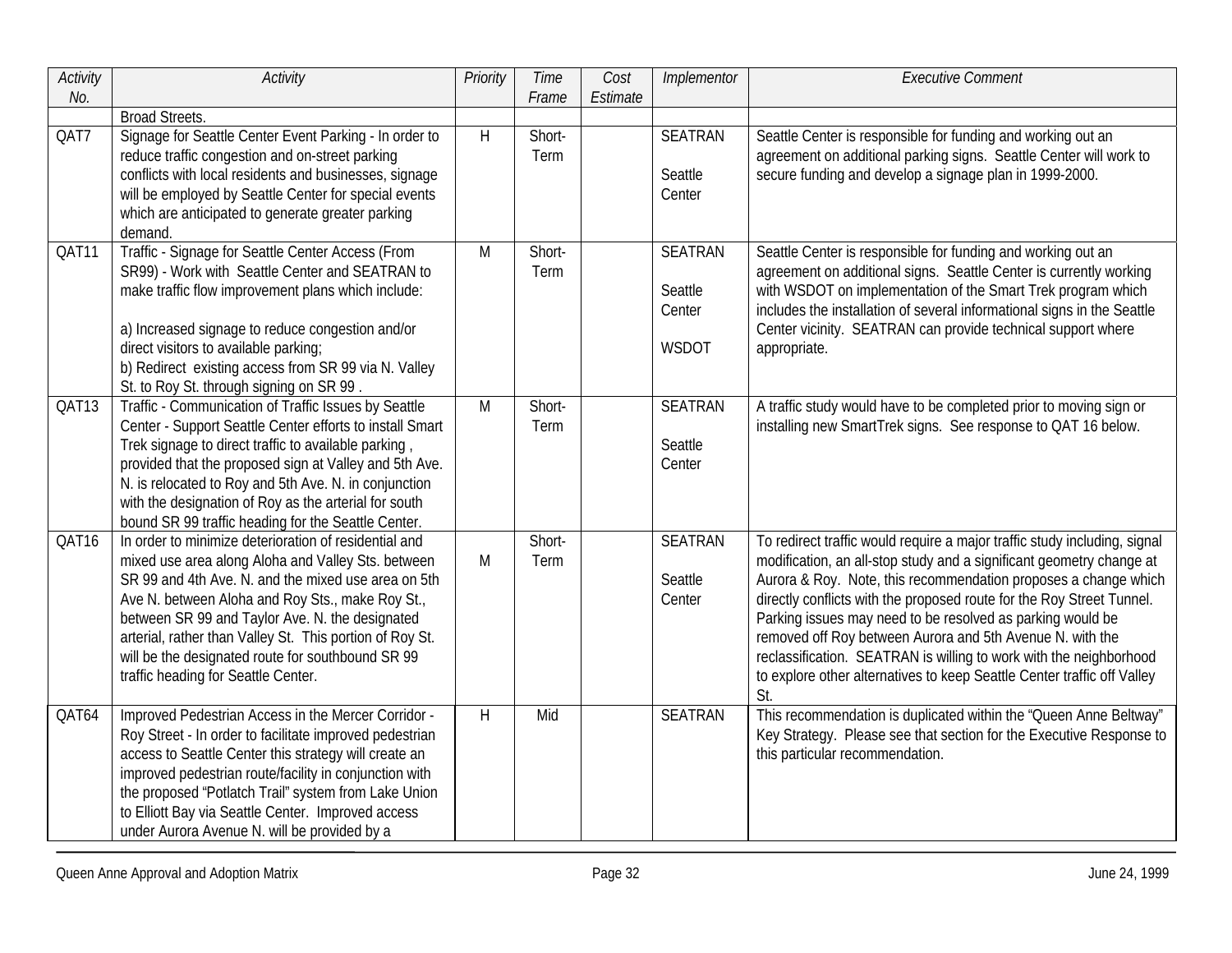| Activity<br>No. | Activity                                                                                                                                                                                                                                                                                                                                                                                                                                                                                                                                                                                                                                                                                                                                                                                                                                                                                                                                                  | Priority | Time<br>Frame | Cost<br>Estimate | Implementor                                 | <b>Executive Comment</b>                                                                                                                                                                                         |
|-----------------|-----------------------------------------------------------------------------------------------------------------------------------------------------------------------------------------------------------------------------------------------------------------------------------------------------------------------------------------------------------------------------------------------------------------------------------------------------------------------------------------------------------------------------------------------------------------------------------------------------------------------------------------------------------------------------------------------------------------------------------------------------------------------------------------------------------------------------------------------------------------------------------------------------------------------------------------------------------|----------|---------------|------------------|---------------------------------------------|------------------------------------------------------------------------------------------------------------------------------------------------------------------------------------------------------------------|
|                 | proposed pedestrian/bicycle tunnel at Roy Street. This<br>action is consistent with actions proposed by the<br>Queen Anne Bicycle Beltway Specific Plan which<br>promotes bicycle facilities in conjunction with<br>pedestrian facilities. The Roy Street facility will<br>provide safer passage than current sidewalk facilities<br>on Mercer or Broad Streets.                                                                                                                                                                                                                                                                                                                                                                                                                                                                                                                                                                                          |          |               |                  |                                             |                                                                                                                                                                                                                  |
| QAT33           | Transit Circulator East-West Sides of Seattle Center -<br>Extend Counterbalance Circulator Trolley Concept to<br>Provide Connections to Seattle Center - In order to<br>provide the maximum integration of community and<br>Seattle Center transportation options, this action would<br>extend the proposed Counterbalance concept to<br>include circulation through or around Seattle Center so<br>that visitors could access parking facilities around the<br>Center with access to the Counterbalance throughout<br>Queen Anne and to various shopping districts, etc.<br>This extension may be made by extending the<br>proposed Counterbalance trolley system or by<br>implementing a Center-specific shuttle which would<br>integrate schedules and overall "look" with the<br>Counterbalance. The intent of this action is to reduce<br>the need for visitors to drive into Uptown Queen Anne<br>while continuing to offer them convenient access. | M        | Mid           |                  | Seattle<br>Center<br>Metro                  | Please refer to response in QAT1.                                                                                                                                                                                |
| QAT41           | Maintain Existing Monorail Extended Hours - In order<br>to provide the maximum benefit from the existing<br>public transportation system, the present "extended"<br>hours for the Monorail should be continued. This will<br>help ensure that more people are able to use this<br>existing option rather than driving and parking in<br>Uptown Queen Anne.                                                                                                                                                                                                                                                                                                                                                                                                                                                                                                                                                                                                | H        | Long          |                  | Seattle<br>Center<br>Monorail<br>Operator   | The new Monorail hours are now 7:30 am - 11:00 p.m., Monday -<br>Friday and 9:00 am - 11:00 p.m. Saturday - Sunday. The Seattle<br>Center 1999-2000 budget assumes the continuation of this<br>expanded service. |
| QALU<br>13      | Form A Working Committee to Draft Procedures for<br>Communicating and Involving the Queen Anne and<br>Uptown Community in Seattle Center Actions Affecting<br>these Communities - The QANPC would like to initiate<br>a working committee with the Seattle Center to<br>investigate ways to improve communication between<br>the community and Seattle Center.                                                                                                                                                                                                                                                                                                                                                                                                                                                                                                                                                                                            | High     | Short         |                  | Seattle<br>Center, QA<br>Plan Impl.<br>Org. | The Seattle Center supports the efforts of the Queen Anne<br>Neighborhood Planning Committee and is working with the<br>community to implement this recommendation.                                              |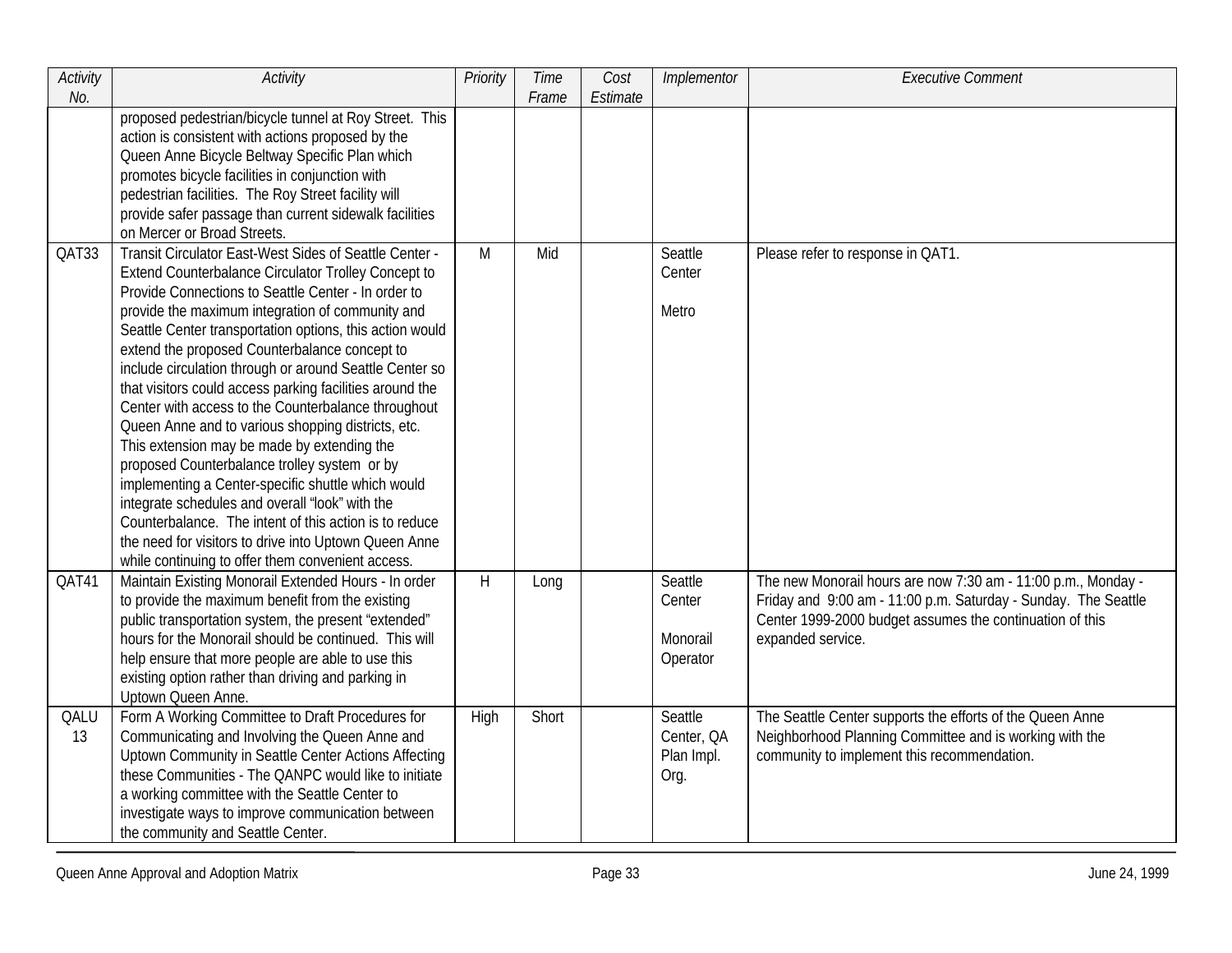# **II. ADDITIONAL ACTIVITIES FOR IMPLEMENTATION**

The activities listed in this section are not directly associated with a Key Strategy. The City has identified next steps as a part of the City's work program in response to the neighborhood plan. Many of the next steps are actions to be taken by the City, but in some cases, the neighborhood or other agency will be able to take the next steps. As with the activities listed for each Key Strategy in Section 1, these activities are intended to be implemented over the span of many years. All activities, with the exception of those the City clearly states will not be implemented, will remain as items for further consideration and prioritization, and will be the subject of tracking and reports back to the Council and community.

| Activity<br>No.   | Activity                                                                                                                                                                                                                                                                                                                                                                                                                                                                                  | Priority | Time<br>Frame                                    | Cost<br>Estimate | Implementor                                                                                                           | Executive<br>Response                                                                                                                                                                                                                                                                                                                                                                                                                                                                                                    | City<br><b>Action</b>                                                                                                                                                                               |
|-------------------|-------------------------------------------------------------------------------------------------------------------------------------------------------------------------------------------------------------------------------------------------------------------------------------------------------------------------------------------------------------------------------------------------------------------------------------------------------------------------------------------|----------|--------------------------------------------------|------------------|-----------------------------------------------------------------------------------------------------------------------|--------------------------------------------------------------------------------------------------------------------------------------------------------------------------------------------------------------------------------------------------------------------------------------------------------------------------------------------------------------------------------------------------------------------------------------------------------------------------------------------------------------------------|-----------------------------------------------------------------------------------------------------------------------------------------------------------------------------------------------------|
|                   | COMMUNITY CHARACTER (QACH)                                                                                                                                                                                                                                                                                                                                                                                                                                                                |          |                                                  |                  |                                                                                                                       |                                                                                                                                                                                                                                                                                                                                                                                                                                                                                                                          |                                                                                                                                                                                                     |
| QACH <sub>2</sub> | Signage Program for Historical Features -<br>Implement a signage program to recognize<br>important historical features of the community,<br>including historic Queen Anne Boulevard.                                                                                                                                                                                                                                                                                                      | H        | Short-<br>Term                                   |                  | QA Hist.<br>Society<br>DPR,<br>DON/OUC                                                                                | DPR will work with the Queen Anne community<br>on design and siting of signage. Any<br>improvements will require approval from the<br>Landmarks Preservation Board.                                                                                                                                                                                                                                                                                                                                                      | Recommendation is a<br>community based activity<br>that will require<br>coordination with DPR.                                                                                                      |
| QACH6             | Historic Home Ownership Assistance -<br>Encourage the City to lobby for financial assistance<br>and tax credits, such as the federal Historic Home<br>Ownership Assistance Act, and to participate in<br>King County's revolving loan fund for rehabilitation.                                                                                                                                                                                                                            | H        | Short-<br>Term<br>1999-<br>2000<br><b>Budget</b> |                  | Input from QA<br>Hist. Society,<br>QACC, and<br>Other Org-<br>anizations,<br>OH, OIR,<br>DON/OUC,                     | The City has both downpayment assistance<br>and rehabilitation programs. The City also<br>actively follows and lobbies for state and<br>federal legislation related to neighborhoods<br>and housing. The Historic Home Ownership<br>Assistance Act has been lobbied for in the past<br>and will likely be included in the City's future<br>legislative packages. In regards to the King<br>County Revolving Loan Fund, it may be useful<br>for the community and City to work together to<br>refine this recommendation. | Portions of<br>recommendation are<br>being implemented.<br>Other portions will be<br>implemented with further<br>work by community.<br>DON can provide<br>technical assistance to<br>the community. |
| QACH7             | Develop Historic Conservation District - W. Roy<br>Conservation District - Work with City, property<br>owners, and community members to develop an<br>historic conservation district to preserve the unique<br>character of the 1920-30s brick apartment buildings<br>in the W. Roy Street area (roughly 3rd W. to 5th W.<br>and W. Mercer to W. Roy; include the Seaview,<br>Westroy, Iris, Lola, Marianne, Charmaine, Naomi,<br>Roycrest, La Charme, Chelan, and Franconia<br>buildings | H        | Long                                             |                  | QA Hist.<br>Society,<br>Housing<br>Advocacy<br>Groups,<br>DON/OUC,<br>DCLU,<br>QACC,<br><b>Uptown Action</b><br>Team, | The Executive will be exploring the<br>development of urban conservation plans or<br>programs and the use of incentives (such as<br>transfer of development rights in multi-family<br>zones) to encourage preservation of historic<br>buildings. DON/OUC and DCLU will coordinate<br>this work with Queen Anne and other<br>neighborhoods requesting similar actions. This<br>item is listed on the City's neighborhood<br>planning policy docket for work in 1999-2000.                                                 | Recommendation will be<br>considered as part of the<br>work identified on the<br>neighborhood planning<br>policy docket.                                                                            |

Queen Anne Approval and Adoption Matrix and according the control of the Case of the Case of the Case of the Case of the Case of the Case of the Case of the Case of the Case of the Case of the Case of the Case of the Case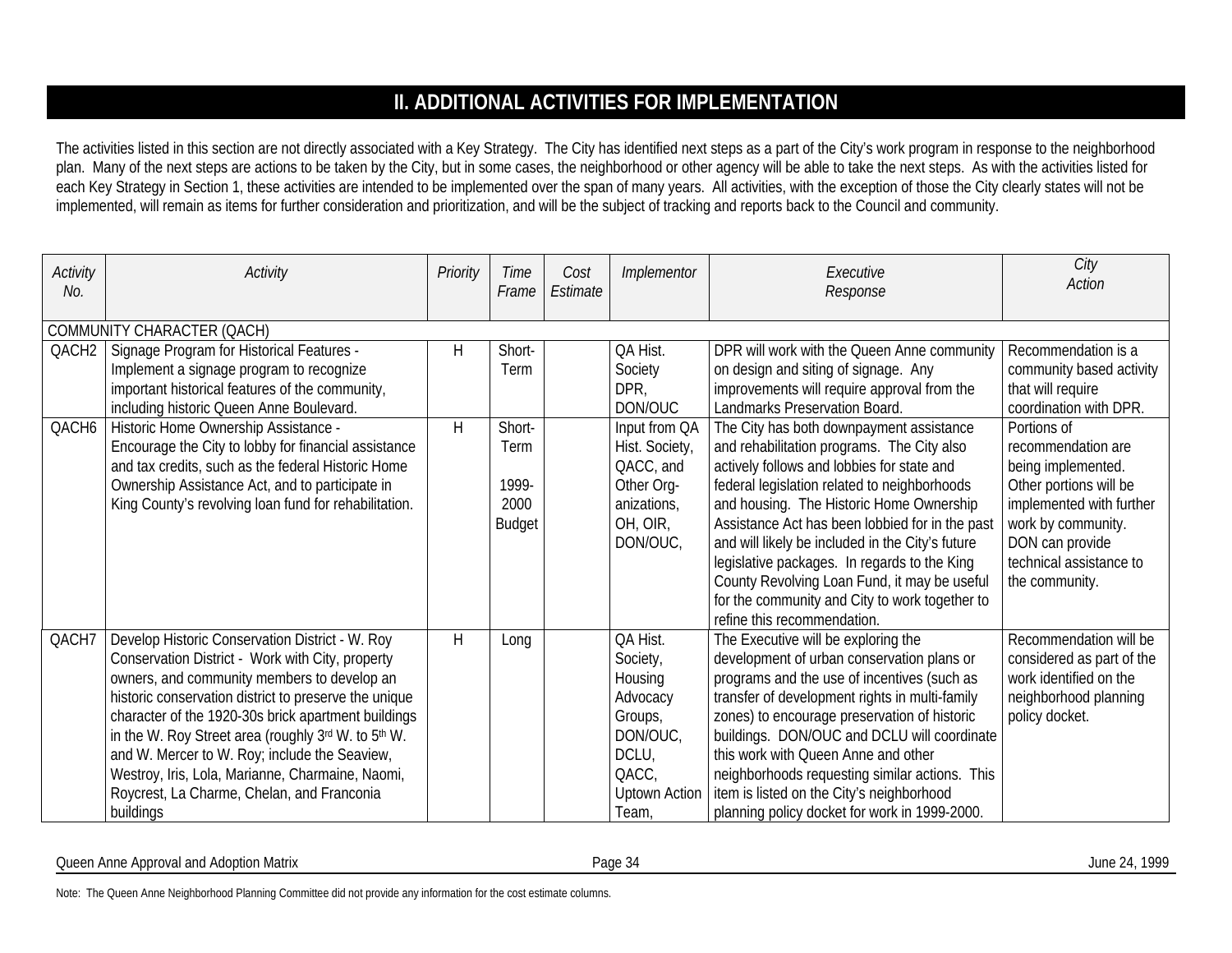| Activity<br>No.   | Activity                                                                                                                                                                                                                                                                                                                                                                                                                                                                                                                                                                                                                                                                                                                                                                                                                                                                                                                                                              | Priority | <b>Time</b><br>Frame | Cost<br>Estimate | Implementor                                                                                                                                               | Executive<br>Response                                                                                                                                                                                                                                                                                                                                                                                                                                                                                                                                                                                                                                                                                                                                                                                                                                                                                                                                                                                                                                                                                                                                                                                                                                                                                                                                                         | City<br><b>Action</b>                                                                                       |
|-------------------|-----------------------------------------------------------------------------------------------------------------------------------------------------------------------------------------------------------------------------------------------------------------------------------------------------------------------------------------------------------------------------------------------------------------------------------------------------------------------------------------------------------------------------------------------------------------------------------------------------------------------------------------------------------------------------------------------------------------------------------------------------------------------------------------------------------------------------------------------------------------------------------------------------------------------------------------------------------------------|----------|----------------------|------------------|-----------------------------------------------------------------------------------------------------------------------------------------------------------|-------------------------------------------------------------------------------------------------------------------------------------------------------------------------------------------------------------------------------------------------------------------------------------------------------------------------------------------------------------------------------------------------------------------------------------------------------------------------------------------------------------------------------------------------------------------------------------------------------------------------------------------------------------------------------------------------------------------------------------------------------------------------------------------------------------------------------------------------------------------------------------------------------------------------------------------------------------------------------------------------------------------------------------------------------------------------------------------------------------------------------------------------------------------------------------------------------------------------------------------------------------------------------------------------------------------------------------------------------------------------------|-------------------------------------------------------------------------------------------------------------|
|                   | The main objective will be to preserve these<br>buildings and their key characteristics. New<br>construction should also reflect existing style.                                                                                                                                                                                                                                                                                                                                                                                                                                                                                                                                                                                                                                                                                                                                                                                                                      |          |                      |                  | City<br>Recognition                                                                                                                                       |                                                                                                                                                                                                                                                                                                                                                                                                                                                                                                                                                                                                                                                                                                                                                                                                                                                                                                                                                                                                                                                                                                                                                                                                                                                                                                                                                                               |                                                                                                             |
| QACH <sub>8</sub> | Prepare a Queen Anne Community Character<br>Improvements Plan - Prepare a Community<br>Character Improvements Plan to identify specific<br>improvements oriented toward preserving and<br>enhancing the community character of Queen<br>Anne. Most improvements require funding and are<br>generally located within public property and ROWs.<br>After prioritization, this list would be forwarded to<br>the City for incorporation in an itemized work<br>program. Project would require additional funding<br>and/or assistance. Project would prepare<br>Character/design/ improvement plans for the<br>following areas:<br>a) Uptown Center<br>b) Historic Queen Anne Blvd.<br>c) Counterbalance Hill -<br>Streetscape & Public Art Site<br>These areas are all proposed as "Specific Plans"<br>under the QA Plan. Other potential areas/projects<br>include:<br>d) Bicycle Beltway<br>e) Public staircases<br>f) Street tree plantings throughout<br>Queen Anne | H        | Short-<br>Term       |                  | New QA<br>Character<br>Support<br>Group or QA<br>Plan Impl.<br>Org.,<br>QACC,<br>Chamber,<br>via Matching<br>Fund (DON),<br>DCLU, DPR,<br>SEATRAN,<br>SCL | This is a community-based activity. The<br>community may want to pursue Neighborhood<br>Matching Fund grants or other grants to fund<br>this planning work.<br>Departments can provide limited technical<br>assistance. DON can provide assistance with<br>the NMF application. DPR will work with<br>community on portions of the plan for the<br>designated historic boulevard. This work<br>should include incorporation of a design<br>guidelines plan for Bigelow and other<br>departmental guidelines.<br>Seattle City Light offers a community tree<br>planting program (also known as the Urban<br>Tree Replacement Program) by providing<br>communities with a minimum of 100 trees. City<br>Light works with communities to assess project<br>sites, provide trees, prepare planting sites, and<br>provide limited care for open space or street<br>side plantings. Community volunteers and<br>residents plant the trees and the adjacent<br>property owners assume ownership and<br>maintenance. All projects are reviewed by the<br>City Arborist for permit approval.<br>As with streetscaping, artists can be involved in<br>the design and planning for a unifying<br>character improvements plan. A public art site<br>would clearly involve an artist; depending on<br>funding, SAC would be involved in<br>implementation, review or technical assistance. | Recommendation is a<br>community based activity<br>requiring coordination<br>with DPR, DCLU and<br>SEATRAN. |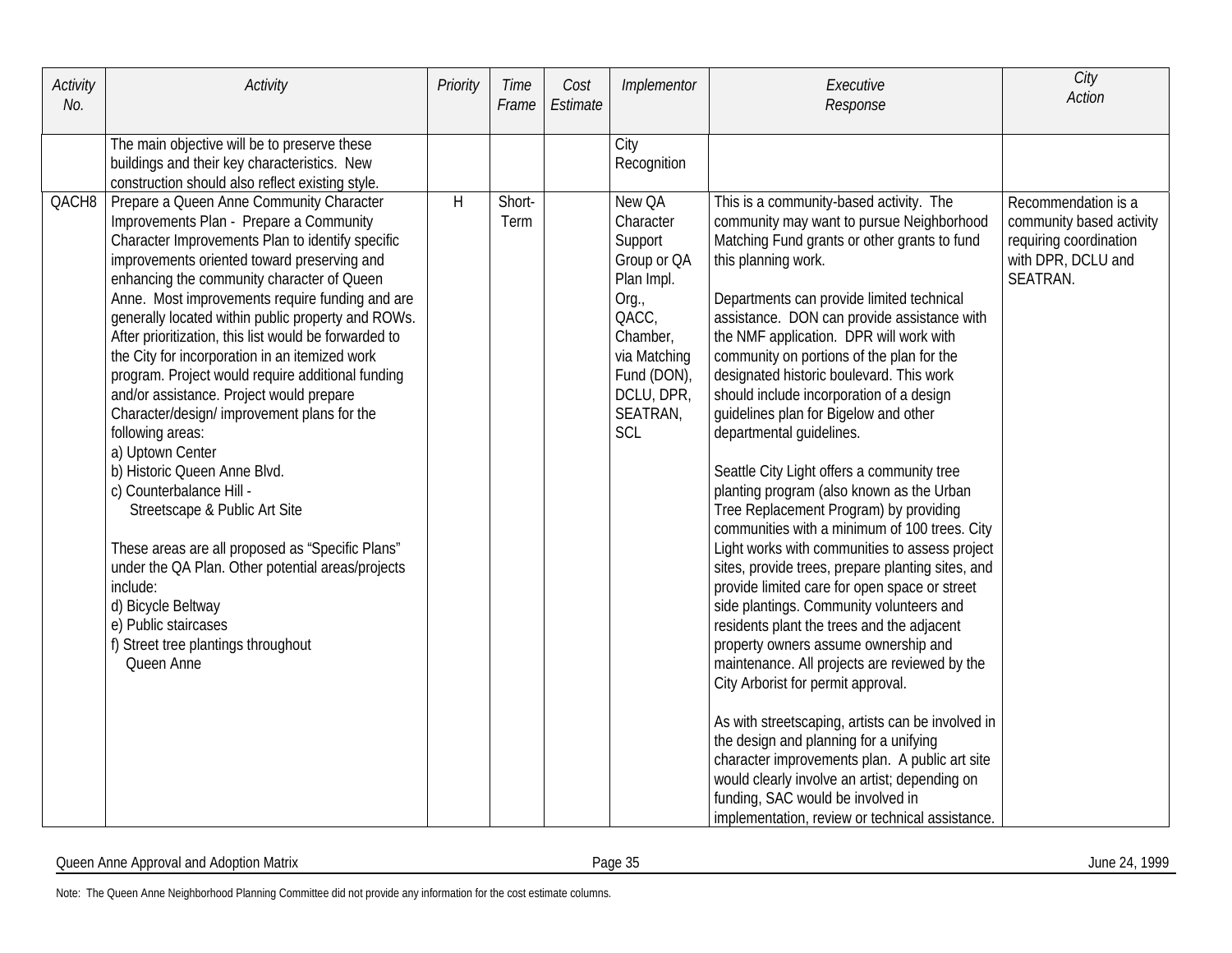| Activity<br>No. | Activity                                                                                                                                                                                                                                                                                                                                                                                                                                                                                                                                                                                                                                                                                                                                                           | Priority | Time<br>Frame  | Cost<br>Estimate | Implementor                                                                                                                          | Executive<br>Response                                                                                                                                                                                                                                                                                                                                                       | City<br><b>Action</b>                                                                                                                      |
|-----------------|--------------------------------------------------------------------------------------------------------------------------------------------------------------------------------------------------------------------------------------------------------------------------------------------------------------------------------------------------------------------------------------------------------------------------------------------------------------------------------------------------------------------------------------------------------------------------------------------------------------------------------------------------------------------------------------------------------------------------------------------------------------------|----------|----------------|------------------|--------------------------------------------------------------------------------------------------------------------------------------|-----------------------------------------------------------------------------------------------------------------------------------------------------------------------------------------------------------------------------------------------------------------------------------------------------------------------------------------------------------------------------|--------------------------------------------------------------------------------------------------------------------------------------------|
| QACH9           | Prepare Queen Anne Neighborhood Design<br>Guidelines to Supplement the City's Design Review<br>for Multifamily and Commercial Properties - Prepare<br>quidelines that broaden the scope of the City's<br>Design Guidelines. The City's Guidelines generally<br>pertain to privately-owned property in multifamily<br>and commercial zones and do not cover signage.<br>The Queen Anne Design Guidelines may include<br>guidance on signage, adjacent public ROWs, and<br>cover zones outside of multifamily and commercial<br>zones. They may also establish new districts -<br>Uptown Center (w/special review), Uptown Park<br>Neighborhood, and W. Roy Street Conservation<br>District. Guidelines for areas within the Urban<br>Center will be first priority. | H        | Short-<br>Term |                  | QA Plan Impl.<br>Org. or<br>Character<br>Support<br>Group,<br>QACC,<br>Uptown<br>Action Team,<br>via Matching<br>Fund<br>(DON), DCLU | The development of neighborhood specific<br>design guidelines is being proposed by other<br>neighborhoods too. DCLU will be working on<br>these issues in 1999-2000. The community<br>may need to seek funding through the<br>Neighborhood Matching Fund or other sources<br>to further define its proposals for design<br>quidelines.                                      | Recommendation will be<br>considered and may<br>implemented as DCLU<br>addresses design review<br>proposals from various<br>neighborhoods. |
|                 | HUMAN SERVICES/HOUSING (QAH) -                                                                                                                                                                                                                                                                                                                                                                                                                                                                                                                                                                                                                                                                                                                                     |          |                |                  |                                                                                                                                      |                                                                                                                                                                                                                                                                                                                                                                             |                                                                                                                                            |
| QAH7            | Housing - Encourage Accessory Dwelling Units in<br>Single-Family zones through City efforts at<br>education and publicity, if the single-family<br>character of the neighborhood is maintained. See<br>Land Use recommendations for additional<br>proposals.                                                                                                                                                                                                                                                                                                                                                                                                                                                                                                       | H        | Short-<br>Term |                  | DCLU,<br>QA Plan Impl.<br>Org.,<br>QACC                                                                                              | DCLU will continue a regular ongoing work<br>program to work with the community on Land<br>Use Code regulatory issues and permit<br>assistance.                                                                                                                                                                                                                             | Recommendation will be<br>implemented through<br>departmental initiative<br>and neighborhood action.                                       |
| QAH15           | Homeowner Assistance - Brochure that Explains<br>and Promotes Programs that Increase the Potential<br>to Remain a Home Owner - Develop a brochure<br>explaining and promoting existing programs that<br>increase the potential for people to remain in their<br>homes. These might include such programs as<br>utility assistance programs, property tax deferrals,<br>shared housing programs, and reverse mortgages.<br>Information for this brochure has been compiled by<br>this neighborhood planning effort. Production of the<br>brochure could be done by the City to meet citywide<br>needs or could be completed through a<br>neighborhood matching grant                                                                                                | M        | Short-<br>Term |                  | New Housing<br>Advocacy<br>Group,<br>QA Plan Impl.<br>Org., OH                                                                       | DHHS drafted such a brochure for distribution<br>in the fall of 1998. Allowing seniors to stay in<br>their existing homes is a good short and long<br>term goal. However, research is needed on<br>existing brochures and other information and<br>we need to tap into existing aging networks<br>before developing new ones, especially those<br>that target older adults. | Recommendation has<br>already been<br>implemented through<br>departmental initiative.                                                      |
| QAH18           | Home Owner Assistance - Expand and Publicize                                                                                                                                                                                                                                                                                                                                                                                                                                                                                                                                                                                                                                                                                                                       | M        | Short-         |                  | New Housing                                                                                                                          | There is not a waiting list for the REACH                                                                                                                                                                                                                                                                                                                                   | Recommendation will be                                                                                                                     |

Queen Anne Approval and Adoption Matrix **Contract Contract Contract Contract Contract Contract Contract Contract Contract Contract Contract Contract Contract Contract Contract Contract Contract Contract Contract Contract C** 

Note: The Queen Anne Neighborhood Planning Committee did not provide any information for the cost estimate columns.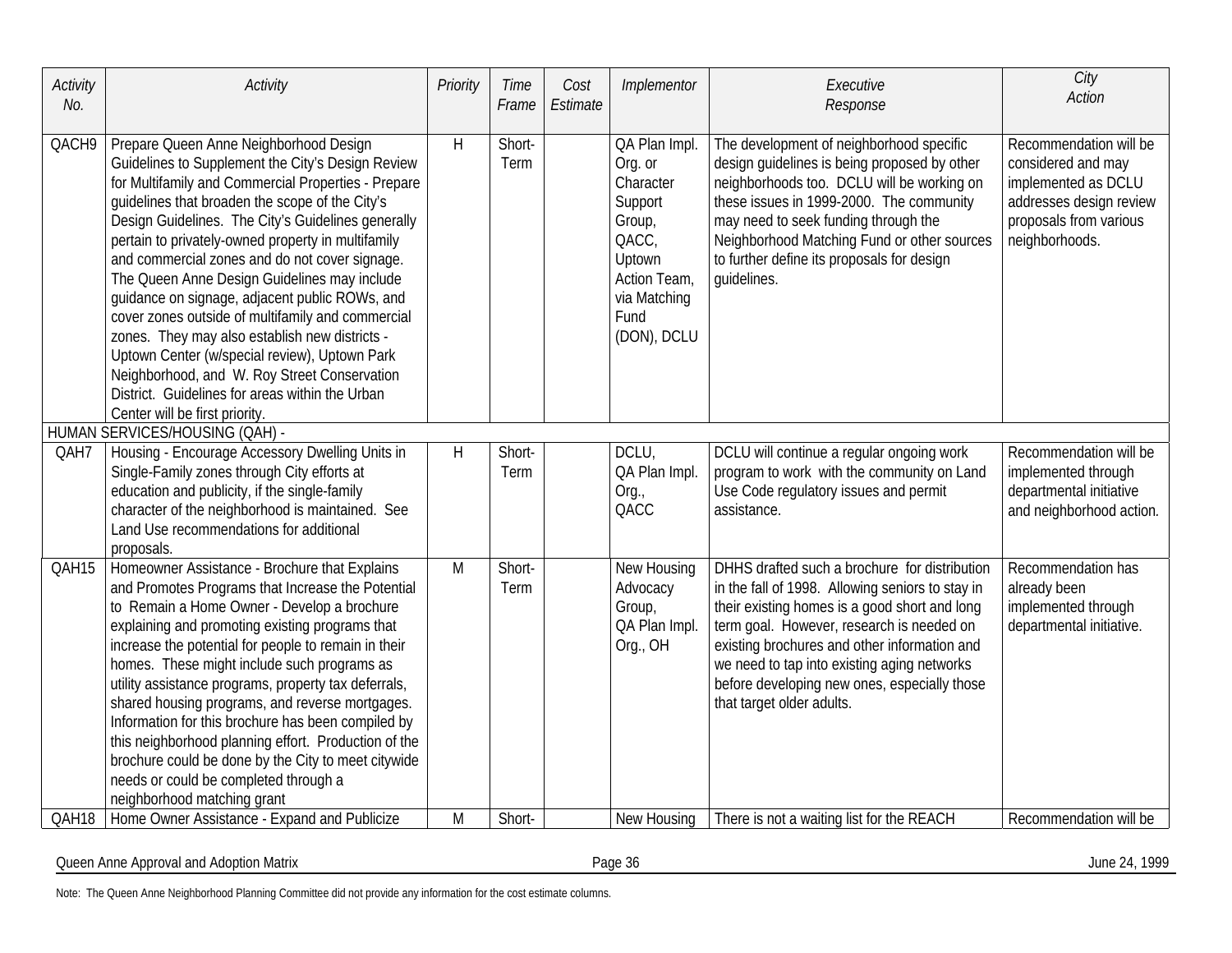| Activity<br>No. | Activity                                                                                                                                                                                                                                                                                                                                                        | Priority | <b>Time</b><br>Frame  | Cost<br>Estimate | Implementor                                                            | Executive<br>Response                                                                                                                                                                                                                                                                                                                                                                | City<br><b>Action</b>                                                                                                                                                                                                                                                        |
|-----------------|-----------------------------------------------------------------------------------------------------------------------------------------------------------------------------------------------------------------------------------------------------------------------------------------------------------------------------------------------------------------|----------|-----------------------|------------------|------------------------------------------------------------------------|--------------------------------------------------------------------------------------------------------------------------------------------------------------------------------------------------------------------------------------------------------------------------------------------------------------------------------------------------------------------------------------|------------------------------------------------------------------------------------------------------------------------------------------------------------------------------------------------------------------------------------------------------------------------------|
|                 | the REACH Program - Work with the City to expand<br>and publicize the REACH program to provide low-<br>interest loans for home repairs so that people can<br>better afford to stay in their homes.                                                                                                                                                              |          | Term                  |                  | Advocacy<br>Group,<br>QA Plan Impl.<br>Org.,<br>DON, OH                | program -- capacity exists to serve existing<br>clients. OH is interested in working with the<br>neighborhood to expand program publicity.                                                                                                                                                                                                                                           | implemented through<br>department initiative.                                                                                                                                                                                                                                |
| QAH19           | Home Owner Assistance - Participation in King<br>County's Revolving Loan Fund for Historic Homes -<br>Work with the City to establish Seattle participation<br>in King County's revolving loan fund for historic<br>homes.                                                                                                                                      | H        | Short-<br>Term        |                  | New Housing<br>Advocacy<br>Group.<br>QA Plan Impl.<br>Org.,<br>DON, OH | See QACH6 for comments and activity.                                                                                                                                                                                                                                                                                                                                                 | See QACH6 for<br>comments and activity.                                                                                                                                                                                                                                      |
|                 | LAND USE (QALU) -                                                                                                                                                                                                                                                                                                                                               |          |                       |                  |                                                                        |                                                                                                                                                                                                                                                                                                                                                                                      |                                                                                                                                                                                                                                                                              |
| QALU1           | PREFERRED RECOMMENDATION<br>Elimination of the Upper Queen Anne Residential<br>Urban Village Designation - Remove the previous<br>tentative Urban Village designation but propose no<br>changes to existing zoning.                                                                                                                                             | Н        | Short-<br>Term        | None             | SP <sub>O</sub><br><b>DCLU</b>                                         | The Mayor, Strategic Planning Office and<br>Neighborhood Planning Office maintain that the<br>area designated as a preliminary residential<br>Urban Village meets the Objective Criteria<br>contained in Council Resolution 29232, and<br>therefore, is an Urban Village.                                                                                                            | Confirm the designation<br>with a tighter boundary as<br>shown in Attachment 5 of<br>the Executive version of<br>the proposed ordinance.<br>The community should                                                                                                             |
|                 | The Queen Anne Plan reflects the community's<br>long-standing opposition to the tentative Upper<br>Queen Anne Residential Urban Village designation<br>by recommending it not be adopted as an effective<br>way to preserve the area's desirable character and<br>quality of life.<br><b>ALTERNATIVE</b><br>In the event that the City Council does not approve |          |                       |                  |                                                                        | Note, Queen Anne originally proposed a<br>Comprehensive Plan policy (Policy 11)<br>requesting the City review conditional uses and<br>variances granted in areas outside the Urban<br>Center. The Council did not adopt proposed<br>Policy 11, but requested the Executive to<br>consider a work program item to address<br>specific code provisions of concern to the<br>community. | specifically identify areas<br>of concern, if any, related<br>to conditional uses and<br>variances for the areas<br>outside the Urban Center.<br>Once that work is done,<br>DCLU will review the<br>issues and consider a<br>possible work program<br>item for the 2001-2002 |
|                 | our preferred recommendation stated above and<br>chooses to retain the Urban Village Designation, the<br>QANPC proposes an Urban Village boundary<br>revised to exclude all single family zoned areas.                                                                                                                                                          |          |                       |                  |                                                                        |                                                                                                                                                                                                                                                                                                                                                                                      | biennium to review the<br>specific code provisions<br>of concern.                                                                                                                                                                                                            |
| QALU5           | Neighbors Should be Notified Concerning ADU<br>Applications on their Block and Related Parking<br>Waivers - Neighborhood notification should be                                                                                                                                                                                                                 | Η        | Short-<br><b>Term</b> |                  | <b>DCLU</b>                                                            | DCLU recently prepared legislation addressing<br>both of these issues, conducted a public<br>process and worked with Council to arrive at                                                                                                                                                                                                                                            | Recommendation will not<br>be implemented.                                                                                                                                                                                                                                   |

Queen Anne Approval and Adoption Matrix **Exercise 24, 1999** Page 37 June 24, 1999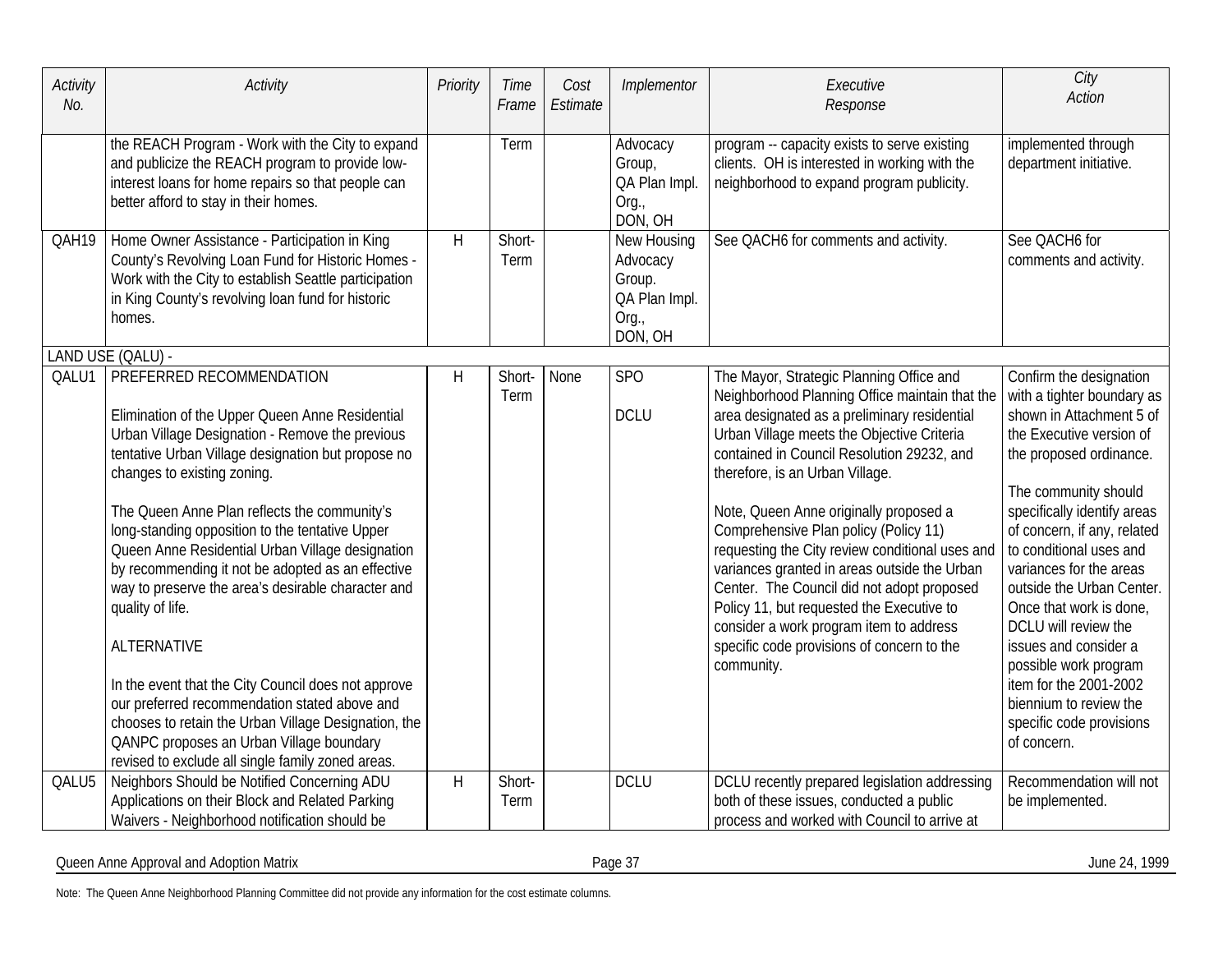| Activity<br>No. | Activity                                                                                                                                                                                                                    | Priority | Time<br>Frame  | Cost<br>Estimate | Implementor | Executive<br>Response                                                                                                                                                                                                                                                                                                                                                                                                                                                                                                                                                                                                                                                                                                                                                                                                     | City<br><b>Action</b>                                      |
|-----------------|-----------------------------------------------------------------------------------------------------------------------------------------------------------------------------------------------------------------------------|----------|----------------|------------------|-------------|---------------------------------------------------------------------------------------------------------------------------------------------------------------------------------------------------------------------------------------------------------------------------------------------------------------------------------------------------------------------------------------------------------------------------------------------------------------------------------------------------------------------------------------------------------------------------------------------------------------------------------------------------------------------------------------------------------------------------------------------------------------------------------------------------------------------------|------------------------------------------------------------|
|                 | given by DCLU for ADU permit applications and<br>related parking waivers prior to granting of permits<br>and/or waivers.                                                                                                    |          |                |                  |             | the current notification and parking waiver<br>process. The notification requirement was<br>determined unnecessary since there was not a<br>public comment component included in the<br>process for reviewing ADU applications. The<br>parking waiver provisions in the code include<br>safeguards against adverse impacts to the<br>community, such as a requirement that<br>applicants perform parking studies. The lack of<br>demonstrated changed circumstances on<br>Queen Anne, citywide implications of these<br>proposed changes, and the renewed interest in<br>issues of housing affordability in the city make<br>these proposals rather problematic.<br>Note that in 1999-2000 SPO will be conducting<br>a parking study that may include review of<br>some parking issues for this and other<br>communities. |                                                            |
| QALU6           | Policy Recommendation - No Changes to Single-<br>Family Zoning - Add policy to the Queen Anne<br>Goals and Policies that states that no changes shall<br>be made to Single-Family (SF) zoning over the life<br>of the plan. | H        | Short-<br>Term |                  | <b>DCLU</b> | In general, strategies concerning future<br>potential rezones should include<br>recommendations for text amendments to the<br>existing rezone criteria. The neighborhood<br>should also be specific about the intent of the<br>change, and if the change is intended to<br>address specific conditions in Queen Anne.<br>Implementation of this proposal has several<br>practical impediments, including Federal and<br>State mandates such as the Fair Housing Act,<br>which from time to time require some changes<br>to Single Family zoning. We also believe there<br>may be legal issues.                                                                                                                                                                                                                            | Recommendation will not<br>be implemented.                 |
| QALU7           | <b>Changes to Accessory Dwelling Unit Regulations -</b><br>Reduction of Allowable Size -<br>QANPC believes that when the size of the ADU<br>approaches or equals the size of the resulting                                  | H        | Short-<br>Term |                  | <b>DCLU</b> | The legislation for ADUs permits 1000 square<br>feet of floor area. That has been the figure<br>used since ADUs were first allowed in 1994.<br>Please also see the Executive Response to                                                                                                                                                                                                                                                                                                                                                                                                                                                                                                                                                                                                                                  | Recommendation will not<br>be implemented at this<br>time. |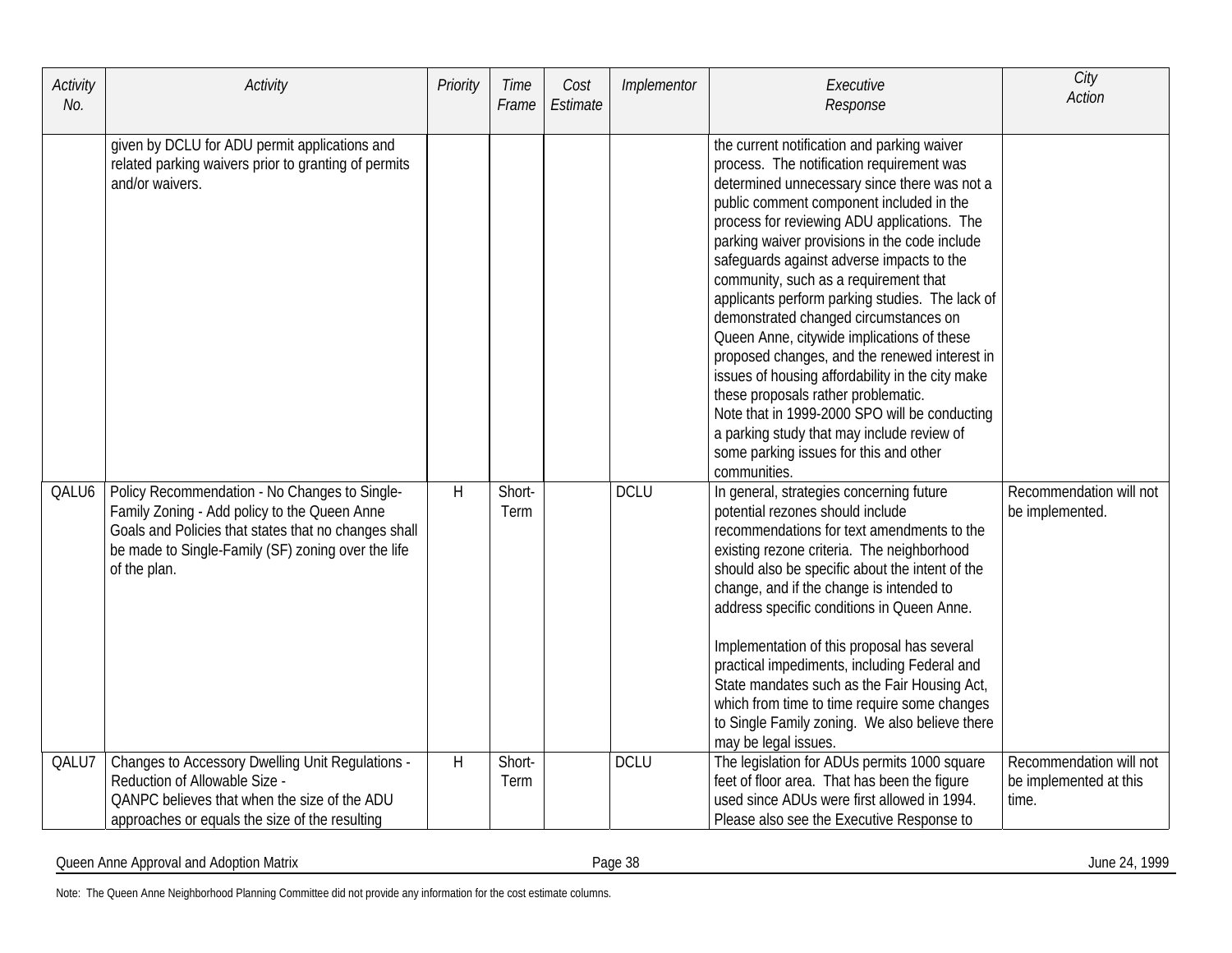| Activity<br>No. | Activity                                                                                                                                                                                                                                                                                                                                                                                                                                                                                                                    | Priority     | Time<br>Frame  | Cost<br>Estimate | Implementor | Executive<br>Response                                                                                                                                                                                                                                                                                                                                                                                                                                                                                                                                                                                                                                                                                                                                                                                                                | City<br><b>Action</b>                                                                                                                                            |
|-----------------|-----------------------------------------------------------------------------------------------------------------------------------------------------------------------------------------------------------------------------------------------------------------------------------------------------------------------------------------------------------------------------------------------------------------------------------------------------------------------------------------------------------------------------|--------------|----------------|------------------|-------------|--------------------------------------------------------------------------------------------------------------------------------------------------------------------------------------------------------------------------------------------------------------------------------------------------------------------------------------------------------------------------------------------------------------------------------------------------------------------------------------------------------------------------------------------------------------------------------------------------------------------------------------------------------------------------------------------------------------------------------------------------------------------------------------------------------------------------------------|------------------------------------------------------------------------------------------------------------------------------------------------------------------|
|                 | single-family residential unit, the structure becomes<br>a de facto duplex in a single-family zone. For<br>example, a 2,000 SF house could be converted to a<br>1,000 SF house with a 1,000 SF ADU, which would<br>effectively be a duplex. A reduction in the allowable<br>size of the ADU will change these circumstances.                                                                                                                                                                                                |              |                |                  |             | QALU5.                                                                                                                                                                                                                                                                                                                                                                                                                                                                                                                                                                                                                                                                                                                                                                                                                               |                                                                                                                                                                  |
| QALU8           | ADU Parking Waiver Requirements Shall be Reset<br>at the Standards in Effect Prior to Changes Adopted<br>in 1996. The parking waiver requirements for ADUs<br>shall be returned to the requirements in effect prior<br>to 1996.                                                                                                                                                                                                                                                                                             | H            | Short-<br>Term |                  | <b>DCLU</b> | Please see the Executive Response to QALU5.                                                                                                                                                                                                                                                                                                                                                                                                                                                                                                                                                                                                                                                                                                                                                                                          | Recommendation will not<br>be implemented at this<br>time.                                                                                                       |
| QALU9           | Policy Recommendation -<br>Add policy to the Queen Anne Goals and Policies<br>that states that, "existing Low Rise Zone Around<br>the Perimeter of Queen Anne and in the Urban<br>Center shall not be converted to more intensive<br>Uses Such as Mid-Rise or High-Rise."<br>Recommendation to retain the Low-Rise zones<br>where they exist around the perimeter of Queen<br>Anne Hill and within the Urban Center. These<br>existing zones are not to be converted to Mid-Rise<br>or High-Rise or any higher density use. | H            | Short-<br>Term | None             | <b>DCLU</b> | Rezoning is governed by criteria currently<br>contained in the Land Use Code. Each<br>requested rezone is considered on its merits by<br>the Department and the City Council. We also<br>believe there may be legal issues.<br>In general, DCLU does not use policies to<br>determine rezone eligibility. The exceptions<br>are examples such as the previously adopted<br>Queen Anne Goals and Policies, which were<br>specifically adopted for use in discretionary<br>permitting and SEPA review. The Queen<br>Anne Goals and Policies were developed over<br>a two year period with extensive involvement<br>by DCLU and the neighborhood. It would be<br>helpful for the current neighborhood planning<br>effort to reference these goals and policies and<br>to indicate if specific additions or modifications<br>are needed. | Recommendation will not<br>be implemented.                                                                                                                       |
| QALU<br>11      | Alley Housing, located as a separate structure or<br>within an alley garage shall be prohibited.<br>The current code allow garages up to 1,000 s.f.,<br>and ADUs up to 1,000 s.f. If future code changes<br>allow detached ADUs in single family zones, it may<br>be possible to build a 2,000 s.f. structure in rear<br>yards. The size and two story height on such                                                                                                                                                       | Very<br>High | Short<br>Term  |                  | <b>DCLU</b> | This type of ADU is not currently allowed in<br>single family zones, with the exception of the<br>housing demonstration program, which was<br>established in 1998. Under that program, a<br>limited number of detached ADUs will be<br>tested in single family zones, but only after<br>meeting a number of requirements, including                                                                                                                                                                                                                                                                                                                                                                                                                                                                                                  | Recommendation is<br>being implemented at<br>this time through the<br>existing land use code<br>and the requirements of<br>the housing<br>demonstration program, |

Queen Anne Approval and Adoption Matrix Page 39 June 24, 1999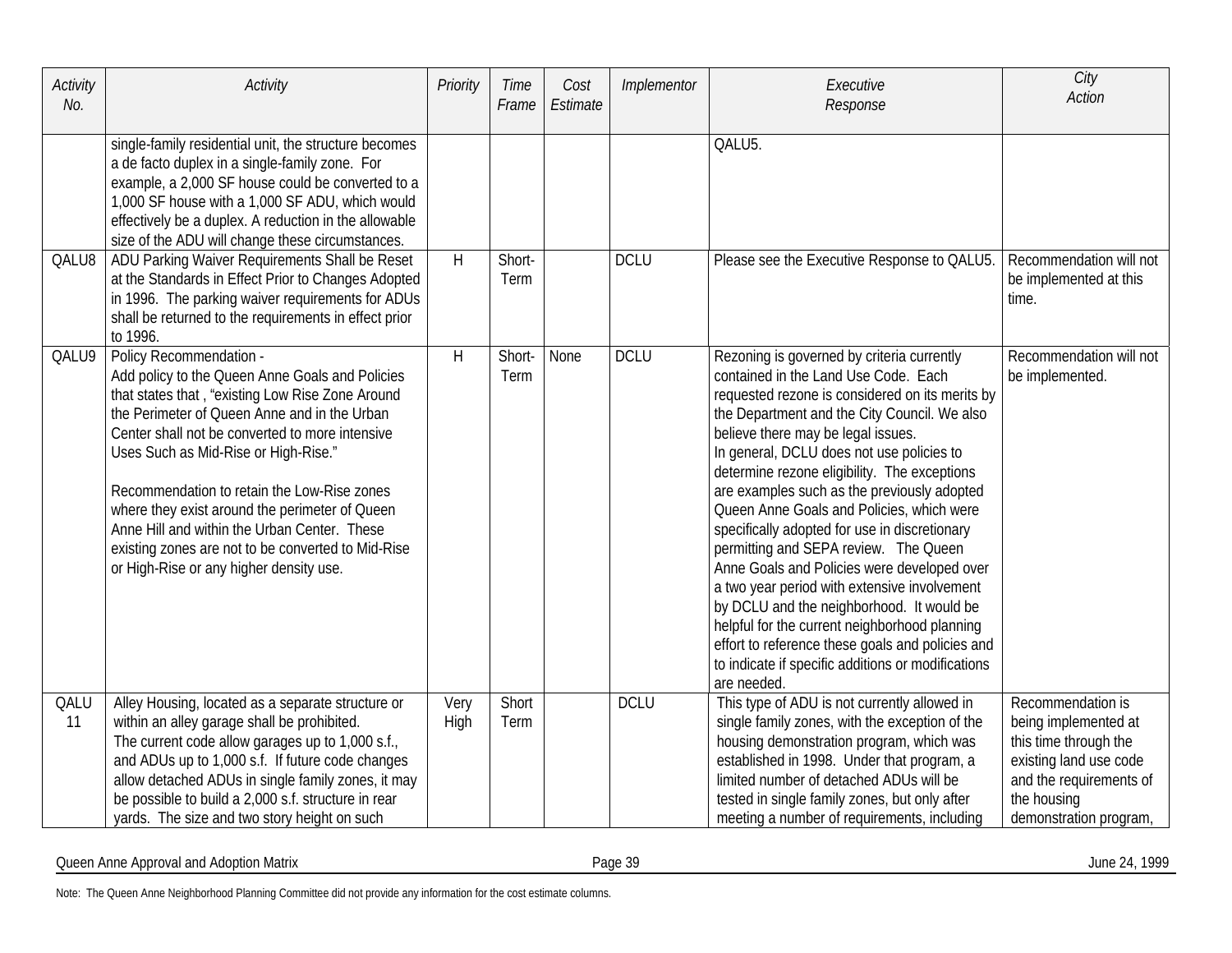| Activity<br>No. | Activity                                                                                                                                                                                                                                                                                                                                              | Priority     | Time<br>Frame  | Cost<br>Estimate | Implementor                          | Executive<br>Response                                                                                                                                                                                                                                                                                                                                                                                                                                                                           | City<br><b>Action</b>                                                                                                                                                                                           |
|-----------------|-------------------------------------------------------------------------------------------------------------------------------------------------------------------------------------------------------------------------------------------------------------------------------------------------------------------------------------------------------|--------------|----------------|------------------|--------------------------------------|-------------------------------------------------------------------------------------------------------------------------------------------------------------------------------------------------------------------------------------------------------------------------------------------------------------------------------------------------------------------------------------------------------------------------------------------------------------------------------------------------|-----------------------------------------------------------------------------------------------------------------------------------------------------------------------------------------------------------------|
|                 | structures could overwhelm adjacent rear yards,<br>particularly on smaller lots. Placing two story<br>detached units in rear yards is a significant<br>departure from most single family lots, and may<br>have a very negative and unexpected impact on<br>adjacent neighbors.                                                                        |              |                |                  |                                      | consistency with neighborhood plans After<br>evaluation of the demonstration program, the<br>City may consider code changes to allow<br>more detached ADUs. If this is considered in<br>the future, it will be part of a public process<br>and consistency with neighborhood plans will<br>be one of the factors considered by the City in<br>reviewing any proposals                                                                                                                           | but the City may<br>consider other<br>approaches in the future.                                                                                                                                                 |
| QALU<br>12      | Encourage Future Area/Neighborhood Plans<br>There are many distinct neighborhoods and<br>business districts on Queen Anne and in Uptown<br>where additional planning and urban design<br>analysis may be appropriate to address the<br>impacts of growth. The QANPC encourages<br>neighborhoods to initiate planning and design<br>efforts as needed. | Modera<br>te | Long<br>Term   |                  | QA Plan<br>Impl. Org.,<br><b>DON</b> | This is a community based activity. The City<br>can provide technical assistance where<br>necessary. The community should consider<br>pursuing DON Neighborhood Matching Fund<br>grants to implement this activity.                                                                                                                                                                                                                                                                             | Implementation is a<br>community based<br>responsibility.                                                                                                                                                       |
|                 | PARKS & OPEN SPACE (QAP) -                                                                                                                                                                                                                                                                                                                            |              |                |                  |                                      |                                                                                                                                                                                                                                                                                                                                                                                                                                                                                                 |                                                                                                                                                                                                                 |
| QAP3            | Transfer ownership of 4th and Ward Property to<br>Seattle Parks, Fund a Master Plan, and Develop -<br>Property now in Executive Services. Property now<br>used as a park. Could be a park and p-patch<br>combined or other family place.                                                                                                              | H            | Short-<br>Term |                  | DPR, ESD                             | Should this property become available and if it<br>is appropriate for park/open space use, DPR<br>can strategize with the community on funding<br>for acquisition and development. Any<br>acquisition is likely to require a bond or other<br>funding source as DPR does not have funding<br>for acquisition.                                                                                                                                                                                   | Recommendation may be<br>considered in the future<br>pending ESD<br>determination and funding<br>availability.                                                                                                  |
| QAP4            | Transfer Ownership of the Dexter Pit Property to<br>Seattle Parks, Fund a Master Plan, and Develop -<br>Dexter Pit is in City ownership. Surrounded by<br>multifamily and elderly housing, a great opportunity<br>exists to create exercise area and p-patch plot and<br>paths for walking with pool/habitat at bottom.                               | H            | Short-<br>Term |                  | <b>DPR</b>                           | This site would need to be analyzed for its<br>feasibility for open space or P-Patch. The<br>reuse and disposition policies provide for a<br>case by case analysis of sites. Previous<br>review of the site by Parks raised some issues<br>with proposed uses (parking access and sun<br>exposure).<br>ESD has not made a final determination as to<br>the future of this site. If the property becomes<br>available for park use, DPR will work with the<br>community to explore the potential | Recommendation may be<br>considered in the future<br>pending determination of<br>site availability, resolution<br>of issues related to public<br>use of property, and<br>identification of a funding<br>source. |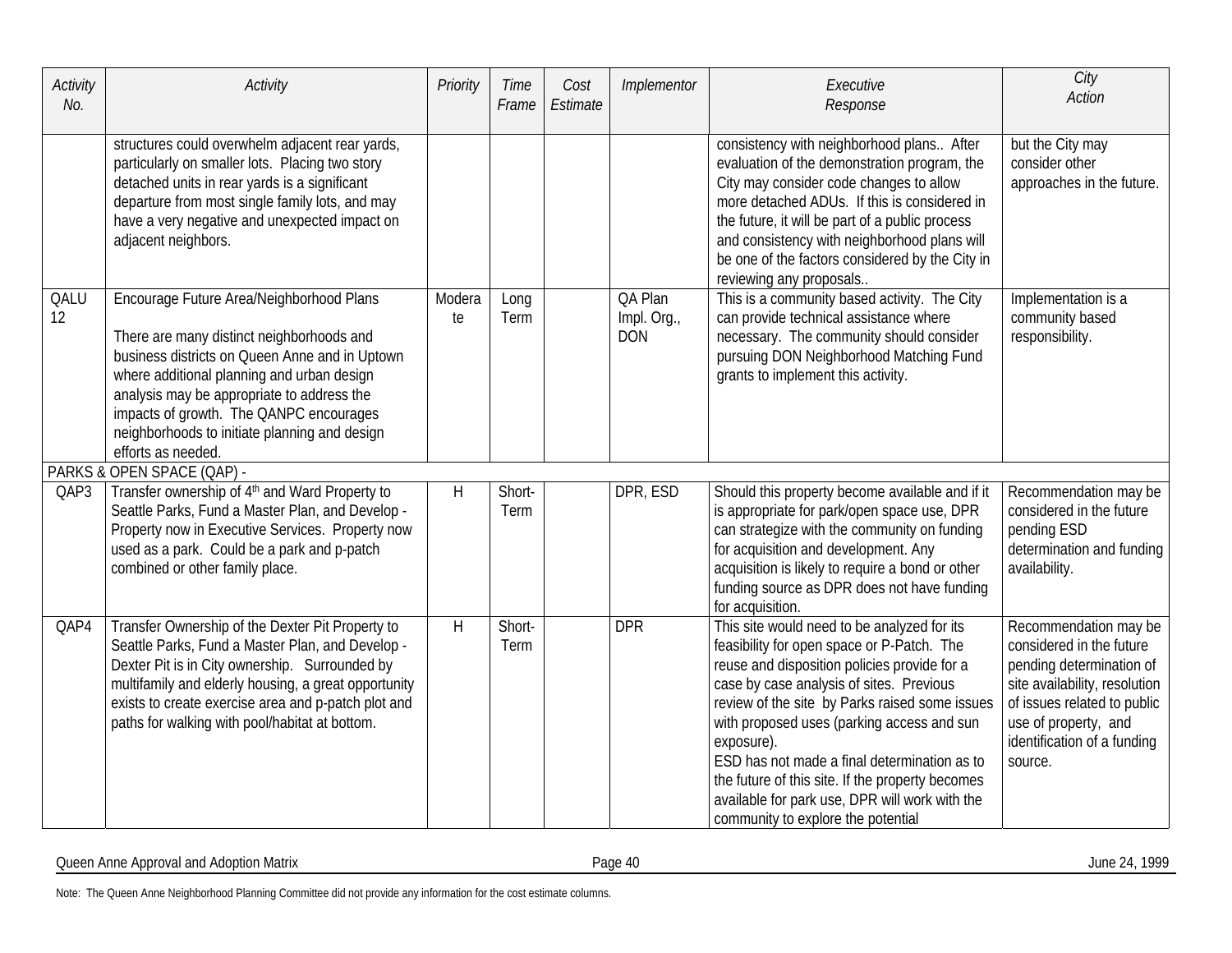| Activity<br>No. | Activity                                                                                                                                                                                                                                                                                                                                                                                                                                                                                                                                                         | Priority     | Time<br>Frame  | Cost<br>Estimate | Implementor                              | Executive<br>Response                                                                                                                                                                                                                                                                                                                                                                     | City<br><b>Action</b>                                                                                                                          |
|-----------------|------------------------------------------------------------------------------------------------------------------------------------------------------------------------------------------------------------------------------------------------------------------------------------------------------------------------------------------------------------------------------------------------------------------------------------------------------------------------------------------------------------------------------------------------------------------|--------------|----------------|------------------|------------------------------------------|-------------------------------------------------------------------------------------------------------------------------------------------------------------------------------------------------------------------------------------------------------------------------------------------------------------------------------------------------------------------------------------------|------------------------------------------------------------------------------------------------------------------------------------------------|
|                 |                                                                                                                                                                                                                                                                                                                                                                                                                                                                                                                                                                  |              |                |                  |                                          | opportunities at this site.                                                                                                                                                                                                                                                                                                                                                               |                                                                                                                                                |
| QAP5            | Fund and Prepare Master Plan for 5th and Blaine<br>Park; Develop According to Plan - This is already<br>Parks' property. Fund a master plan to guide<br>development of the park and fund Phase I of the<br>Master Plan.                                                                                                                                                                                                                                                                                                                                          | H            | Short-<br>Term |                  | <b>DPR</b><br><b>DON</b>                 | DPR is currently involved with the community<br>on developing a site design for the park.<br>Additional funding will need to be secured for<br>development. DPR will work with the<br>community on seeking and securing this<br>funding.<br>If % for Art funds are generated from CIP, then<br>SAC would be involved. Otherwise, SAC can<br>provide technical assistance where necessary. | Recommendation may be<br>implemented, subject to<br>funding availability                                                                       |
| QAP6            | Develop Open Space at CSO Outfall at<br>Mercer/Elliott, Near 6th Ave W. at Mercer<br>Intent: Use historic opportunity presented by CSO<br>project to ensure access and associated park.<br>Create accessible park, stair, viewing areas on<br>ROW to replace stair access to Elliott from upper<br>Mercer Street. As previous stairs are demolished,<br>replace with useable open space to take advantage<br>of views and access on this redeveloping site. A<br>vertical circulation corridor is needed. Bhy Kracke<br>Park is a desirable model for this site. | $\mathsf{H}$ | Short-<br>Term |                  | <b>King County</b><br>Metro, DPR,<br>SPU | DPR will work with the community if there is a<br>park related opportunity as part of the CSO<br>project. The CSO project is funded primarily by<br>Metro.                                                                                                                                                                                                                                | Recommendation may be<br>considered in the future<br>pending further design<br>work to be completed by<br>SPU & Metro.                         |
| QAP8            | Complete Development of Ship Canal Trail -<br>Ship Canal Trail continuation is currently funded.<br>This action recommends that the trail be completed<br>to accommodate both bicycle travel (consistent with<br>QAT50, QAT56, and QAT57) and pedestrians.<br>Aggressively sort through crossing issues with<br>affected property owners to complete the regional<br>trail to Fishermen's Terminal and Discovery Park.                                                                                                                                           | H            | Short-<br>Term |                  | SEATRAN,<br>DPR,                         | The project is in the preliminary engineering<br>and right-of-way acquisition stage. DPR will<br>participate in review of plans for the Ship Canal<br>Trail.<br>If % for Art funds are generated from CIP, then<br>SAC would be involved. Otherwise, SAC can<br>provide technical assistance to other<br>departments or to community groups.                                              | Recommendation is<br>already being<br>implemented through<br>department initiative;<br>however, technical issues<br>still need to be resolved. |
| QAP9            | Complete Development of Westlake Trail Project -<br>Westlake Trail continuation is currently funded.<br>This action recommends that the trail be completed<br>to accommodate both bicycle travel (consistent with<br>QAT64) and pedestrians. Aggressively sort through<br>issues with adjacent property owners that will allow                                                                                                                                                                                                                                   | Н            | Short-<br>Term |                  | <b>SEATRAN</b>                           | This project is very far along in the engineering<br>stage of the planning process. There have<br>been two years of public input on the Westlake<br>Pathway design. The design introduced at a<br>community meeting in 1998 was supported by<br>the Design Oversight Committee - which                                                                                                    | Recommendation is<br>already being<br>implemented through<br>departmental initiative.                                                          |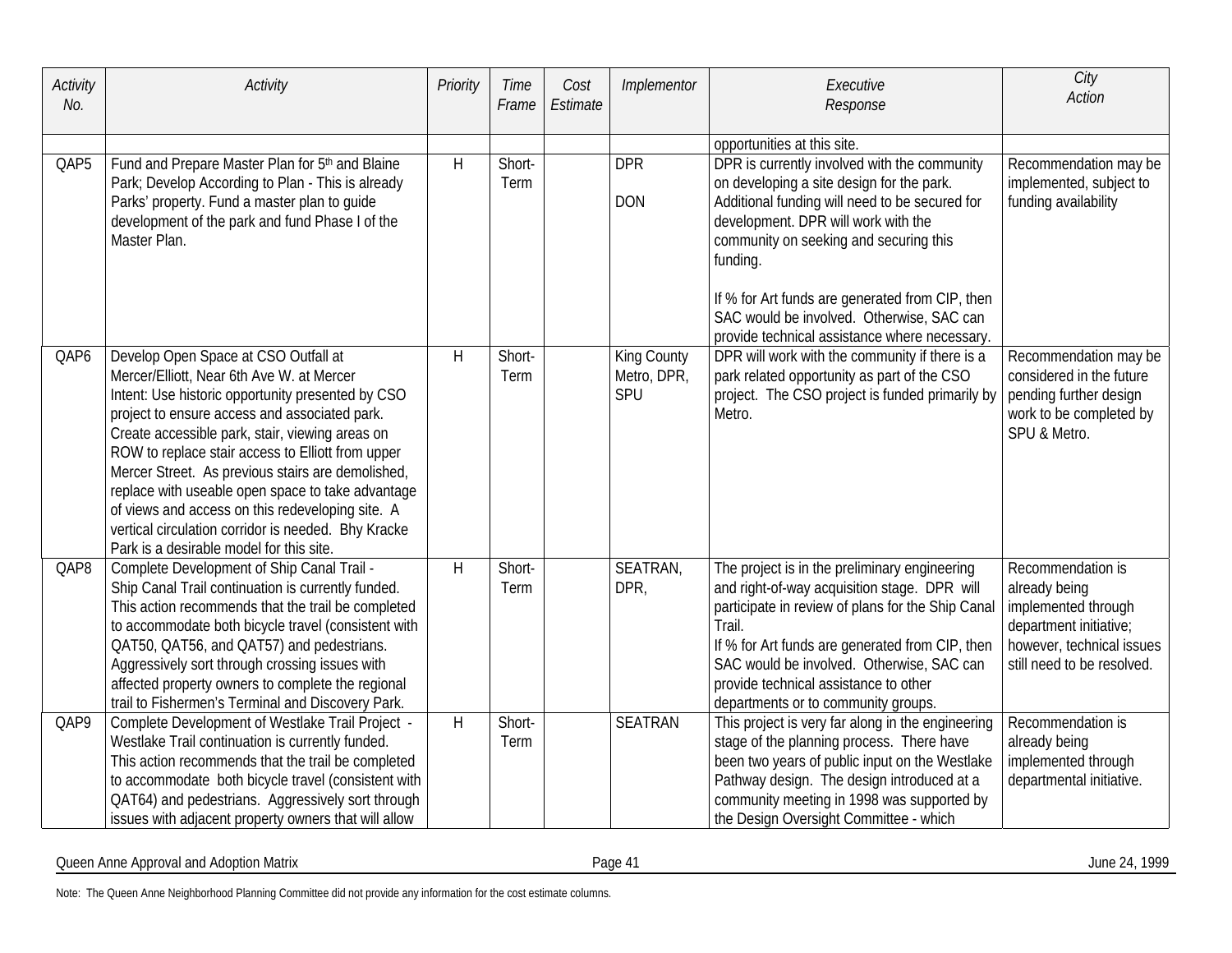| Activity<br>No. | Activity                                                                                                                                                                                                                                                                                                                                                                        | Priority | Time<br>Frame  | Cost<br>Estimate | Implementor                                         | Executive<br>Response                                                                                                                                                                                                                                                                                                                                                                                                                | City<br><b>Action</b>                                                                                                                                                                             |
|-----------------|---------------------------------------------------------------------------------------------------------------------------------------------------------------------------------------------------------------------------------------------------------------------------------------------------------------------------------------------------------------------------------|----------|----------------|------------------|-----------------------------------------------------|--------------------------------------------------------------------------------------------------------------------------------------------------------------------------------------------------------------------------------------------------------------------------------------------------------------------------------------------------------------------------------------------------------------------------------------|---------------------------------------------------------------------------------------------------------------------------------------------------------------------------------------------------|
|                 | the completion of a regional trail along Lake Union.<br>Trail should not be forced back to street to<br>accommodate parking. Parking can accommodate<br>park uses.                                                                                                                                                                                                              |          |                |                  |                                                     | included Queen Anne residents. The Westlake<br>Pathway will accommodate both pedestrians<br>and bikes, but because of technical design<br>issues and the concerns of adjacent property<br>owners, the facility is designed to encourage<br>slower speeds.                                                                                                                                                                            |                                                                                                                                                                                                   |
| QAP14           | Maintain Stairways - Develop regular maintenance<br>program for stairways in the ROW. Include tree<br>pruning and lighting for safety. Many people in QA<br>use stairs. Most of these stairs are in ROW but are<br>not maintained for safety.                                                                                                                                   | H        | Short-<br>Term |                  | <b>SEATRAN</b>                                      | This recommendation is duplicated in QAT70.<br>Please see QAT70 - in this section of the<br>matrix - for the executive response.                                                                                                                                                                                                                                                                                                     | The recommended action<br>is located in QAT70.                                                                                                                                                    |
| QAP16           | Replace Play Structure at Soundview Terrace<br>Scheduled for Removal - Keep the play area in<br>place, although redesign may be required to<br>accommodate new structure.                                                                                                                                                                                                       | H        | Short-<br>Term |                  | <b>DPR</b>                                          | DPR recognizes that that site is in need of<br>renovation. The replacement of the play area<br>equipment is on the DPR capital improvement<br>plan, however, it is not funded in 99-00. If the<br>community would like to move forward with this<br>project, it would be appropriate for an NMF<br>grant. DPR can assist with the application and<br>project implementation.                                                         | Recommendation will be<br>implemented pending<br>identification of a funding<br>source.                                                                                                           |
| QAP17           | Redesign Play Area at 12th & West Howe Street.<br>Replace Play Structure Scheduled for Removal -<br>Keep the play area in place, though redesign may<br>be required to accommodate new play structure.                                                                                                                                                                          | H        | Short-<br>Term |                  | <b>DPR</b>                                          | DPR will anticipate the need for new play<br>equipment and work with the community to find<br>funding for replacement equipment when<br>needed. If the community would like to move<br>forward with this project, it would be<br>appropriate for an NMF grant. DPR can assist<br>with the application and project<br>implementation.                                                                                                 | Recommendation will be<br>implemented pending<br>identification of a funding<br>source.                                                                                                           |
| QAP19           | Maintain Level of Regional Sports Facilities on<br>Queen Anne - Officially consult and involve the<br>surrounding neighborhood before making<br>improvements to parks which would increase the<br>ability of the park to accommodate more city-wide<br>or regional use.<br>Queen Anne has a number of regional sports and<br>recreation facilities at present - Seattle Center, | H        | Long           |                  | DPR, Seattle<br>Center,<br>Seattle Pacific<br>Univ. | Based upon its Public Participation Policy, DPR<br>is committed to engaging citizens and<br>neighborhoods in a dialogue regarding the<br>potential modification of use of a park facility,<br>or a potential improvement to a facility.<br>Regarding sports facilities, the City does not<br>designate them for regional or neighborhood<br>use. The growth of citywide athletic leagues<br>has necessitated that the Department use | Portions of<br>recommendation have<br>already been<br>implemented by<br>departmental initiative.<br>Some other portions of<br>recommendation relate to<br>non-City owned<br>properties. City will |

Queen Anne Approval and Adoption Matrix **Contract Contract Contract Contract Contract Contract Contract Contract Contract Contract Contract Contract Contract Contract Contract Contract Contract Contract Contract Contract C**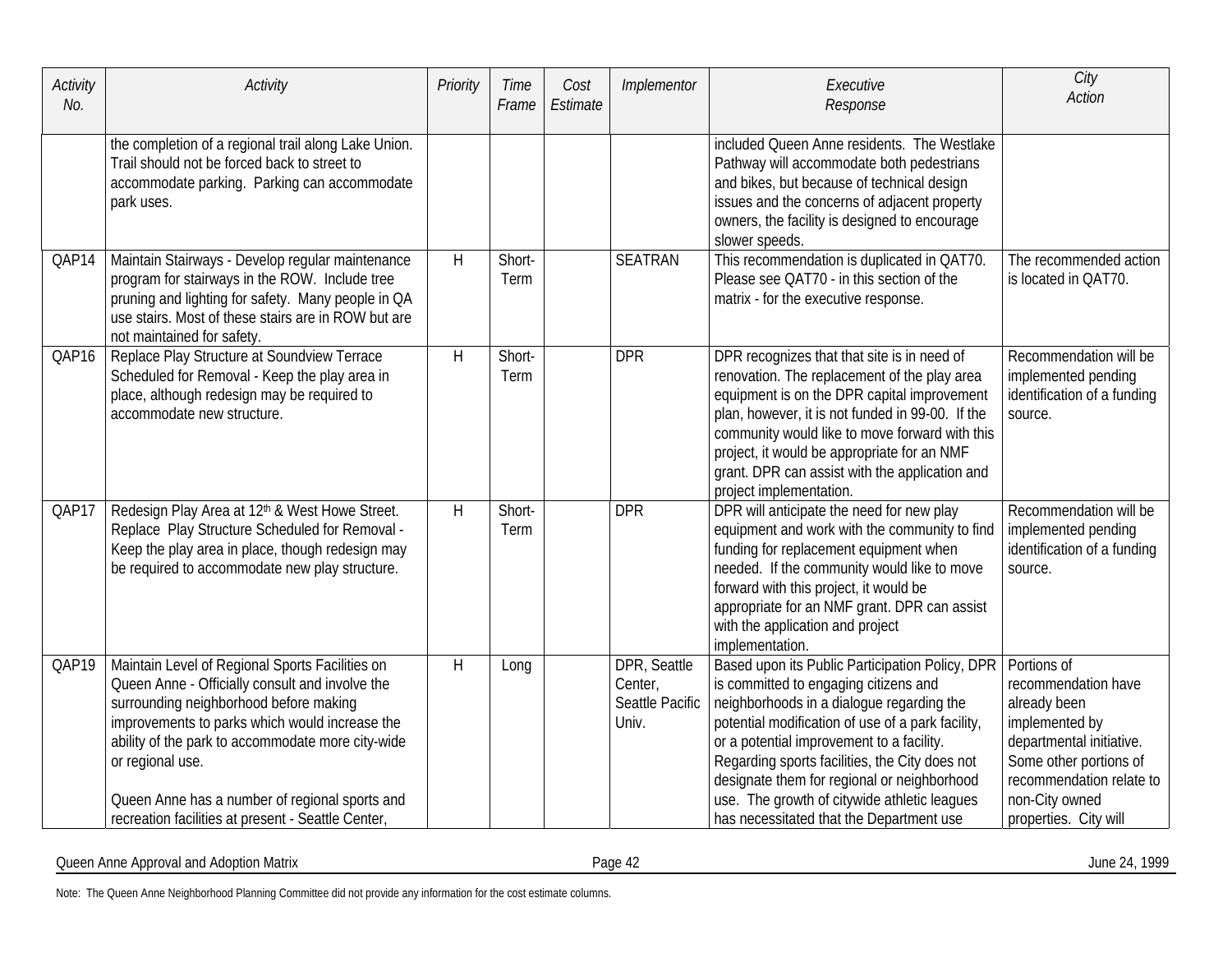| Activity<br>No. | Activity                                                                                                                                                                                                                                                                                                        | Priority | Time<br>Frame         | Cost<br>Estimate | Implementor                  | Executive<br>Response                                                                                                                                                                                                                                                                                                                                                                                                                                                                                                                                                                                                                                                                                      | City<br><b>Action</b>                                                                        |
|-----------------|-----------------------------------------------------------------------------------------------------------------------------------------------------------------------------------------------------------------------------------------------------------------------------------------------------------------|----------|-----------------------|------------------|------------------------------|------------------------------------------------------------------------------------------------------------------------------------------------------------------------------------------------------------------------------------------------------------------------------------------------------------------------------------------------------------------------------------------------------------------------------------------------------------------------------------------------------------------------------------------------------------------------------------------------------------------------------------------------------------------------------------------------------------|----------------------------------------------------------------------------------------------|
|                 | Interbay/SPU Sportsfields, other attractions on top<br>of Queen Anne Hill. QANPC feels that this causes<br>poor traffic and circulation conditions from all<br>directions as well as parking problems. Adding<br>additional regional facilities will exacerbate the<br>problem.                                 |          |                       |                  |                              | fields for inter-neighborhood play.                                                                                                                                                                                                                                                                                                                                                                                                                                                                                                                                                                                                                                                                        | forward recommendation<br>to those implementors on<br>community's behalf.                    |
| QAP21           | Create Another P-Patch Area in Queen Anne,<br>Especially the Urban Center - Possible P-patch<br>sites are 4th and Ward property, Dexter Pit.<br>Property may be obtained through the Land<br>Stewardship Committee of the Friends of P-Patch.                                                                   | H        | Mid                   |                  | DON, ESD                     | For any new P-Patch there are a number of<br>considerations. Physical considerations<br>include: solar access, quality of soil, water<br>access, access to people and permanence of<br>the site. Human considerations include<br>whether a group of potential gardeners exists<br>who will see the project through from writing<br>the neighborhood matching grant, building the<br>site and then actually gardening.<br>On Queen Anne any proposed site would need<br>to be carefully assessed for physical<br>considerations. A planning group is working on<br>developing a concept plan for the Parks-owned<br>open space at 5th Ave N. & Blaine St. and are<br>discussing a p-patch at that location. | Recommendation may be<br>considered in the future<br>pending analysis of<br>preferred sites. |
| QAP22           | Repair McClure Field - Drain and fill muddy areas<br>on McClure Field.                                                                                                                                                                                                                                          | H        | Short-<br>Term        |                  | <b>DPR</b>                   | DPR will perform maintenance between soccer<br>and softball seasons to include filling holes, top<br>dressing, and over seeding.                                                                                                                                                                                                                                                                                                                                                                                                                                                                                                                                                                           | Recommendation will be<br>implemented by<br>departmental initiative.                         |
| QAP23           | Fund a Parks Department Tree Crew - Increase<br>funding to provide Parks Dept. with a tree crew to<br>prune and care for trees in Parks Dept. parks and<br>on Parks Dept. maintained boulevards (for QA and<br>elsewhere) so needless damage does not occur<br>and residents aren't having to do it themselves. | H        | Short-<br>Term        |                  | <b>DPR</b><br><b>SEATRAN</b> | DPR received funding for another tree crew in<br>the 1999-2000 budget process.<br>SEATRAN is responsible for trees on City<br>ROW (DPR is responsible for trees on<br>boulevards). As resources are low, SEATRAN<br>encourages property owners to maintain trees,<br>although this work must be done by a licensed<br>arborist.                                                                                                                                                                                                                                                                                                                                                                            | Recommendation is being<br>implemented by<br>departmental initiative.                        |
| QAP24           | Develop Tree Care Hot Line - Develop a Seattle<br>Tree Care Hot Line to provide information about<br>tree care; educate residents about care of their<br>boulevard trees.                                                                                                                                       | H        | Short-<br><b>Term</b> |                  | DPR,<br><b>SEATRAN</b>       | DPR and SEATRAN will look into this<br>recommendation in the long term. The<br>community may also want to discuss with other<br>organizations such as the Center for Urban                                                                                                                                                                                                                                                                                                                                                                                                                                                                                                                                 | Recommendation may be<br>considered in the future<br>pending further analysis.               |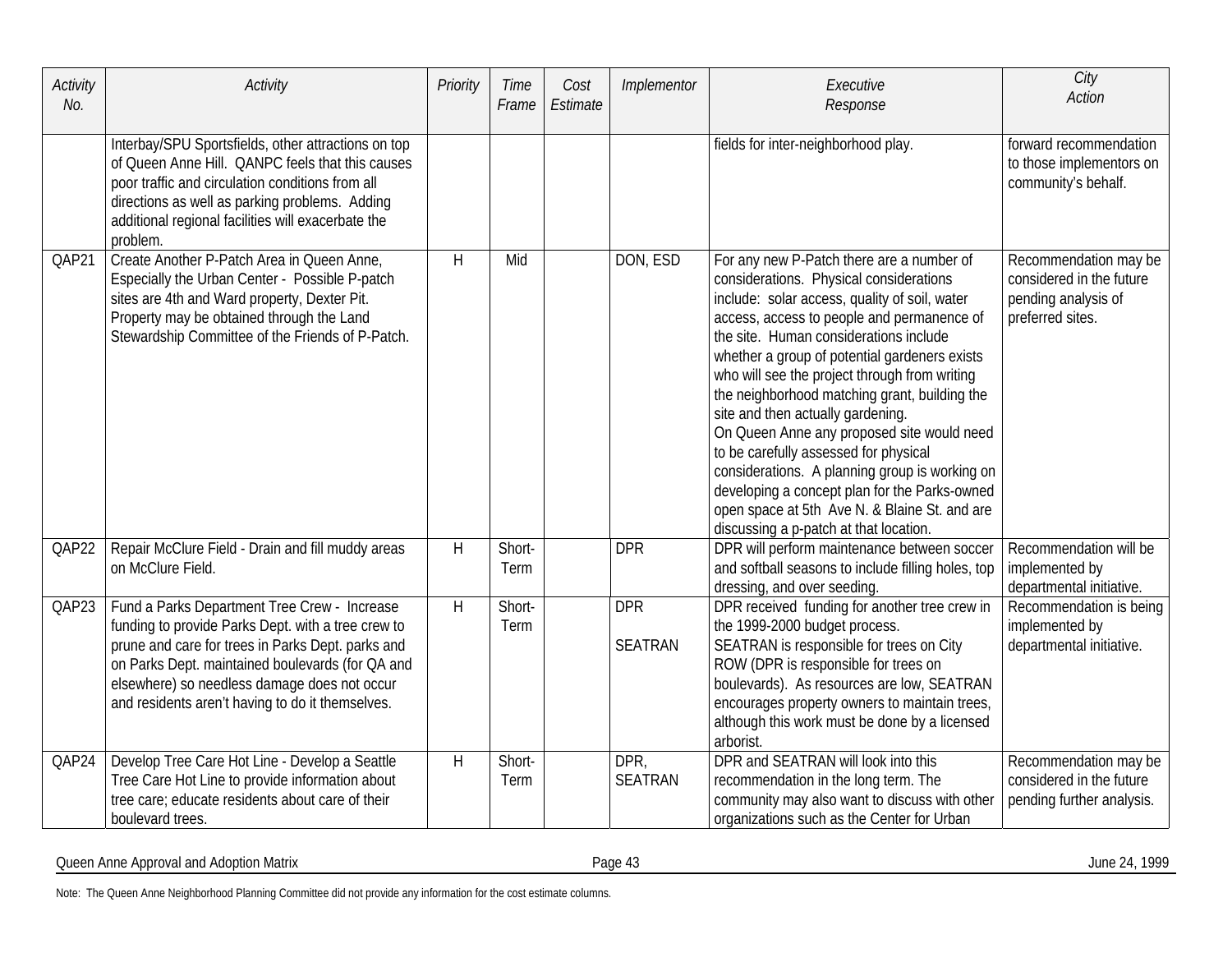| Activity<br>No. | Activity                                                                                                                                                                                                                                                                                                                                                                                            | Priority | Time<br>Frame  | Cost<br>Estimate | Implementor                  | Executive<br>Response                                                                                                                                                                                                                                                                                                                                                                                      | City<br><b>Action</b>                                                                                 |
|-----------------|-----------------------------------------------------------------------------------------------------------------------------------------------------------------------------------------------------------------------------------------------------------------------------------------------------------------------------------------------------------------------------------------------------|----------|----------------|------------------|------------------------------|------------------------------------------------------------------------------------------------------------------------------------------------------------------------------------------------------------------------------------------------------------------------------------------------------------------------------------------------------------------------------------------------------------|-------------------------------------------------------------------------------------------------------|
| QAP25           | Patrol for Transient Encampments in Parks - Patrol<br>more frequently for encampments.<br>People have been observed living in the wooded<br>areas of parks along Elliott Avenue W., including                                                                                                                                                                                                       | H        | Short-<br>Term |                  | <b>DPR</b><br>SPD            | Horticulture, Arboretum Foundation, etc.<br>DPR, neighbors, and police identify illegal<br>encampments. DPR works with SPD to notify<br>and remove illegal encampments.<br>Increased enforcement would require                                                                                                                                                                                             | Recommendation may be<br>considered in the future<br>upon identification of an<br>appropriate funding |
|                 | Kinnear Park. DPR personnel should have<br>assistance with patrols to assure that parks are safe<br>and clean environments for children and adults.                                                                                                                                                                                                                                                 |          |                |                  |                              | additional officers or a reduction of service from<br>other locations.                                                                                                                                                                                                                                                                                                                                     | source.                                                                                               |
| QAP26           | Add benches to Queen Anne Boulevard,<br>Counterbalance Hill, and Proposed Key<br>Landscaped Streets - Add seating to these routes,<br>especially for the elderly.<br>Action may be taken in conjunction with other<br>actions that are specified by Specific Plans. Bench<br>design/character will be consistent with proposed<br>Character Improvements/Design Plan(s) for these<br>areas (QACH8). | H        | Mid            |                  | <b>DPR</b><br><b>SEATRAN</b> | SEATRAN must individually approve and issue<br>a permit for any changes to street ROW.<br>Portions of this recommendation are duplicated<br>in the Crown of Queen Anne Key Strategy.<br>Please review the strategy discussion for the<br>response to this recommendation.                                                                                                                                  | This recommendation is<br>part of the "Crown of<br>Queen Anne" strategy.                              |
| QAP<br>27       | Add a Sign on Bigelow Avenue N. (QA Blvd.) to<br>Bhy Kracke Park - Install sign to the top of Bhy<br>Kracke Park from the Boulevard (Bigelow Avenue<br>N.) for vertical circulation to lower QA.<br>Provide landscaping, signage, or other design<br>elements that reflect the importance of the<br>Boulevard and trails as a major link in the City's<br>comprehensive open space system.          | H        | Short-<br>Term |                  | <b>DPR</b>                   | DPR will explore placing additional park<br>identification and schedule signs at top<br>entrance to Bhy Kracke.<br>Portions of this recommendation related to the<br>boulevard are duplicated in the Crown of<br>Queen Anne Key Strategy. Please review that<br>strategy discussion for the response to this<br>recommendation.                                                                            | Recommendation may be<br>implemented in the<br>future.                                                |
| QAP28           | Upgrade Facilities at East Howe - paint building,<br>add slide back.                                                                                                                                                                                                                                                                                                                                | H        | Short-<br>Term |                  | <b>DPR</b>                   | In DPR's 99-00 major maintenance plan, the<br>shelterhouse will be redesigned and then<br>rebuilt in 2001. Irrigation and landscaping of<br>the play area are identified as longer term<br>needs in DPR's 6-year major maintenance<br>plan. If the community wanted to move forward<br>with the project, they could pursue an NMF.<br>DPR can work with them on an application and<br>project development. | Recommendation is being<br>implemented by<br>departmental initiative.                                 |
| QAT5            | Parking - Restricted parking zone Enforcement in<br>Lower Queen Anne - The Urban Center now has a                                                                                                                                                                                                                                                                                                   | H        | Short-<br>Term |                  | SPD, SPO,<br><b>SEATRAN</b>  | Increasing enforcement of the restricted<br>parking zone in the Urban Center would require                                                                                                                                                                                                                                                                                                                 | Recommendation may be<br>considered in the future                                                     |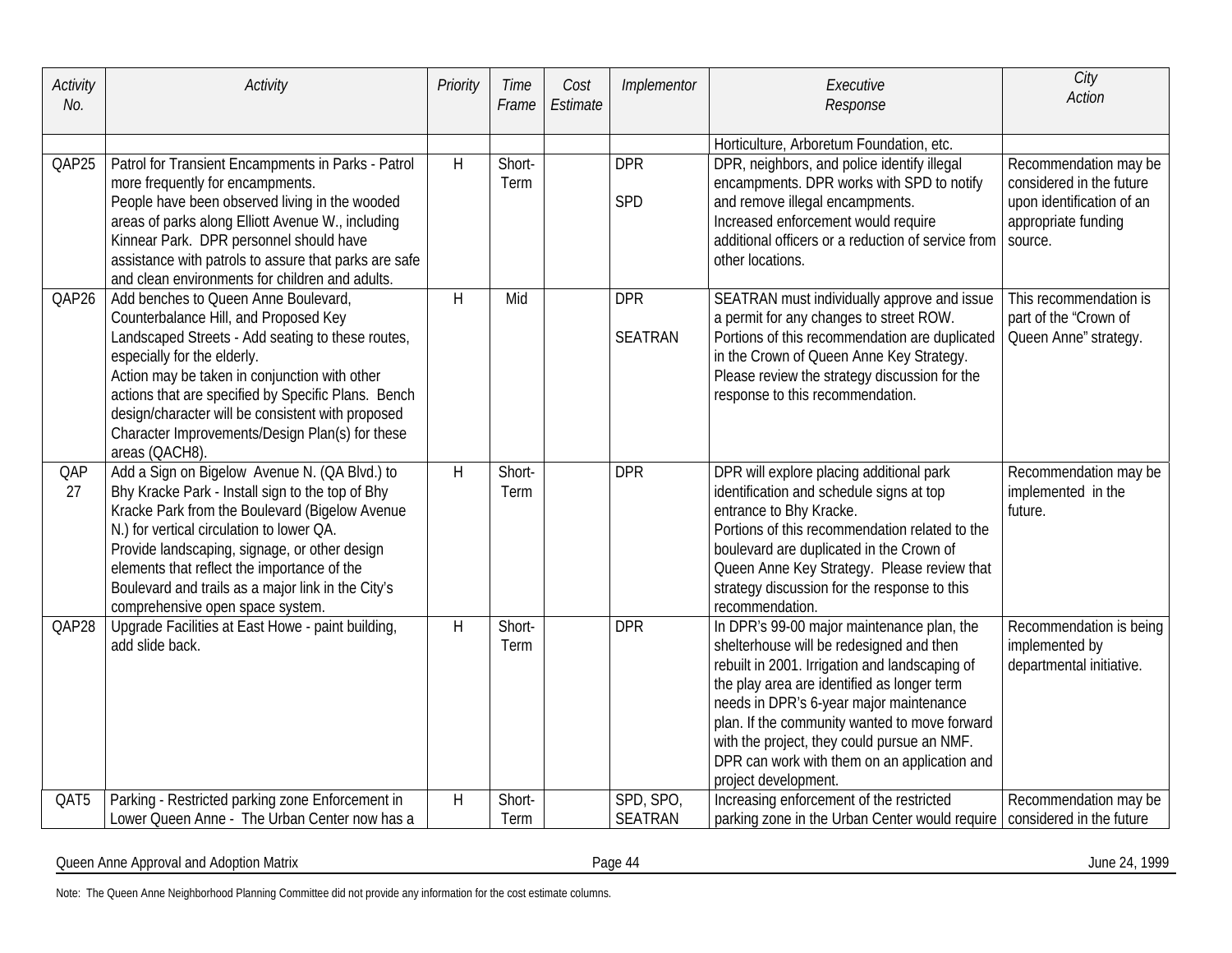| Activity<br>No. | Activity                                                                                                                                                                                                                                                                                                                                                                                                                                                                                                                                                                                                                                                                                                                                                                                                                                                                                                                                | Priority | Time<br>Frame  | Cost<br>Estimate | Implementor                                                                          | Executive<br>Response                                                                                                                                                                                                                                                                                                                                                                                                                                                                                         | City<br><b>Action</b>                                                                                                                                                                                                                                                                                                                                                                                                                                                                                                                                           |
|-----------------|-----------------------------------------------------------------------------------------------------------------------------------------------------------------------------------------------------------------------------------------------------------------------------------------------------------------------------------------------------------------------------------------------------------------------------------------------------------------------------------------------------------------------------------------------------------------------------------------------------------------------------------------------------------------------------------------------------------------------------------------------------------------------------------------------------------------------------------------------------------------------------------------------------------------------------------------|----------|----------------|------------------|--------------------------------------------------------------------------------------|---------------------------------------------------------------------------------------------------------------------------------------------------------------------------------------------------------------------------------------------------------------------------------------------------------------------------------------------------------------------------------------------------------------------------------------------------------------------------------------------------------------|-----------------------------------------------------------------------------------------------------------------------------------------------------------------------------------------------------------------------------------------------------------------------------------------------------------------------------------------------------------------------------------------------------------------------------------------------------------------------------------------------------------------------------------------------------------------|
|                 | RPZ which includes:<br>1) 2-hour parking during the daytime;<br>2) Permit-only parking in evening;<br>3) Within RPZ approximately 230 on-street spaces<br>are available;<br>4) Parking occupancy is greater than 100% which<br>indicates significant violations;<br>5) Permit cost is \$27 for 2-year permit with a<br>transferable free guest permit;<br>6) Current estimate of permits issued/active is about<br>450.<br>The RPZ is established in a neighborhood to<br>discourage long-term parking by non-residents on<br>residential streets. Establishment is based on<br>determination that:<br>a) A parking problem exists on at least 5 contiguous<br>blocks;<br>b) 75% or more of parking spaces are used;<br>c) An identifiable parking generator exists;<br>d) 60% of residents approve via petition;<br>e) Expansion of an existing RPZ on contiguous<br>blocks can be granted if 60% approval by residents<br>is secured. |          |                |                  | <b>SPO</b><br>SPD                                                                    | additional Parking Enforcement Officers.                                                                                                                                                                                                                                                                                                                                                                                                                                                                      | pending identification of<br>an appropriate funding<br>source and resolution of<br>policy issues. This issue<br>will be placed on the<br>neighborhood planning<br>policy docket for review of<br>citywide policies related<br>to RPZs and parking<br>enforcement. SPO, with<br>the assistance of SPD<br>and SEATRAN will review<br>all neighborhood plans for<br>issues related to creation<br>of new RPZs, expansion<br>of existing RPZs, and<br>enforcement of RPZs,<br>and will provide the<br>Council with a report and<br>recommendations by<br>June 2000. |
| QAT6            | Parking - Additional Neighborhood Parking at<br>Seattle Center - Work with Seattle Center to provide<br>additional neighborhood parking at a reasonable<br>rate. If feasible, promote information of parking<br>availability for residents.                                                                                                                                                                                                                                                                                                                                                                                                                                                                                                                                                                                                                                                                                             | M        | Short-<br>Term |                  | Seattle Center<br>QA Plan Impl.<br>Org.<br><b>Uptown Action</b><br>Team<br>SPO, DCLU | Seattle Center currently sells All Hours monthly<br>parking permits at a low rate in a number of our<br>facilities. Residents are encouraged to contact<br>Seattle Center Transportation Services for<br>more information.<br>In 1999-2000 the Executive will be working on<br>a parking study to address issues raised by<br>neighborhood plans related to parking<br>requirements and requests for off-site parking<br>facilities for multi-family buildings. Queen<br>Anne's recommendation will likely be | Recommendation for<br>additional parking<br>facilities may be<br>considered in the future.                                                                                                                                                                                                                                                                                                                                                                                                                                                                      |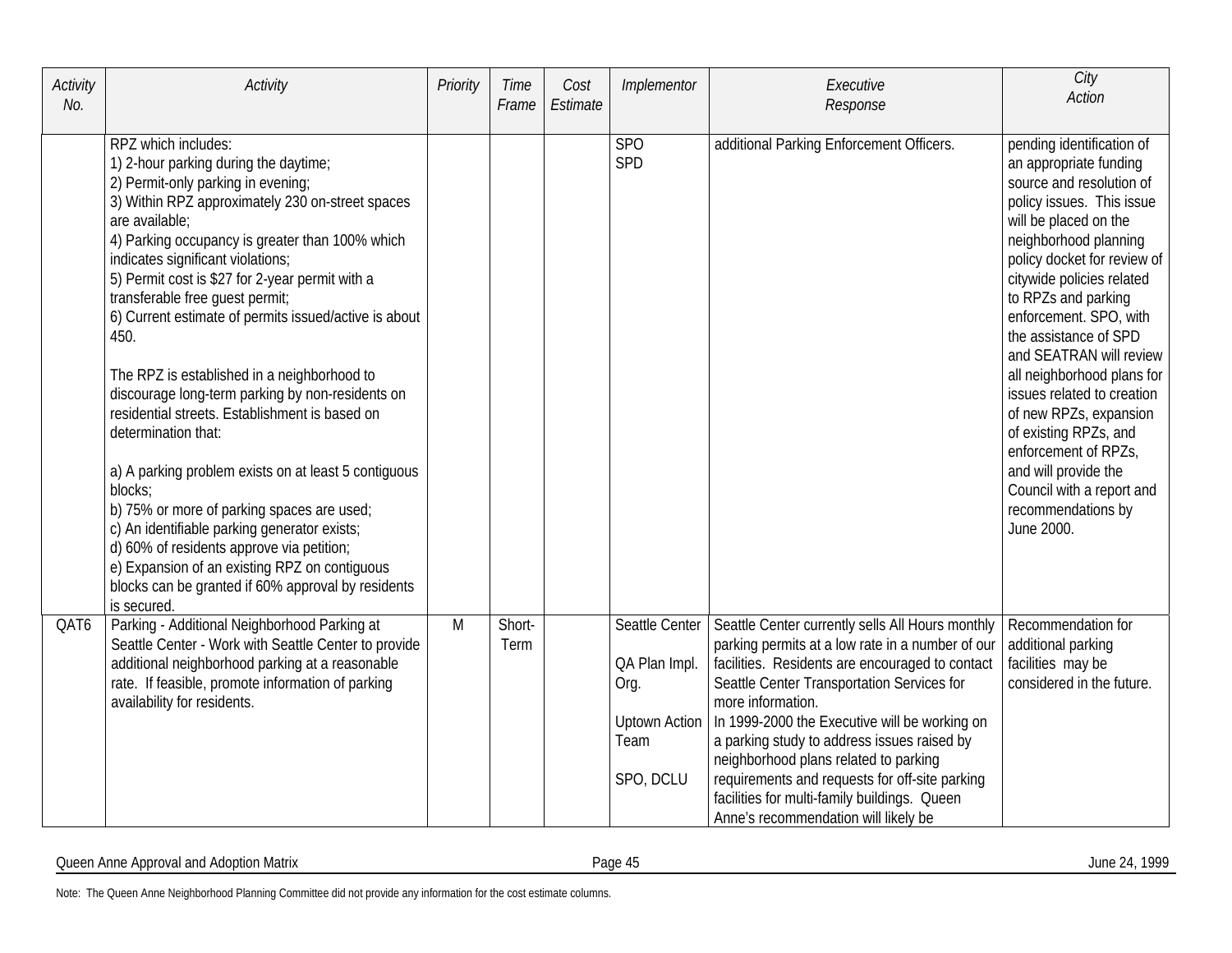| Activity<br>No. | Activity                                                                                                                                                                                                                                                                                                                                                                                                                                                                                                          | Priority     | Time<br>Frame  | Cost<br>Estimate | Implementor                  | Executive<br>Response                                                                                                                                                                                                                                                                                                                                                                                                                                                                                                                                                                                                                                                                                                                                                                                                                                                                                                                                                                                                                                                                                                                                                                                                                             | City<br><b>Action</b>                                                        |
|-----------------|-------------------------------------------------------------------------------------------------------------------------------------------------------------------------------------------------------------------------------------------------------------------------------------------------------------------------------------------------------------------------------------------------------------------------------------------------------------------------------------------------------------------|--------------|----------------|------------------|------------------------------|---------------------------------------------------------------------------------------------------------------------------------------------------------------------------------------------------------------------------------------------------------------------------------------------------------------------------------------------------------------------------------------------------------------------------------------------------------------------------------------------------------------------------------------------------------------------------------------------------------------------------------------------------------------------------------------------------------------------------------------------------------------------------------------------------------------------------------------------------------------------------------------------------------------------------------------------------------------------------------------------------------------------------------------------------------------------------------------------------------------------------------------------------------------------------------------------------------------------------------------------------|------------------------------------------------------------------------------|
|                 |                                                                                                                                                                                                                                                                                                                                                                                                                                                                                                                   |              |                |                  |                              |                                                                                                                                                                                                                                                                                                                                                                                                                                                                                                                                                                                                                                                                                                                                                                                                                                                                                                                                                                                                                                                                                                                                                                                                                                                   |                                                                              |
| QAT8            | Traffic - Close 4th Ave. N. n/o Queen Anne Drive -<br>SEATRAN should close 4th Avenue N. to improve<br>operations:<br>Close Queen Anne Drive/4th Ave. N.<br>$\bullet$<br>intersection north leg. This will eliminate a<br>severe sight-distance/grade problem. This will<br>require additional traffic control for diverted<br>traffic:<br>Close Raye Street/4th Ave. N. intersection;<br>$\bullet$<br>Extend curb on 4th Ave. N. across Raye which<br>$\bullet$<br>will shorten the time required to make turns. | H            | Short-<br>Term |                  | <b>SEATRAN</b><br><b>SPD</b> | considered as part of that study.<br>As a result of this issue being raised in the<br>past, SEATRAN conducted a study and has<br>determined that there is not a safety issue at<br>this intersection. As a result, implementation of<br>this recommendation is not likely to happen in<br>the short-term.<br>If the community wants to move forward with<br>this project more quickly, the community can<br>work to build consensus from adjacent<br>neighbors and businesses as well as all other<br>blocks affected. This smaller neighborhood<br>group, including representatives from all blocks<br>affected, needs to look at the area<br>comprehensively and develop possible<br>alternatives to address neighborhood<br>concerns. SEATRAN can then work with the<br>smaller neighborhood group.<br>The Fire Department is strongly opposed to the<br>permanent closure of this primary emergency<br>response route. Alternative means should be<br>sought that will continue to allow the Fire<br>Department access to 4th Ave for emergency<br>and life-safety purposes. If a full closure of 4th<br>Avenue is established, delays in fire response<br>will occur to residents of this area.<br>SPD believes that street closure requests | SEATRAN will work with<br>the community to develop<br>possible alternatives. |
|                 |                                                                                                                                                                                                                                                                                                                                                                                                                                                                                                                   |              |                |                  |                              | should be evaluated in light of their citywide                                                                                                                                                                                                                                                                                                                                                                                                                                                                                                                                                                                                                                                                                                                                                                                                                                                                                                                                                                                                                                                                                                                                                                                                    |                                                                              |
|                 |                                                                                                                                                                                                                                                                                                                                                                                                                                                                                                                   |              |                |                  |                              | impacts, not just their effect on the local<br>community.                                                                                                                                                                                                                                                                                                                                                                                                                                                                                                                                                                                                                                                                                                                                                                                                                                                                                                                                                                                                                                                                                                                                                                                         |                                                                              |
| QAT9            | Traffic - Close Queen Anne Drive/                                                                                                                                                                                                                                                                                                                                                                                                                                                                                 | $\mathsf{H}$ | Short-         |                  | <b>SEATRAN</b>               | See response to QAT8.                                                                                                                                                                                                                                                                                                                                                                                                                                                                                                                                                                                                                                                                                                                                                                                                                                                                                                                                                                                                                                                                                                                                                                                                                             | Recommendation may be                                                        |
|                 | Raye Street Intersection - SEATRAN should close                                                                                                                                                                                                                                                                                                                                                                                                                                                                   |              | Term           |                  |                              |                                                                                                                                                                                                                                                                                                                                                                                                                                                                                                                                                                                                                                                                                                                                                                                                                                                                                                                                                                                                                                                                                                                                                                                                                                                   | considered in the future.                                                    |
|                 | to improve operations. See QAT8 above for                                                                                                                                                                                                                                                                                                                                                                                                                                                                         |              |                |                  |                              | The Fire Department is strongly opposed to the                                                                                                                                                                                                                                                                                                                                                                                                                                                                                                                                                                                                                                                                                                                                                                                                                                                                                                                                                                                                                                                                                                                                                                                                    |                                                                              |
|                 | description.                                                                                                                                                                                                                                                                                                                                                                                                                                                                                                      |              |                |                  |                              | permanent closure of this fire access road.                                                                                                                                                                                                                                                                                                                                                                                                                                                                                                                                                                                                                                                                                                                                                                                                                                                                                                                                                                                                                                                                                                                                                                                                       |                                                                              |

Queen Anne Approval and Adoption Matrix **Contract Contract Contract Contract Contract Contract Contract Contract Contract Contract Contract Contract Contract Contract Contract Contract Contract Contract Contract Contract C**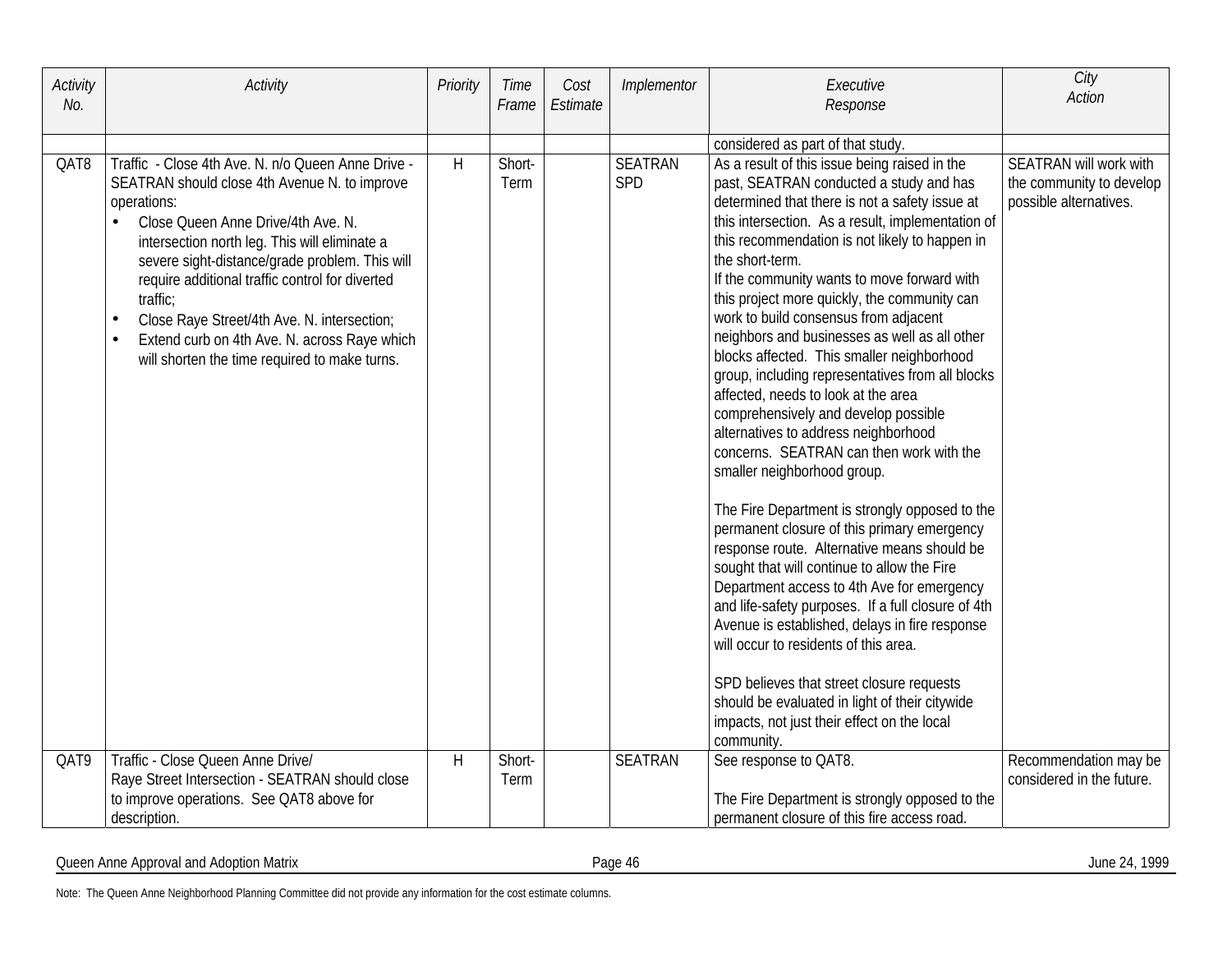| Activity<br>No. | Activity                                                                                                                                                                                                                                                                                                                                                          | Priority | Time<br>Frame  | Cost<br>Estimate | Implementor                                                                | Executive<br>Response                                                                                                                                                                                                                                                                                                                                                                                                                                                                                    | City<br><b>Action</b>                                                                                      |
|-----------------|-------------------------------------------------------------------------------------------------------------------------------------------------------------------------------------------------------------------------------------------------------------------------------------------------------------------------------------------------------------------|----------|----------------|------------------|----------------------------------------------------------------------------|----------------------------------------------------------------------------------------------------------------------------------------------------------------------------------------------------------------------------------------------------------------------------------------------------------------------------------------------------------------------------------------------------------------------------------------------------------------------------------------------------------|------------------------------------------------------------------------------------------------------------|
|                 | Could be part of a 2-phase project (See QAT8).                                                                                                                                                                                                                                                                                                                    |          |                |                  |                                                                            | Alternative means (partial closure, fire access<br>only, traffic calming, etc.) should be sought<br>that will continue to allow Fire Department<br>access to Raye St.                                                                                                                                                                                                                                                                                                                                    |                                                                                                            |
| QAT<br>10       | Traffic - Car Cooperative - Establish car cooperative<br>to share vehicle(s) and reduce necessary cost,<br>neighborhood traffic, and parking impact.                                                                                                                                                                                                              | H        | Short-<br>Term |                  | Public/<br>Private<br>Partner-ship<br><b>King County</b><br><b>SEATRAN</b> | The City is partnering with King County and<br>has hired a consultant to help select<br>neighborhoods to participate in a pilot program,<br>of which Queen Anne is one.                                                                                                                                                                                                                                                                                                                                  | Recommendation is<br>being implemented<br>through departmental<br>initiative.                              |
| QAT<br>12       | Traffic / Parking - Increased Traffic & Parking<br>Enforcement - City should increase enforcement of<br>existing traffic laws to improve traffic operations and<br>enhance safety. Increase parking enforcement,<br>particularly as to parking on sidewalks, blocking<br>wheelchair access ramps, etc.                                                            | H        | Short-<br>Term |                  | SPD                                                                        | Additional traffic enforcement on Queen Anne<br>can only be accomplished by adding traffic<br>officers or by reducing coverage in other<br>neighborhoods.                                                                                                                                                                                                                                                                                                                                                | Recommendation may be<br>considered in the future<br>pending further analysis<br>and funding availability. |
| QAT<br>15       | Traffic/Mercer Street - Investigate Decreasing<br>Number of Lanes from Warren to 5th Ave. N.<br>- City should study the effect of decreasing the<br>number of lanes on Mercer Street between Warren<br>and 5th Ave. N.                                                                                                                                            | H        | Short-<br>Term |                  | <b>SEATRAN</b><br>Seattle Center                                           | The next step is to conduct a study of this<br>location to see if the traffic can be handled by<br>the decreased lanes. However, reducing the<br>number of lanes on Mercer will have a negative<br>impact on traffic continuing east to I-5.<br>SEATRAN does not believe a study should be<br>conducted at this time. If the community wants<br>to move this project forward more quickly, the<br>community may be able to obtain funding for<br>the study. SEATRAN can provide technical<br>assistance. | This recommendation will<br>not be implemented at<br>this time unless initiated<br>by the community.       |
| QAT<br>17       | Traffic - Fremont Bridge Approach Reconstruction<br>Mitigation - Provide traffic circles or traffic calming<br>devices in cooperation with QA Community Council<br>prior to beginning construction to reduce impact<br>from diverted traffic attempting to access Aurora<br>Bridge. Also maintain pedestrian/bicycle access<br>across bridge during construction. | M        | Mid            |                  | <b>SEATRAN</b><br>QACC                                                     | Closing the approach to the Fremont bridge<br>should decrease traffic through the Queen<br>Anne neighborhood. SEATRAN is working<br>with Queen Anne and other communities to<br>minimize and mitigate impacts of bridge<br>construction.                                                                                                                                                                                                                                                                 | Recommendation is<br>being implemented as<br>part of bridge<br>construction.                               |
| QAT<br>18       | Traffic Flow - Exclusive Right-Turn Lane From 1st<br>Ave. N. to Mercer Street - Conduct the necessary                                                                                                                                                                                                                                                             | H        | Short-<br>Term |                  | <b>SEATRAN</b>                                                             | This area is a high pedestrian area and a right<br>turn lane could increase the signal timing                                                                                                                                                                                                                                                                                                                                                                                                            | This recommendation will<br>not be implemented at                                                          |

Queen Anne Approval and Adoption Matrix **Exercise 24, 1999** Page 47 June 24, 1999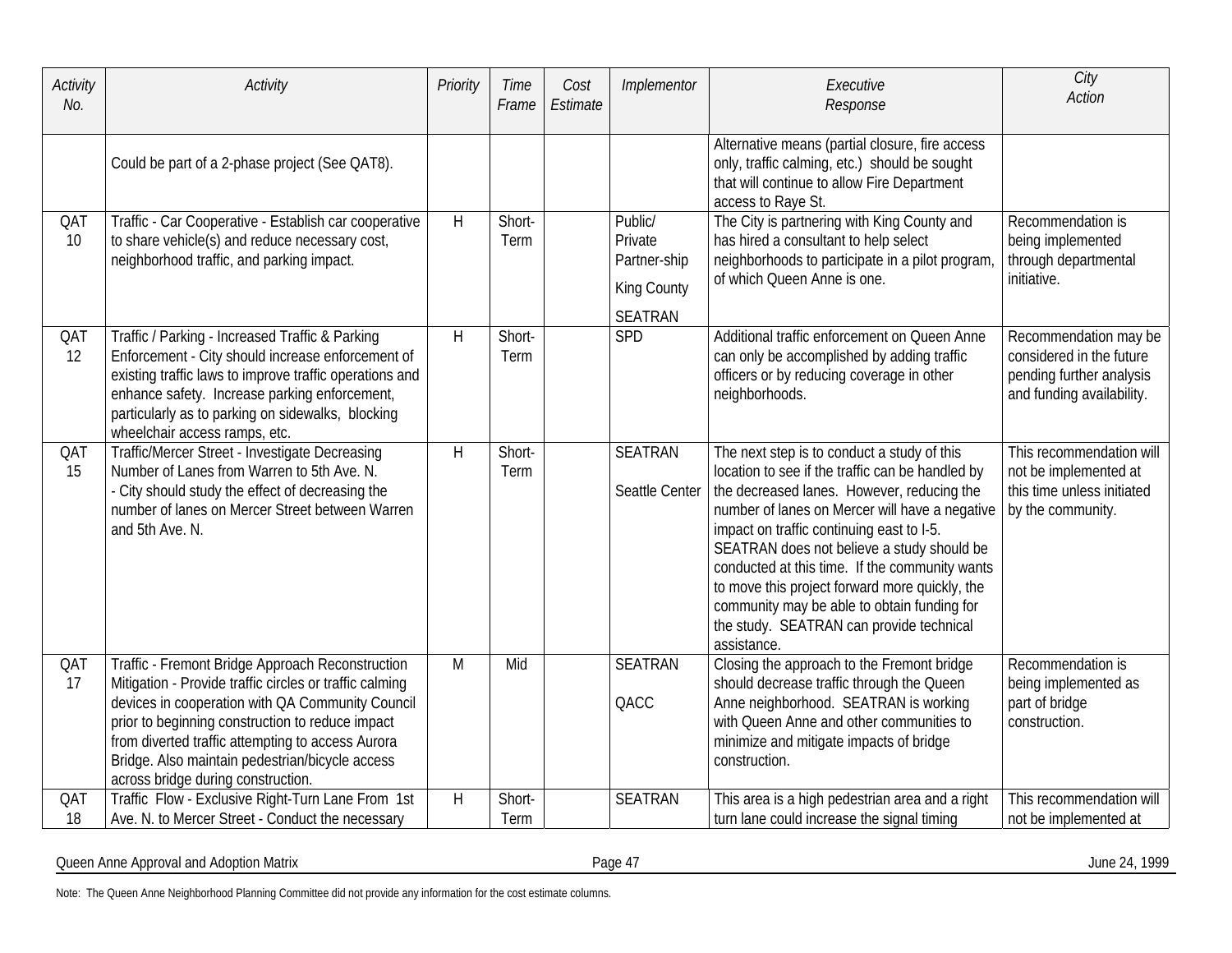| Activity<br>No. | Activity                                                                                                                                                                                                                                                                                                                                                                                                                                                       | Priority | Time<br>Frame  | Cost<br>Estimate | Implementor    | Executive<br>Response                                                                                                                                                                                                                                                                                                                                                                                                                                                                                                | City<br><b>Action</b>                                                                                     |
|-----------------|----------------------------------------------------------------------------------------------------------------------------------------------------------------------------------------------------------------------------------------------------------------------------------------------------------------------------------------------------------------------------------------------------------------------------------------------------------------|----------|----------------|------------------|----------------|----------------------------------------------------------------------------------------------------------------------------------------------------------------------------------------------------------------------------------------------------------------------------------------------------------------------------------------------------------------------------------------------------------------------------------------------------------------------------------------------------------------------|-----------------------------------------------------------------------------------------------------------|
|                 | analysis and seek property owner approval to<br>construct exclusive Right-Turn Lane from 1st Ave.<br>N. (NB) to Mercer Street (EB). Explore phasing with<br>potential delayed pedestrian crossing phase to<br>reduce conflicts with motorists.                                                                                                                                                                                                                 |          |                |                  |                | delay. This request needs to be evaluated<br>especially in regard to pedestrian safety and<br>increased delay to the entire intersection.<br>SEATRAN does not have the funding or<br>staffing at this time to conduct this study. If the<br>community wants to move forward with this<br>project, the community could take the first step<br>and pursue funding to do the required study<br>which SEATRAN can then evaluate. The<br>adjacent property owner could also request the<br>removal of the parking spaces. | this time unless initiated<br>by the community.                                                           |
| QAT<br>19       | Queen Anne Avenue at Mercer Street - Conduct the<br>necessary analysis and seek property owner<br>approval to rechannel: SB LT-Only Lane (Left Lane)<br>and SB LT-Optional Lane (Center Lane) to EB<br>Mercer - Evaluate the rechannelization of the<br>southbound approach on Queen Anne Avenue at<br>Mercer.<br>Provide on QA Avenue approach:<br>a) Left-turn-only lane;<br>b) Left-turn-optional center lane.<br>Both lanes turn left to eastbound Mercer. | H        | Short-<br>Term |                  | <b>SEATRAN</b> | The required phasing conflicts with pedestrian<br>safety and could result in the elimination of the<br>pedestrian crossing across Mercer., so this<br>request needs to be carefully evaluated.<br>SEATRAN does not have the funding or<br>staffing at this time to conduct this study. If the<br>community wants to move forward with this<br>project, the community could take the first step<br>and pursue funding to do the required study<br>which SEATRAN can then evaluate.                                    | This recommendation will<br>not be implemented at<br>this time unless initiated<br>by the community.      |
| QAT<br>21       | Mercer Traffic Flow - Synchronize Traffic Signals -<br>Synchronize traffic signals on Mercer Street to<br>promote the most efficient travel eastbound along<br>Mercer Street.                                                                                                                                                                                                                                                                                  | M        | Short-<br>Term |                  | <b>SEATRAN</b> | This is an on-going operation within our<br>existing programs.                                                                                                                                                                                                                                                                                                                                                                                                                                                       | Recommendation has<br>already been<br>implemented through<br>departmental initiative.                     |
| QAT<br>23       | Elliott Avenue/15th Avenue Traffic Signal<br>Interconnect - Interconnect signals on these<br>arterials for most efficient traffic flow.                                                                                                                                                                                                                                                                                                                        | M        | Short-<br>Term |                  | <b>SEATRAN</b> | The traffic signals on Elliott are already<br>interconnected and the traffic signals on 15th<br>are in the process of being interconnected.                                                                                                                                                                                                                                                                                                                                                                          | Recommendation has<br>already been<br>implemented through<br>departmental initiative.                     |
| QAT<br>27       | Improvements to Intersection of Queen Ave. N. at<br>W. Galer - Pedestrian Crossing - QANPC strongly<br>favors relocating existing crossing of W. Galer<br>Street to a safer location.                                                                                                                                                                                                                                                                          | H        | Short-<br>Term |                  | <b>SEATRAN</b> | SEATRAN does not have the funding or<br>staffing at this time to conduct the study<br>needed for this activity. If the community wants<br>to move forward with this project, the                                                                                                                                                                                                                                                                                                                                     | Recommendation may be<br>considered in the future<br>pending results of the<br>traffic study and securing |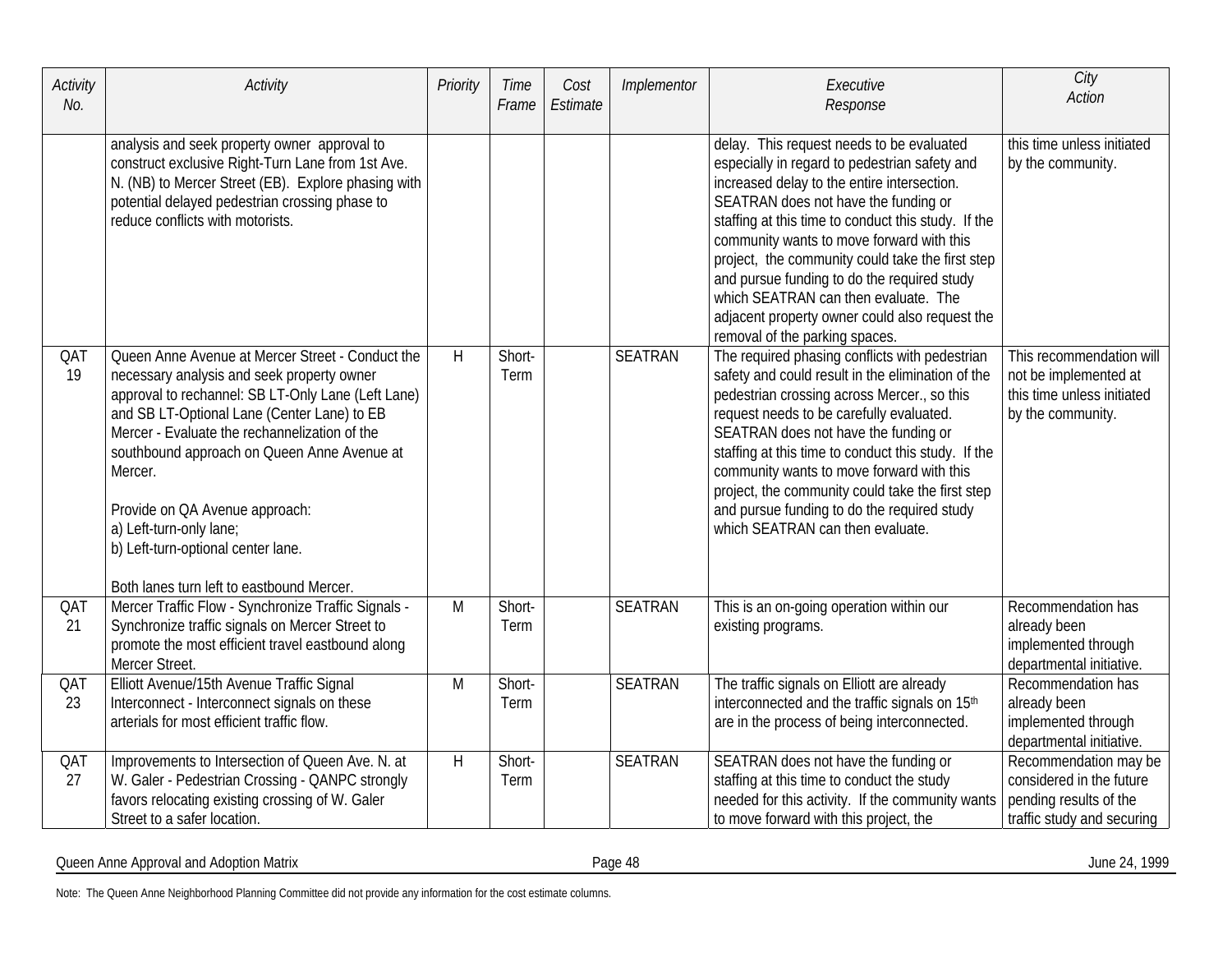| Activity<br>No. | Activity                                                                                                                                                                                                                                                                                                                                                                                                                                   | Priority     | Time<br>Frame  | Cost<br>Estimate | Implementor                                          | Executive<br>Response                                                                                                                                                                                                        | City<br><b>Action</b>                                                                                                                |
|-----------------|--------------------------------------------------------------------------------------------------------------------------------------------------------------------------------------------------------------------------------------------------------------------------------------------------------------------------------------------------------------------------------------------------------------------------------------------|--------------|----------------|------------------|------------------------------------------------------|------------------------------------------------------------------------------------------------------------------------------------------------------------------------------------------------------------------------------|--------------------------------------------------------------------------------------------------------------------------------------|
|                 | Move the existing crosswalk across Galer Street at<br>the intersection of W. Galer Street at Queen Anne<br>Avenue N. so that it aligns with the new Galer<br>Gardens building and does not conflict with the<br>Galer Gardens garage/driveway.                                                                                                                                                                                             |              |                |                  |                                                      | community could take the first steps to<br>develop a conceptual design for this<br>intersection, get property owner approval, and<br>then apply for the Neighborhood Street Fund.<br>SEATRAN can offer technical assistance. | a funding source.                                                                                                                    |
| QAT<br>28       | Install Textured Concrete Crossings on Queen<br>Anne Avenue N. at Intersections Between W. Galer<br>Street and W. McGraw Street - Install textured<br>concrete crosswalks (or other appropriate<br>Decorative treatments) on Queen Anne Avenue at<br>each intersection between and including W. Galer<br>Street and W. McGraw Street. This would be in<br>conformance with SEATRAN guidelines as<br>published in Making Streets That Work. | $\mathsf{H}$ | Short-<br>Term |                  | <b>SEATRAN</b>                                       | SEATRAN has little funding for textured<br>crosswalks. The primary source will have to be<br>from Neighborhood Street funds or<br>Neighborhood Matching Fund grants.                                                         | Recommendation will be<br>considered in the future<br>pending identification of<br>an appropriate funding<br>source.                 |
| QAT<br>30       | Bicycle Route Designation - Nob Hill from Newton<br>Street to Garfield Street - Designate a bike route<br>over Queen Anne Hill to access the business<br>district.                                                                                                                                                                                                                                                                         | Low          | Short-<br>Term |                  | <b>SEATRAN</b>                                       | When SEATRAN produces another bike map<br>(probably 1999) these streets will be shown as<br>a bike route.                                                                                                                    | Recommendation will be<br>implemented through<br>departmental initiative.                                                            |
| QAT<br>31       | Bicycle Route Designation - Garfield Street from<br>Nob Hill to Second Ave N. - Designate a bike route<br>over Queen Anne Hill to access the business<br>district.                                                                                                                                                                                                                                                                         | Low          | Short-<br>Term |                  | <b>SEATRAN</b>                                       | Please see QAT30 for the Executive<br>Response.                                                                                                                                                                              | Please see QAT30.                                                                                                                    |
| QAT<br>32       | Bicycle Route Designation - 2 <sup>nd</sup> Ave. N. from<br>Garfield Street to Blaine Street - Designate a bike<br>route over Queen Anne Hill to access the business<br>district.                                                                                                                                                                                                                                                          | Low          | Short-<br>Term |                  | <b>SEATRAN</b>                                       | Please see QAT30 for the Executive<br>Response.                                                                                                                                                                              | Please see QAT30.                                                                                                                    |
| QAT<br>35       | Support Metro Route 31/74 Proposal and Retain<br>Routes West of Aurora Ave. N; Day and Night<br>Service on Route 74 - Support Metro Route 31/74<br>proposal and retain routes west of Aurora Avenue.<br>Provide day and night service on Route 74.                                                                                                                                                                                         | H            | Short-<br>Term |                  | Metro                                                | Metro will implement the Route 74 U. District to<br>Seattle Center route as part of the Six Year<br>Plan service changes. It will run through<br>Wallingford and Aurora Corridor. It may start in<br>February 1999.          | As with other transit<br>related<br>recommendations, the<br>Executive will forward this<br>to KC/Metro on the<br>community's behalf. |
| QAT<br>68       | Intersection Improvements at Queen Anne Ave. at<br>W. Galer Street - Provide a positive pedestrian<br>access to Queen Anne Avenue at W. Galer Street<br>with raised channelization. This could also provide                                                                                                                                                                                                                                | $\mathsf{H}$ | Short-<br>Term |                  | <b>SEATRAN</b><br>Chamber of<br>Commerce<br>Upper QA | SEATRAN does not have the funding or<br>staffing at this time to conduct the study<br>needed for this activity. If the community wants<br>to move forward with this project, the                                             | Recommendation may be<br>considered in the future<br>pending results of the<br>traffic study and                                     |

Queen Anne Approval and Adoption Matrix **Exercise 24, 1999** Page 49 June 24, 1999 June 24, 1999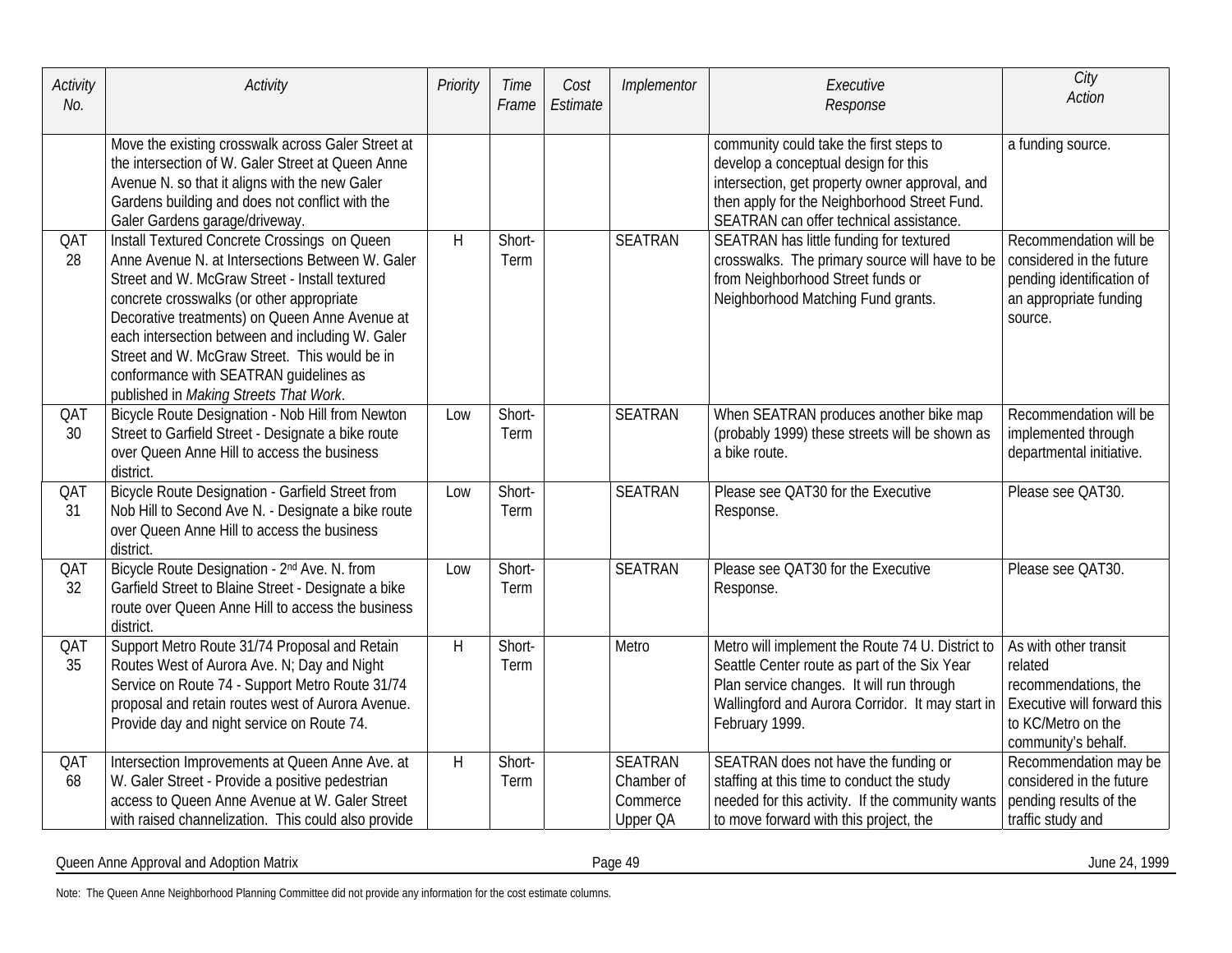| <b>Activity</b><br>No. | Activity                                                                                                                                                                                                                                                                          | Priority | Time<br>Frame  | Cost<br>Estimate | Implementor                         | Executive<br>Response                                                                                                                                                                                                                                                                                                                                                                                                  | City<br>Action                                                                                                                             |
|------------------------|-----------------------------------------------------------------------------------------------------------------------------------------------------------------------------------------------------------------------------------------------------------------------------------|----------|----------------|------------------|-------------------------------------|------------------------------------------------------------------------------------------------------------------------------------------------------------------------------------------------------------------------------------------------------------------------------------------------------------------------------------------------------------------------------------------------------------------------|--------------------------------------------------------------------------------------------------------------------------------------------|
|                        | a space for public art to help introduce the Upper<br>Queen Anne neighborhood/commercial district. In<br>addition, turn movements by buses, Counterbalance<br>Trolley, autos, and bicycles can be guided through<br>the intersection in an efficient pattern.                     |          |                |                  | <b>Merchants</b><br>QACC            | community could take the first steps to<br>develop a conceptual design for this<br>intersection, get property owner approval, and<br>then apply for the Neighborhood Street Fund.<br>SEATRAN can offer technical assistance.                                                                                                                                                                                           | identification of an<br>appropriate funding<br>source.                                                                                     |
| QAT<br>69              | Maintenance - Sidewalks<br>City should provide improved maintenance of<br>sidewalks in all areas of Queen Anne.                                                                                                                                                                   | H        | Short-<br>Term |                  | <b>SEATRAN</b>                      | <b>SEATRAN</b> focuses limited sidewalk<br>maintenance funds on sidewalk locations for<br>which the City assumes maintenance<br>responsibility, such as landings at street<br>corners, alley crossings over sidewalks, and<br>locations where sidewalk damage is caused by<br>the roots of City street trees. Otherwise,<br>sidewalk maintenance and improvement is the<br>responsibility of adjacent property owners. | Recommendation will be<br>considered as the city<br>reviews sidewalk issues<br>identified in the<br>neighborhood planning<br>policy docket |
| QAT<br>70              | Maintenance - Steps<br>City should provide improved maintenance of steps<br>in all areas of Queen Anne.                                                                                                                                                                           | H        | Short-<br>Term |                  | <b>SEATRAN</b>                      | SEATRAN has limited funding for stairway<br>maintenance. We would recommend that the<br>community develop "Adopt a Stairway"<br>programs and organize cleaning parties.<br>SEATRAN can provide technical assistance to<br>set up such a program.                                                                                                                                                                       | Recommendation may be<br>considered in the future if<br>funding is identified.                                                             |
|                        | <b>BUSINESS DISTRICTS (QAB) -</b>                                                                                                                                                                                                                                                 |          |                |                  |                                     |                                                                                                                                                                                                                                                                                                                                                                                                                        |                                                                                                                                            |
| QAB <sub>11</sub>      | Extend Parking Meter Hours in the Urban Center to<br>Provide Parking for Merchants and Restaurants<br>During Seattle Center Events -<br>Extend parking meter hours to 11:00 p.m. and<br>enforce to provide parking for merchants and<br>restaurants during Seattle Center Events. | M        | Short-<br>Term |                  | SEATRAN,<br>SPO, OED,<br><b>SPD</b> | All of the Urban Villages are developing<br>different recommendations for meters. This is<br>an issue that will likely be looked at citywide as<br>part of the parking study led by SPO in 1999-<br>2000 with an interdepartmental team.                                                                                                                                                                               | Recommendation will be<br>considered in the future<br>on a City-wide base.                                                                 |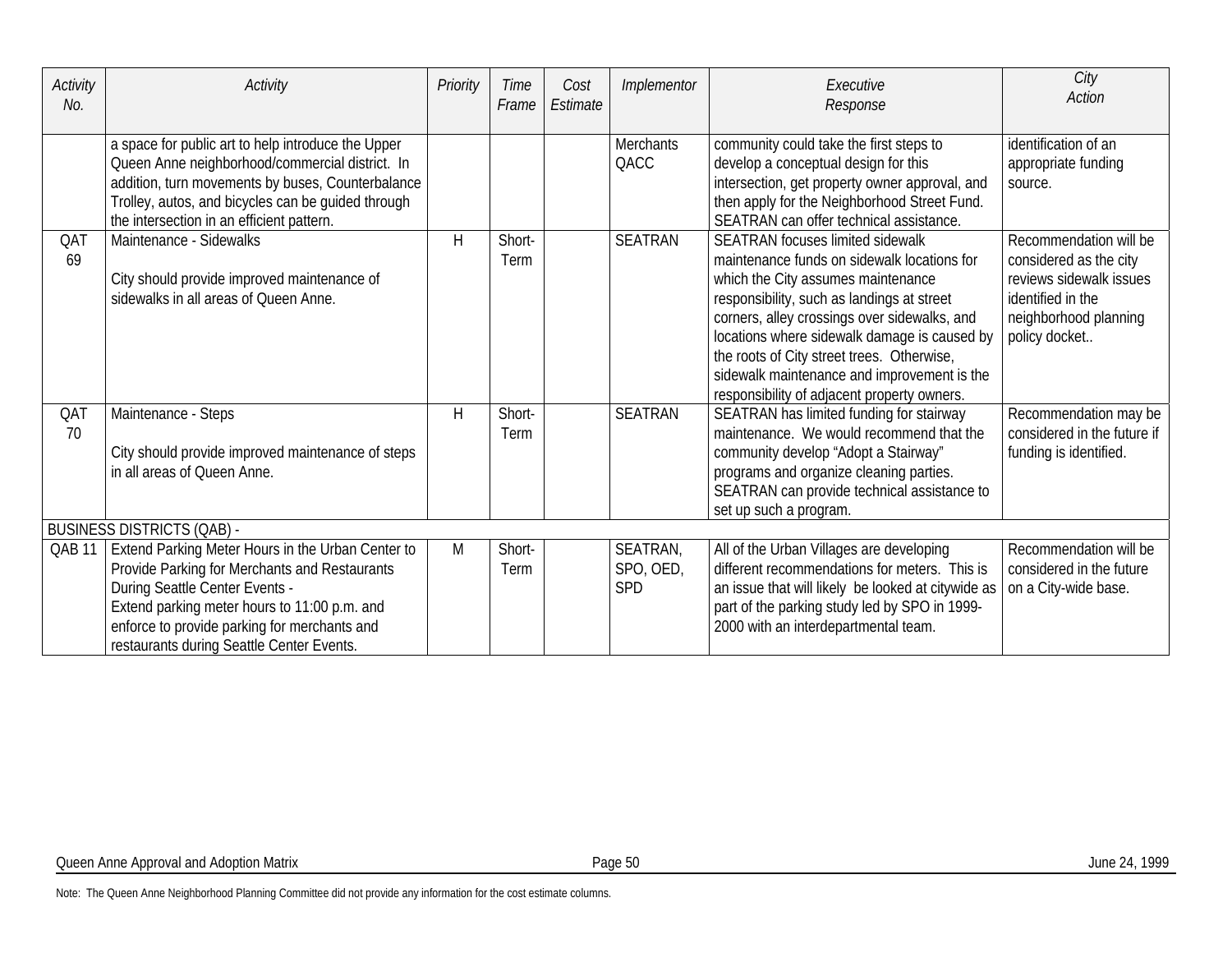# **III. ACTIVITIES FOR LONG TERM CONSIDERATION**

The activities in this section are not yet ready for a detailed City response, for a number of reasons: 1) because the neighborhood needs to develop the idea further; 2) the activities are of interest for the longer-term; and/or 3) the activities were proposed as a result of validation and the City did not have time to develop a detailed response. As a result, the City is not likely to work proactively to implement the activities in this section. Instead, the activities will be included in the City's database for monitoring neighborhood plan implementation. Should an opportunity arise to further develop the activity, the City will work with neighborhood representatives to consider the activity for implementation. Opportunities might include combining the activity with another City project, or finding a source of funding through a new or expanded federal or state grant program.

If the neighborhood or City staff further develop any of these activities to a level sufficient for a more detailed City response, they will be considered relative to the neighborhood's priorities for other activities being considered for implementation. For items requiring Council approval, an amendment to the City's approved work program for the neighborhood plan may be presented to the City Council for approval.

| Activity | Activity                                        | Priority | <b>Time</b> | Cost      | Implementor   | <b>City Comments</b>                                                          |
|----------|-------------------------------------------------|----------|-------------|-----------|---------------|-------------------------------------------------------------------------------|
| No.      |                                                 |          | Frame       | Estimate  |               |                                                                               |
|          | COMMUNITY CHARACTER (QACH) -                    |          |             |           |               |                                                                               |
| QACH1    | Complete Historical Resources Survey -          | H        | Short-      | Little or | QA Hist.      | This activity is primarily community based and could be achieved through a    |
|          | Complete the historic resources survey,         |          | Term        | None      | Society       | DON Neighborhood Matching Fund grant or other funding. City Staff can         |
|          | identifying buildings and other resources of    |          |             |           |               | provide technical assistance.                                                 |
|          | importance to the community either for their    |          |             |           | Does not      |                                                                               |
|          | contributions to local character or because of  |          |             |           | require City  | A neighborhood the size of Queen Anne would be very costly (money and         |
|          | their architectural or historical importance.   |          |             |           | action except | labor) to inventory. The community should be very specific about how specific |
|          |                                                 |          |             |           | coordination  | the inventory should be. DON will assist the community in defining the scope  |
|          | Maintain the completed inventory<br>a)          |          |             |           | with Urban    | of the survey. A guidebook to preservation techniques should also be specific |
|          | database in an accessible location (e.g.,       |          |             |           | Conservation  | to the building type that is inventoried, e.g., window restoration may be     |
|          | library & the Urban Conservation                |          |             |           | Division and  | oriented to building types, commercial, multi-family, single, family, etc.    |
|          | Division); retain photos at the QA              |          |             |           | potential     |                                                                               |
|          | Historical Society (QAHS) archives and          |          |             |           | small grants. |                                                                               |
|          | Urban Conservation available upon               |          |             |           |               |                                                                               |
|          | request.                                        |          |             |           |               |                                                                               |
|          | Develop an education program to let the<br>b)   |          |             |           |               |                                                                               |
|          | public and owners of identified                 |          |             |           |               |                                                                               |
|          | resources know the importance of their          |          |             |           |               |                                                                               |
|          | property to the community with                  |          |             |           |               |                                                                               |
|          | recognition such as a local "Community          |          |             |           |               |                                                                               |
|          | Landmark" list with news articles.              |          |             |           |               |                                                                               |
|          |                                                 |          |             |           |               |                                                                               |
|          | Identify key buildings and other features<br>C) |          |             |           |               |                                                                               |
|          | that should be officially designated as         |          |             |           |               |                                                                               |
|          | historic landmarks and, in the long-term,       |          |             |           |               |                                                                               |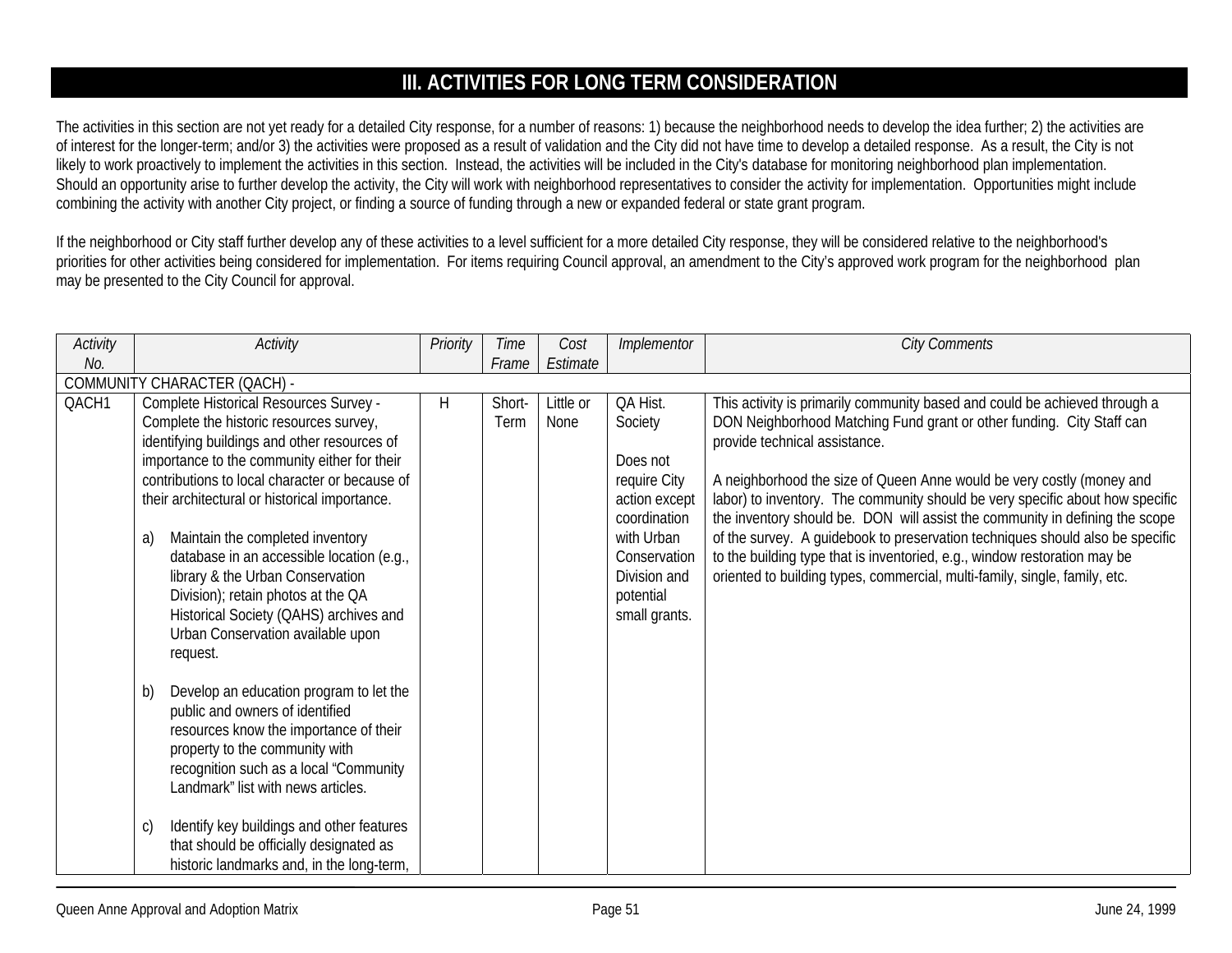| Activity<br>No.   | <b>Activity</b>                                                                                                                                                                                                                                                                                                                                                                               | Priority     | <b>Time</b><br>Frame | Cost<br>Estimate  | Implementor                                                                                                                                                    | <b>City Comments</b>                                                                                                                                                                                                                                                                                                                                               |
|-------------------|-----------------------------------------------------------------------------------------------------------------------------------------------------------------------------------------------------------------------------------------------------------------------------------------------------------------------------------------------------------------------------------------------|--------------|----------------------|-------------------|----------------------------------------------------------------------------------------------------------------------------------------------------------------|--------------------------------------------------------------------------------------------------------------------------------------------------------------------------------------------------------------------------------------------------------------------------------------------------------------------------------------------------------------------|
|                   | work w/property owners for designation.                                                                                                                                                                                                                                                                                                                                                       |              |                      |                   |                                                                                                                                                                |                                                                                                                                                                                                                                                                                                                                                                    |
| QACH <sub>3</sub> | Develop Historic Resources Library -<br>Develop (or facilitate access to) a resources<br>library to assist property owners in<br>maintaining their property and retaining its<br>historic character.                                                                                                                                                                                          | M            | Mid                  | Little or<br>None | QA Hist.<br>Society/<br>Housing<br>Advocacy<br>Group                                                                                                           | This activity is primarily community based and could be achieved through a<br>DON Neighborhood Matching Fund grant. City Staff can provide technical<br>assistance.                                                                                                                                                                                                |
| QACH4             | Workshops and On-Site Assistance to<br>Maintain Historic Character - Provide (or<br>facilitate) workshops and on-site assistance<br>for property owners to assist them in<br>maintaining their property and retaining its<br>historic character (consider coordination with<br>Historic Seattle and Phinney Neighborhood<br>Association to avoid duplication).                                | H            | Mid                  | Little or<br>None | QA Hist.<br>Society<br>Housing<br>Advocacy<br>Group                                                                                                            | This activity is primarily community based and could be achieved through a<br>DON Neighborhood Matching Fund grant. City Staff can provide technical<br>assistance.                                                                                                                                                                                                |
|                   | HUMAN SERVICES/HOUSING (QAH) -                                                                                                                                                                                                                                                                                                                                                                |              |                      |                   |                                                                                                                                                                |                                                                                                                                                                                                                                                                                                                                                                    |
| QAH <sub>2</sub>  | Establish a Queen Anne Community Festival<br>- Work w/ merchants, the City, and<br>community organizations to develop an<br>annual community festival to enhance<br>community identity and awareness.<br>Halloween Parade on the Counterbalance<br>(Upper QA and Urban Center) has been<br>suggested and has received support, but<br>ideas are still being sought for theme and<br>schedule. | M            | Short-<br>Term       | Little or<br>None | Chamber<br>QA Plan<br>Impl. Org.<br>Uptown<br><b>Action Team</b><br>QACC<br>Other<br><b>Business</b><br>and<br>Community<br>Groups<br>DON could<br>be involved | This activity is primarily community based and could be achieved through a<br>DON Neighborhood Matching Fund grant. City Staff can provide technical<br>assistance.                                                                                                                                                                                                |
| QAH3              | Web site Development - Continue to<br>maintain and expand the Queen Anne<br><b>Community Web Site</b>                                                                                                                                                                                                                                                                                         | M            | Short-<br>Term       | Little or<br>None | QA Plan<br>Impl. Org.<br>Local<br>Community<br>Groups or<br><b>Businesses</b>                                                                                  | This activity is primarily community based and could be achieved through a<br>DON Neighborhood Matching Fund grant. City Staff can provide technical<br>assistance.                                                                                                                                                                                                |
| QAH5              | Housing - Allow Off-Site Parking in<br>Exchange for more Affordable Housing in the<br>Urban Center - Allow off-site parking at<br>Seattle Center or in structures or other<br>designated places in the Urban Center to                                                                                                                                                                        | $\mathsf{H}$ | Mid                  |                   | QA Plan<br>Impl. Org.<br>Housing<br>Advocacy                                                                                                                   | An interdepartmental team is looking at parking issues citywide. In 1999-2000,<br>the Executive will be conducting a parking study to look at code requirements<br>for various uses vs. the demand generated by those uses. The study may<br>include a review of whether parking demand varies due to income levels of<br>residents. The study will be led by SPO. |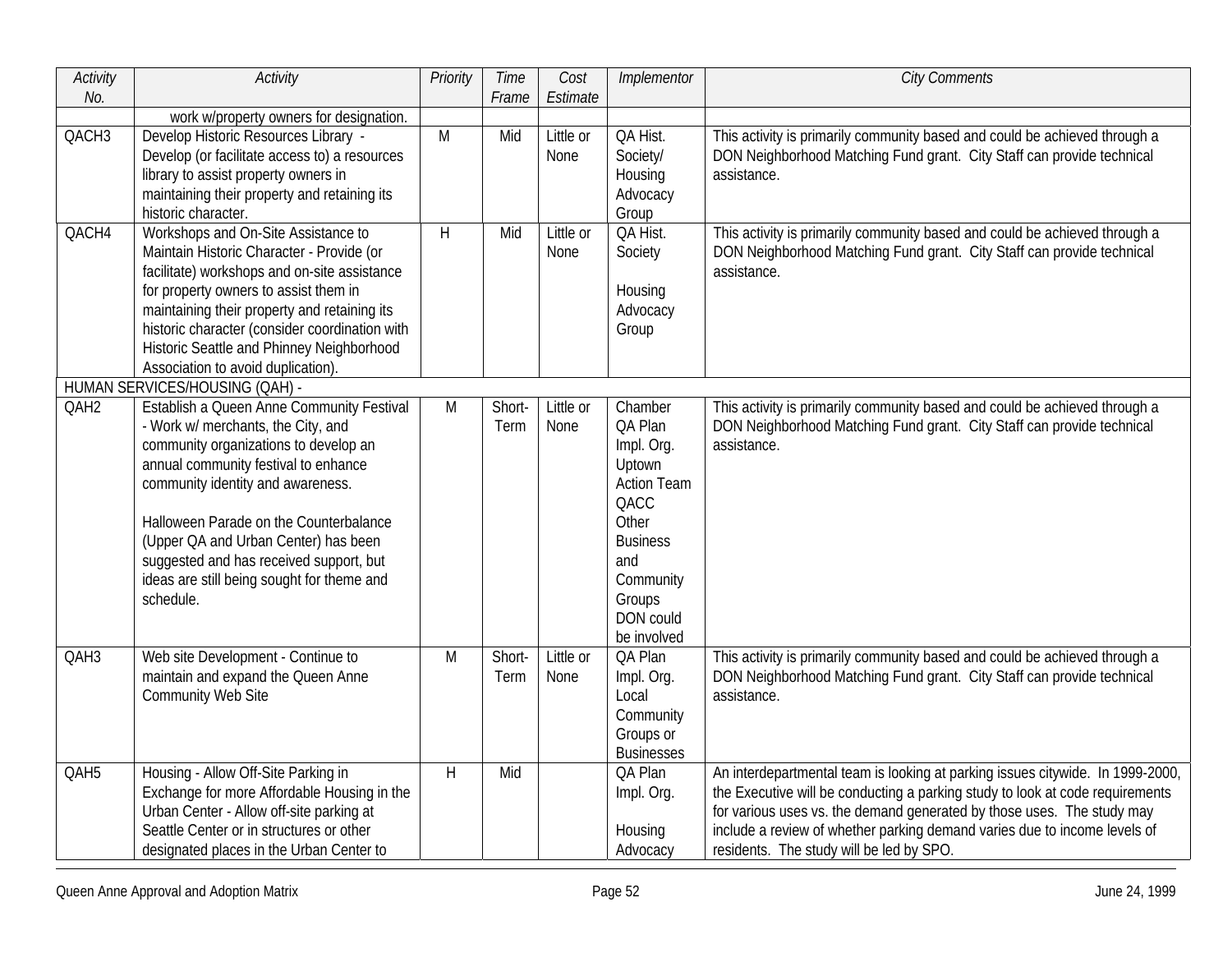| Activity         | Activity                                                                                                                                                                                                                                                                                                                                                                                                                                                                                                                                                        | Priority       | Time           | Cost     | Implementor                                                         | <b>City Comments</b>                                                                                                                                                                                                                                                                                                                                    |
|------------------|-----------------------------------------------------------------------------------------------------------------------------------------------------------------------------------------------------------------------------------------------------------------------------------------------------------------------------------------------------------------------------------------------------------------------------------------------------------------------------------------------------------------------------------------------------------------|----------------|----------------|----------|---------------------------------------------------------------------|---------------------------------------------------------------------------------------------------------------------------------------------------------------------------------------------------------------------------------------------------------------------------------------------------------------------------------------------------------|
| No.              |                                                                                                                                                                                                                                                                                                                                                                                                                                                                                                                                                                 |                | Frame          | Estimate |                                                                     |                                                                                                                                                                                                                                                                                                                                                         |
|                  | decrease housing costs while still providing<br>parking to those who need it. This would<br>focus on buildings for people with 50-80<br>percent of median income. An arrangement<br>would be made with interested developers to<br>provide mitigation banking for centralized<br>parking (or other acceptable method). Any<br>new parking structures resulting for this<br>proposal would be subject to a design review<br>process. Such an arrangement would also<br>promote and educate residents about<br>available parking.                                 |                |                |          | Group<br>Uptown QA<br><b>Action Team</b><br>DCLU, SPO,<br>OH        | In addition, DCLU proposes to include this proposal in a code development<br>project to be carried out in 1999/2000 as part of urban center plan<br>implementation.                                                                                                                                                                                     |
| QAH6             | Housing - Develop a Queen Anne<br>Neighborhood Housing Pattern Book - Work<br>with the City and other neighborhoods to<br>develop neighborhood housing pattern<br>book(s) that are suitable for the particular<br>needs of the Urban Center and other parts of<br>Queen Anne (including accessory dwelling<br>units). This could include participation in a<br>demonstration project, if an appropriate site<br>and participants were identified.                                                                                                               | M              | Short-<br>Term |          | Housing<br>Advocacy<br>Group, OH,<br><b>DCLU</b>                    | Interesting idea and worthy of support. Supports action item in the Housing<br>Action Agenda. This is a community-based activity. DCLU can provide<br>technical assistance to the community.                                                                                                                                                            |
| QAH <sub>8</sub> | Housing Finance - Identify "At Risk" Housing<br>to Provide Advance Notice Regarding<br><b>Changes to Affordable Residential Buildings</b><br>- Work with the City to identify "at risk"<br>affordable housing. Develop a database on<br>existing affordable housing to identify<br>potential threats to affordability such as<br>development pressure. This would involve<br>collecting rent information for key buildings<br>and maintaining contact with knowledgeable<br>people so that there could be advance notice<br>of pending changes in the building. | $\overline{M}$ | Mid            |          | New Housing<br>Advocacy<br>Group w/<br>QA Plan<br>Impl. Org.,<br>OH | DHHS/OH already inventories "at-risk" Section 8 and other subsidized<br>housing; presumably this proposal would cover non-subsidized housing being<br>converted to condos or otherwise at-risk. This could be a community-based<br>project. If so, OH can provide technical support as the community develops a<br>database.                            |
| QAH9             | Housing Finance - Investigate the<br>Possibilities for Subsidized Housing,<br>Especially in the Urban Center. This would<br>include developing relationships with non-<br>profit developers of low-income housing and                                                                                                                                                                                                                                                                                                                                           | M              | Short-<br>Term |          | New Housing<br>Advocacy<br>Group w/<br>QA Plan                      | This can be a community based activity. City departments, such as OH can<br>provide technical assistance during the implementation of this<br>recommendation. City funds for construction or rehabilitation of subsidized<br>housing would be available through existing competitive processes and<br>subject to local, state, and federal regulations. |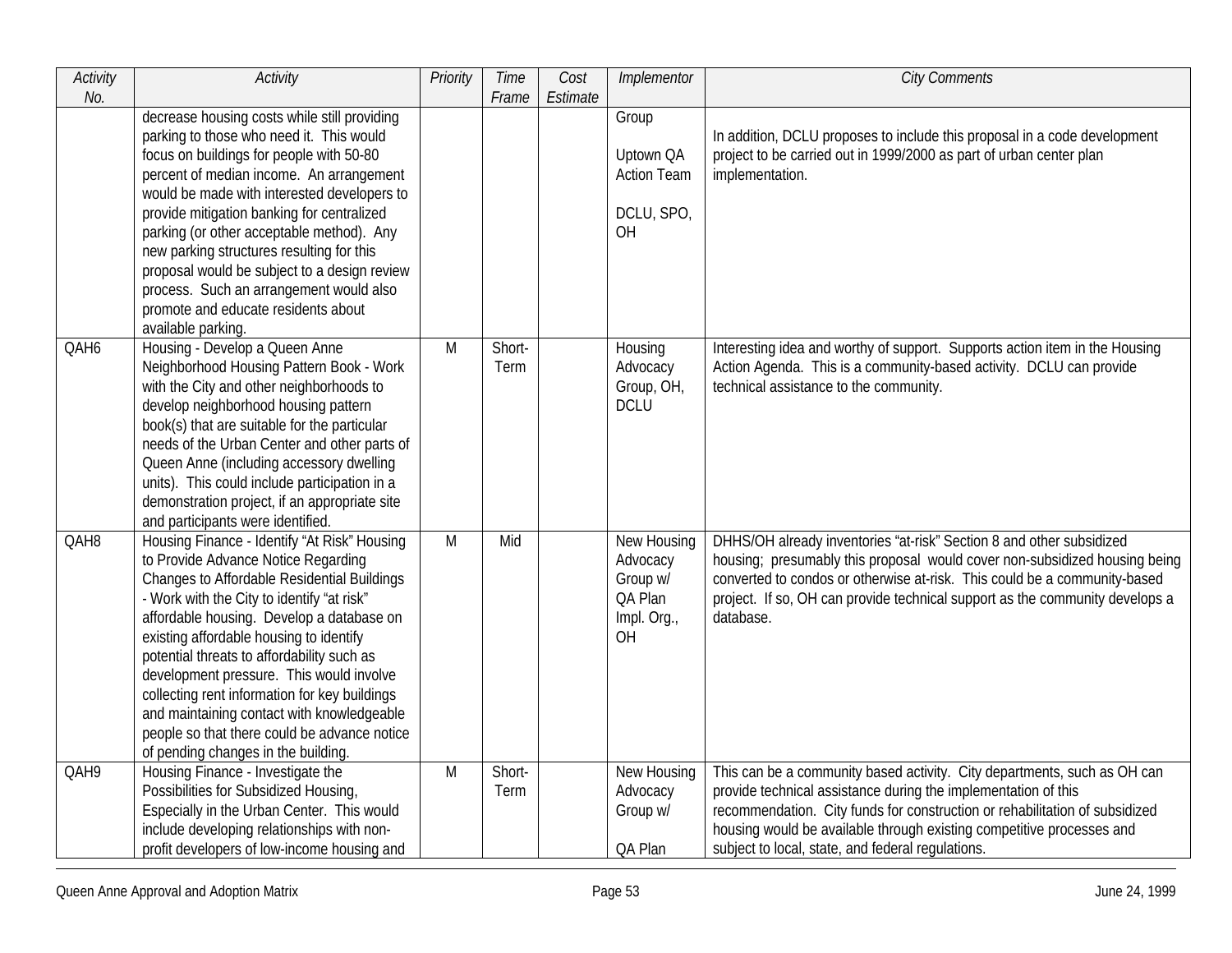| Activity<br>No. | Activity                                                                                                                                                                                                                                                                                                                                                                                                                                                         | Priority | Time<br>Frame  | Cost<br>Estimate | Implementor                                                       | <b>City Comments</b>                                                                                                                                                                                                                                                                                                                                                                                                                                                               |
|-----------------|------------------------------------------------------------------------------------------------------------------------------------------------------------------------------------------------------------------------------------------------------------------------------------------------------------------------------------------------------------------------------------------------------------------------------------------------------------------|----------|----------------|------------------|-------------------------------------------------------------------|------------------------------------------------------------------------------------------------------------------------------------------------------------------------------------------------------------------------------------------------------------------------------------------------------------------------------------------------------------------------------------------------------------------------------------------------------------------------------------|
|                 | working with them to acquire properties.                                                                                                                                                                                                                                                                                                                                                                                                                         |          |                |                  | Impl. Org.<br><b>OH</b>                                           |                                                                                                                                                                                                                                                                                                                                                                                                                                                                                    |
| QAH10           | Housing Finance - Encourage the<br>Development of Cooperatives and Purchase<br>of Buildings by Cooperatives - Encourage<br>the development of cooperatives and<br>purchase of buildings by cooperatives which<br>allow ownership at more affordable cost.                                                                                                                                                                                                        | M        | Short-<br>Term |                  | New Housing<br>Advocacy<br>Group w/<br>QA Plan<br>Impl. Org<br>OH | This is a community based activity. City departments, such as OH can provide<br>technical assistance during the implementation of this recommendation.                                                                                                                                                                                                                                                                                                                             |
| QAH11           | Housing Finance - Source of financing for<br>coop and condo conversion - Work with the<br>City to establish a source of financing for<br>those wishing to purchase cooperatives or<br>for those wishing to purchase apartments<br>being converted to condominiums.                                                                                                                                                                                               | M        | Short-<br>Term |                  | New Housing<br>Advocacy<br>Group<br>QA Plan<br>Impl. Org<br>OH    | This is a community based activity. City departments, such as OH can provide<br>technical assistance during the implementation of this recommendation. This<br>item may be added to OH's work program in the future.                                                                                                                                                                                                                                                               |
| QAH12           | Housing Finance - Publicize and Encourage<br>the Use of Community Land Trusts -<br>Publicize and encourage the use of<br>community land trusts, which provide<br>housing that is more permanently affordable.<br>Price of land has been the most important<br>cost consideration in urban housing and is<br>rising due to low supply and high demand.<br>Land Trust concept will help mitigate these<br>effects by banking land in trusts outside the<br>market. | M        | Short-<br>Term |                  | OH, OED                                                           | OH has funds available for the development of at least one new community<br>land trust. OED and OH will work with community non-profits for this and other<br>communities requesting such assistance to determine the feasibility of building<br>on existing resources to develop a community land trust and/or to propose a<br>new community land trust. All proposals would then be subject to existing<br>local, state and federal regulations and funding selection processes. |
| QAH13           | Housing Finance - Expand and Promote<br>Programs That Encourage Home Ownership<br>and Provide Down-Payment Assistance -<br>Work with the City to expand and promote<br>programs sponsored by the City and others<br>to encourage home ownership and provide<br>down payment assistance.                                                                                                                                                                          | M        | Short-<br>Term |                  | New Housing<br>Advocacy<br>Group<br>QA Plan<br>Impl. Org,<br>OH   | The City already has a home ownership/downpayment assistance program.<br>OH is evaluating possible expansion of that program.                                                                                                                                                                                                                                                                                                                                                      |
| QAH14           | Housing Finance - Pursue state Legislation<br>Which Would Allow Affordable Housing to be<br>Taxed Based on "Current Use" Rather Than<br>"Highest and Best Use" - Work with the City                                                                                                                                                                                                                                                                              | M        | Mid            |                  | New Housing<br>Advocacy<br>Group                                  | OH supports this recommendation. The proposal has been on the City's<br>legislative agenda in the past, but with no success. The proposal is included<br>in the Mayor's Housing Action Agenda and may be on included on the City's<br>legislative agenda again in the future.                                                                                                                                                                                                      |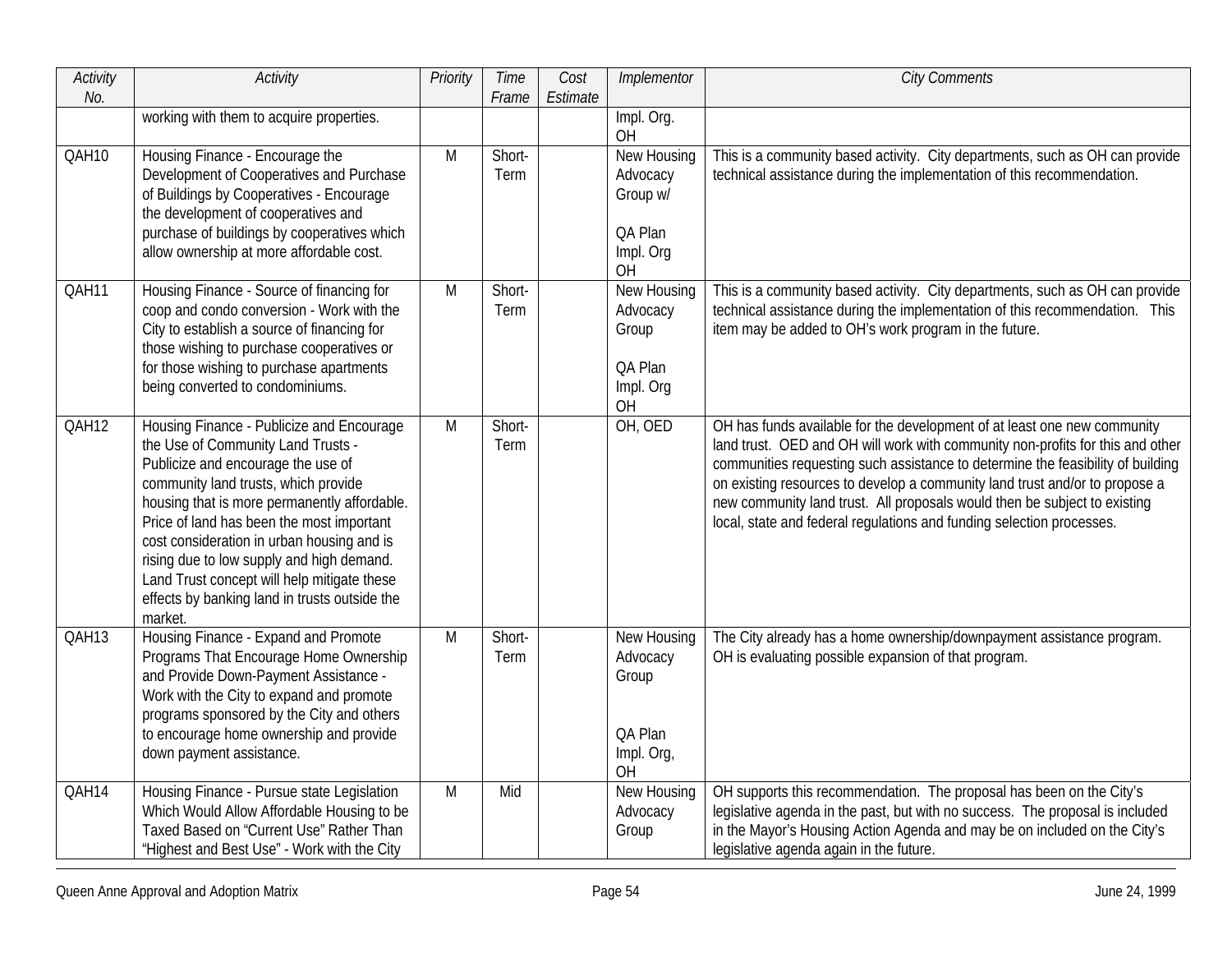| <b>Activity</b>            | <b>Activity</b>                                                                                                                                                                                                                                                                                                                                                                                                                                                                                                                                                                                     | Priority | Time           | Cost              | Implementor                                                                                                                         | <b>City Comments</b>                                                                                                                                                                                                                                                                             |
|----------------------------|-----------------------------------------------------------------------------------------------------------------------------------------------------------------------------------------------------------------------------------------------------------------------------------------------------------------------------------------------------------------------------------------------------------------------------------------------------------------------------------------------------------------------------------------------------------------------------------------------------|----------|----------------|-------------------|-------------------------------------------------------------------------------------------------------------------------------------|--------------------------------------------------------------------------------------------------------------------------------------------------------------------------------------------------------------------------------------------------------------------------------------------------|
| No.                        | to pursue state legislation which would allow<br>affordable housing to be taxed based on<br>"current use" rather than "highest and best<br>use". Existing law taxes property not on its<br>current use but on its "highest and best use."<br>This encourages redevelopment and urban<br>growth and renewal. It may also result in<br>loss of existing, more affordable units and<br>their replacement with more units, but which<br>are less affordable. This can result in the<br>gradual loss of affordable housing and<br>community's historic character. This<br>proposal will slow this trend. |          | Frame          | Estimate          | QA Plan<br>Impl. Org.,<br>OH, OIR                                                                                                   | This can also be a community based activity . City departments, such as OH<br>can provide technical assistance during the implementation of this<br>recommendation.                                                                                                                              |
| QAH16                      | Rental Assistance - Explore Revolving Loan<br>Fund - Work with the City to explore a<br>revolving loan fund to meet renter needs<br>such as assistance with moving costs and<br>rental deposits in particular circumstances.                                                                                                                                                                                                                                                                                                                                                                        | M        | Mid            |                   | New Housing<br>Advocacy<br>Group                                                                                                    | OH supports. Our current rental assistance program is available citywide<br>already, although funds are limited and restricted to use by victims of domestic<br>violence.                                                                                                                        |
| QAH17                      | Home Owner Assistance - Expand Existing<br>Home Maintenance and Repair Classes, a<br>Tool Bank, and On-Site Assistance for Home<br>Remodelers - Work with Phinney<br>Neighborhood Association to expand home<br>maintenance and repair classes, a tool bank,<br>and on-site assistance for home remodelers.                                                                                                                                                                                                                                                                                         | M        | Short-<br>Term | Little or<br>None | QACC, QA<br>Hist. Soc.,<br>New Housing<br>Advocacy<br>Group, QA<br>Plan Impl.<br>Org.<br>Phinney<br>Neighbor-<br>hood Assoc.,<br>OH | The City already has existing rehabilitation and minor repair programs. OH<br>can work with the community to identify potential program participants.                                                                                                                                            |
| QAH20                      | <b>Establish a New Queen Anne Housing</b><br>Advocacy Group - Establish a committee or<br>organization to guide housing advocacy in<br>Queen Anne.                                                                                                                                                                                                                                                                                                                                                                                                                                                  | H        | Short-<br>Term |                   | QACC<br>QANPC<br>Other<br>Comm.<br>Group                                                                                            | Because of limited administrative funding for such organizations, OH<br>encourages the neighborhood to consider working with existing housing<br>advocacy organizations rather than developing a new one. Depending on the<br>community's priorities, a number of organizations may be workable. |
| LAND USE (QALU) -<br>QALU4 | Establishment of the W. Roy Street Historic<br><b>Conservation District Overlay - Designation</b><br>of a Historic Conservation District Overlay,<br>consistent with Character recommendation                                                                                                                                                                                                                                                                                                                                                                                                       | H.       | Long           |                   | <b>DCLU</b>                                                                                                                         | This recommendation is duplicated in QACH7 - Additional Items for<br>Implementation. Please see Executive Response for that recommendation.                                                                                                                                                      |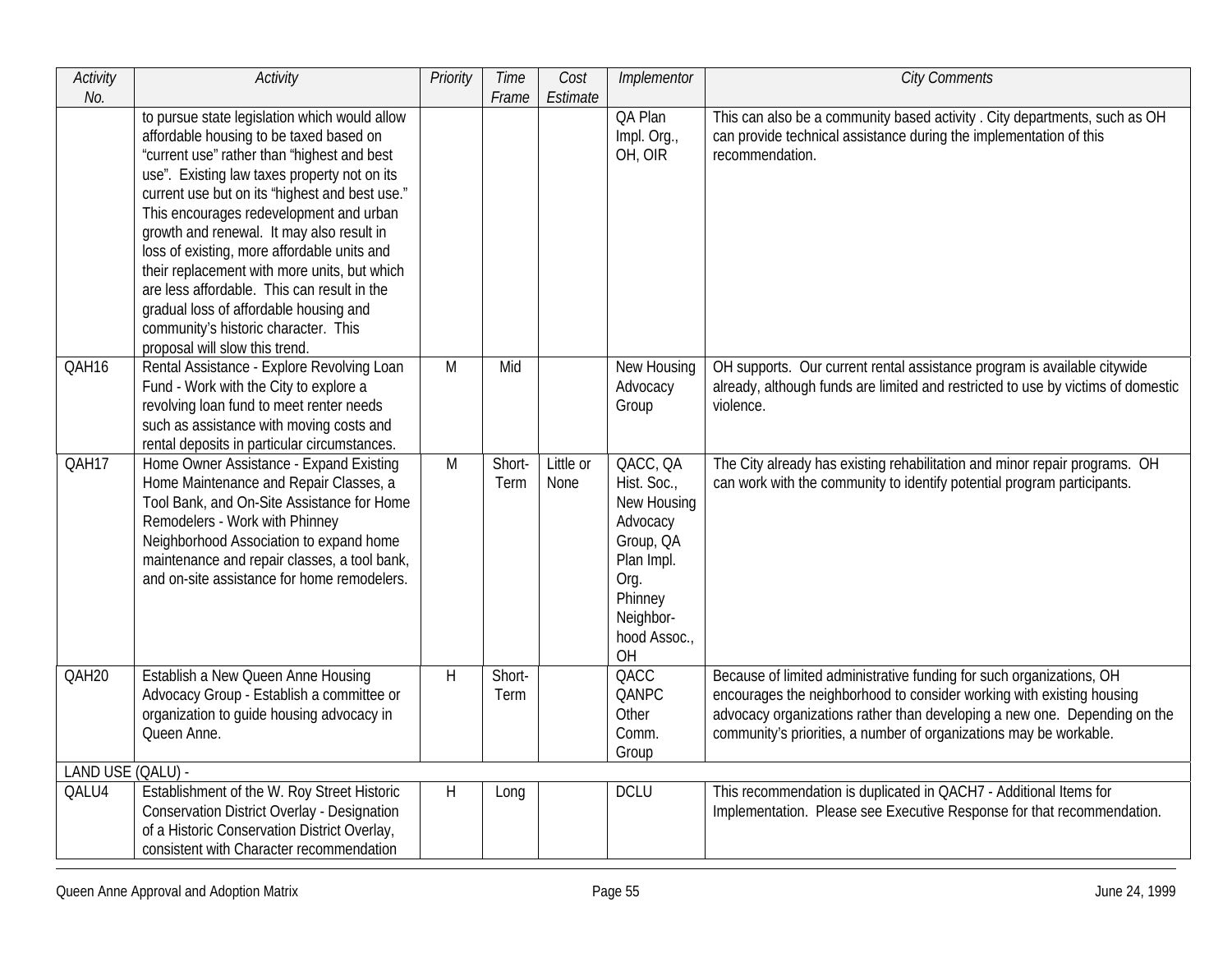| Activity<br>No. | Activity                                                                                                                                                                                                                                                                                                  | Priority | Time<br>Frame  | Cost<br>Estimate | Implementor                                                                                                     | <b>City Comments</b>                                                                                                                                                                                                                                                                                                                                    |
|-----------------|-----------------------------------------------------------------------------------------------------------------------------------------------------------------------------------------------------------------------------------------------------------------------------------------------------------|----------|----------------|------------------|-----------------------------------------------------------------------------------------------------------------|---------------------------------------------------------------------------------------------------------------------------------------------------------------------------------------------------------------------------------------------------------------------------------------------------------------------------------------------------------|
|                 | for W. Roy Street Historic Conservation<br>District. This recommendation would<br>establish the District on the map. The<br>District would be mapped in detail as part of<br>the establishment of the Conservation<br>District consistent with (QACH7).                                                   |          |                |                  |                                                                                                                 |                                                                                                                                                                                                                                                                                                                                                         |
| QALU10          | Policy Recommendation -<br>Low Rise zone - More Stringent Design<br>Review Shall be Undertaken on New<br>Proposals to Upgrade the Design Quality of<br>New Multifamily Residential Projects -<br>Ensure that Low Rise zones undergo City's<br>design review process.                                      | H        | Mid            |                  | <b>DCLU</b><br>Design<br>Review<br>Board<br>New OA<br>Character<br>Support<br>Group or QA<br>Plan Impl.<br>Org. | Lower design review thresholds, meaning more projects would be subject to<br>review, and the development of neighborhood specific design guidelines, are<br>being proposed by other neighborhoods too. DCLU will work with the<br>community to clarify its recommendations as DCLU works on the<br>neighborhood design guidelines project in 1999-2000. |
|                 | PARKS & OPEN SPACE (QAP) -                                                                                                                                                                                                                                                                                |          |                |                  |                                                                                                                 |                                                                                                                                                                                                                                                                                                                                                         |
| QAP12           | Design and Maintain for Wildlife -<br>Design and maintain all park and open space<br>landscapes to be friendly to wildlife. Employ<br>all efforts to strengthen the connection<br>between Queen Anne and the natural<br>environment.                                                                      | H        | Short-<br>Term |                  | <b>DPR</b>                                                                                                      | DPR supports this recommendation in areas where it does not conflict with<br>other activities.                                                                                                                                                                                                                                                          |
| QAP18           | Maintain Existing Levels of Park Service -<br>Policy recommendation. Replace structures<br>that are old and rotting or find a place for<br>new ones.                                                                                                                                                      | H        | Long           |                  | <b>DPR</b>                                                                                                      | DPR plans to replace failing DPR play areas that are removed or demolished<br>as appropriate.                                                                                                                                                                                                                                                           |
|                 | TRAFFIC & TRANSPORTATION (QAT) -                                                                                                                                                                                                                                                                          |          |                |                  |                                                                                                                 |                                                                                                                                                                                                                                                                                                                                                         |
| QAT14           | Traffic - Mercer Street - Selected Closures of<br>Intersections to Cross Traffic Between<br>Aurora Ave. N. and I-5 - City should initiate<br>closing of selected intersections to cross<br>traffic on Mercer Street between Aurora Ave.<br>N. and I-5. This would be part of a "Mercer<br>Mess" solution. | M        | Long           |                  | <b>SEATRAN</b><br>SPD                                                                                           | Most streets along Mercer are closed. The ones that are not are needed for<br>access. Street closures should be evaluated in light of their citywide impacts,<br>not just their effect on the local community.                                                                                                                                          |
| QAT22           | Ballard & Fremont Bridge Maintenance -<br>Support BINMIC recommendation to<br>maintain the Ballard Bridge.                                                                                                                                                                                                | M        | Short-<br>Term |                  | <b>SEATRAN</b>                                                                                                  | This is a SEATRAN priority.                                                                                                                                                                                                                                                                                                                             |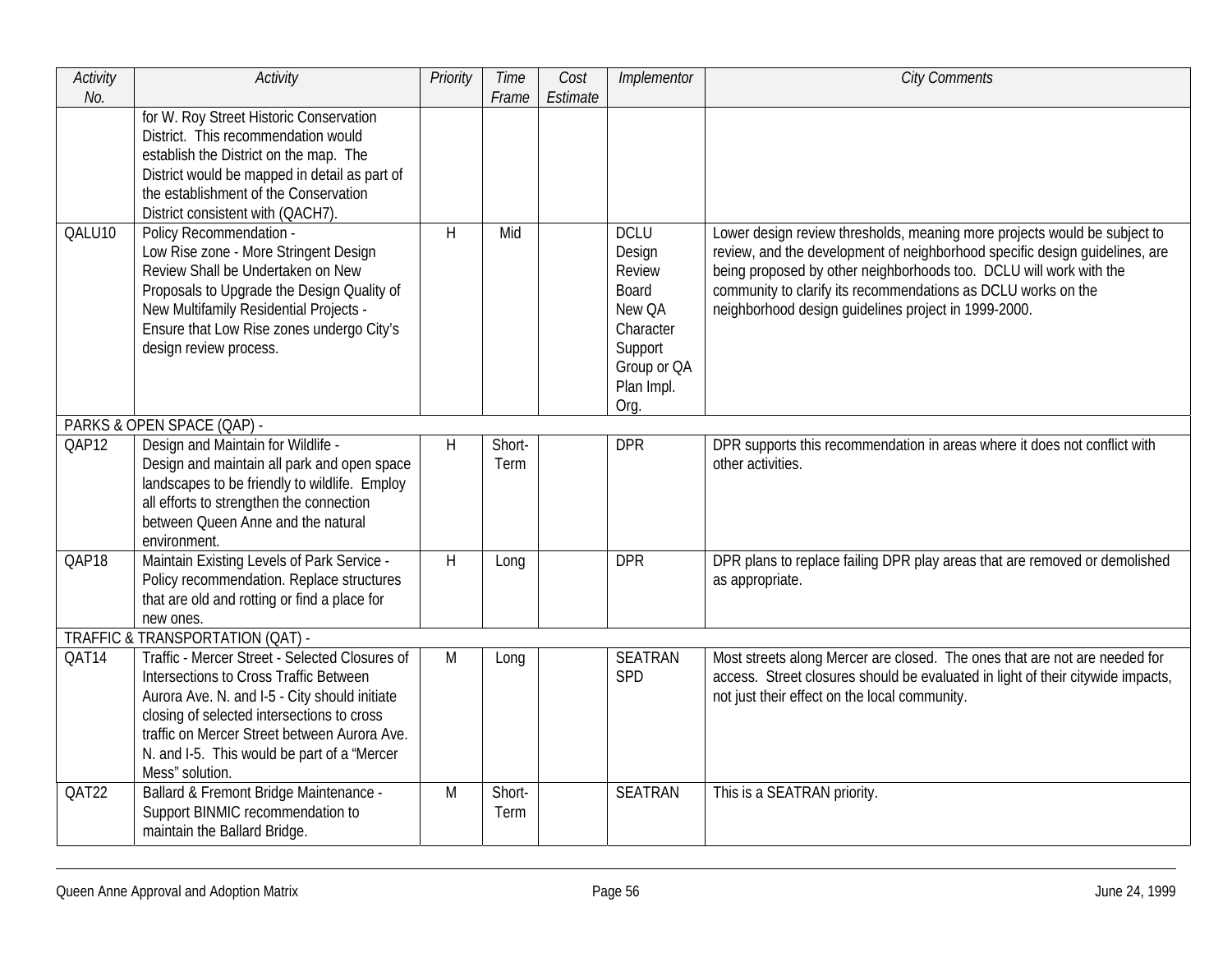| Activity<br>No.    | Activity                                                                                                                                                                                                                                                                                                                                                                                                                                                                                                                       | Priority | Time<br>Frame  | Cost<br>Estimate | Implementor                      | <b>City Comments</b>                                                                                                                                                                                                                                                                                                                                                                                                                                                                                                                                                                                                                                                                                                                                                                                                                                                                                                                                                                                                                                                                                                                                                                                                                                                                                                                                                                                                                                                                                                  |
|--------------------|--------------------------------------------------------------------------------------------------------------------------------------------------------------------------------------------------------------------------------------------------------------------------------------------------------------------------------------------------------------------------------------------------------------------------------------------------------------------------------------------------------------------------------|----------|----------------|------------------|----------------------------------|-----------------------------------------------------------------------------------------------------------------------------------------------------------------------------------------------------------------------------------------------------------------------------------------------------------------------------------------------------------------------------------------------------------------------------------------------------------------------------------------------------------------------------------------------------------------------------------------------------------------------------------------------------------------------------------------------------------------------------------------------------------------------------------------------------------------------------------------------------------------------------------------------------------------------------------------------------------------------------------------------------------------------------------------------------------------------------------------------------------------------------------------------------------------------------------------------------------------------------------------------------------------------------------------------------------------------------------------------------------------------------------------------------------------------------------------------------------------------------------------------------------------------|
| QAT24              | Transportation Management Association -<br>Fund the establishment and ongoing<br>operation of a TMA for Queen Anne.                                                                                                                                                                                                                                                                                                                                                                                                            | H        | Long           |                  | <b>SEATRAN</b>                   | SEATRAN would not implement the formation of a TMA, but would work with a<br>TMA the same way it works with "employer networking groups." Employer<br>networking groups are less formal organizations of employers who are<br>affected by the Commute Trip Reduction Law.                                                                                                                                                                                                                                                                                                                                                                                                                                                                                                                                                                                                                                                                                                                                                                                                                                                                                                                                                                                                                                                                                                                                                                                                                                             |
| QAT26              | Neighborhood Traffic Control - Traffic Circles<br>- Neighborhood Action, City should continue<br>to identify and construct neighborhood traffic<br>circles to reduce speeds on local facilities<br>and improve safety; unify multiple funding<br>sources.                                                                                                                                                                                                                                                                      | H        | Short-<br>Term |                  | <b>SEATRAN</b>                   | SEATRAN supports this recommendation. Implementation is subject to<br>funding availability.                                                                                                                                                                                                                                                                                                                                                                                                                                                                                                                                                                                                                                                                                                                                                                                                                                                                                                                                                                                                                                                                                                                                                                                                                                                                                                                                                                                                                           |
| QAT29              | Sidewalk/Roadway Lighting -Make certain all<br>Queen Anne arterials have adequate<br>sidewalk/roadway lighting for pedestrian<br>comfort and safety. Field observations have<br>shown that lighting on many QA arterials is<br>inadequate to promote comfortable and safe<br>walking. Priority arterials include:<br>Queen Anne Avenue N. and First Ave.<br>$\bullet$<br>N. from Roy St to Denny Way<br>Mercer St. from Mercer Place to 5th<br>$\bullet$<br>Ave. N.<br>Roy St from Kinnear Park to Aurora<br>$\bullet$<br>Ave. | H        | Mid            |                  | <b>SEATRAN</b><br>SPU<br>SCL     | 1999, the Executive will be reviewing its policies on lighting streets, alleys,<br>parks, etc. as part of its work on the neighborhood planning policy docket.<br>Issues related to safety lighting raised in the Queen Anne Plan will be<br>considered as the Executive addresses this policy item.<br>SEATRAN will evaluate the identified arterial streets for adequate lighting.<br>Several departments may have jurisdiction over lighting, including SEATRAN,<br>SCL and SPR. Those departments will need to coordinate their work in<br>response to this activity.<br>For lighting projects, neighborhoods are encouraged to develop a "lighting<br>plan" by working with Seattle City Light's North Service Center. The plan<br>should include the location and type of lighting fixtures which will be the basis<br>of project feasibility and cost estimates. City Light works closely with the<br>Police department to address security issues. For lighting on arterials,<br>SEATRAN has jurisdiction and needs to be involved and lighting in parks<br>should involve the Parks Department. Seattle City Light also has a streetlight<br>"saturation" program which installs streetlights in residential areas throughout<br>Seattle with overhead electrical systems<br>Please reference Seattle City Light's new publication entitled Resources for<br>Neighborhood Planning Opportunities for more details; available at the<br>Neighborhood Service Center or from the Neighborhood Planning Office. |
| $\overline{OAT}36$ | Provide Extended Services at Future Sound<br>Move High-Capacity Transit Stations -<br>Provide comfort facilities, food service<br>concessions, and other appropriate services<br>at any future Uptown Center light rail/high-                                                                                                                                                                                                                                                                                                  | H        | Long           |                  | Sound<br>Transit<br>(RTA)<br>SPO | The Uptown Center will be considered in future Sound Transit planning.<br>Enhancement of Sound Transit stations will be considered during the planning<br>process.                                                                                                                                                                                                                                                                                                                                                                                                                                                                                                                                                                                                                                                                                                                                                                                                                                                                                                                                                                                                                                                                                                                                                                                                                                                                                                                                                    |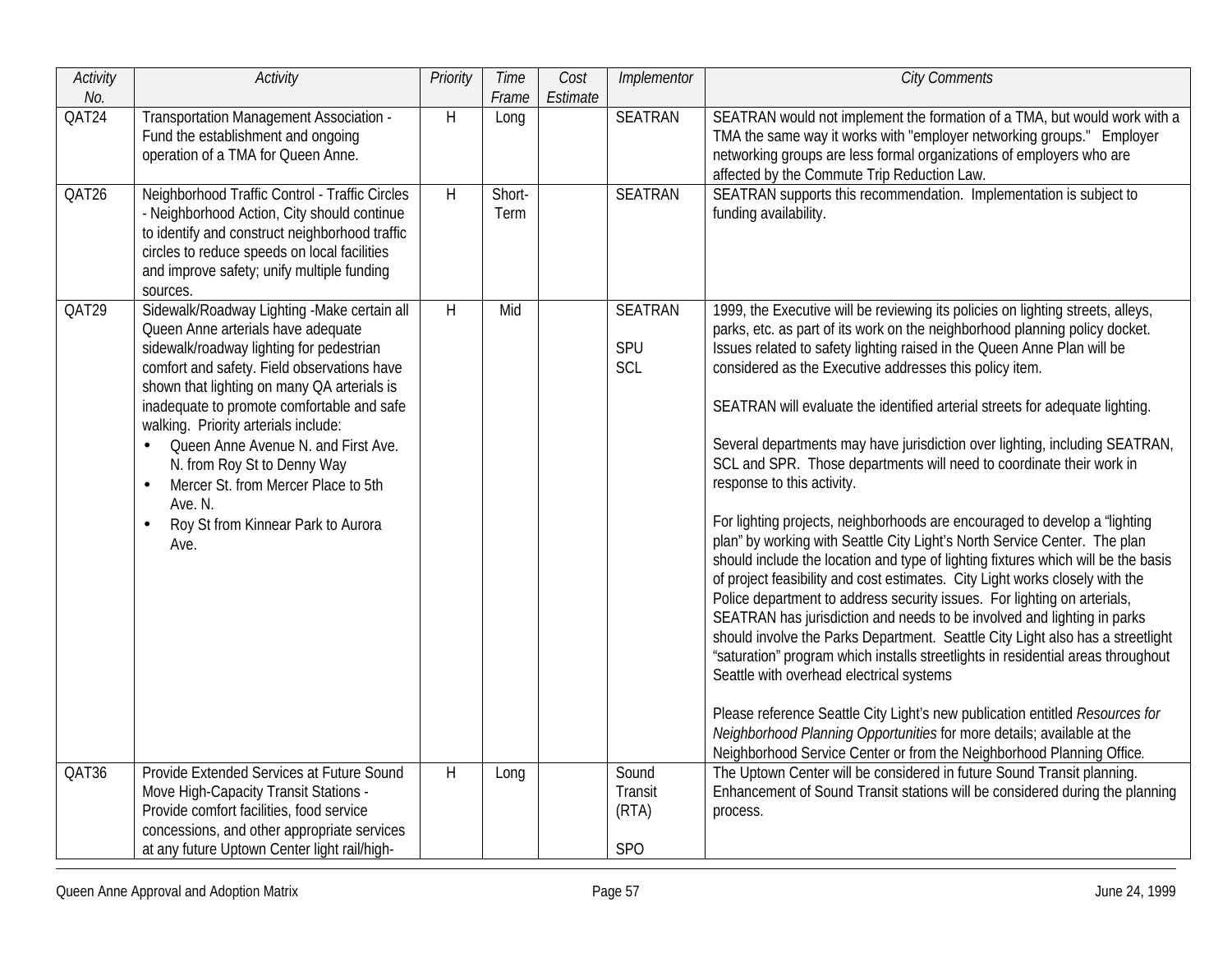| Activity | <b>Activity</b>                                                                                                                                                                                                                                                                                                                                                                                                                    | Priority | Time           | Cost     | Implementor                                                    | <b>City Comments</b>                                                                                                                                                                                                                                                                                                                                                               |
|----------|------------------------------------------------------------------------------------------------------------------------------------------------------------------------------------------------------------------------------------------------------------------------------------------------------------------------------------------------------------------------------------------------------------------------------------|----------|----------------|----------|----------------------------------------------------------------|------------------------------------------------------------------------------------------------------------------------------------------------------------------------------------------------------------------------------------------------------------------------------------------------------------------------------------------------------------------------------------|
| No.      |                                                                                                                                                                                                                                                                                                                                                                                                                                    |          | Frame          | Estimate |                                                                |                                                                                                                                                                                                                                                                                                                                                                                    |
|          | capacity station.                                                                                                                                                                                                                                                                                                                                                                                                                  |          |                |          |                                                                |                                                                                                                                                                                                                                                                                                                                                                                    |
| QAT37    | Transit - Broad Street Pier - RTA Commuter<br>Rail Station - Street Car Extension - Extend<br>the existing waterfront trolley which<br>terminates near Broad Street, and which will<br>connect to the proposed Sound Move (RTA)<br>Commuter Rail station on the waterfront; to<br>serve the BINMIC Immunex area and<br>shoreline parks. This will provide a<br>continuous streetcar connection along the<br>length of Elliott Bay. | M        | Long           |          | Port of<br>Seattle                                             | An extension of the street car route is being considered in relation to commuter<br>rail and Sound Transit planning. A North Downtown commuter rail station at<br>Broad Street is the primary focus of current planning. A station at the<br>Immunex site is not being considered in the current EIS process.                                                                      |
| QAT38    | Transit Connection to RTA Commuter Rail -<br>Provide a public transportation connection<br>between the waterfront Sound Move<br>Commuter Rail station and the QANPC's<br>proposed future light rail station in Uptown<br>Center.                                                                                                                                                                                                   | H        | Long           |          | Sound<br><b>Transit</b><br>Metro                               | Uptown Center is a viable light rail alternative which is being considered in the<br>current EIS for the project. The Capitol Hill/First Hill location is the preferred<br>alternative. Depending on the results of the EIS, the Queen Anne Urban<br>Center location may be considered. Future phases of planning will consider<br>connections between different types of transit. |
| QAT39    | <b>Transit - Sound Move Commuter Rail Station</b><br>at Immunex - Alternative to extension of the<br>waterfront trolley (preferred), Sound Transit<br>would develop a BINMIC/Immunex area<br>Commuter Rail station on the north line.                                                                                                                                                                                              | M        | Long           |          | Sound<br>Transit                                               | A commuter rail station at the Immunex site will not be considered. Commuter<br>rail stations cannot be spaced close together. Locations for commuter rail<br>stations under review and analysis in the Environmental Impact Statement are<br>Ballard and North Downtown.                                                                                                          |
| QAT40    | Monorail Extension to Ballard - If and when<br>the Monorail is extended, should extend the<br>Monorail through Uptown Center Village to<br>Ballard.                                                                                                                                                                                                                                                                                | $\sf H$  | Long           |          | Private<br>Interests<br>Elevated<br>Transportatio<br>n Company | Monorail routing & planning and future phases of Sound Transit work will likely<br>address this corridor.                                                                                                                                                                                                                                                                          |
| QAT54    | Bike access to Sound Move Light Rail at All<br>Hours - Allow bicycles on Sound Move<br>transit vehicles at peak hours; equip vehicles<br>to accommodate bicycles and riders.                                                                                                                                                                                                                                                       | $\sf H$  | Long           |          | Sound<br><b>Transit</b><br>(RTA)                               | Bike access during off peak hours has been designated as appropriate. Bike<br>access to Sound Move Light Rail during peak hours is currently under review.<br>The City supports peak hour access, however, Sound Transit must review<br>safety and operational issues prior to making a final decision.                                                                            |
| QAT66    | Pedestrian Crossing Improvement at Queen<br>Anne Ave./Roy Street Intersection - City<br>should evaluate this intersection for potential<br>creation of a "Scramble" crossing<br>where a phase in the signal(s) is provided for<br>pedestrians only to cross in any direction.                                                                                                                                                      | H        | Short-<br>Term |          | <b>SEATRAN</b>                                                 | This recommendation is duplicated within QAT 25 in the Uptown Center Key<br>Strategy. Please refer to QAT25 for Executive Comments.                                                                                                                                                                                                                                                |
| QAT67    | Mercer/Roy Corridor - Public Art Space at<br>Queen Anne Ave./Roy Street -                                                                                                                                                                                                                                                                                                                                                          | H        | Short-<br>Term |          | <b>SEATRAN</b>                                                 | This is a community based activity. The community may be able to use NMF<br>funds for this activity. If % for Art funds are generated from CIP, then SAC                                                                                                                                                                                                                           |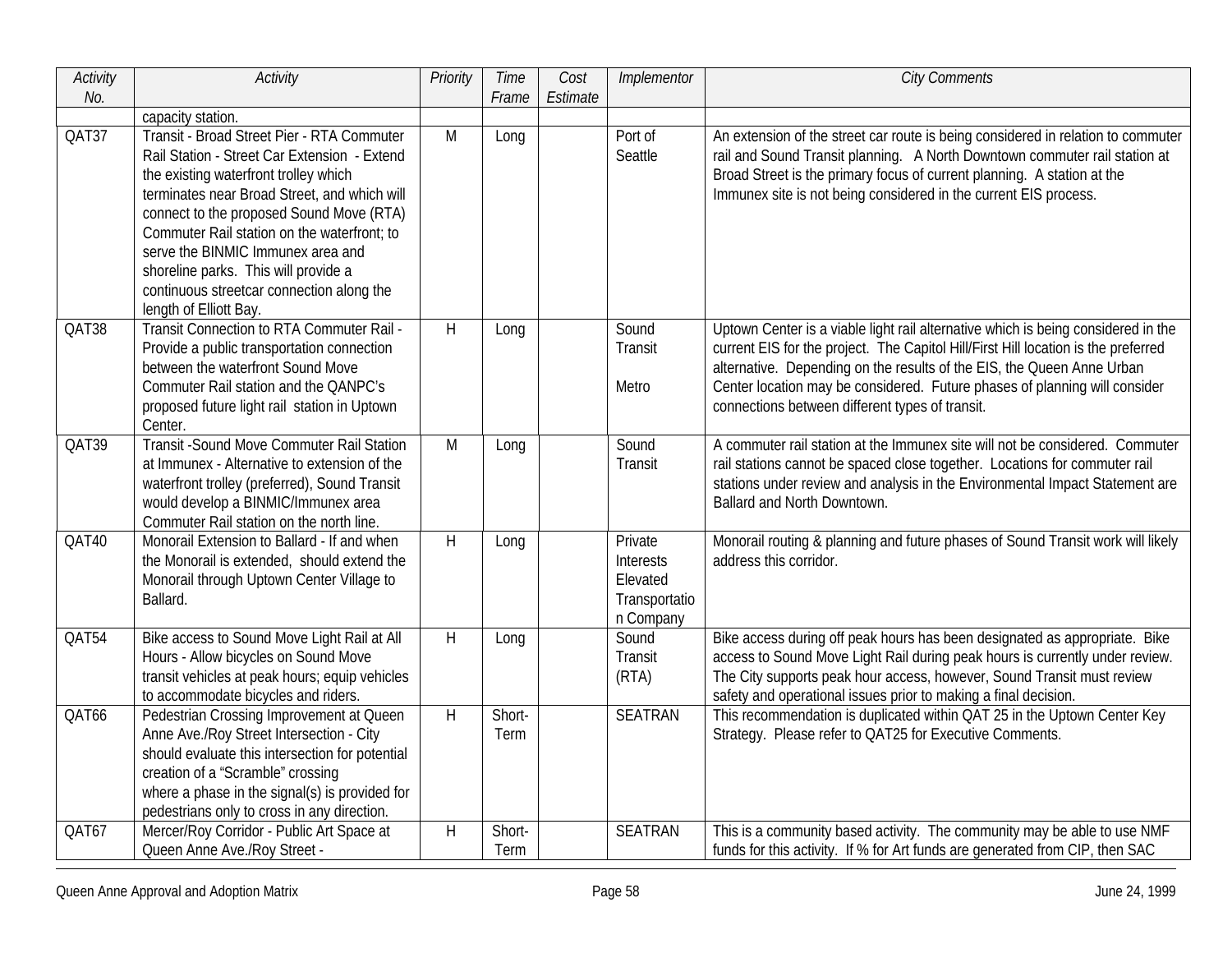| Activity<br>No. | Activity                                                                                                                                                                                                                                                                           | Priority | <b>Time</b><br>Frame | Cost<br>Estimate | Implementor                                                            | <b>City Comments</b>                                                                                                                                                                                                                                                                                                                                                      |
|-----------------|------------------------------------------------------------------------------------------------------------------------------------------------------------------------------------------------------------------------------------------------------------------------------------|----------|----------------------|------------------|------------------------------------------------------------------------|---------------------------------------------------------------------------------------------------------------------------------------------------------------------------------------------------------------------------------------------------------------------------------------------------------------------------------------------------------------------------|
|                 | Counterbalance - Create a public art space<br>at the intersection of Queen Anne at Roy<br>Street to create a sense of place in the<br>center of Uptown Center and the<br>Counterbalance. NE corner of Roy Street at<br>Queen Anne Avenue may be the most<br>suitable location.     |          |                      |                  |                                                                        | would be involved. Otherwise, SAC can provide technical assistance to other<br>departments or to community groups.<br>SEATRAN only needs to be involved if this is street ROW.                                                                                                                                                                                            |
| QAT71           | Maintenance - Lighting<br>City should provide improved maintenance of<br>street lighting in all areas of Queen Anne.                                                                                                                                                               | M        | Mid                  |                  | Seattle City<br>Light,<br><b>SEATRAN</b>                               | Please provide specific locations/problems.<br>Seattle City Light actively maintains its streetlight system. Citizens can report<br>problems with streetlights to Seattle City Light. Please be prepared to give a<br>pole number or the name of the street that the streetlight projects over. Crews<br>normally assess and repair streetlights within 5-7 working days. |
| QAT73           | Traffic Calming - Stripe Narrow Lanes, Curb<br>Revisions, All-Way Stop Control - City should<br>install traffic calming strategies and<br>improvements where appropriate.                                                                                                          | H        | Short-<br>Term       |                  | <b>SEATRAN</b><br>QACC                                                 | SEATRAN needs to review appropriate measures based on specific locations.                                                                                                                                                                                                                                                                                                 |
|                 | <b>BUSINESS DISTRICTS (QAB) -</b>                                                                                                                                                                                                                                                  |          |                      |                  |                                                                        |                                                                                                                                                                                                                                                                                                                                                                           |
| QAB1            | Improved Metro Service - Queen Anne<br>to/from Capitol Hill - Improve transit service/<br>connection to and from Capitol Hill and<br>Uptown Center Village.                                                                                                                        | M        | Mid                  |                  | Metro                                                                  | See response to QAT1.                                                                                                                                                                                                                                                                                                                                                     |
| QAB2            | Improved Metro Service - Queen Anne<br>to/from Ballard - Improve transit service/<br>connection to and from Ballard and Uptown<br>Center.                                                                                                                                          | M        | Mid                  |                  | Metro                                                                  | See response to QAT1.                                                                                                                                                                                                                                                                                                                                                     |
| QAB3            | Improved Metro Service - Queen Anne<br>to/from Fremont - Improve transit service/<br>connection to and from Fremont.                                                                                                                                                               | M        | Mid                  |                  | Metro                                                                  | See response to QAT1.                                                                                                                                                                                                                                                                                                                                                     |
| QAB4            | Develop Employer Ride Share Programs<br>Intent: To reduce dependency on SOV and<br>reduce congestion in Queen Anne overall -<br>Build coalition of Queen Anne employers<br>such as Larry's, Safeway, and SeaFirst to<br>develop a joint ride-share program for their<br>employees. | M        | Short-<br>Term       |                  | Chamber/<br>Upper<br>Queen Anne<br><b>Merchants</b><br>Assoc.<br>Metro | The community and Chamber should work with businesses in the area to<br>develop employer ride share programs.                                                                                                                                                                                                                                                             |
| QAB5            | <b>Explore Potential for Cooperative Grocery</b><br>Store Delivery Service - Conduct market<br>analysis for cooperative grocery delivery                                                                                                                                           | M        | Short-<br>Term       |                  | Chamber<br>Upper                                                       | The primary purpose of a retail market analysis is to:<br>identify and quantify market and business opportunities<br>$\bullet$<br>gain knowledge of the business district's market strengths, weaknesses<br>$\bullet$                                                                                                                                                     |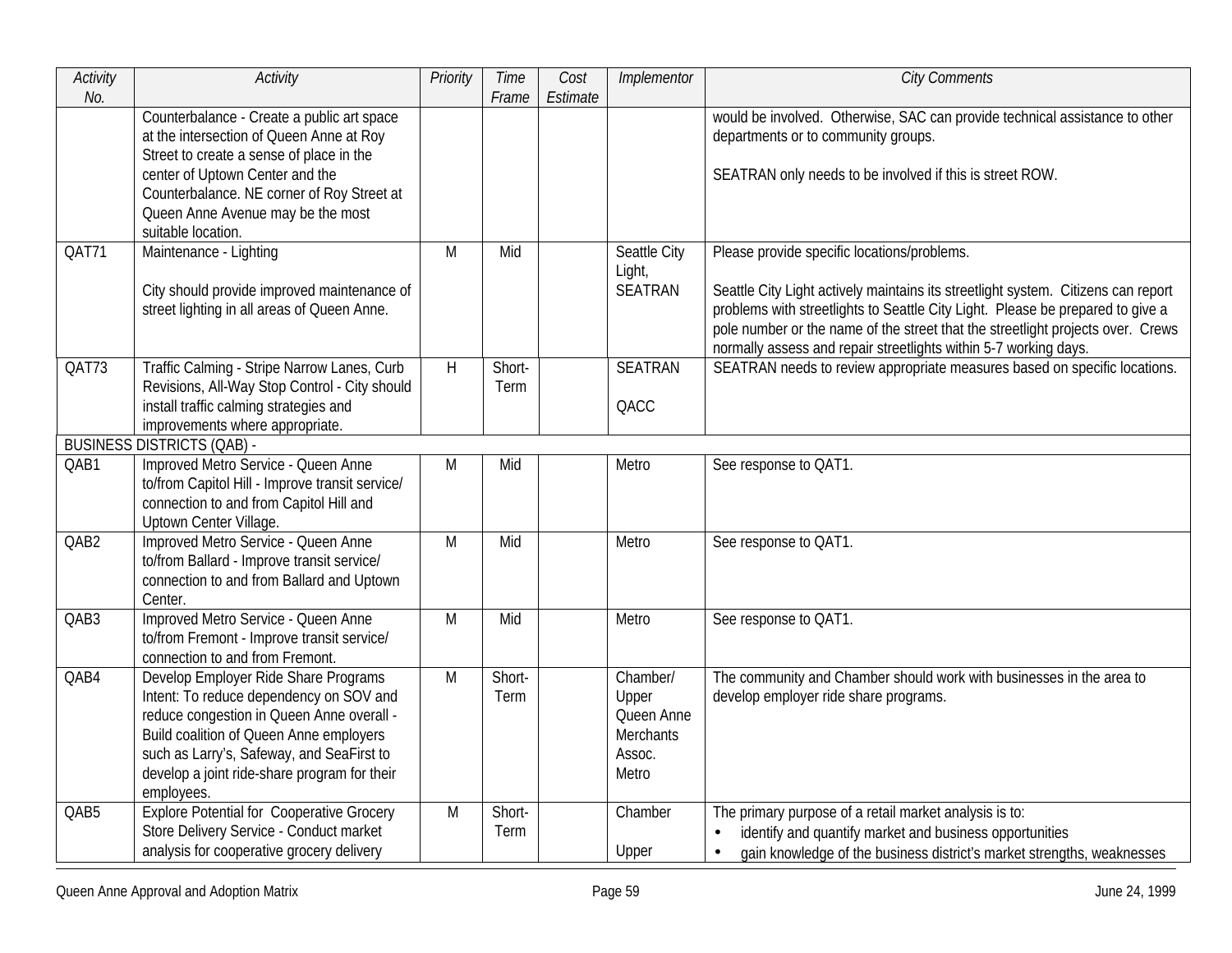| Activity | Activity                                                                                                                                                                                                                                                                                                       | Priority | Time           | Cost     | Implementor                                                  | <b>City Comments</b>                                                                                                                                                                                                                                                                                                                                                                                                                                                                                                                                                                                                                                                                                                                                                                                                                                                                                                                                                                                                                                                                                                                                                       |
|----------|----------------------------------------------------------------------------------------------------------------------------------------------------------------------------------------------------------------------------------------------------------------------------------------------------------------|----------|----------------|----------|--------------------------------------------------------------|----------------------------------------------------------------------------------------------------------------------------------------------------------------------------------------------------------------------------------------------------------------------------------------------------------------------------------------------------------------------------------------------------------------------------------------------------------------------------------------------------------------------------------------------------------------------------------------------------------------------------------------------------------------------------------------------------------------------------------------------------------------------------------------------------------------------------------------------------------------------------------------------------------------------------------------------------------------------------------------------------------------------------------------------------------------------------------------------------------------------------------------------------------------------------|
| No.      |                                                                                                                                                                                                                                                                                                                |          | Frame          | Estimate |                                                              |                                                                                                                                                                                                                                                                                                                                                                                                                                                                                                                                                                                                                                                                                                                                                                                                                                                                                                                                                                                                                                                                                                                                                                            |
|          | service for major area grocery stores;<br>implement if feasible.                                                                                                                                                                                                                                               |          |                |          | Queen Anne<br><b>Merchants</b><br>Assoc.                     | and opportunities.<br>provide local business owners and operators with high quality market<br>information.<br>assist existing and prospective entrepreneurs prepare better business<br>plans, and thereby reduce the risk of their ventures.<br>create a business plan for the business district.<br>$\bullet$<br>A market analysis will not show with any certainty the types of businesses that<br>will succeed in a business district. Therefore, it is not certain if a market<br>analysis will provide the necessary information that will enable the<br>neighborhood planning group to determine if a cooperative grocery delivery<br>service, a drugstore or copy center (as outlined below) is a viable business. If<br>the market analysis does indicate there is a need for a grocery delivery<br>service, the planning group will need to work to identify an entrepreneur who<br>can start this service.<br>OED has provided technical support to a number of business district<br>organizations with implementation of a market analysis which includes the<br>consultant selection process, and developing a work program to achieve the<br>desired outcome. |
| QAB6     | <b>Conduct Business Feasibility Study -</b><br>Pharmacy/Drugstore - Prepare a business<br>feasibility study to determine whether the<br>market exists for a pharmacy/drugstore in<br><b>Upper Queen Anne</b>                                                                                                   | M        | Mid            |          | Chamber<br>Upper<br>Queen Anne<br><b>Merchants</b><br>Assoc. | See comments above (QAB5).                                                                                                                                                                                                                                                                                                                                                                                                                                                                                                                                                                                                                                                                                                                                                                                                                                                                                                                                                                                                                                                                                                                                                 |
| QAB7     | <b>Conduct Business Feasibility Study - Copy</b><br>Center in Upper Queen Anne - Prepare a<br>business feasibility study to determine<br>whether the market exists for a copy center<br>in Upper Queen Anne. This would be a<br>production-oriented copy center like<br>Alphagraphics or Kinkos.               | M        | Short-<br>Term |          | Chamber<br>Upper<br>Queen Anne<br><b>Merchants</b><br>Assoc. | See comments above (QAB5).                                                                                                                                                                                                                                                                                                                                                                                                                                                                                                                                                                                                                                                                                                                                                                                                                                                                                                                                                                                                                                                                                                                                                 |
| QAB9     | Improve Street Lighting in Urban Center -<br>Identify areas and bus shelters that can<br>benefit from improved lighting; identify<br>funding mechanism; and install additional<br>lighting. Focus on the business community<br>and coordinate with other Urban Center<br>character/design plans (see Character | M        | Mid            |          | SEATRAN,<br>KC/Metro,<br>SCL<br>Chamber of<br>Commerce       | As with other transit-related recommendations, the Executive will forward<br>these recommendations to KC/Metro on the community's behalf. Metro<br>prioritizes and pays for lighting by bus stops. City Light can provide technical<br>assistance where appropriate.                                                                                                                                                                                                                                                                                                                                                                                                                                                                                                                                                                                                                                                                                                                                                                                                                                                                                                       |